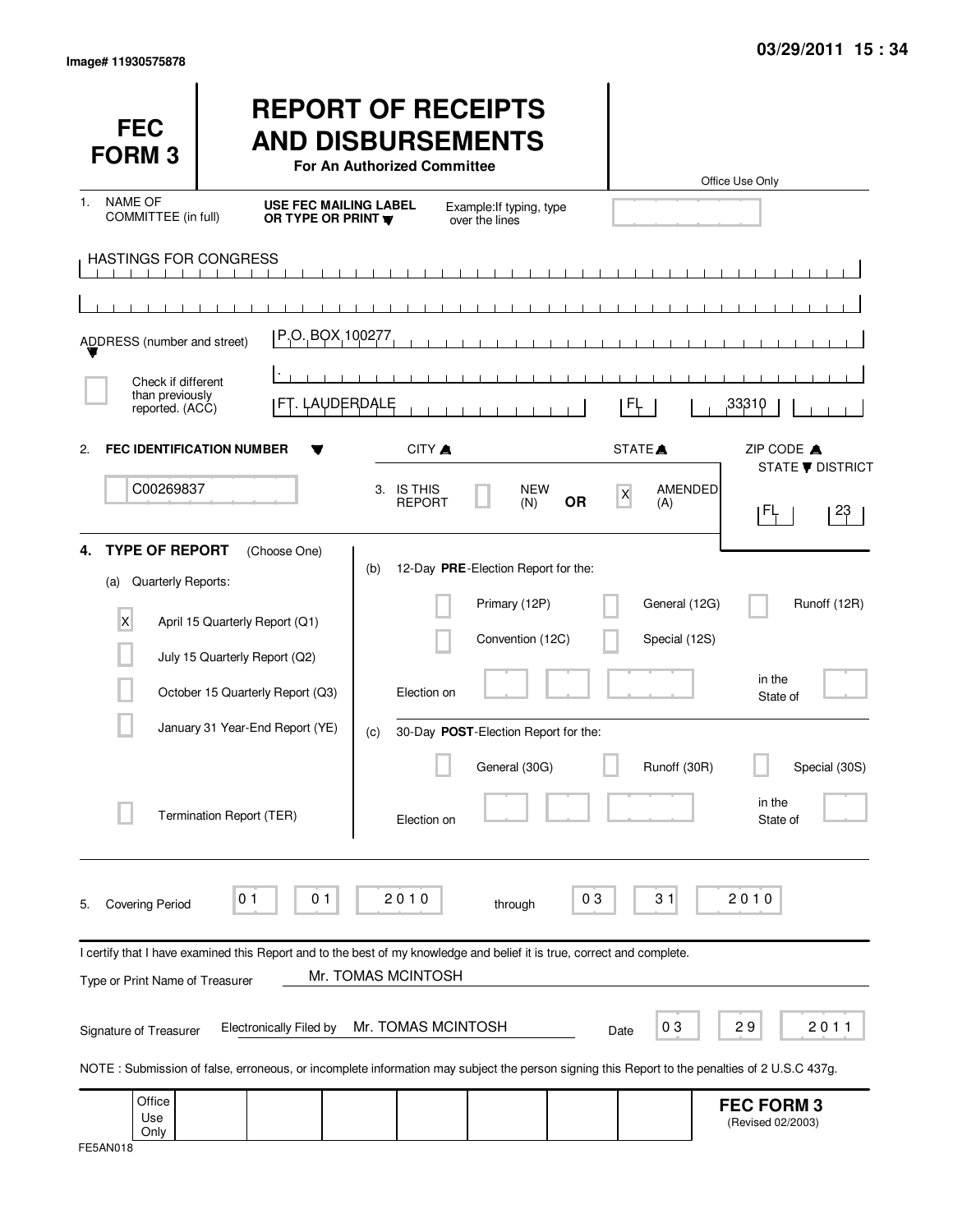|    |     | Image# 11930575879                                                                                  | <b>SUMMARY PAGE</b><br>of Receipts and Disbursements                           | 2/61                                                                                    |
|----|-----|-----------------------------------------------------------------------------------------------------|--------------------------------------------------------------------------------|-----------------------------------------------------------------------------------------|
|    |     | FEC Form 3 (Revised 02/2003)<br>Write or Type Committee Name                                        |                                                                                |                                                                                         |
|    |     | <b>HASTINGS FOR CONGRESS</b>                                                                        |                                                                                |                                                                                         |
|    |     | Report Covering the Period:<br>From:                                                                | $Y$ $Y$ $Y$<br>D D<br>M.<br>М<br>Y<br>2010<br>0 <sub>1</sub><br>0 <sub>1</sub> | $\begin{array}{c}\nY \ Y \ Y \ 2010\n\end{array}$<br>D D<br>M M<br>Y<br>03<br>31<br>To: |
|    |     |                                                                                                     | <b>COLUMN A</b><br><b>This Period</b>                                          | <b>COLUMN B</b><br><b>Election Cycle-to-Date</b>                                        |
| 6. |     | Net Contributions (other than loans)                                                                |                                                                                |                                                                                         |
|    | (a) | <b>Total Contributions</b><br>(other than loans) (from Line 11(e))                                  | 88848.70                                                                       | 438297.98                                                                               |
|    | (b) | <b>Total Contribution Refunds</b>                                                                   | 0.00                                                                           | 3500.00                                                                                 |
|    | (C) | Net Contributions (other than loans)<br>(subtract Line 6(b) from Line 6(a))                         | 88848.70                                                                       | 434797.98                                                                               |
| 7. |     | Net Operating Expenditures                                                                          |                                                                                |                                                                                         |
|    | (a) | <b>Total Operating Expenditures</b>                                                                 | 51690.71                                                                       | 266241.45                                                                               |
|    | (b) | <b>Total Offsets to Operating</b><br>Expenditures (from Line 14)                                    | 0.00                                                                           | 5218.10                                                                                 |
|    | (c) | Net Operating Expenditures<br>(subtract Line 7(b) from Line 7(a))                                   | 51690.71                                                                       | 261023.35                                                                               |
| 8. |     | Cash on Hand at Close of<br>Reporting Period (from Line 27)                                         | 247890.27                                                                      |                                                                                         |
| 9. |     | Debts and Obligations Owed TO<br>the Committee (Itemize all on<br>Schedule C and/or Schedule D)     | 0.00                                                                           |                                                                                         |
|    |     | 10. Debts and Obligations Owed BY<br>the Committee (Itemize all on<br>Schedule C and/or Schedule D) | 0.00                                                                           |                                                                                         |

Federal Election Commission 999 E Street, NW Washington, DC 20463 Toll Free 800-424-9530 Local 202-694-1100

FE5AN018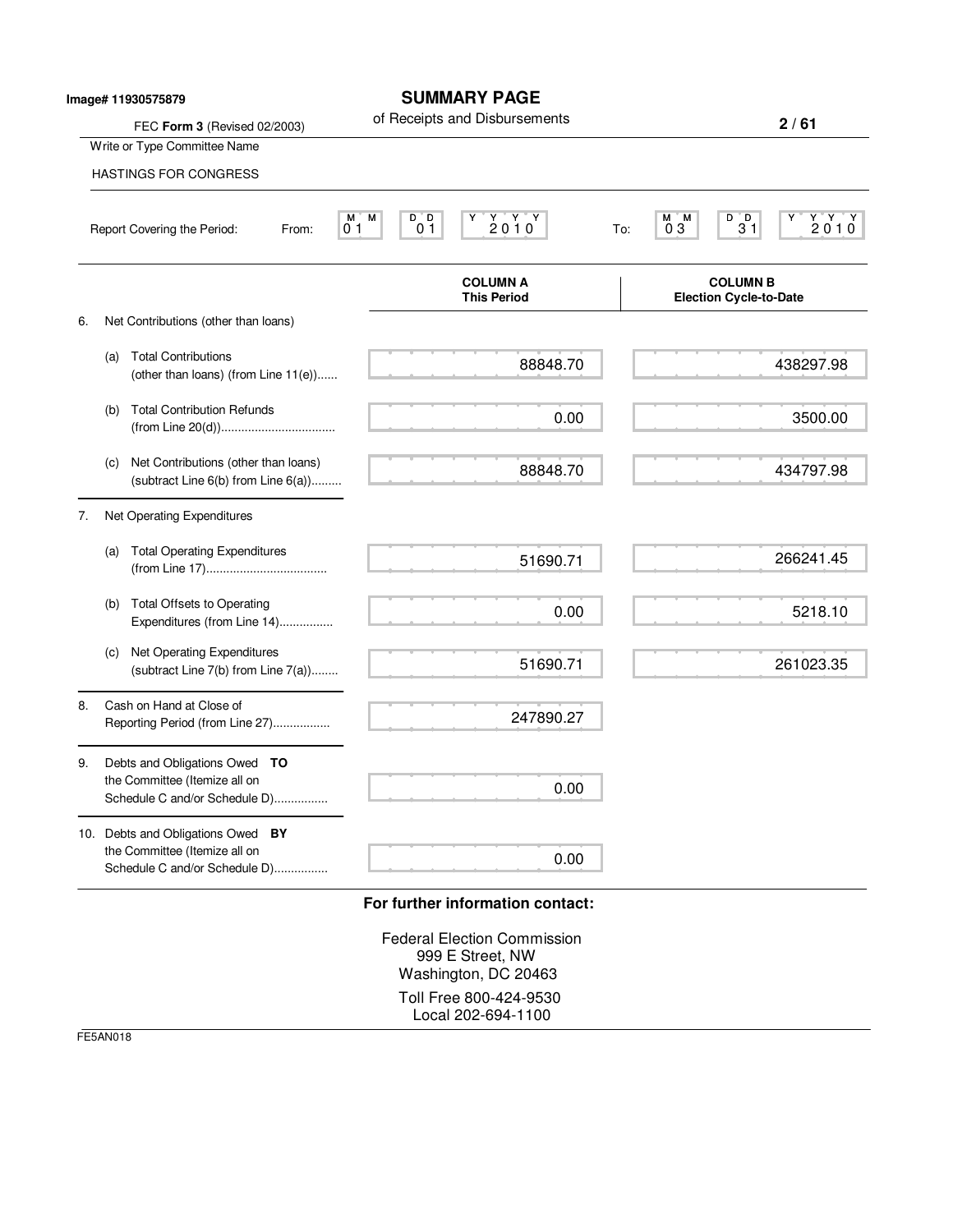| Image# 11930575880<br>FEC Form 3 (Revised 12/2003)                                                    | <b>DETAILED SUMMARY PAGE</b><br>of Receipts                                                                                                                                                       | 3/61                                                               |
|-------------------------------------------------------------------------------------------------------|---------------------------------------------------------------------------------------------------------------------------------------------------------------------------------------------------|--------------------------------------------------------------------|
| Write or Type Committee Name<br><b>HASTINGS FOR CONGRESS</b>                                          |                                                                                                                                                                                                   |                                                                    |
| Report Covering the Period:<br>From:                                                                  | $\overline{D}$<br>$\begin{array}{c}\n\mathbf{Y} & \mathbf{Y} & \mathbf{Y} \\ \mathbf{2} & \mathbf{0} & \mathbf{1} & \mathbf{0}\n\end{array}$<br>м<br>M<br>D<br>$\overline{0}$ 1<br>0 <sub>1</sub> | D<br>$\frac{Y^*Y^*Y}{2.01.0}$<br>М<br>'M<br>ΓD.<br>31<br>03<br>To: |
| <b>I. RECEIPTS</b>                                                                                    | <b>COLUMN A</b><br><b>Total This Period</b>                                                                                                                                                       | <b>COLUMN B</b><br><b>Election Cycle-to-Date</b>                   |
| 11. CONTRIBUTIONS (other than loans) FROM:                                                            |                                                                                                                                                                                                   |                                                                    |
| Individuals/Persons Other Than<br>(a)<br><b>Political Committees</b><br>(i) Itemized (use Schedule A) | 58700.00                                                                                                                                                                                          | 173453.05                                                          |
|                                                                                                       | 2140.00                                                                                                                                                                                           | 20395.00                                                           |
| (iii) TOTAL of contributions<br>from individuals                                                      | 60840.00                                                                                                                                                                                          | 193848.05                                                          |
| Political Party Committees<br>(b)                                                                     | 0.00                                                                                                                                                                                              | 0.00                                                               |
| <b>Other Political Committees</b><br>(c)                                                              | 28008.70                                                                                                                                                                                          | 244449.93                                                          |
| (d)<br><b>TOTAL CONTRIBUTIONS</b>                                                                     | 0.00                                                                                                                                                                                              | 0.00                                                               |
| (e)<br>(other than loans)<br>$(\text{add Lines } 11(a)(iii), (b), (c), \text{and } (d))$              | 88848.70                                                                                                                                                                                          | 438297.98                                                          |
| 12. TRANSFERS FROM OTHER<br>AUTHORIZED COMMITTEES                                                     | 0.00                                                                                                                                                                                              | 0.00                                                               |
| 13. LOANS                                                                                             |                                                                                                                                                                                                   |                                                                    |
| Made or Guaranteed by the<br>(a)                                                                      | 0.00                                                                                                                                                                                              | 0.00                                                               |
|                                                                                                       | 0.00                                                                                                                                                                                              | 0.00                                                               |
| (b)<br><b>TOTAL LOANS</b><br>(C)                                                                      | 0.00                                                                                                                                                                                              | 0.00                                                               |
| 14. OFFSETS TO OPERATING                                                                              |                                                                                                                                                                                                   |                                                                    |
| <b>EXPENDITURES</b><br>(Refunds, Rebates, etc.)                                                       | 0.00                                                                                                                                                                                              | 5218.10                                                            |
| 15. OTHER RECEIPTS                                                                                    | 0.00                                                                                                                                                                                              | 286.08                                                             |
| 16. TOTAL RECEIPTS (add Lines                                                                         |                                                                                                                                                                                                   |                                                                    |
| 11(e), 12, 13(c), 14, and 15)<br>(Carry Total to Line 24, page 4)                                     | 88848.70                                                                                                                                                                                          | 443802.16                                                          |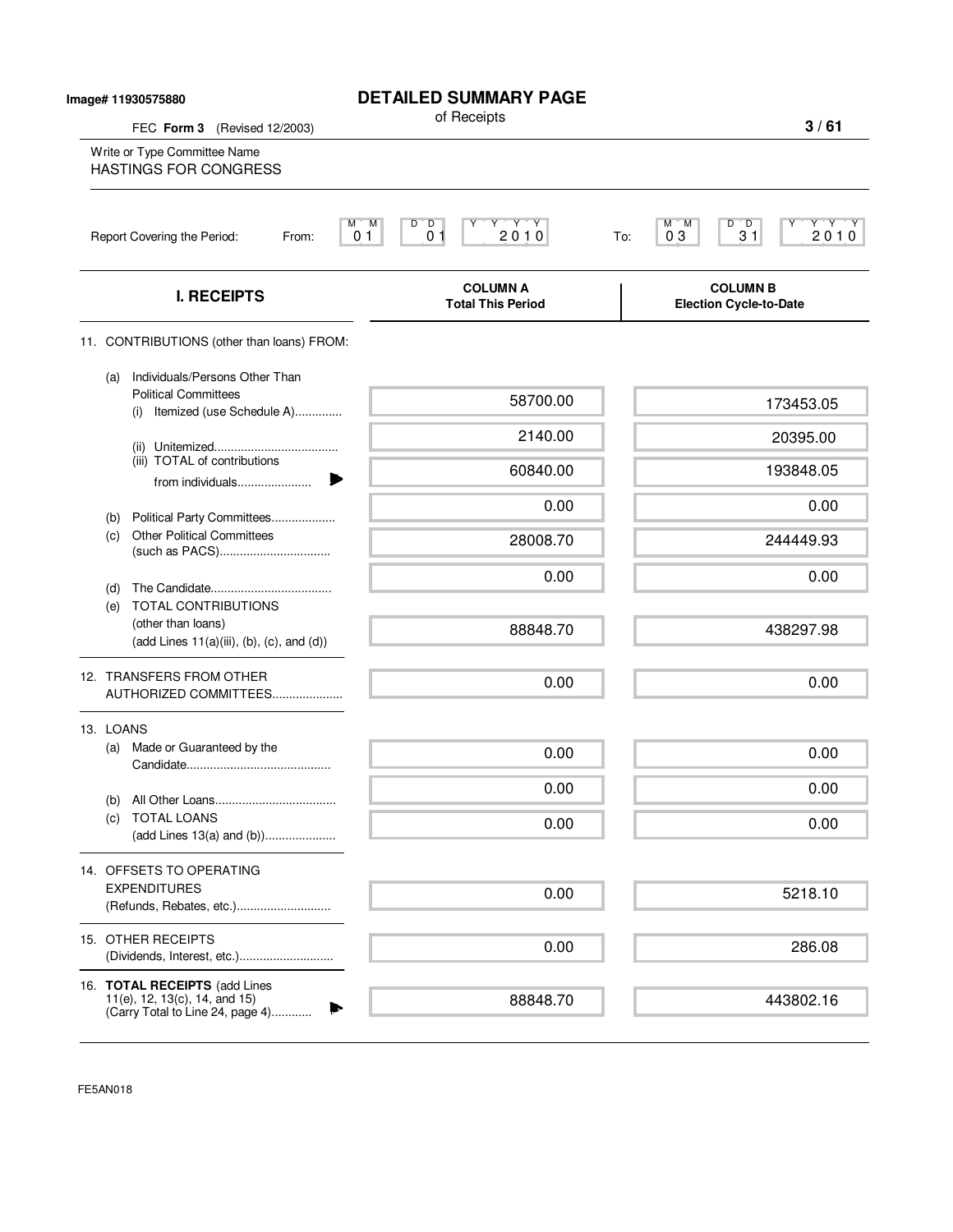## **DETAILED SUMMARY PAGE**

of Disbursements

FEC **Form 3** (Revised 02/2003)

| <b>II. DISBURSEMENTS</b>                                                                          | <b>COLUMN A</b><br><b>Total This Period</b> | <b>COLUMN B</b><br><b>Election Cycle-to-Date</b> |
|---------------------------------------------------------------------------------------------------|---------------------------------------------|--------------------------------------------------|
| 17. OPERATING EXPENDITURES                                                                        | 51690.71                                    | 266241.45                                        |
| 18. TRANSFERS TO OTHER<br>AUTHORIZED COMMITTEES                                                   | 0.00                                        | 0.00                                             |
| 19. LOAN REPAYMENTS:<br>Of Loans Made or Guaranteed<br>(a)                                        | 0.00                                        | 0.00                                             |
| (b)                                                                                               | 0.00                                        | 0.00                                             |
| <b>TOTAL LOAN REPAYMENTS</b><br>(c)                                                               | 0.00                                        | 0.00                                             |
| 20. REFUNDS OF CONTRIBUTIONS TO:<br>Individuals/Persons Other<br>(a)<br>Than Political Committees | 0.00                                        | 0.00                                             |
| Political Party Committees<br>(b)<br><b>Other Political Committees</b>                            | 0.00                                        | 3500.00                                          |
| (c)                                                                                               | 0.00                                        | 0.00                                             |
| <b>TOTAL CONTRIBUTION REFUNDS</b><br>(d)<br>(add Lines 20(a), (b), and $(c)$ )                    | 0.00                                        | 3500.00                                          |
| OTHER DISBURSEMENTS<br>21.                                                                        | 14379.66                                    | 120514.66                                        |
| 22. TOTAL DISBURSEMENTS<br>(add Lines 17, 18, 19(c), 20(d), and 21)<br>▷                          | 66070.37                                    | 390256.11                                        |

## **III. CASH SUMMARY**

|                                               | 225111.94 |
|-----------------------------------------------|-----------|
|                                               | 88848.70  |
|                                               | 313960.64 |
|                                               | 66070.37  |
| 27. CASH ON HAND AT CLOSE OF REPORTING PERIOD | 247890.27 |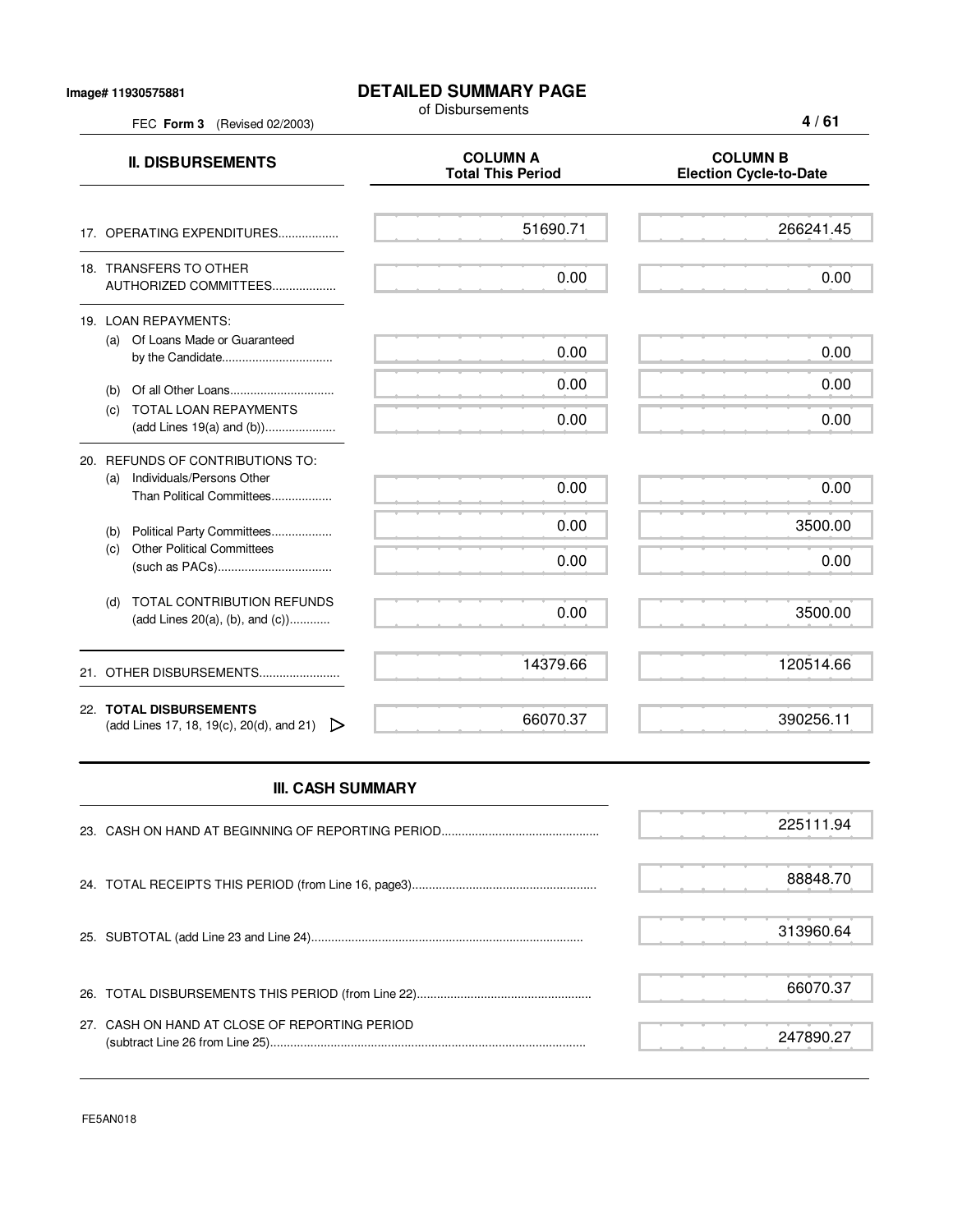|    |                                                                                                                                            |                                                                                                            |                              | PAGE 5/61                                                         |  |
|----|--------------------------------------------------------------------------------------------------------------------------------------------|------------------------------------------------------------------------------------------------------------|------------------------------|-------------------------------------------------------------------|--|
|    | <b>SCHEDULE A (FEC Form 3)</b>                                                                                                             |                                                                                                            | Use separate schedule(s)     | FOR LINE NUMBER:<br>(check only one)                              |  |
|    | <b>ITEMIZED RECEIPTS</b>                                                                                                                   |                                                                                                            | for each category of the     | $\boldsymbol{\mathsf{X}}$<br>11a<br>11 <sub>b</sub><br>11c<br>11d |  |
|    |                                                                                                                                            |                                                                                                            | <b>Detailed Summary Page</b> | 12<br>13a<br>13 <sub>b</sub><br>14<br>15                          |  |
|    | Any information copied from such Reports and Statements may not be sold or used by any person for the purpose of soliciting contributions  |                                                                                                            |                              |                                                                   |  |
|    | or for commercial purposes, other than using the name and address of any political committee to solicit contributions from such committee. |                                                                                                            |                              |                                                                   |  |
|    | NAME OF COMMITTEE (In Full)                                                                                                                |                                                                                                            |                              |                                                                   |  |
|    | <b>HASTINGS FOR CONGRESS</b>                                                                                                               |                                                                                                            |                              |                                                                   |  |
|    |                                                                                                                                            |                                                                                                            |                              |                                                                   |  |
| А. | Full Name (Last, First, Middle Initial)<br>Ms MARY L. BARLEY                                                                               |                                                                                                            |                              | Date of Receipt                                                   |  |
|    | Mailing Address P.O. BOX 1915                                                                                                              | $\overline{D}$<br>$\blacksquare$ $\blacksquare$ $\blacksquare$ $\blacksquare$<br>Y<br>Y Y Y Y<br>$M$ $M$ / |                              |                                                                   |  |
|    |                                                                                                                                            |                                                                                                            |                              | 2010<br>0 <sub>3</sub><br>03                                      |  |
|    | City                                                                                                                                       | State                                                                                                      | Zip Code                     | Transaction ID: SA11Al.17691                                      |  |
|    | <b>ISLAMORADA</b>                                                                                                                          | FL                                                                                                         | 33036                        | Amount of Each Receipt this Period                                |  |
|    | FEC ID number of contributing                                                                                                              |                                                                                                            |                              |                                                                   |  |
|    | federal political committee.                                                                                                               | C                                                                                                          |                              | 1000.00                                                           |  |
|    |                                                                                                                                            |                                                                                                            |                              |                                                                   |  |
|    | Name of Employer<br>N/A                                                                                                                    | Occupation<br><b>RETIRED</b>                                                                               |                              |                                                                   |  |
|    | 2010<br>Receipt For:                                                                                                                       |                                                                                                            | Election Cycle-to-Date<br>▼  |                                                                   |  |
|    | $X$ Primary<br>General                                                                                                                     |                                                                                                            |                              |                                                                   |  |
|    | Other (specify) $\blacktriangledown$                                                                                                       |                                                                                                            | 2000.00                      |                                                                   |  |
|    |                                                                                                                                            |                                                                                                            |                              |                                                                   |  |
|    | Full Name (Last, First, Middle Initial)                                                                                                    |                                                                                                            |                              |                                                                   |  |
| В. | Ms CAROL BECKER, Esg.                                                                                                                      |                                                                                                            |                              | Date of Receipt                                                   |  |
|    | <b>Mailing Address</b><br>201 E. 62ND ST                                                                                                   |                                                                                                            |                              | $D$ $D$ $/$<br>$Y - Y - Y - Y$<br>$M$ $M$ /<br>$Y$ <sup>U</sup>   |  |
|    | 12D                                                                                                                                        |                                                                                                            |                              | 12<br>03<br>2010                                                  |  |
|    | City                                                                                                                                       | State                                                                                                      | Zip Code                     | Transaction ID: SA11Al.17756                                      |  |
|    | <b>NEW YORK</b>                                                                                                                            | <b>NY</b>                                                                                                  | 10021                        | Amount of Each Receipt this Period                                |  |
|    | FEC ID number of contributing<br>C                                                                                                         |                                                                                                            |                              | 1000.00                                                           |  |
|    | federal political committee.                                                                                                               |                                                                                                            |                              |                                                                   |  |
|    | Name of Employer<br>SHAW ROSS INTERNATIONAL                                                                                                | Occupation                                                                                                 |                              |                                                                   |  |
|    |                                                                                                                                            | <b>ATTORNEY</b>                                                                                            |                              |                                                                   |  |
|    | Receipt For:<br>2010                                                                                                                       |                                                                                                            | Election Cycle-to-Date<br>v  |                                                                   |  |
|    | $X$ Primary<br>General                                                                                                                     |                                                                                                            | 1000.00                      |                                                                   |  |
|    | Other (specify) $\blacktriangledown$                                                                                                       |                                                                                                            |                              |                                                                   |  |
|    |                                                                                                                                            |                                                                                                            |                              |                                                                   |  |
| C. | Full Name (Last, First, Middle Initial)<br>Mr. SCOTT BEISER                                                                                |                                                                                                            |                              | Date of Receipt                                                   |  |
|    | Mailing Address<br>5020 GLORIA AVENUE                                                                                                      | $M^+$ M<br>$D$ $D$ $I$<br>$Y - Y - Y$<br>$\sqrt{ }$<br>$Y$ <sup>-1</sup>                                   |                              |                                                                   |  |
|    |                                                                                                                                            |                                                                                                            |                              | 2010<br>0 <sub>2</sub><br>04                                      |  |
|    | City                                                                                                                                       | State                                                                                                      | Zip Code                     | Transaction ID: SA11Al.17658                                      |  |
|    | ENCINO                                                                                                                                     | CA                                                                                                         | 91436                        | Amount of Each Receipt this Period                                |  |
|    | FEC ID number of contributing                                                                                                              | C                                                                                                          |                              | 500.00                                                            |  |
|    | federal political committee.                                                                                                               |                                                                                                            |                              |                                                                   |  |
|    |                                                                                                                                            | Occupation                                                                                                 |                              |                                                                   |  |
|    | Name of Employer<br>HOLIHAN LOKEY                                                                                                          |                                                                                                            | <b>INVESTMENT BANKER</b>     |                                                                   |  |
|    | Receipt For:<br>2010                                                                                                                       |                                                                                                            | Election Cycle-to-Date<br>v  |                                                                   |  |
|    | $X$ Primary<br>General                                                                                                                     |                                                                                                            |                              |                                                                   |  |
|    | Other (specify) $\blacktriangledown$                                                                                                       |                                                                                                            | 500.00                       |                                                                   |  |
|    |                                                                                                                                            |                                                                                                            |                              |                                                                   |  |
|    |                                                                                                                                            |                                                                                                            |                              |                                                                   |  |
|    |                                                                                                                                            |                                                                                                            |                              | 2500.00                                                           |  |
|    |                                                                                                                                            |                                                                                                            |                              |                                                                   |  |
|    |                                                                                                                                            |                                                                                                            |                              |                                                                   |  |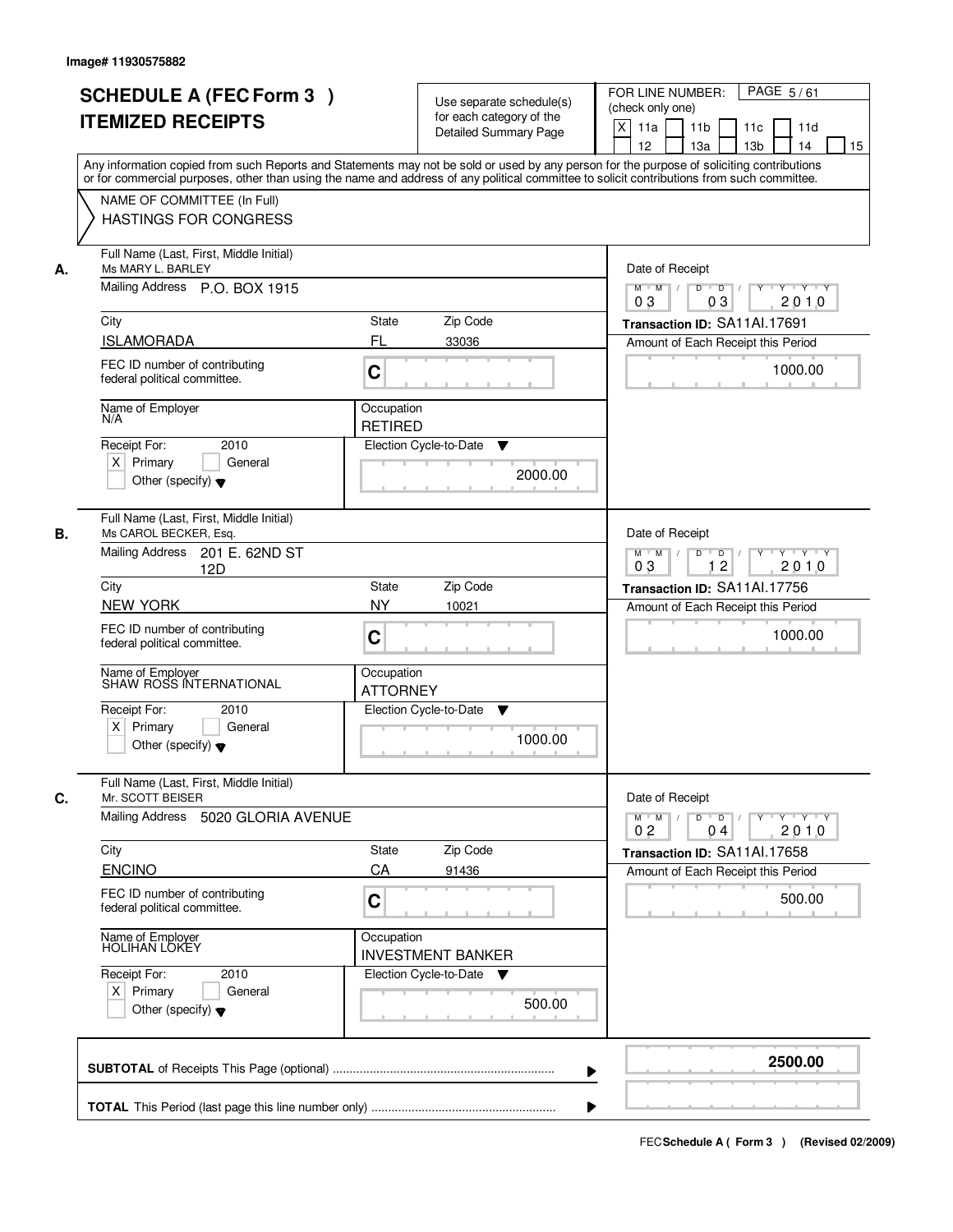| <b>SCHEDULE A (FEC Form 3)</b>                                                                                                             | Use separate schedule(s)     | PAGE 6/61<br>FOR LINE NUMBER:                                                      |  |  |  |
|--------------------------------------------------------------------------------------------------------------------------------------------|------------------------------|------------------------------------------------------------------------------------|--|--|--|
| <b>ITEMIZED RECEIPTS</b>                                                                                                                   | for each category of the     | (check only one)                                                                   |  |  |  |
|                                                                                                                                            | <b>Detailed Summary Page</b> | $\times$<br>11a<br>11 <sub>b</sub><br>11c<br>11d                                   |  |  |  |
|                                                                                                                                            |                              | 12<br>13a<br>13 <sub>b</sub><br>14<br>15                                           |  |  |  |
| Any information copied from such Reports and Statements may not be sold or used by any person for the purpose of soliciting contributions  |                              |                                                                                    |  |  |  |
| or for commercial purposes, other than using the name and address of any political committee to solicit contributions from such committee. |                              |                                                                                    |  |  |  |
| NAME OF COMMITTEE (In Full)                                                                                                                |                              |                                                                                    |  |  |  |
| <b>HASTINGS FOR CONGRESS</b>                                                                                                               |                              |                                                                                    |  |  |  |
|                                                                                                                                            |                              |                                                                                    |  |  |  |
| Full Name (Last, First, Middle Initial)<br>Mr. RON BENDER<br>А.                                                                            |                              | Date of Receipt                                                                    |  |  |  |
|                                                                                                                                            |                              |                                                                                    |  |  |  |
| Mailing Address 4630 NOELINE AVENUE                                                                                                        |                              | $\overline{D}$ /<br>Y Y Y Y<br>$M$ $M$ /<br>D<br>Y<br>2010<br>0 <sub>2</sub><br>04 |  |  |  |
| City                                                                                                                                       | <b>State</b><br>Zip Code     | Transaction ID: SA11Al.17660                                                       |  |  |  |
| <b>ENCINO</b>                                                                                                                              | CA<br>91436                  |                                                                                    |  |  |  |
|                                                                                                                                            |                              | Amount of Each Receipt this Period                                                 |  |  |  |
| FEC ID number of contributing                                                                                                              | $\mathbf C$                  | 2000.00                                                                            |  |  |  |
| federal political committee.                                                                                                               |                              |                                                                                    |  |  |  |
|                                                                                                                                            | Occupation                   |                                                                                    |  |  |  |
| Name of Employer<br>SELF EMPLOYED                                                                                                          | <b>CONSULTANT</b>            |                                                                                    |  |  |  |
|                                                                                                                                            |                              |                                                                                    |  |  |  |
| 2010<br>Receipt For:                                                                                                                       | Election Cycle-to-Date<br>▼  |                                                                                    |  |  |  |
| $X$ Primary<br>General                                                                                                                     | 2000.00                      |                                                                                    |  |  |  |
| Other (specify) $\blacktriangledown$                                                                                                       |                              |                                                                                    |  |  |  |
|                                                                                                                                            |                              |                                                                                    |  |  |  |
| Full Name (Last, First, Middle Initial)                                                                                                    |                              |                                                                                    |  |  |  |
| В.<br>Mr. FREDERIC S. BOGART                                                                                                               |                              | Date of Receipt                                                                    |  |  |  |
| <b>Mailing Address</b><br>120 SE 5TH AVENUE                                                                                                |                              | $Y - Y - Y$<br>$M$ $M$ /<br>D<br>$\overline{D}$<br>$Y$ <sup>U</sup>                |  |  |  |
| <b>APT 128</b>                                                                                                                             |                              | 12<br>2010<br>03                                                                   |  |  |  |
| City                                                                                                                                       | Zip Code<br><b>State</b>     | Transaction ID: SA11Al.17700                                                       |  |  |  |
| <b>BOCA RATON</b>                                                                                                                          | FL<br>33432                  | Amount of Each Receipt this Period                                                 |  |  |  |
| FEC ID number of contributing                                                                                                              |                              |                                                                                    |  |  |  |
| federal political committee.                                                                                                               | C                            | 500.00                                                                             |  |  |  |
|                                                                                                                                            |                              |                                                                                    |  |  |  |
| Name of Employer<br>SELF EMPLOYED                                                                                                          | Occupation                   |                                                                                    |  |  |  |
|                                                                                                                                            | <b>BUSINESSMAN</b>           |                                                                                    |  |  |  |
| Receipt For:<br>2010                                                                                                                       | Election Cycle-to-Date<br>▼  |                                                                                    |  |  |  |
| $X$ Primary<br>General                                                                                                                     |                              |                                                                                    |  |  |  |
| Other (specify) $\blacktriangledown$                                                                                                       | 500.00                       |                                                                                    |  |  |  |
|                                                                                                                                            |                              |                                                                                    |  |  |  |
| Full Name (Last, First, Middle Initial)                                                                                                    |                              | Date of Receipt                                                                    |  |  |  |
| C.                                                                                                                                         | Mr. JASON A. BROWN           |                                                                                    |  |  |  |
| Mailing Address<br>141 BARCELONA DR.                                                                                                       |                              | $M = M$<br>$D$ $D$ $l$<br>$Y - Y - Y$<br>$Y$ <sup>U</sup>                          |  |  |  |
|                                                                                                                                            |                              | 2010<br>03<br>26                                                                   |  |  |  |
| City                                                                                                                                       | Zip Code<br>State            | Transaction ID: SA11Al.17775                                                       |  |  |  |
| <b>JUPITER</b>                                                                                                                             | FL<br>33458                  | Amount of Each Receipt this Period                                                 |  |  |  |
| FEC ID number of contributing                                                                                                              |                              |                                                                                    |  |  |  |
| federal political committee.                                                                                                               | C                            | 2400.00                                                                            |  |  |  |
|                                                                                                                                            |                              |                                                                                    |  |  |  |
| Name of Employer<br>BROWN DISTRIBUTING COMPANY                                                                                             | Occupation                   |                                                                                    |  |  |  |
|                                                                                                                                            | PRESIDENT & GENERAL MGR.     |                                                                                    |  |  |  |
| Receipt For:<br>2010                                                                                                                       | Election Cycle-to-Date ▼     |                                                                                    |  |  |  |
| $X$ Primary<br>General                                                                                                                     |                              |                                                                                    |  |  |  |
| Other (specify) $\blacktriangledown$                                                                                                       | 2400.00                      |                                                                                    |  |  |  |
|                                                                                                                                            |                              |                                                                                    |  |  |  |
|                                                                                                                                            |                              |                                                                                    |  |  |  |
|                                                                                                                                            |                              | 4900.00                                                                            |  |  |  |
|                                                                                                                                            |                              |                                                                                    |  |  |  |
|                                                                                                                                            |                              |                                                                                    |  |  |  |
|                                                                                                                                            |                              |                                                                                    |  |  |  |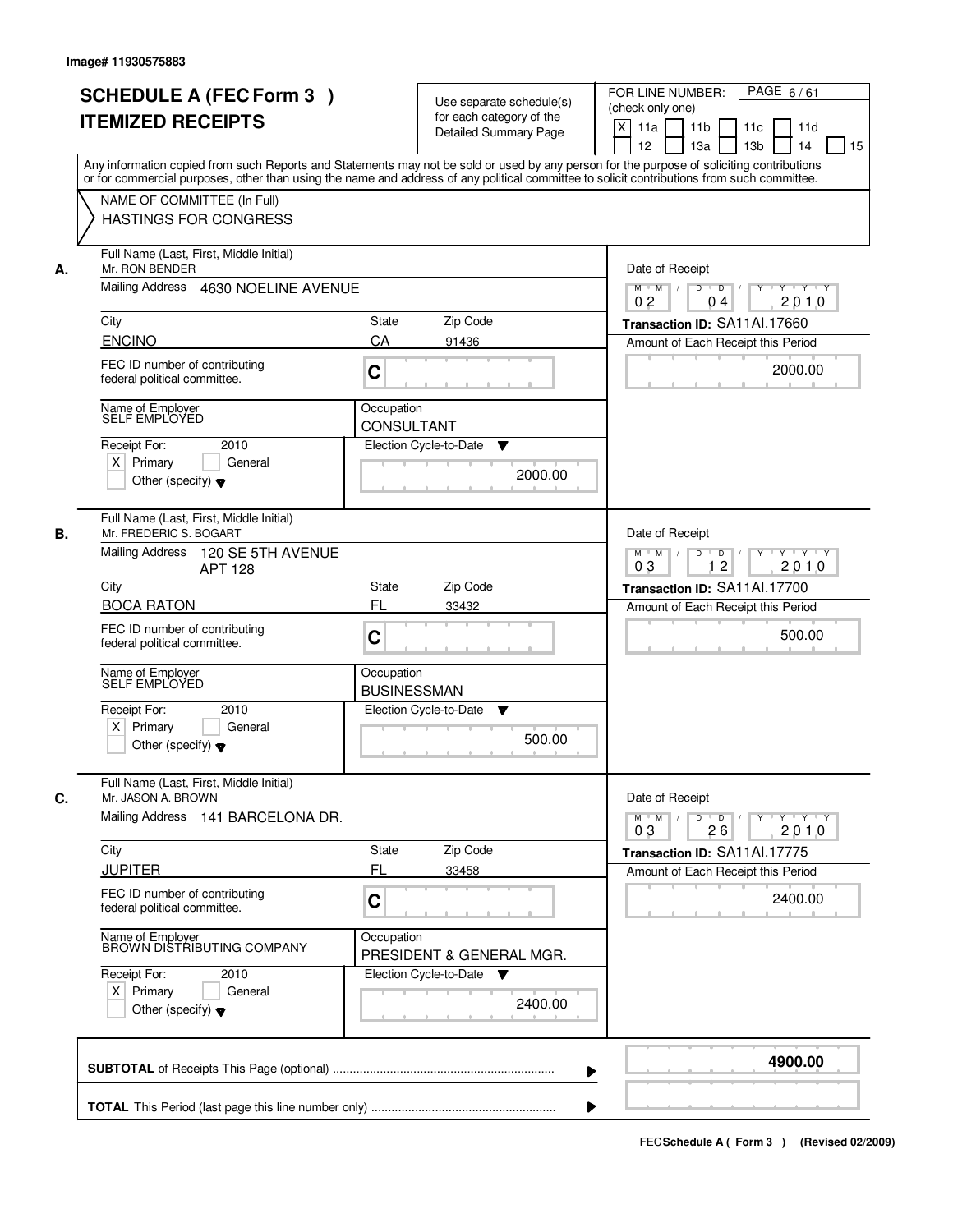|    | <b>SCHEDULE A (FEC Form 3)</b><br><b>ITEMIZED RECEIPTS</b>                                                                                                                                                                                                                              | Use separate schedule(s)<br>for each category of the                                | PAGE 7/61<br>FOR LINE NUMBER:<br>(check only one)                                        |
|----|-----------------------------------------------------------------------------------------------------------------------------------------------------------------------------------------------------------------------------------------------------------------------------------------|-------------------------------------------------------------------------------------|------------------------------------------------------------------------------------------|
|    |                                                                                                                                                                                                                                                                                         | Detailed Summary Page                                                               | X<br>11a<br>11 <sub>b</sub><br>11c<br>11d<br>12<br>13a<br>13 <sub>b</sub><br>14<br>15    |
|    | Any information copied from such Reports and Statements may not be sold or used by any person for the purpose of soliciting contributions<br>or for commercial purposes, other than using the name and address of any political committee to solicit contributions from such committee. |                                                                                     |                                                                                          |
|    | NAME OF COMMITTEE (In Full)<br><b>HASTINGS FOR CONGRESS</b>                                                                                                                                                                                                                             |                                                                                     |                                                                                          |
| А. | Full Name (Last, First, Middle Initial)<br>Mr. JASON A. BROWN                                                                                                                                                                                                                           |                                                                                     | Date of Receipt                                                                          |
|    | Mailing Address<br>141 BARCELONA DR.                                                                                                                                                                                                                                                    |                                                                                     | $Y$ $Y$ $Y$<br>$\Box$ D $\Box$ /<br>Y<br>$M$ $M$ /<br>$\overline{D}$<br>26<br>2010<br>03 |
|    | City                                                                                                                                                                                                                                                                                    | State<br>Zip Code                                                                   | Transaction ID: SA11Al.17777                                                             |
|    | <b>JUPITER</b>                                                                                                                                                                                                                                                                          | FL<br>33458                                                                         | Amount of Each Receipt this Period                                                       |
|    | FEC ID number of contributing<br>federal political committee.                                                                                                                                                                                                                           | C                                                                                   | 100.00                                                                                   |
|    | Name of Employer<br>BROWN DISTRIBUTING COMPANY                                                                                                                                                                                                                                          | Occupation<br>PRESIDENT & GENERAL MGR.                                              |                                                                                          |
|    | Receipt For:<br>2010                                                                                                                                                                                                                                                                    | Election Cycle-to-Date<br><b>V</b>                                                  |                                                                                          |
|    | Primary<br>X General<br>Other (specify) $\blacktriangledown$                                                                                                                                                                                                                            | 2500.00                                                                             |                                                                                          |
| В. | Full Name (Last, First, Middle Initial)<br>Mr. LARRY E. BROWN, Esq.                                                                                                                                                                                                                     |                                                                                     | Date of Receipt                                                                          |
|    | Mailing Address 1300 ALLENDALE ROAD                                                                                                                                                                                                                                                     | $\overline{D}$<br>$\overline{D}$ /<br>Y Y Y Y<br>$M$ $M$ /<br>Y<br>26<br>2010<br>03 |                                                                                          |
|    | City                                                                                                                                                                                                                                                                                    | Zip Code<br>State                                                                   | Transaction ID: SA11Al.17778                                                             |
|    | <b>WEST PALM BEACH</b>                                                                                                                                                                                                                                                                  | FL<br>33405                                                                         | Amount of Each Receipt this Period                                                       |
|    | FEC ID number of contributing<br>federal political committee.                                                                                                                                                                                                                           | C                                                                                   | 2400.00                                                                                  |
|    | Name of Employer<br>SELF                                                                                                                                                                                                                                                                | Occupation<br><b>ATTORNEY</b>                                                       |                                                                                          |
|    | Receipt For:<br>2010                                                                                                                                                                                                                                                                    | Election Cycle-to-Date<br>v                                                         |                                                                                          |
|    | $X$ Primary<br>General<br>Other (specify) $\blacktriangledown$                                                                                                                                                                                                                          | 2400.00                                                                             |                                                                                          |
| C. | Full Name (Last, First, Middle Initial)<br>Mr. LARRY E. BROWN, Esq.                                                                                                                                                                                                                     |                                                                                     | Date of Receipt                                                                          |
|    | Mailing Address 1300 ALLENDALE ROAD                                                                                                                                                                                                                                                     | $M$ $M$<br>$D$ $D$ $/$<br>$Y - Y - Y - Y$<br>$Y$ <sup>U</sup><br>2010<br>03<br>26   |                                                                                          |
|    | City<br><b>WEST PALM BEACH</b>                                                                                                                                                                                                                                                          | Zip Code<br>State<br>FL<br>33405                                                    | Transaction ID: SA11Al.17781<br>Amount of Each Receipt this Period                       |
|    | FEC ID number of contributing<br>federal political committee.                                                                                                                                                                                                                           | C                                                                                   | 100.00                                                                                   |
|    | Name of Employer<br>SELF                                                                                                                                                                                                                                                                | Occupation<br><b>ATTORNEY</b>                                                       |                                                                                          |
|    | Receipt For:<br>2010                                                                                                                                                                                                                                                                    | Election Cycle-to-Date<br>v                                                         |                                                                                          |
|    | Primary<br>X General<br>Other (specify) $\blacktriangledown$                                                                                                                                                                                                                            | 2500.00                                                                             |                                                                                          |
|    |                                                                                                                                                                                                                                                                                         | ▶                                                                                   | 2600.00                                                                                  |
|    |                                                                                                                                                                                                                                                                                         |                                                                                     |                                                                                          |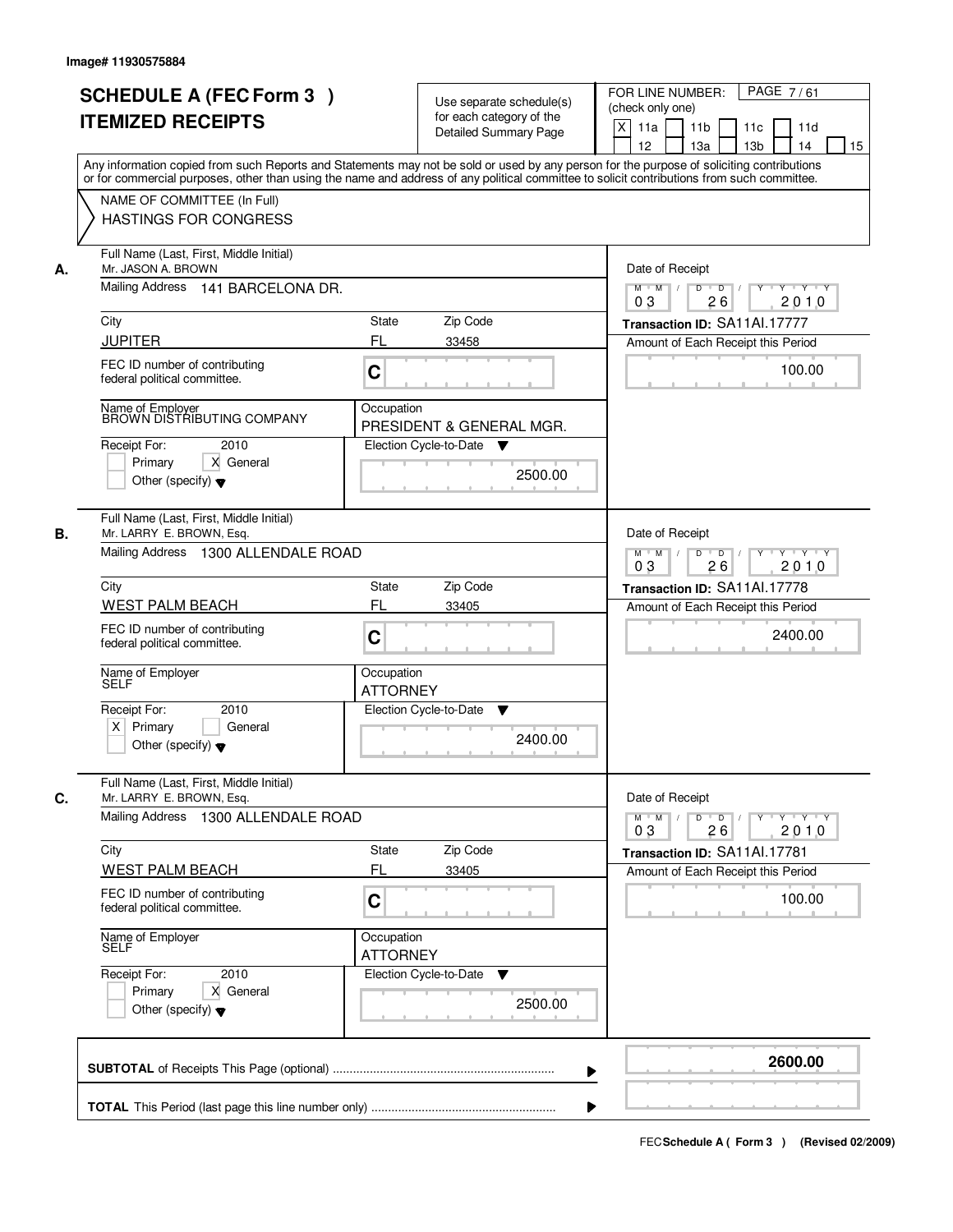| <b>SCHEDULE A (FEC Form 3)</b><br><b>ITEMIZED RECEIPTS</b>                                                      | Use separate schedule(s)<br>for each category of the<br><b>Detailed Summary Page</b><br>Any information copied from such Reports and Statements may not be sold or used by any person for the purpose of soliciting contributions | PAGE 8/61<br>FOR LINE NUMBER:<br>(check only one)<br>X<br>11 <sub>b</sub><br>11a<br>11c<br>11d<br>12<br>13 <sub>b</sub><br>14<br>13a<br>15 |  |  |  |
|-----------------------------------------------------------------------------------------------------------------|-----------------------------------------------------------------------------------------------------------------------------------------------------------------------------------------------------------------------------------|--------------------------------------------------------------------------------------------------------------------------------------------|--|--|--|
| NAME OF COMMITTEE (In Full)<br><b>HASTINGS FOR CONGRESS</b>                                                     | or for commercial purposes, other than using the name and address of any political committee to solicit contributions from such committee.                                                                                        |                                                                                                                                            |  |  |  |
| Full Name (Last, First, Middle Initial)<br>Ms ELIZABETH BUNTROCK<br>А.<br>Mailing Address 521 E. LAS OLAS BLVD. |                                                                                                                                                                                                                                   |                                                                                                                                            |  |  |  |
|                                                                                                                 |                                                                                                                                                                                                                                   |                                                                                                                                            |  |  |  |
| City<br>FT. LAUDERDALE                                                                                          | <b>State</b><br>Zip Code<br>FL<br>33301                                                                                                                                                                                           | Transaction ID: SA11Al.17677                                                                                                               |  |  |  |
| FEC ID number of contributing<br>federal political committee.                                                   | C                                                                                                                                                                                                                                 | Amount of Each Receipt this Period<br>500.00                                                                                               |  |  |  |
| Name of Employer<br><b>RETIRED</b>                                                                              | Occupation<br><b>EDUCATOR</b>                                                                                                                                                                                                     |                                                                                                                                            |  |  |  |
| 2010<br>Receipt For:<br>$X$ Primary<br>General<br>Other (specify) $\blacktriangledown$                          | Election Cycle-to-Date<br>▼<br>1000.00                                                                                                                                                                                            |                                                                                                                                            |  |  |  |
| Full Name (Last, First, Middle Initial)<br>Mr. MALCOLM BUTTERS<br>В.                                            | Mailing Address 7092 NW 65 TERRACE                                                                                                                                                                                                |                                                                                                                                            |  |  |  |
| City                                                                                                            | Zip Code<br><b>State</b>                                                                                                                                                                                                          | 12<br>0 <sub>3</sub><br>2010<br>Transaction ID: SA11Al.17704                                                                               |  |  |  |
| <b>PARKLAND</b>                                                                                                 | FL<br>33067                                                                                                                                                                                                                       | Amount of Each Receipt this Period                                                                                                         |  |  |  |
| FEC ID number of contributing<br>federal political committee.                                                   | C                                                                                                                                                                                                                                 | 500.00                                                                                                                                     |  |  |  |
| Name of Employer<br>SELF EMPLOYED                                                                               | Occupation<br><b>BUSINESSMAN</b>                                                                                                                                                                                                  |                                                                                                                                            |  |  |  |
| Receipt For:<br>2010<br>$X$ Primary<br>General<br>Other (specify) $\blacktriangledown$                          | Election Cycle-to-Date<br>▼<br>500.00                                                                                                                                                                                             |                                                                                                                                            |  |  |  |
| Full Name (Last, First, Middle Initial)<br>C.<br>Mrs. CLAIRE SOCOLOVSKY CAINE, Esq.                             |                                                                                                                                                                                                                                   |                                                                                                                                            |  |  |  |
|                                                                                                                 | Mailing Address 40 LITTLEFIELD RD.                                                                                                                                                                                                |                                                                                                                                            |  |  |  |
| City                                                                                                            | Zip Code<br>State                                                                                                                                                                                                                 | Transaction ID: SA11Al.17769                                                                                                               |  |  |  |
| <b>NEWTON</b>                                                                                                   | MA<br>02459                                                                                                                                                                                                                       | Amount of Each Receipt this Period                                                                                                         |  |  |  |
| FEC ID number of contributing<br>federal political committee.                                                   | C                                                                                                                                                                                                                                 | 1000.00                                                                                                                                    |  |  |  |
| Name of Employer                                                                                                | Occupation<br><b>ATTORNEY</b>                                                                                                                                                                                                     |                                                                                                                                            |  |  |  |
| Receipt For:<br>2010<br>$X$ Primary<br>General<br>Other (specify) $\blacktriangledown$                          | Election Cycle-to-Date<br>$\blacktriangledown$<br>1000.00                                                                                                                                                                         |                                                                                                                                            |  |  |  |
|                                                                                                                 |                                                                                                                                                                                                                                   | 2000.00                                                                                                                                    |  |  |  |
|                                                                                                                 |                                                                                                                                                                                                                                   |                                                                                                                                            |  |  |  |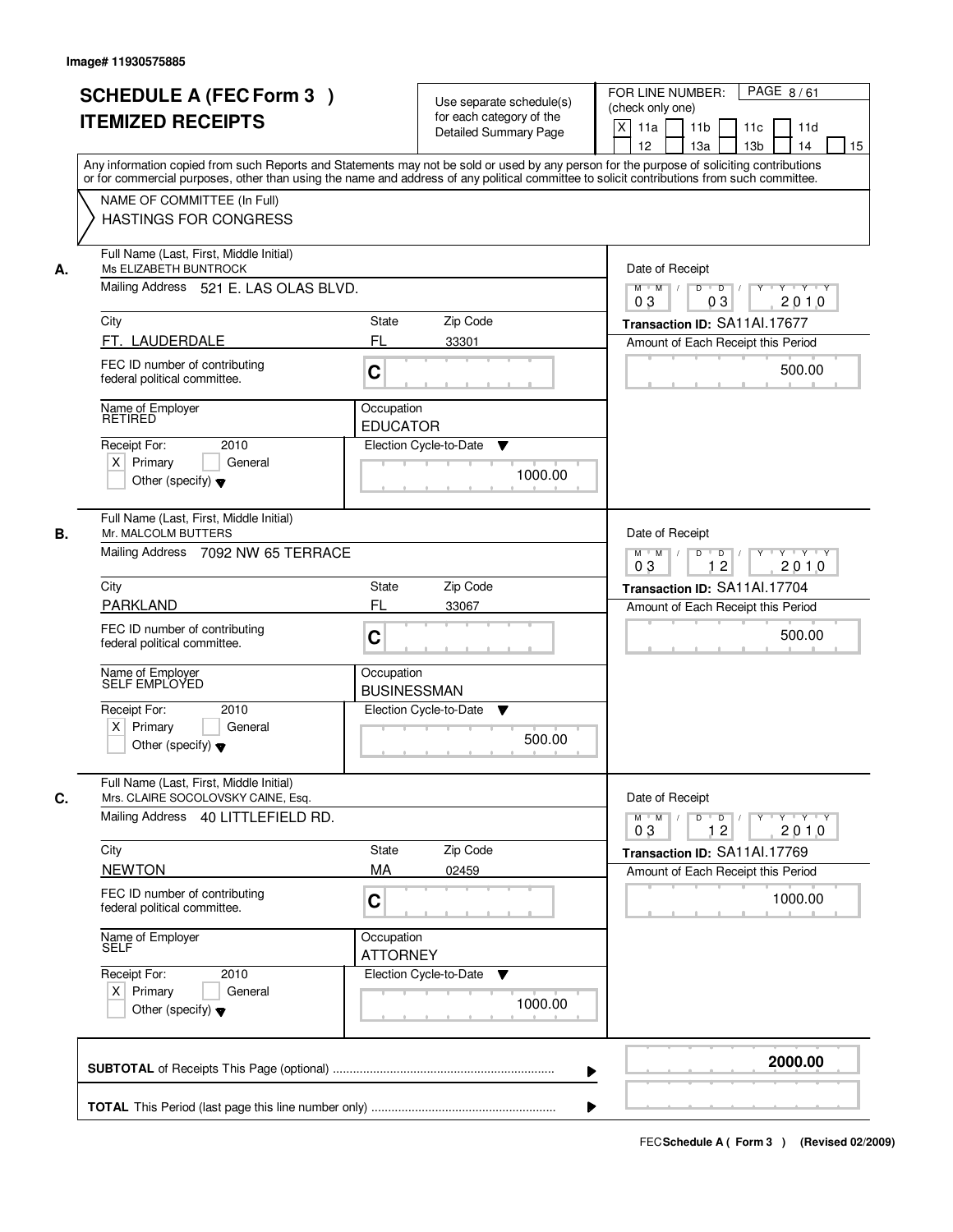|    | <b>SCHEDULE A (FEC Form 3)</b>                                                                                                                                                                                                                                                          |                                                                                         |                                                      | PAGE 9/61<br>FOR LINE NUMBER:                                                                |
|----|-----------------------------------------------------------------------------------------------------------------------------------------------------------------------------------------------------------------------------------------------------------------------------------------|-----------------------------------------------------------------------------------------|------------------------------------------------------|----------------------------------------------------------------------------------------------|
|    | <b>ITEMIZED RECEIPTS</b>                                                                                                                                                                                                                                                                |                                                                                         | Use separate schedule(s)<br>for each category of the | (check only one)                                                                             |
|    |                                                                                                                                                                                                                                                                                         |                                                                                         | <b>Detailed Summary Page</b>                         | $\times$<br>11a<br>11 <sub>b</sub><br>11c<br>11d<br>12<br>13a<br>13 <sub>b</sub><br>14<br>15 |
|    | Any information copied from such Reports and Statements may not be sold or used by any person for the purpose of soliciting contributions<br>or for commercial purposes, other than using the name and address of any political committee to solicit contributions from such committee. |                                                                                         |                                                      |                                                                                              |
|    | NAME OF COMMITTEE (In Full)                                                                                                                                                                                                                                                             |                                                                                         |                                                      |                                                                                              |
|    | <b>HASTINGS FOR CONGRESS</b>                                                                                                                                                                                                                                                            |                                                                                         |                                                      |                                                                                              |
| А. | Full Name (Last, First, Middle Initial)<br>Mr. DANIEL B CAINE                                                                                                                                                                                                                           |                                                                                         |                                                      | Date of Receipt                                                                              |
|    | Mailing Address 40 LITTLEFIELD ROAD                                                                                                                                                                                                                                                     | $\overline{D}$ /<br>Y Y Y Y<br>$M$ $M$ /<br>D<br>Y<br>12<br>2010<br>03                  |                                                      |                                                                                              |
|    | City                                                                                                                                                                                                                                                                                    | <b>State</b>                                                                            | Zip Code                                             | Transaction ID: SA11Al.17767                                                                 |
|    | <b>NEWTON</b>                                                                                                                                                                                                                                                                           | MA                                                                                      | 02459                                                | Amount of Each Receipt this Period                                                           |
|    | FEC ID number of contributing<br>federal political committee.                                                                                                                                                                                                                           | $\mathbf C$                                                                             |                                                      | 2000.00                                                                                      |
|    | Name of Employer<br>FAMILY LAW SOFTWARE                                                                                                                                                                                                                                                 | Occupation<br><b>PRESIDENT</b>                                                          |                                                      |                                                                                              |
|    | Receipt For:<br>2010                                                                                                                                                                                                                                                                    |                                                                                         | Election Cycle-to-Date<br>▼                          |                                                                                              |
|    | $X$ Primary<br>General                                                                                                                                                                                                                                                                  |                                                                                         | 2000.00                                              |                                                                                              |
|    | Other (specify) $\blacktriangledown$                                                                                                                                                                                                                                                    |                                                                                         |                                                      |                                                                                              |
| В. | Full Name (Last, First, Middle Initial)<br>Dr. ROBERT M. COLTON                                                                                                                                                                                                                         | Date of Receipt                                                                         |                                                      |                                                                                              |
|    | Mailing Address 4270 NW 24 TH AVENUE                                                                                                                                                                                                                                                    | $Y - Y - Y$<br>$M$ $M$ /<br>D<br>$\overline{D}$<br>$Y$ <sup>U</sup><br>12<br>2010<br>03 |                                                      |                                                                                              |
|    | City                                                                                                                                                                                                                                                                                    | <b>State</b>                                                                            | Zip Code                                             | Transaction ID: SA11Al.17706                                                                 |
|    | <b>BOCA RATON</b>                                                                                                                                                                                                                                                                       | FL                                                                                      | 33431                                                | Amount of Each Receipt this Period                                                           |
|    | FEC ID number of contributing<br>federal political committee.                                                                                                                                                                                                                           | C                                                                                       |                                                      | 1000.00                                                                                      |
|    | Name of Employer<br>SELF EMPLOYED                                                                                                                                                                                                                                                       | Occupation<br><b>PHYSICAN</b>                                                           |                                                      |                                                                                              |
|    | Receipt For:<br>2010                                                                                                                                                                                                                                                                    |                                                                                         | Election Cycle-to-Date<br>v                          |                                                                                              |
|    | $X$ Primary<br>General<br>Other (specify) $\blacktriangledown$                                                                                                                                                                                                                          |                                                                                         | 1000.00                                              |                                                                                              |
| C. | Full Name (Last, First, Middle Initial)<br>Mr. ROBERT DAVIDOW                                                                                                                                                                                                                           |                                                                                         |                                                      | Date of Receipt                                                                              |
|    | Mailing Address<br>2100 S. OCEAN BLVD<br>APT. 401 N                                                                                                                                                                                                                                     |                                                                                         |                                                      | $M$ $M$ <sup><math>\prime</math></sup><br>$D$ $D$ $I$<br>yuyuyuy<br>2010<br>03<br>12         |
|    | City                                                                                                                                                                                                                                                                                    | State                                                                                   | Zip Code                                             | Transaction ID: SA11Al.17708                                                                 |
|    | <b>PALM BEACH</b>                                                                                                                                                                                                                                                                       | FL                                                                                      | 33480                                                | Amount of Each Receipt this Period                                                           |
|    | FEC ID number of contributing<br>federal political committee.                                                                                                                                                                                                                           | C                                                                                       |                                                      | 1000.00                                                                                      |
|    | Name of Employer<br>RETIRED                                                                                                                                                                                                                                                             | Occupation                                                                              | RETIRED BUSINESSMAN                                  |                                                                                              |
|    | Receipt For:<br>2010                                                                                                                                                                                                                                                                    |                                                                                         | Election Cycle-to-Date ▼                             |                                                                                              |
|    | $X$ Primary<br>General<br>Other (specify) $\blacktriangledown$                                                                                                                                                                                                                          |                                                                                         | 1000.00                                              |                                                                                              |
|    |                                                                                                                                                                                                                                                                                         |                                                                                         |                                                      | 4000.00                                                                                      |
|    |                                                                                                                                                                                                                                                                                         |                                                                                         |                                                      |                                                                                              |
|    |                                                                                                                                                                                                                                                                                         |                                                                                         |                                                      |                                                                                              |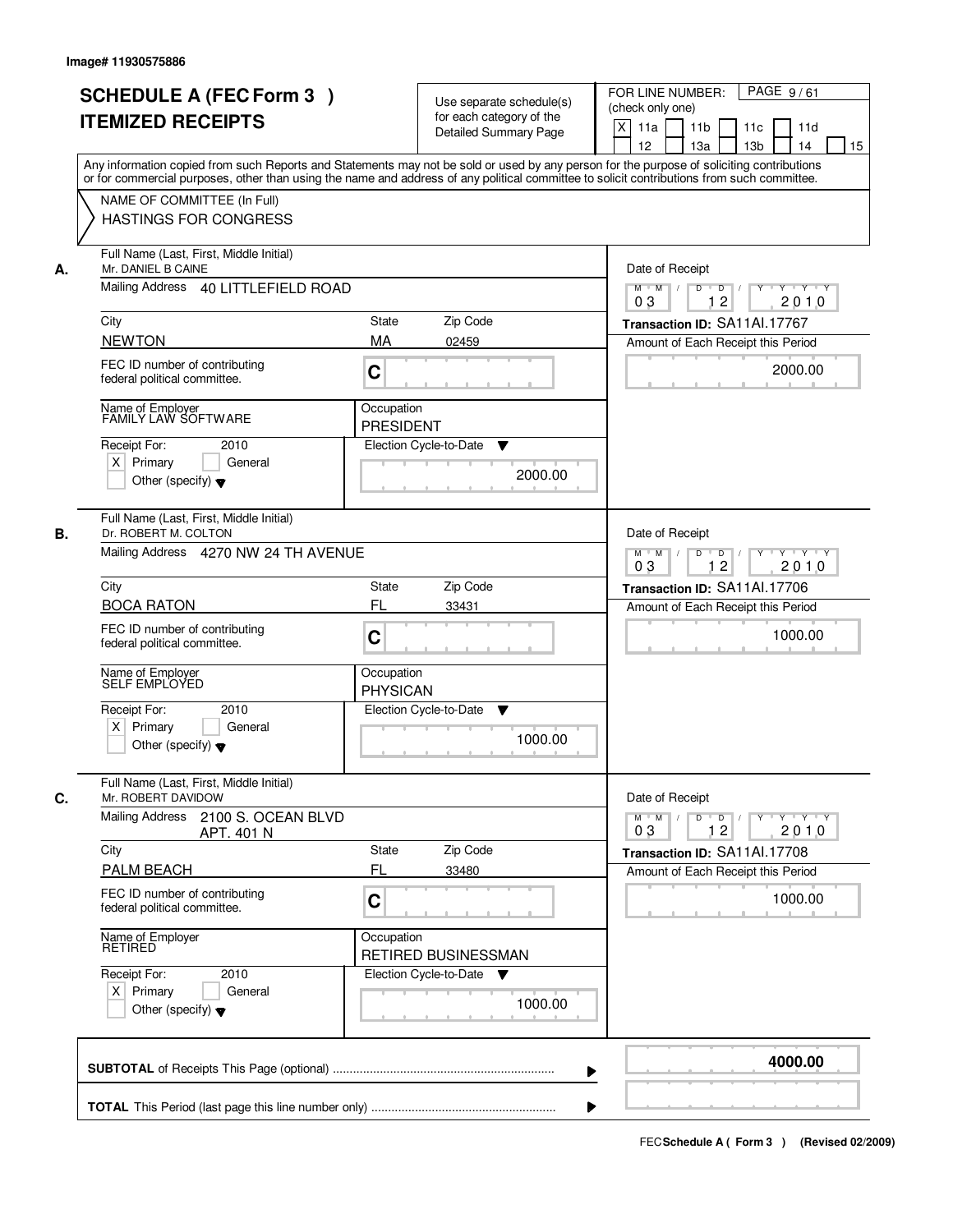|    | <b>SCHEDULE A (FEC Form 3)</b>                                                                                                                                                                                                                                                          |                                                                                                                                              | Use separate schedule(s)     | PAGE 10/61<br>FOR LINE NUMBER:                                     |  |  |  |
|----|-----------------------------------------------------------------------------------------------------------------------------------------------------------------------------------------------------------------------------------------------------------------------------------------|----------------------------------------------------------------------------------------------------------------------------------------------|------------------------------|--------------------------------------------------------------------|--|--|--|
|    | <b>ITEMIZED RECEIPTS</b>                                                                                                                                                                                                                                                                |                                                                                                                                              | for each category of the     | (check only one)                                                   |  |  |  |
|    |                                                                                                                                                                                                                                                                                         |                                                                                                                                              | <b>Detailed Summary Page</b> | $\boldsymbol{\mathsf{X}}$<br>11a<br>11 <sub>b</sub><br>11c<br>11d  |  |  |  |
|    |                                                                                                                                                                                                                                                                                         |                                                                                                                                              |                              | 12<br>13a<br>13 <sub>b</sub><br>14<br>15                           |  |  |  |
|    | Any information copied from such Reports and Statements may not be sold or used by any person for the purpose of soliciting contributions<br>or for commercial purposes, other than using the name and address of any political committee to solicit contributions from such committee. |                                                                                                                                              |                              |                                                                    |  |  |  |
|    | NAME OF COMMITTEE (In Full)                                                                                                                                                                                                                                                             |                                                                                                                                              |                              |                                                                    |  |  |  |
|    | <b>HASTINGS FOR CONGRESS</b>                                                                                                                                                                                                                                                            |                                                                                                                                              |                              |                                                                    |  |  |  |
|    |                                                                                                                                                                                                                                                                                         |                                                                                                                                              |                              |                                                                    |  |  |  |
| А. | Full Name (Last, First, Middle Initial)<br>Mrs. SHERYL A. DICKEY                                                                                                                                                                                                                        |                                                                                                                                              |                              |                                                                    |  |  |  |
|    | Mailing Address 3299-5 NW 44 TH STREET                                                                                                                                                                                                                                                  | Date of Receipt<br>$\blacksquare$ $\blacksquare$ $\blacksquare$ $\blacksquare$ $\blacksquare$<br>Y<br>Y Y Y Y<br>$M$ $M$ /<br>$\overline{D}$ |                              |                                                                    |  |  |  |
|    | City                                                                                                                                                                                                                                                                                    | State                                                                                                                                        | Zip Code                     | 12<br>2010<br>03<br>Transaction ID: SA11Al.17754                   |  |  |  |
|    | FT. LAUDERDALE                                                                                                                                                                                                                                                                          | FL                                                                                                                                           | 33309                        | Amount of Each Receipt this Period                                 |  |  |  |
|    |                                                                                                                                                                                                                                                                                         |                                                                                                                                              |                              |                                                                    |  |  |  |
|    | FEC ID number of contributing<br>federal political committee.                                                                                                                                                                                                                           | C                                                                                                                                            |                              | 1000.00                                                            |  |  |  |
|    | Name of Employer<br>DICKEY CONSULTING SERVICES                                                                                                                                                                                                                                          | Occupation                                                                                                                                   |                              |                                                                    |  |  |  |
|    |                                                                                                                                                                                                                                                                                         | <b>PRINCIPAL</b>                                                                                                                             |                              |                                                                    |  |  |  |
|    | Receipt For:<br>2010                                                                                                                                                                                                                                                                    |                                                                                                                                              | Election Cycle-to-Date<br>▼  |                                                                    |  |  |  |
|    | $X$ Primary<br>General<br>Other (specify) $\blacktriangledown$                                                                                                                                                                                                                          |                                                                                                                                              | 2000.00                      |                                                                    |  |  |  |
|    |                                                                                                                                                                                                                                                                                         |                                                                                                                                              |                              |                                                                    |  |  |  |
| В. | Full Name (Last, First, Middle Initial)<br>Mr. WILLIAM L. DOWNS                                                                                                                                                                                                                         |                                                                                                                                              |                              | Date of Receipt                                                    |  |  |  |
|    | Mailing Address P.O. BOX 36                                                                                                                                                                                                                                                             | $D$ $D$ $/$<br>Y 'Y 'Y<br>$M$ $M$ /<br>$Y$ <sup>U</sup>                                                                                      |                              |                                                                    |  |  |  |
|    |                                                                                                                                                                                                                                                                                         |                                                                                                                                              |                              | 03<br>03<br>2010                                                   |  |  |  |
|    | City                                                                                                                                                                                                                                                                                    | State                                                                                                                                        | Zip Code                     | Transaction ID: SA11Al.17694                                       |  |  |  |
|    | <b>PEMBROKE</b>                                                                                                                                                                                                                                                                         | GA                                                                                                                                           | 31321                        | Amount of Each Receipt this Period                                 |  |  |  |
|    | FEC ID number of contributing<br>federal political committee.                                                                                                                                                                                                                           | C                                                                                                                                            |                              | 2400.00                                                            |  |  |  |
|    | Name of Employer<br>THE BRYAN GROUP, INC.                                                                                                                                                                                                                                               | Occupation                                                                                                                                   |                              |                                                                    |  |  |  |
|    |                                                                                                                                                                                                                                                                                         | <b>PRESIDENT</b>                                                                                                                             |                              |                                                                    |  |  |  |
|    | Receipt For:<br>2010                                                                                                                                                                                                                                                                    |                                                                                                                                              | Election Cycle-to-Date<br>v  |                                                                    |  |  |  |
|    | $X$ Primary<br>General<br>Other (specify) $\blacktriangledown$                                                                                                                                                                                                                          |                                                                                                                                              | 2400.00                      |                                                                    |  |  |  |
|    |                                                                                                                                                                                                                                                                                         |                                                                                                                                              |                              |                                                                    |  |  |  |
| C. | Full Name (Last, First, Middle Initial)<br>Mr. WILLIAM L. DOWNS                                                                                                                                                                                                                         |                                                                                                                                              |                              | Date of Receipt                                                    |  |  |  |
|    | Mailing Address P.O. BOX 36                                                                                                                                                                                                                                                             |                                                                                                                                              |                              | $M$ $M$<br>$D$ $D$ $I$<br>$Y^+$<br>$Y \rightarrow Y \rightarrow Y$ |  |  |  |
|    |                                                                                                                                                                                                                                                                                         |                                                                                                                                              |                              | 2010<br>03<br>03                                                   |  |  |  |
|    | City                                                                                                                                                                                                                                                                                    | State                                                                                                                                        | Zip Code                     | Transaction ID: SA11Al.17696                                       |  |  |  |
|    | PEMBROKE                                                                                                                                                                                                                                                                                | GA                                                                                                                                           | 31321                        | Amount of Each Receipt this Period                                 |  |  |  |
|    | FEC ID number of contributing<br>federal political committee.                                                                                                                                                                                                                           | C                                                                                                                                            |                              | 600.00                                                             |  |  |  |
|    | Name of Employer<br>THE BRYAN GROUP, INC.                                                                                                                                                                                                                                               | Occupation<br><b>PRESIDENT</b>                                                                                                               |                              |                                                                    |  |  |  |
|    | Receipt For:<br>2010                                                                                                                                                                                                                                                                    |                                                                                                                                              | Election Cycle-to-Date<br>v  |                                                                    |  |  |  |
|    | Primary<br>X General                                                                                                                                                                                                                                                                    |                                                                                                                                              |                              |                                                                    |  |  |  |
|    | Other (specify) $\blacktriangledown$                                                                                                                                                                                                                                                    |                                                                                                                                              | 3000.00                      |                                                                    |  |  |  |
|    |                                                                                                                                                                                                                                                                                         |                                                                                                                                              |                              | 4000.00                                                            |  |  |  |
|    |                                                                                                                                                                                                                                                                                         |                                                                                                                                              |                              | ▶                                                                  |  |  |  |
|    |                                                                                                                                                                                                                                                                                         |                                                                                                                                              |                              |                                                                    |  |  |  |
|    |                                                                                                                                                                                                                                                                                         |                                                                                                                                              |                              |                                                                    |  |  |  |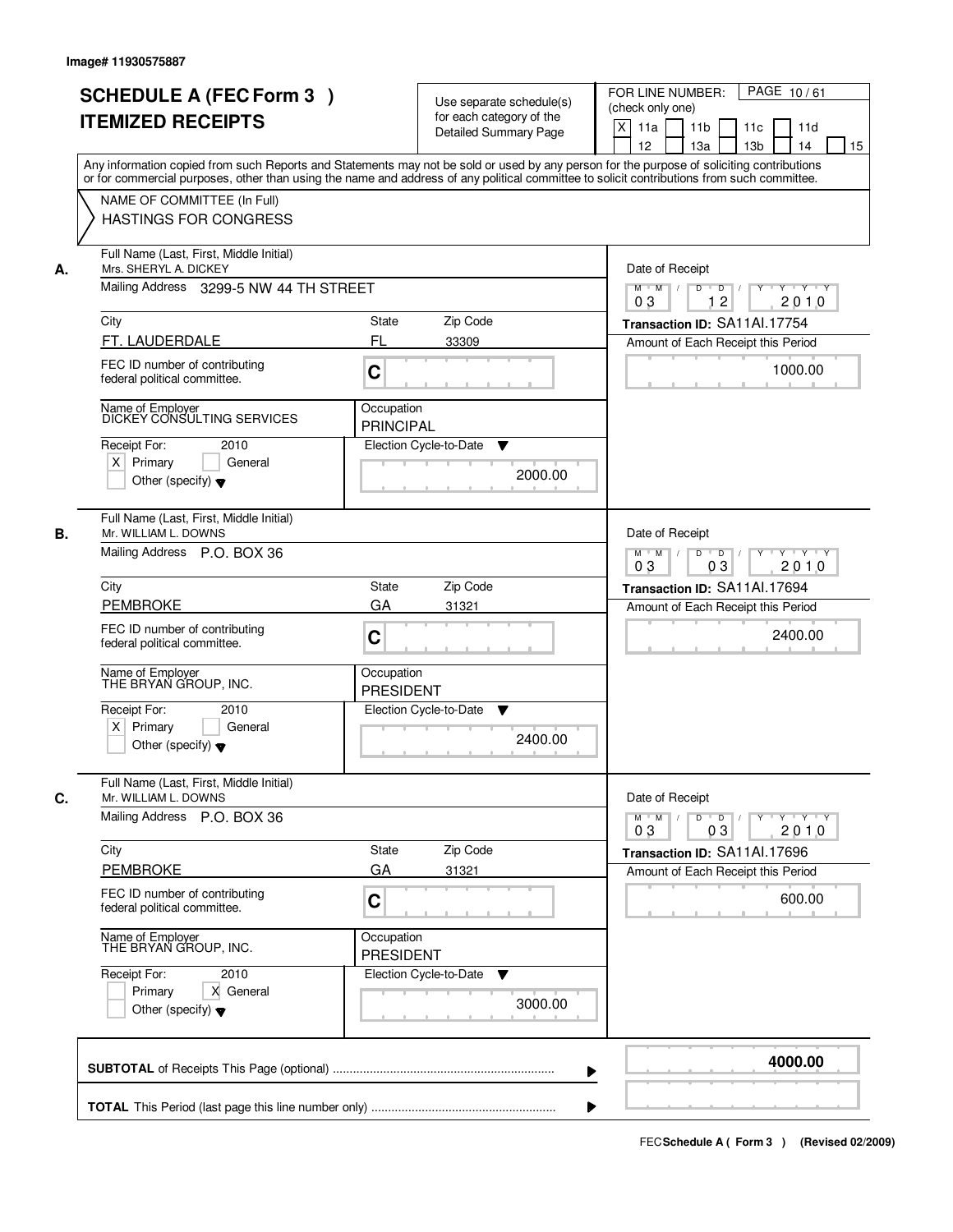|    | <b>SCHEDULE A (FEC Form 3)</b>                                                                                                                                                                                                                                                          |                                                                                               | Use separate schedule(s)                                 | PAGE 11/61<br>FOR LINE NUMBER:<br>(check only one)                   |
|----|-----------------------------------------------------------------------------------------------------------------------------------------------------------------------------------------------------------------------------------------------------------------------------------------|-----------------------------------------------------------------------------------------------|----------------------------------------------------------|----------------------------------------------------------------------|
|    | <b>ITEMIZED RECEIPTS</b>                                                                                                                                                                                                                                                                |                                                                                               | for each category of the<br><b>Detailed Summary Page</b> | $\times$<br>11a<br>11 <sub>b</sub><br>11c<br>11d                     |
|    |                                                                                                                                                                                                                                                                                         |                                                                                               |                                                          | 12<br>13a<br>13 <sub>b</sub><br>14<br>15                             |
|    | Any information copied from such Reports and Statements may not be sold or used by any person for the purpose of soliciting contributions<br>or for commercial purposes, other than using the name and address of any political committee to solicit contributions from such committee. |                                                                                               |                                                          |                                                                      |
|    | NAME OF COMMITTEE (In Full)                                                                                                                                                                                                                                                             |                                                                                               |                                                          |                                                                      |
|    | <b>HASTINGS FOR CONGRESS</b>                                                                                                                                                                                                                                                            |                                                                                               |                                                          |                                                                      |
| А. | Full Name (Last, First, Middle Initial)<br>Mr. MATTHEW MUGO FIELDS                                                                                                                                                                                                                      |                                                                                               |                                                          | Date of Receipt                                                      |
|    | Mailing Address<br>17150 N. BAY ROAD<br>APT. 2309                                                                                                                                                                                                                                       |                                                                                               |                                                          | $\overline{D}$ /<br>Y Y Y Y<br>$M$ $M$<br>D<br>Y<br>03<br>2010<br>03 |
|    | City                                                                                                                                                                                                                                                                                    | <b>State</b>                                                                                  | Zip Code                                                 | Transaction ID: SA11Al.17687                                         |
|    | <b>SUNNY ISLES BEACH</b>                                                                                                                                                                                                                                                                | FL                                                                                            | 33160                                                    | Amount of Each Receipt this Period                                   |
|    | FEC ID number of contributing<br>federal political committee.                                                                                                                                                                                                                           | $\mathbf C$                                                                                   |                                                          | 1000.00                                                              |
|    | Name of Employer<br>ROCKET LEARNING                                                                                                                                                                                                                                                     | Occupation<br>CEO                                                                             |                                                          |                                                                      |
|    | Receipt For:<br>2010                                                                                                                                                                                                                                                                    |                                                                                               | Election Cycle-to-Date<br>▼                              |                                                                      |
|    | $X$ Primary<br>General                                                                                                                                                                                                                                                                  |                                                                                               | 1000.00                                                  |                                                                      |
|    | Other (specify) $\blacktriangledown$                                                                                                                                                                                                                                                    |                                                                                               |                                                          |                                                                      |
| В. | Full Name (Last, First, Middle Initial)<br>Mr. HAROD E. FORD                                                                                                                                                                                                                            |                                                                                               |                                                          | Date of Receipt                                                      |
|    | Mailing Address 7966 FISHER ISLAND DRIVE                                                                                                                                                                                                                                                | $D$ $D$ $I$<br>$Y - Y - Y$<br>$M$ $M$ /<br>$Y$ <sup>U</sup><br>03<br>2010<br>03               |                                                          |                                                                      |
|    | City                                                                                                                                                                                                                                                                                    | <b>State</b>                                                                                  | Zip Code                                                 | Transaction ID: SA11Al.17697                                         |
|    | <b>MIAMI BEACH</b>                                                                                                                                                                                                                                                                      | FL                                                                                            | 33109                                                    | Amount of Each Receipt this Period                                   |
|    | FEC ID number of contributing<br>federal political committee.                                                                                                                                                                                                                           | C                                                                                             |                                                          | 2000.00                                                              |
|    | Name of Employer<br>RETIRED                                                                                                                                                                                                                                                             | Occupation                                                                                    | <b>FORMER CONGRESSMAN</b>                                |                                                                      |
|    | Receipt For:<br>2010                                                                                                                                                                                                                                                                    |                                                                                               | Election Cycle-to-Date ▼                                 |                                                                      |
|    | Primary<br>X General<br>Other (specify) $\blacktriangledown$                                                                                                                                                                                                                            |                                                                                               | 4300.00                                                  |                                                                      |
| C. | Full Name (Last, First, Middle Initial)<br>Mr. J. ERIC GOULD                                                                                                                                                                                                                            |                                                                                               |                                                          | Date of Receipt                                                      |
|    | Mailing Address 410 SOUTH HIBISCUS DRIVE                                                                                                                                                                                                                                                | $M = M$<br>$D$ $D$ $I$<br>$Y - Y - Y$<br>$Y$ <sup><math>\top</math></sup><br>2010<br>03<br>03 |                                                          |                                                                      |
|    | City                                                                                                                                                                                                                                                                                    | State                                                                                         | Zip Code                                                 | Transaction ID: SA11Al.17689                                         |
|    | <b>MIAMI BEACH</b>                                                                                                                                                                                                                                                                      | FL                                                                                            | 33139                                                    | Amount of Each Receipt this Period                                   |
|    | FEC ID number of contributing<br>federal political committee.                                                                                                                                                                                                                           | C                                                                                             |                                                          | 1000.00                                                              |
|    | Name of Employer<br>THURMAN GOULD, LLC                                                                                                                                                                                                                                                  | Occupation<br>CEO                                                                             |                                                          |                                                                      |
|    | Receipt For:<br>2010                                                                                                                                                                                                                                                                    |                                                                                               | Election Cycle-to-Date<br>v                              |                                                                      |
|    | $X$ Primary<br>General<br>Other (specify) $\blacktriangledown$                                                                                                                                                                                                                          |                                                                                               | 1000.00                                                  |                                                                      |
|    |                                                                                                                                                                                                                                                                                         |                                                                                               |                                                          | 4000.00                                                              |
|    |                                                                                                                                                                                                                                                                                         |                                                                                               |                                                          |                                                                      |
|    |                                                                                                                                                                                                                                                                                         |                                                                                               |                                                          |                                                                      |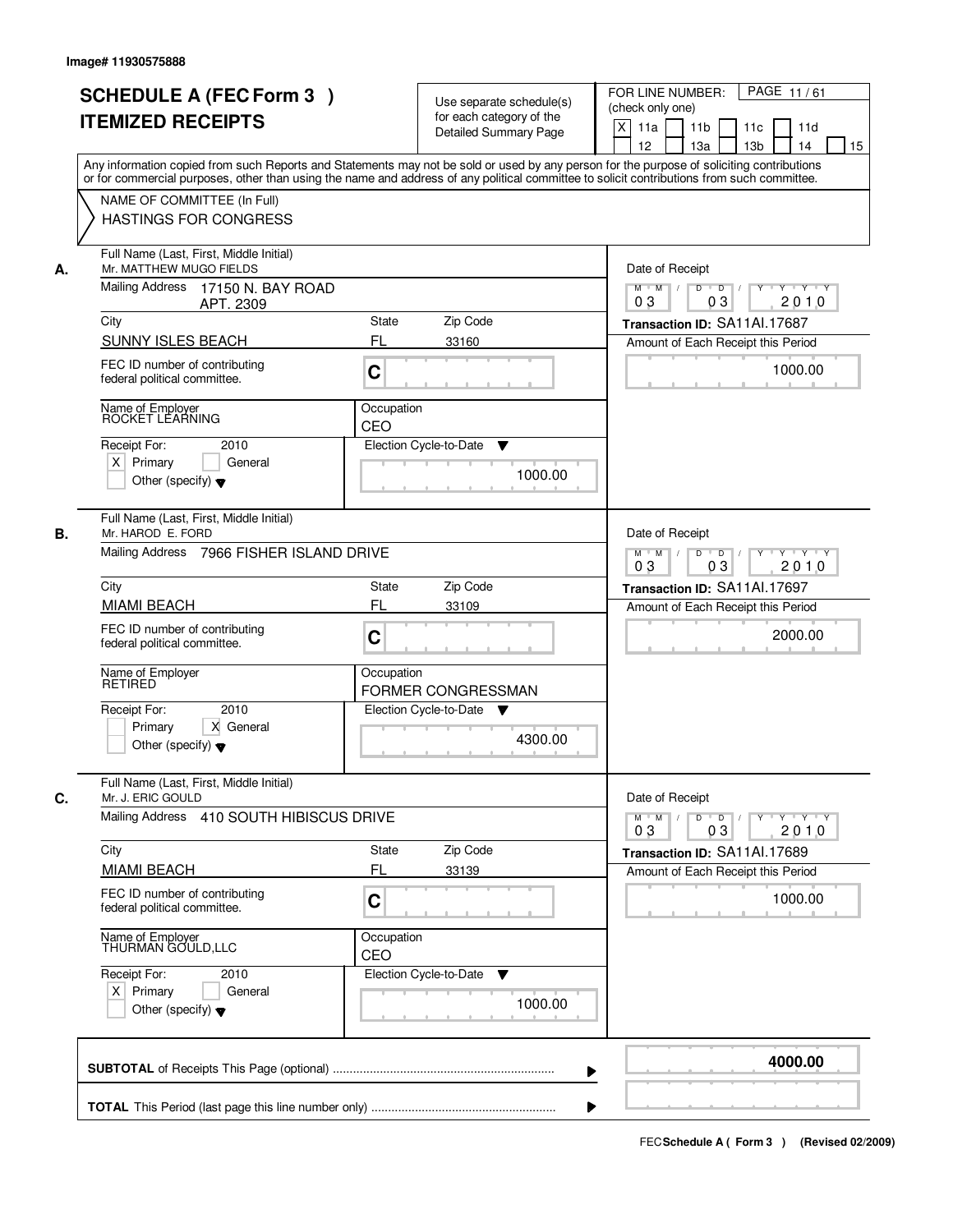|    | <b>SCHEDULE A (FEC Form 3)</b><br><b>ITEMIZED RECEIPTS</b>                                          | Use separate schedule(s)<br>for each category of the<br><b>Detailed Summary Page</b><br>Any information copied from such Reports and Statements may not be sold or used by any person for the purpose of soliciting contributions | PAGE 12/61<br>FOR LINE NUMBER:<br>(check only one)<br>X<br>11 <sub>b</sub><br>11a<br>11c<br>11d<br>12<br>13 <sub>b</sub><br>14<br>13a<br>15 |
|----|-----------------------------------------------------------------------------------------------------|-----------------------------------------------------------------------------------------------------------------------------------------------------------------------------------------------------------------------------------|---------------------------------------------------------------------------------------------------------------------------------------------|
|    | NAME OF COMMITTEE (In Full)<br><b>HASTINGS FOR CONGRESS</b>                                         | or for commercial purposes, other than using the name and address of any political committee to solicit contributions from such committee.                                                                                        |                                                                                                                                             |
| А. | Full Name (Last, First, Middle Initial)<br>Mr. ARTIS G. HALL<br>Mailing Address 7541 N.W. 12 STREET |                                                                                                                                                                                                                                   | Date of Receipt<br>$D$ $D$ $1$<br>$Y$ <sup>U</sup><br>Y 'Y 'Y<br>$M$ $M$ /                                                                  |
|    |                                                                                                     | 31<br>2010<br>03                                                                                                                                                                                                                  |                                                                                                                                             |
|    | City<br><b>PLANTATION</b>                                                                           | <b>State</b><br>Zip Code<br>FL<br>33313                                                                                                                                                                                           | Transaction ID: SA11Al.17806<br>Amount of Each Receipt this Period                                                                          |
|    | FEC ID number of contributing<br>federal political committee.                                       | C                                                                                                                                                                                                                                 | 250.00                                                                                                                                      |
|    | Name of Employer<br><b>RETIRED</b>                                                                  | Occupation<br><b>FINANCIAL CONSULTANT</b>                                                                                                                                                                                         |                                                                                                                                             |
|    | 2010<br>Receipt For:<br>$X$ Primary<br>General<br>Other (specify) $\blacktriangledown$              | Election Cycle-to-Date<br>v<br>450.00                                                                                                                                                                                             |                                                                                                                                             |
| В. | Full Name (Last, First, Middle Initial)<br>Mr. LEO HOWARD<br>Mailing Address 4326 BERGAMO DRIVE     |                                                                                                                                                                                                                                   | Date of Receipt<br>$M$ $M$ /<br>D<br>$\overline{D}$ /<br>$Y \vdash Y \vdash Y$                                                              |
|    |                                                                                                     | 0 <sub>2</sub><br>2010<br>04                                                                                                                                                                                                      |                                                                                                                                             |
|    | City<br><b>ENCINO</b>                                                                               | Zip Code<br><b>State</b><br>CA<br>91436                                                                                                                                                                                           | Transaction ID: SA11Al.17654                                                                                                                |
|    | FEC ID number of contributing<br>federal political committee.                                       | C                                                                                                                                                                                                                                 | Amount of Each Receipt this Period<br>500.00                                                                                                |
|    | Name of Employer<br>SELF EMPLOYED<br>Receipt For:<br>2010                                           | Occupation<br><b>ACCOUNTANT</b><br>Election Cycle-to-Date<br>▼                                                                                                                                                                    |                                                                                                                                             |
|    | $X$ Primary<br>General<br>Other (specify) $\blacktriangledown$                                      | 500.00                                                                                                                                                                                                                            |                                                                                                                                             |
| C. | Full Name (Last, First, Middle Initial)<br>Mr. SCOTT HOWARD                                         |                                                                                                                                                                                                                                   | Date of Receipt                                                                                                                             |
|    | Mailing Address 20608 OAKSBORO CIRCLE                                                               |                                                                                                                                                                                                                                   | $M$ $M$ <sup><math>\prime</math></sup><br>$D$ $D$ $I$<br><u>y cymru y cy</u><br>0 <sub>2</sub><br>2010<br>04                                |
|    | City                                                                                                | Zip Code<br><b>State</b>                                                                                                                                                                                                          | Transaction ID: SA11Al.17656                                                                                                                |
|    | <b>WOODLAND HILL</b>                                                                                | CA<br>91364                                                                                                                                                                                                                       | Amount of Each Receipt this Period                                                                                                          |
|    | FEC ID number of contributing<br>federal political committee.                                       | C                                                                                                                                                                                                                                 | 500.00                                                                                                                                      |
|    | Name of Employer<br>SELF EMPLOYED                                                                   | Occupation<br><b>ACCOUNTANT</b>                                                                                                                                                                                                   |                                                                                                                                             |
|    | Receipt For:<br>2010<br>$X$ Primary<br>General<br>Other (specify) $\blacktriangledown$              | Election Cycle-to-Date<br>$\blacktriangledown$<br>500.00                                                                                                                                                                          |                                                                                                                                             |
|    |                                                                                                     |                                                                                                                                                                                                                                   | 1250.00                                                                                                                                     |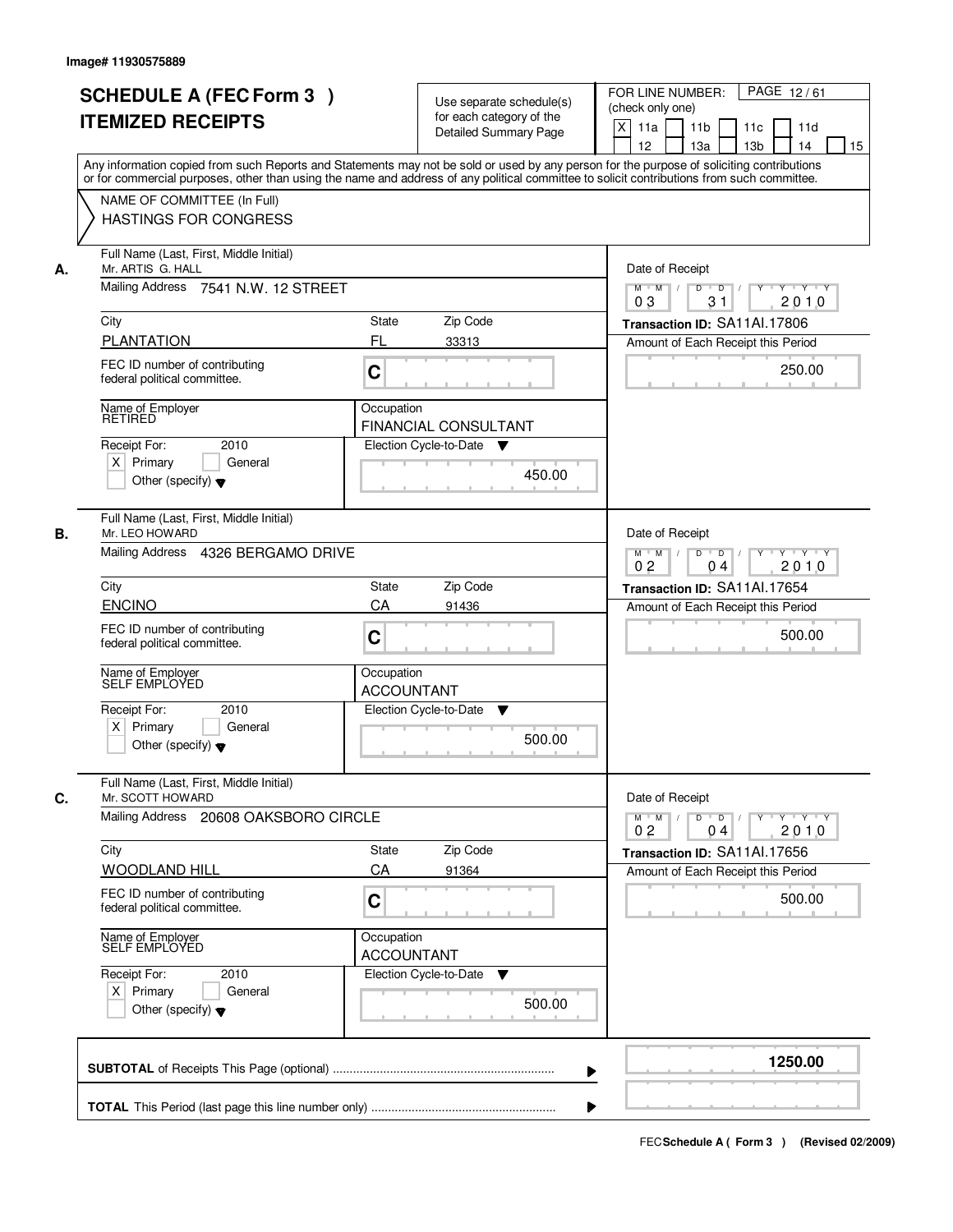| <b>SCHEDULE A (FEC Form 3)</b><br><b>ITEMIZED RECEIPTS</b>               | Use separate schedule(s)<br>for each category of the<br><b>Detailed Summary Page</b>                                                                                                                                                                                                    | FOR LINE NUMBER:<br>PAGE 13/61<br>(check only one)<br>X<br>11a<br>11 <sub>b</sub><br>11c<br>11d |  |  |  |
|--------------------------------------------------------------------------|-----------------------------------------------------------------------------------------------------------------------------------------------------------------------------------------------------------------------------------------------------------------------------------------|-------------------------------------------------------------------------------------------------|--|--|--|
| NAME OF COMMITTEE (In Full)                                              | Any information copied from such Reports and Statements may not be sold or used by any person for the purpose of soliciting contributions<br>or for commercial purposes, other than using the name and address of any political committee to solicit contributions from such committee. | 12<br>13 <sub>b</sub><br>14<br>15<br>13a                                                        |  |  |  |
| <b>HASTINGS FOR CONGRESS</b>                                             |                                                                                                                                                                                                                                                                                         |                                                                                                 |  |  |  |
| Full Name (Last, First, Middle Initial)<br>Mr. MICHAEL H. HUTTON<br>А.   |                                                                                                                                                                                                                                                                                         |                                                                                                 |  |  |  |
|                                                                          | Mailing Address 20 ROYAL DOMINION CT                                                                                                                                                                                                                                                    |                                                                                                 |  |  |  |
| City                                                                     | Zip Code<br><b>State</b>                                                                                                                                                                                                                                                                | Transaction ID: SA11Al.17814                                                                    |  |  |  |
| <b>BETHESDA</b>                                                          | <b>MD</b><br>20817                                                                                                                                                                                                                                                                      | Amount of Each Receipt this Period                                                              |  |  |  |
| FEC ID number of contributing<br>federal political committee.            | C                                                                                                                                                                                                                                                                                       | 1000.00                                                                                         |  |  |  |
| Name of Employer<br>HUTTON STRATEGIES                                    | Occupation<br><b>CONSULTANT</b>                                                                                                                                                                                                                                                         |                                                                                                 |  |  |  |
| Receipt For:<br>2010                                                     | Election Cycle-to-Date<br>▼                                                                                                                                                                                                                                                             |                                                                                                 |  |  |  |
| $X$ Primary<br>General<br>Other (specify) $\blacktriangledown$           | 1000.00                                                                                                                                                                                                                                                                                 |                                                                                                 |  |  |  |
| Full Name (Last, First, Middle Initial)<br>В.<br>Mr. HAROLD B. JACOBSOHN |                                                                                                                                                                                                                                                                                         | Date of Receipt                                                                                 |  |  |  |
| Mailing Address 7594 ISLA VERDE WAY                                      |                                                                                                                                                                                                                                                                                         | D<br>Y Y Y Y<br>$M$ $M$ /<br>$\overline{D}$<br>Y<br>12<br>2010<br>03                            |  |  |  |
| City                                                                     | Zip Code<br>State                                                                                                                                                                                                                                                                       | Transaction ID: SA11Al.17710                                                                    |  |  |  |
| <b>DELRAY BEACH</b>                                                      | FL<br>33446                                                                                                                                                                                                                                                                             | Amount of Each Receipt this Period                                                              |  |  |  |
| FEC ID number of contributing<br>federal political committee.            | C                                                                                                                                                                                                                                                                                       | 500.00                                                                                          |  |  |  |
| Name of Employer<br>RETIRED                                              | Occupation<br><b>BUSINESSMAN</b>                                                                                                                                                                                                                                                        |                                                                                                 |  |  |  |
| Receipt For:<br>2010<br>$X$ Primary<br>General                           | Election Cycle-to-Date<br>v                                                                                                                                                                                                                                                             |                                                                                                 |  |  |  |
| Other (specify) $\blacktriangledown$                                     | 500.00                                                                                                                                                                                                                                                                                  |                                                                                                 |  |  |  |
| Full Name (Last, First, Middle Initial)<br>C.<br>Mr. JESSE JOHNSON, Esq. |                                                                                                                                                                                                                                                                                         | Date of Receipt                                                                                 |  |  |  |
| Mailing Address<br>9595 SIX TIMES DRIVE, BLDG 8/<br><b>SUITE 8210</b>    |                                                                                                                                                                                                                                                                                         | $D$ $D$ $/$<br>$Y - Y - Y - Y$<br>$M$ $M$ /<br>$Y$ <sup>U</sup><br>2010<br>0 <sub>2</sub><br>08 |  |  |  |
| City                                                                     | State<br>Zip Code                                                                                                                                                                                                                                                                       | Transaction ID: SA11Al.17672                                                                    |  |  |  |
| <b>WOODLANDS</b><br>FEC ID number of contributing                        | <b>TX</b><br>77380<br>C                                                                                                                                                                                                                                                                 | Amount of Each Receipt this Period<br>1000.00                                                   |  |  |  |
| federal political committee.                                             |                                                                                                                                                                                                                                                                                         |                                                                                                 |  |  |  |
| Name of Employer<br>SELF EMPLOYED                                        | Occupation<br><b>ATTORNEY</b>                                                                                                                                                                                                                                                           |                                                                                                 |  |  |  |
| Receipt For:<br>2010                                                     | Election Cycle-to-Date<br>v                                                                                                                                                                                                                                                             |                                                                                                 |  |  |  |
| $X$ Primary<br>General<br>Other (specify) $\blacktriangledown$           | 1000.00                                                                                                                                                                                                                                                                                 |                                                                                                 |  |  |  |
|                                                                          | ▶                                                                                                                                                                                                                                                                                       | 2500.00                                                                                         |  |  |  |
|                                                                          |                                                                                                                                                                                                                                                                                         |                                                                                                 |  |  |  |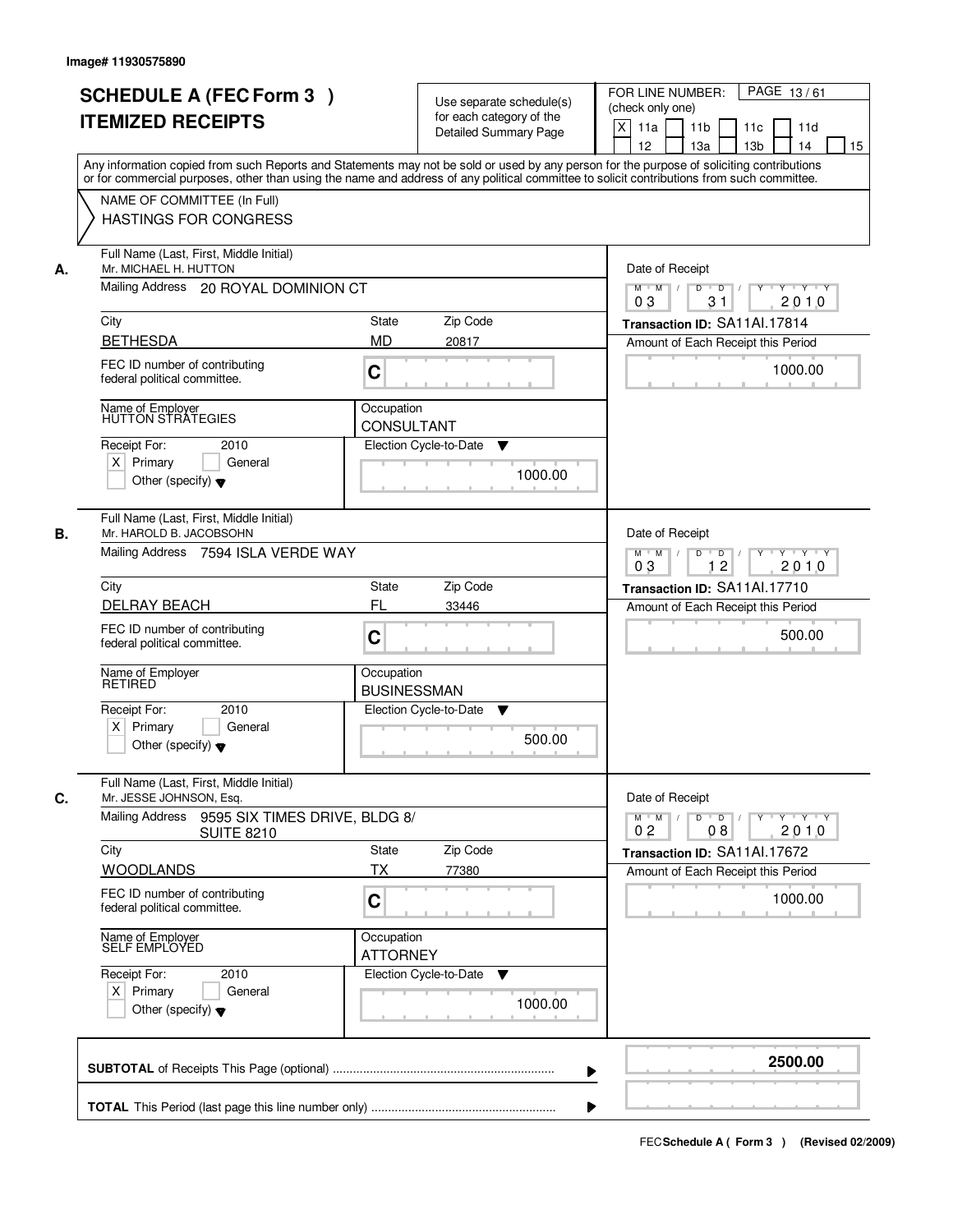|    | <b>SCHEDULE A (FEC Form 3)</b><br><b>ITEMIZED RECEIPTS</b>                             | Use separate schedule(s)<br>for each category of the<br><b>Detailed Summary Page</b>                                                                                                                                                                                                    | PAGE 14/61<br>FOR LINE NUMBER:<br>(check only one)<br>$\boldsymbol{\mathsf{X}}$<br>11 <sub>b</sub><br>11a<br>11c<br>11d<br>12<br>13 <sub>b</sub><br>14<br>13a<br>15                                                                                                                                                                                                                                                                                                                       |
|----|----------------------------------------------------------------------------------------|-----------------------------------------------------------------------------------------------------------------------------------------------------------------------------------------------------------------------------------------------------------------------------------------|-------------------------------------------------------------------------------------------------------------------------------------------------------------------------------------------------------------------------------------------------------------------------------------------------------------------------------------------------------------------------------------------------------------------------------------------------------------------------------------------|
|    |                                                                                        | Any information copied from such Reports and Statements may not be sold or used by any person for the purpose of soliciting contributions<br>or for commercial purposes, other than using the name and address of any political committee to solicit contributions from such committee. |                                                                                                                                                                                                                                                                                                                                                                                                                                                                                           |
|    | NAME OF COMMITTEE (In Full)<br>HASTINGS FOR CONGRESS                                   |                                                                                                                                                                                                                                                                                         |                                                                                                                                                                                                                                                                                                                                                                                                                                                                                           |
| А. | Full Name (Last, First, Middle Initial)<br>Dr. BERNARD KAMINETSKY                      |                                                                                                                                                                                                                                                                                         | Date of Receipt                                                                                                                                                                                                                                                                                                                                                                                                                                                                           |
|    | Mailing Address 6001 BROKEN SOUND PARKWAY, N.W.<br><b>STE. 100</b>                     |                                                                                                                                                                                                                                                                                         | $Y$ $Y$ $Y$<br>$D$ $D$ $/$<br>$\overline{Y}$<br>$M$ $M$ /<br>0 <sub>3</sub><br>12<br>2010                                                                                                                                                                                                                                                                                                                                                                                                 |
|    | City                                                                                   | State<br>Zip Code                                                                                                                                                                                                                                                                       | Transaction ID: SA11Al.17712                                                                                                                                                                                                                                                                                                                                                                                                                                                              |
|    | <b>BOCA RATON</b>                                                                      | FL<br>33487                                                                                                                                                                                                                                                                             | Amount of Each Receipt this Period                                                                                                                                                                                                                                                                                                                                                                                                                                                        |
|    | FEC ID number of contributing<br>federal political committee.                          | C                                                                                                                                                                                                                                                                                       | 500.00                                                                                                                                                                                                                                                                                                                                                                                                                                                                                    |
|    | Name of Employer<br>SELF EMPLOYED                                                      | Occupation<br><b>PHYSICAN</b>                                                                                                                                                                                                                                                           |                                                                                                                                                                                                                                                                                                                                                                                                                                                                                           |
|    | Receipt For:<br>2010                                                                   | Election Cycle-to-Date<br>▼                                                                                                                                                                                                                                                             |                                                                                                                                                                                                                                                                                                                                                                                                                                                                                           |
|    | $X$ Primary<br>General<br>Other (specify) $\blacktriangledown$                         | 500.00                                                                                                                                                                                                                                                                                  |                                                                                                                                                                                                                                                                                                                                                                                                                                                                                           |
| В. | Full Name (Last, First, Middle Initial)<br>Mrs. ELEANOR KATZ                           |                                                                                                                                                                                                                                                                                         | Date of Receipt                                                                                                                                                                                                                                                                                                                                                                                                                                                                           |
|    | Mailing Address 5633 LIVE OAK TERRACE                                                  |                                                                                                                                                                                                                                                                                         | Y Y Y Y<br>$M$ $M$ /<br>D<br>$\overline{D}$ /<br>$Y$ <sup><math>\top</math></sup><br>12<br>03<br>2010                                                                                                                                                                                                                                                                                                                                                                                     |
|    | City                                                                                   | Zip Code<br>State                                                                                                                                                                                                                                                                       | Transaction ID: SA11Al.17755                                                                                                                                                                                                                                                                                                                                                                                                                                                              |
|    | FT. LAUDERDALE                                                                         | FL<br>33312                                                                                                                                                                                                                                                                             | Amount of Each Receipt this Period                                                                                                                                                                                                                                                                                                                                                                                                                                                        |
|    | FEC ID number of contributing<br>federal political committee.                          | C                                                                                                                                                                                                                                                                                       | 1000.00                                                                                                                                                                                                                                                                                                                                                                                                                                                                                   |
|    | Name of Employer<br>N/A                                                                | Occupation<br><b>HOMEMAKER</b>                                                                                                                                                                                                                                                          |                                                                                                                                                                                                                                                                                                                                                                                                                                                                                           |
|    | Receipt For:<br>2010<br>$X$ Primary<br>General<br>Other (specify) $\blacktriangledown$ | Election Cycle-to-Date<br>v<br>1000.00                                                                                                                                                                                                                                                  |                                                                                                                                                                                                                                                                                                                                                                                                                                                                                           |
| C. | Full Name (Last, First, Middle Initial)<br>Mrs. LISA S. KOHN, Esq.                     |                                                                                                                                                                                                                                                                                         | Date of Receipt                                                                                                                                                                                                                                                                                                                                                                                                                                                                           |
|    | Mailing Address 16135 VALLEY MEADOW PLACE                                              |                                                                                                                                                                                                                                                                                         | $M$ $M$<br>$D$ $D$ $I$<br>$\begin{array}{c} \begin{array}{c} \mathsf{p} \mathsf{p} \mathsf{p} \mathsf{p} \mathsf{p} \mathsf{p} \mathsf{p} \mathsf{p} \mathsf{p} \mathsf{p} \mathsf{p} \mathsf{p} \mathsf{p} \mathsf{p} \mathsf{p} \mathsf{p} \mathsf{p} \mathsf{p} \mathsf{p} \mathsf{p} \mathsf{p} \mathsf{p} \mathsf{p} \mathsf{p} \mathsf{p} \mathsf{p} \mathsf{p} \mathsf{p} \mathsf{p} \mathsf{p} \mathsf{p} \mathsf{p} \mathsf{p} \mathsf{p} \math$<br>0 <sub>2</sub><br>05<br>2010 |
|    | City                                                                                   | Zip Code<br>State<br>CA                                                                                                                                                                                                                                                                 | Transaction ID: SA11Al.17664                                                                                                                                                                                                                                                                                                                                                                                                                                                              |
|    | ENCINO<br>FEC ID number of contributing<br>federal political committee.                | 91436<br>C                                                                                                                                                                                                                                                                              | Amount of Each Receipt this Period<br>2000.00                                                                                                                                                                                                                                                                                                                                                                                                                                             |
|    | Name of Employer<br>SELF EMPLOYED                                                      | Occupation                                                                                                                                                                                                                                                                              |                                                                                                                                                                                                                                                                                                                                                                                                                                                                                           |
|    |                                                                                        | <b>ATTORNEY</b>                                                                                                                                                                                                                                                                         |                                                                                                                                                                                                                                                                                                                                                                                                                                                                                           |
|    | Receipt For:<br>2010<br>$X$ Primary<br>General<br>Other (specify) $\blacktriangledown$ | Election Cycle-to-Date<br>v<br>2000.00                                                                                                                                                                                                                                                  |                                                                                                                                                                                                                                                                                                                                                                                                                                                                                           |
|    |                                                                                        |                                                                                                                                                                                                                                                                                         | 3500.00                                                                                                                                                                                                                                                                                                                                                                                                                                                                                   |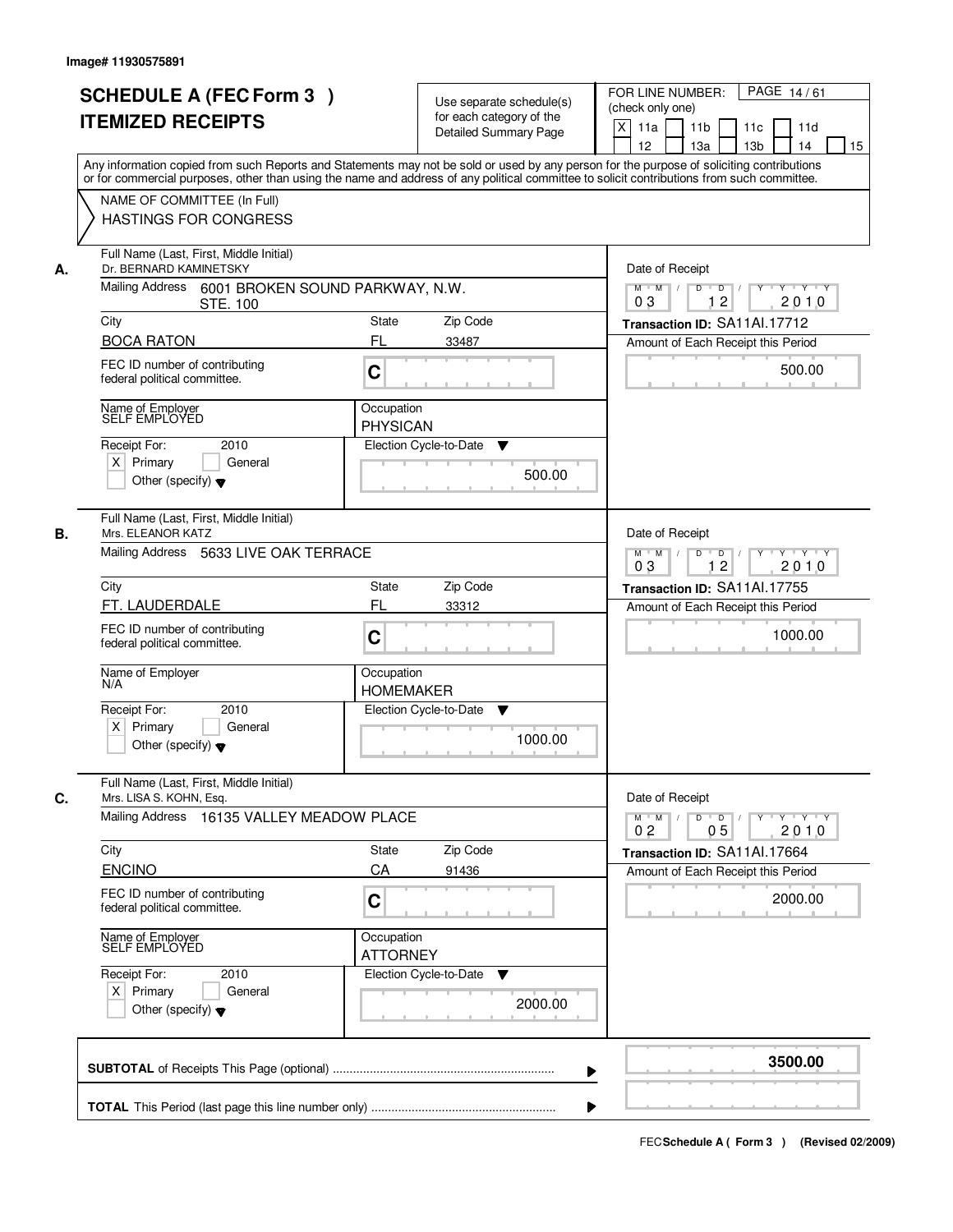|    | <b>SCHEDULE A (FEC Form 3)</b><br><b>ITEMIZED RECEIPTS</b>                                                                                                                                                                                                                              |                                                                    | Use separate schedule(s)<br>for each category of the<br><b>Detailed Summary Page</b> | PAGE 15/61<br>FOR LINE NUMBER:<br>(check only one)<br>$\times$<br>11a<br>11 <sub>b</sub><br>11d<br>11c |  |  |  |
|----|-----------------------------------------------------------------------------------------------------------------------------------------------------------------------------------------------------------------------------------------------------------------------------------------|--------------------------------------------------------------------|--------------------------------------------------------------------------------------|--------------------------------------------------------------------------------------------------------|--|--|--|
|    | Any information copied from such Reports and Statements may not be sold or used by any person for the purpose of soliciting contributions<br>or for commercial purposes, other than using the name and address of any political committee to solicit contributions from such committee. |                                                                    |                                                                                      | 12<br>13a<br>13 <sub>b</sub><br>14<br>15                                                               |  |  |  |
|    | NAME OF COMMITTEE (In Full)<br><b>HASTINGS FOR CONGRESS</b>                                                                                                                                                                                                                             |                                                                    |                                                                                      |                                                                                                        |  |  |  |
| А. | Full Name (Last, First, Middle Initial)<br>Mr. VICTOR KOHN, Esq.                                                                                                                                                                                                                        | Date of Receipt<br>$D$ $D$ $I$<br>Y Y Y Y<br>$M$ $M$ /<br>$Y^+$    |                                                                                      |                                                                                                        |  |  |  |
|    |                                                                                                                                                                                                                                                                                         | Mailing Address 16135 VALLEY MEADOW PLACE                          |                                                                                      |                                                                                                        |  |  |  |
|    | City                                                                                                                                                                                                                                                                                    | State                                                              | Zip Code                                                                             | Transaction ID: SA11Al.17662                                                                           |  |  |  |
|    | <b>ENCINO</b>                                                                                                                                                                                                                                                                           | CA                                                                 | 91436                                                                                | Amount of Each Receipt this Period                                                                     |  |  |  |
|    | FEC ID number of contributing<br>federal political committee.                                                                                                                                                                                                                           | C                                                                  |                                                                                      | 2000.00                                                                                                |  |  |  |
|    | Name of Employer<br>SELF EMPLOYED                                                                                                                                                                                                                                                       | Occupation                                                         |                                                                                      |                                                                                                        |  |  |  |
|    | Receipt For:<br>2010                                                                                                                                                                                                                                                                    | <b>ATTORNEY</b>                                                    | Election Cycle-to-Date<br>▼                                                          |                                                                                                        |  |  |  |
|    | $X$ Primary<br>General                                                                                                                                                                                                                                                                  |                                                                    |                                                                                      |                                                                                                        |  |  |  |
|    | Other (specify) $\blacktriangledown$                                                                                                                                                                                                                                                    |                                                                    | 2000.00                                                                              |                                                                                                        |  |  |  |
| В. | Full Name (Last, First, Middle Initial)<br>Mr. JOURDAN E. KRAUSS                                                                                                                                                                                                                        |                                                                    |                                                                                      | Date of Receipt                                                                                        |  |  |  |
|    | Mailing Address 666 FIFTH AVE                                                                                                                                                                                                                                                           |                                                                    |                                                                                      | D<br>$Y \rightarrow Y \rightarrow Y$<br>$M$ $M$ /<br>$\overline{D}$ /<br>12<br>03<br>2010              |  |  |  |
|    | City                                                                                                                                                                                                                                                                                    | <b>State</b>                                                       | Zip Code                                                                             | Transaction ID: SA11Al.17758                                                                           |  |  |  |
|    | <b>NEW YORK</b>                                                                                                                                                                                                                                                                         | <b>NY</b>                                                          | 10103                                                                                | Amount of Each Receipt this Period                                                                     |  |  |  |
|    | FEC ID number of contributing<br>federal political committee.                                                                                                                                                                                                                           | C                                                                  |                                                                                      | 1000.00                                                                                                |  |  |  |
|    | Name of Employer<br>KNIGHTSBRIDGE PROPERTIES<br>CORP                                                                                                                                                                                                                                    | Occupation<br>CEO                                                  |                                                                                      |                                                                                                        |  |  |  |
|    | Receipt For:<br>2010<br>$X$ Primary<br>General                                                                                                                                                                                                                                          |                                                                    | Election Cycle-to-Date<br>v                                                          |                                                                                                        |  |  |  |
|    | Other (specify) $\blacktriangledown$                                                                                                                                                                                                                                                    |                                                                    | 1000.00                                                                              |                                                                                                        |  |  |  |
| C. | Full Name (Last, First, Middle Initial)<br>Mr. GEOFFREY L. KURINSKY                                                                                                                                                                                                                     |                                                                    |                                                                                      | Date of Receipt                                                                                        |  |  |  |
|    | Mailing Address 1 BRIDLE TRAIL RD.                                                                                                                                                                                                                                                      | $M^+$ M<br>$D$ $D$ $/$<br>$Y - Y - Y - Y$<br>Y<br>2010<br>03<br>12 |                                                                                      |                                                                                                        |  |  |  |
|    | City                                                                                                                                                                                                                                                                                    | State                                                              | Zip Code                                                                             | Transaction ID: SA11Al.17760                                                                           |  |  |  |
|    | <b>NEEDHAM</b>                                                                                                                                                                                                                                                                          | MA                                                                 | 02492                                                                                | Amount of Each Receipt this Period                                                                     |  |  |  |
|    | FEC ID number of contributing<br>federal political committee.                                                                                                                                                                                                                           | C                                                                  |                                                                                      | 1000.00                                                                                                |  |  |  |
|    | Name of Employer<br>MFS INVESTMENT MANAGEMENT                                                                                                                                                                                                                                           | Occupation<br><b>SENIOR VP</b>                                     |                                                                                      |                                                                                                        |  |  |  |
|    | Receipt For:<br>2010                                                                                                                                                                                                                                                                    |                                                                    | Election Cycle-to-Date<br>v                                                          |                                                                                                        |  |  |  |
|    | $X$ Primary<br>General<br>Other (specify) $\blacktriangledown$                                                                                                                                                                                                                          |                                                                    | 1000.00                                                                              |                                                                                                        |  |  |  |
|    |                                                                                                                                                                                                                                                                                         |                                                                    | ▶                                                                                    | 4000.00                                                                                                |  |  |  |
|    |                                                                                                                                                                                                                                                                                         |                                                                    |                                                                                      |                                                                                                        |  |  |  |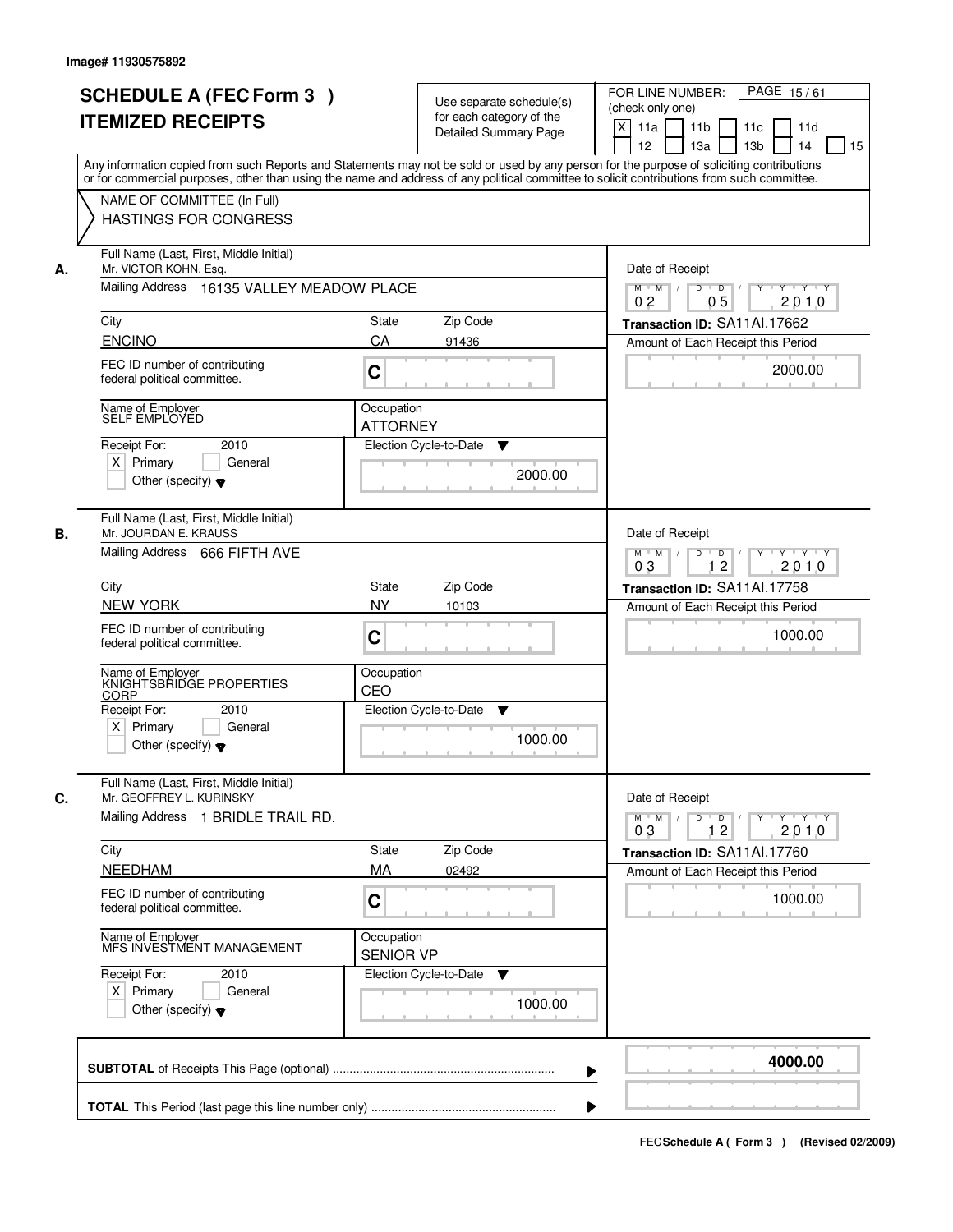|    |                                                                                                                                                                                                                                                                                         |                                                                         |                                                          | PAGE 16/61<br>FOR LINE NUMBER:                                                          |
|----|-----------------------------------------------------------------------------------------------------------------------------------------------------------------------------------------------------------------------------------------------------------------------------------------|-------------------------------------------------------------------------|----------------------------------------------------------|-----------------------------------------------------------------------------------------|
|    | <b>SCHEDULE A (FEC Form 3)</b>                                                                                                                                                                                                                                                          |                                                                         | Use separate schedule(s)                                 | (check only one)                                                                        |
|    | <b>ITEMIZED RECEIPTS</b>                                                                                                                                                                                                                                                                |                                                                         | for each category of the<br><b>Detailed Summary Page</b> | X<br>11a<br>11 <sub>b</sub><br>11c<br>11d                                               |
|    |                                                                                                                                                                                                                                                                                         |                                                                         |                                                          | 12<br>13a<br>13 <sub>b</sub><br>14<br>15                                                |
|    | Any information copied from such Reports and Statements may not be sold or used by any person for the purpose of soliciting contributions<br>or for commercial purposes, other than using the name and address of any political committee to solicit contributions from such committee. |                                                                         |                                                          |                                                                                         |
|    | NAME OF COMMITTEE (In Full)                                                                                                                                                                                                                                                             |                                                                         |                                                          |                                                                                         |
|    | <b>HASTINGS FOR CONGRESS</b>                                                                                                                                                                                                                                                            |                                                                         |                                                          |                                                                                         |
| А. | Full Name (Last, First, Middle Initial)<br>Mr. SAMUEL E. LEDER                                                                                                                                                                                                                          | Date of Receipt                                                         |                                                          |                                                                                         |
|    | Mailing Address 4755 TECHNOLOGY WAY<br><b>STE. 202</b>                                                                                                                                                                                                                                  | $\Box$ D $\Box$ /<br>Y 'Y 'Y<br>$M$ $M$ /<br>D<br>Y<br>12<br>2010<br>03 |                                                          |                                                                                         |
|    | City                                                                                                                                                                                                                                                                                    | <b>State</b>                                                            | Zip Code                                                 | Transaction ID: SA11Al.17714                                                            |
|    | <b>BOCA RATON</b>                                                                                                                                                                                                                                                                       | FL                                                                      | 33431                                                    | Amount of Each Receipt this Period                                                      |
|    | FEC ID number of contributing<br>federal political committee.                                                                                                                                                                                                                           | $\mathbf C$                                                             |                                                          | 1000.00                                                                                 |
|    | Name of Employer<br>SELF EMPLOYED                                                                                                                                                                                                                                                       | Occupation                                                              |                                                          |                                                                                         |
|    |                                                                                                                                                                                                                                                                                         | <b>BUSINESSMAN</b>                                                      |                                                          |                                                                                         |
|    | 2010<br>Receipt For:                                                                                                                                                                                                                                                                    |                                                                         | Election Cycle-to-Date<br>▼                              |                                                                                         |
|    | $X$ Primary<br>General<br>Other (specify) $\blacktriangledown$                                                                                                                                                                                                                          |                                                                         | 1000.00                                                  |                                                                                         |
|    |                                                                                                                                                                                                                                                                                         |                                                                         |                                                          |                                                                                         |
| В. | Full Name (Last, First, Middle Initial)<br>Mr. SONG Y. LEE                                                                                                                                                                                                                              |                                                                         |                                                          | Date of Receipt                                                                         |
|    | Mailing Address 3781 SW 106 TERR                                                                                                                                                                                                                                                        |                                                                         |                                                          | D<br>$Y - Y - Y$<br>$M$ $M$ /<br>$\overline{D}$<br>$Y$ <sup>U</sup><br>03<br>31<br>2010 |
|    | City                                                                                                                                                                                                                                                                                    | <b>State</b>                                                            | Zip Code                                                 | Transaction ID: SA11Al.17809                                                            |
|    | <b>DAVIE</b>                                                                                                                                                                                                                                                                            | FL                                                                      | 33328                                                    | Amount of Each Receipt this Period                                                      |
|    | FEC ID number of contributing<br>federal political committee.                                                                                                                                                                                                                           | C                                                                       |                                                          | 500.00                                                                                  |
|    | Name of Employer<br>WATSON PHARMACEUTICAL                                                                                                                                                                                                                                               | Occupation<br><b>CHEMIST</b>                                            |                                                          |                                                                                         |
|    | Receipt For:<br>2010                                                                                                                                                                                                                                                                    |                                                                         | Election Cycle-to-Date<br>v                              |                                                                                         |
|    | $X$ Primary<br>General<br>Other (specify) $\blacktriangledown$                                                                                                                                                                                                                          |                                                                         | 500.00                                                   |                                                                                         |
| C. | Full Name (Last, First, Middle Initial)<br>Mr. ABNER M. LEVINE                                                                                                                                                                                                                          |                                                                         |                                                          | Date of Receipt                                                                         |
|    | Mailing Address 16858 RIVER BIRCH CIRCLE                                                                                                                                                                                                                                                |                                                                         |                                                          | $M = M$<br>$D$ $D$ $/$<br>yuyuyuy<br>2010<br>03<br>12                                   |
|    | City                                                                                                                                                                                                                                                                                    | State                                                                   | Zip Code                                                 | Transaction ID: SA11Al.17716                                                            |
|    | <b>DELRAY BEACH</b>                                                                                                                                                                                                                                                                     | FL                                                                      | 33445                                                    | Amount of Each Receipt this Period                                                      |
|    | FEC ID number of contributing<br>federal political committee.                                                                                                                                                                                                                           | C                                                                       |                                                          | 500.00                                                                                  |
|    | Name of Employer<br>SELF EMPLOYED                                                                                                                                                                                                                                                       | Occupation<br><b>BUSINESSMAN</b>                                        |                                                          |                                                                                         |
|    | Receipt For:<br>2010                                                                                                                                                                                                                                                                    |                                                                         | Election Cycle-to-Date<br>v                              |                                                                                         |
|    | $X$ Primary<br>General<br>Other (specify) $\blacktriangledown$                                                                                                                                                                                                                          |                                                                         | 500.00                                                   |                                                                                         |
|    |                                                                                                                                                                                                                                                                                         |                                                                         |                                                          | 2000.00                                                                                 |
|    |                                                                                                                                                                                                                                                                                         |                                                                         |                                                          |                                                                                         |
|    |                                                                                                                                                                                                                                                                                         |                                                                         |                                                          |                                                                                         |
|    |                                                                                                                                                                                                                                                                                         |                                                                         |                                                          |                                                                                         |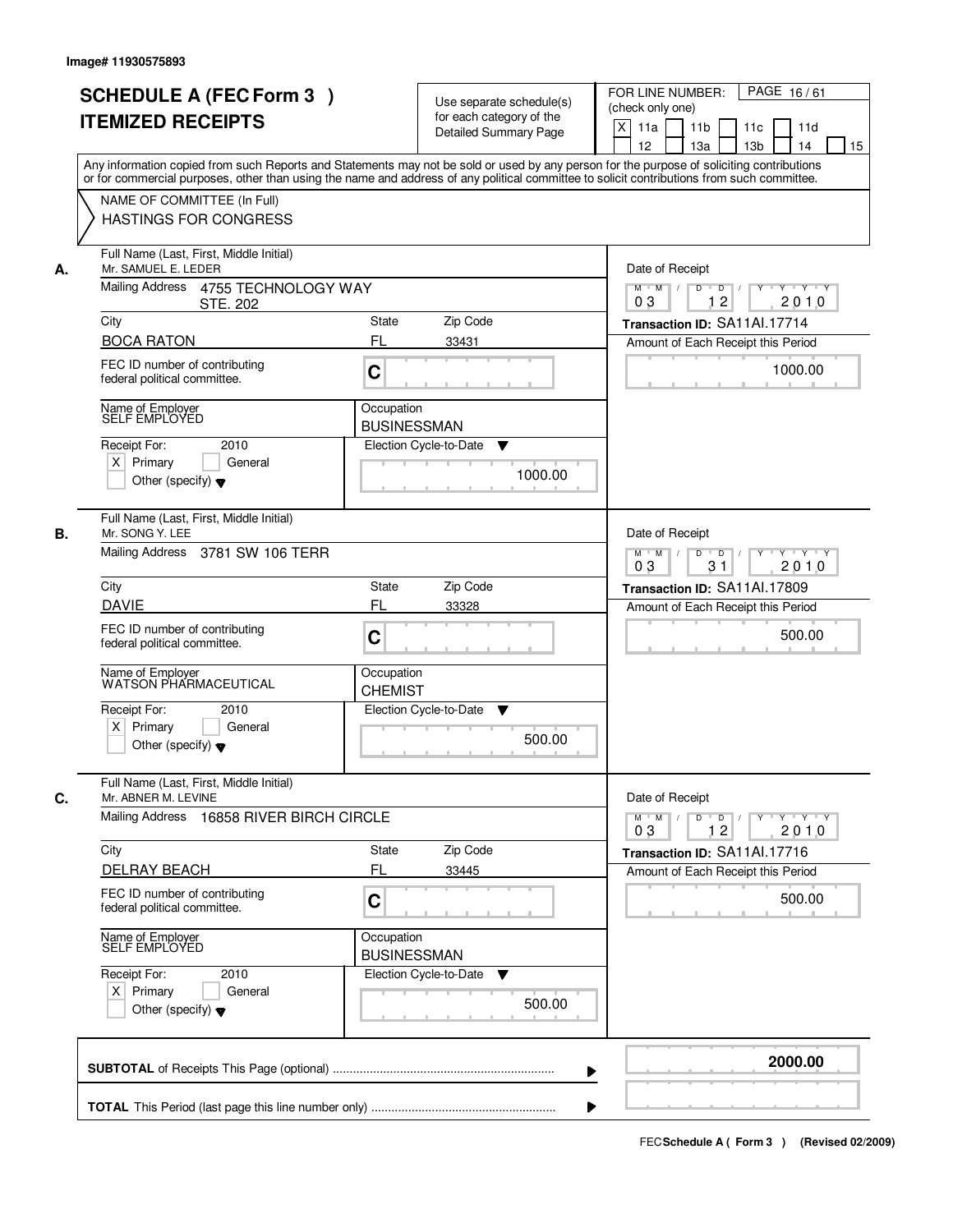|    | <b>SCHEDULE A (FEC Form 3)</b>                                                                                                             |                                                                      |                                                                                      | PAGE 17/61<br>FOR LINE NUMBER:                                                                 |
|----|--------------------------------------------------------------------------------------------------------------------------------------------|----------------------------------------------------------------------|--------------------------------------------------------------------------------------|------------------------------------------------------------------------------------------------|
|    | <b>ITEMIZED RECEIPTS</b>                                                                                                                   |                                                                      | Use separate schedule(s)<br>for each category of the                                 | (check only one)                                                                               |
|    |                                                                                                                                            |                                                                      | <b>Detailed Summary Page</b>                                                         | X<br>11a<br>11 <sub>b</sub><br>11c<br>11d                                                      |
|    | Any information copied from such Reports and Statements may not be sold or used by any person for the purpose of soliciting contributions  |                                                                      |                                                                                      | 12<br>13a<br>13 <sub>b</sub><br>14<br>15                                                       |
|    | or for commercial purposes, other than using the name and address of any political committee to solicit contributions from such committee. |                                                                      |                                                                                      |                                                                                                |
|    | NAME OF COMMITTEE (In Full)                                                                                                                |                                                                      |                                                                                      |                                                                                                |
|    | <b>HASTINGS FOR CONGRESS</b>                                                                                                               |                                                                      |                                                                                      |                                                                                                |
| А. | Full Name (Last, First, Middle Initial)<br>Mrs. BARBARA S. LEWIN                                                                           | Date of Receipt                                                      |                                                                                      |                                                                                                |
|    | Mailing Address 70450 AYRSHIRE LANE                                                                                                        | $\overline{D}$ /<br>Y<br>Y Y Y Y<br>$M$ $M$<br>D<br>12<br>2010<br>03 |                                                                                      |                                                                                                |
|    | City                                                                                                                                       | <b>State</b>                                                         | Zip Code                                                                             | Transaction ID: SA11Al.17718                                                                   |
|    | <b>BOCA RATON</b>                                                                                                                          | FL                                                                   | 33496                                                                                | Amount of Each Receipt this Period                                                             |
|    | FEC ID number of contributing<br>federal political committee.                                                                              | $\mathbf C$                                                          |                                                                                      | 500.00                                                                                         |
|    | Name of Employer                                                                                                                           | Occupation                                                           |                                                                                      |                                                                                                |
|    | <b>RETIRED</b>                                                                                                                             | <b>EDUCATOR</b>                                                      |                                                                                      |                                                                                                |
|    | 2010<br>Receipt For:                                                                                                                       |                                                                      | Election Cycle-to-Date<br>▼                                                          |                                                                                                |
|    | $X$ Primary<br>General                                                                                                                     |                                                                      | 500.00                                                                               |                                                                                                |
|    | Other (specify) $\blacktriangledown$                                                                                                       |                                                                      |                                                                                      |                                                                                                |
| В. | Full Name (Last, First, Middle Initial)<br>Mr. IAN A. MACKECHNIE                                                                           |                                                                      |                                                                                      | Date of Receipt                                                                                |
|    | Mailing Address 921 HARBOUR BAY DR.                                                                                                        |                                                                      |                                                                                      | $D$ $D$ $I$<br>$Y - Y - Y$<br>$M$ $M$ /<br>$Y$ <sup>U</sup><br>03<br>2010<br>03                |
|    | City                                                                                                                                       | <b>State</b>                                                         | Zip Code                                                                             | Transaction ID: SA11Al.17685                                                                   |
|    | <b>TAMPA</b>                                                                                                                               | FL                                                                   | 33602                                                                                | Amount of Each Receipt this Period                                                             |
|    | FEC ID number of contributing                                                                                                              |                                                                      |                                                                                      |                                                                                                |
|    | federal political committee.                                                                                                               | C                                                                    |                                                                                      | 1000.00                                                                                        |
|    | Name of Employer<br>AMSCOT FINANCIAL                                                                                                       | Occupation                                                           |                                                                                      |                                                                                                |
|    | Receipt For:<br>2010                                                                                                                       |                                                                      | <b>EXECUTIVE VICE PRESIDENT</b><br>Election Cycle-to-Date<br>$\overline{\mathbf{v}}$ |                                                                                                |
|    | $X$ Primary<br>General                                                                                                                     |                                                                      |                                                                                      |                                                                                                |
|    | Other (specify) $\blacktriangledown$                                                                                                       |                                                                      | 1000.00                                                                              |                                                                                                |
| C. | Full Name (Last, First, Middle Initial)<br>Mr. MARC MAGID                                                                                  |                                                                      |                                                                                      | Date of Receipt                                                                                |
|    | Mailing Address<br>337 HILLCREST STREET                                                                                                    |                                                                      |                                                                                      | $M = M$<br>$D$ $D$ $I$<br>$Y$ <sup>U</sup><br>$\mathsf{Y} \dashv \mathsf{Y} \dashv \mathsf{Y}$ |
|    |                                                                                                                                            |                                                                      |                                                                                      | 2010<br>0 <sub>2</sub><br>04                                                                   |
|    | City                                                                                                                                       | State                                                                | Zip Code                                                                             | Transaction ID: SA11Al.17652                                                                   |
|    | <b>EL SEGUNDO</b>                                                                                                                          | CA                                                                   | 90245                                                                                | Amount of Each Receipt this Period                                                             |
|    | FEC ID number of contributing<br>federal political committee.                                                                              | C                                                                    |                                                                                      | 500.00                                                                                         |
|    | Name of Employer<br>SELF EMPLOYED                                                                                                          | Occupation                                                           | REAL ESTATE INVESTOR                                                                 |                                                                                                |
|    | Receipt For:<br>2010                                                                                                                       |                                                                      | Election Cycle-to-Date ▼                                                             |                                                                                                |
|    | $X$ Primary<br>General                                                                                                                     |                                                                      | 500.00                                                                               |                                                                                                |
|    | Other (specify) $\blacktriangledown$                                                                                                       |                                                                      |                                                                                      |                                                                                                |
|    |                                                                                                                                            |                                                                      |                                                                                      | 2000.00                                                                                        |
|    |                                                                                                                                            |                                                                      |                                                                                      |                                                                                                |
|    |                                                                                                                                            |                                                                      |                                                                                      |                                                                                                |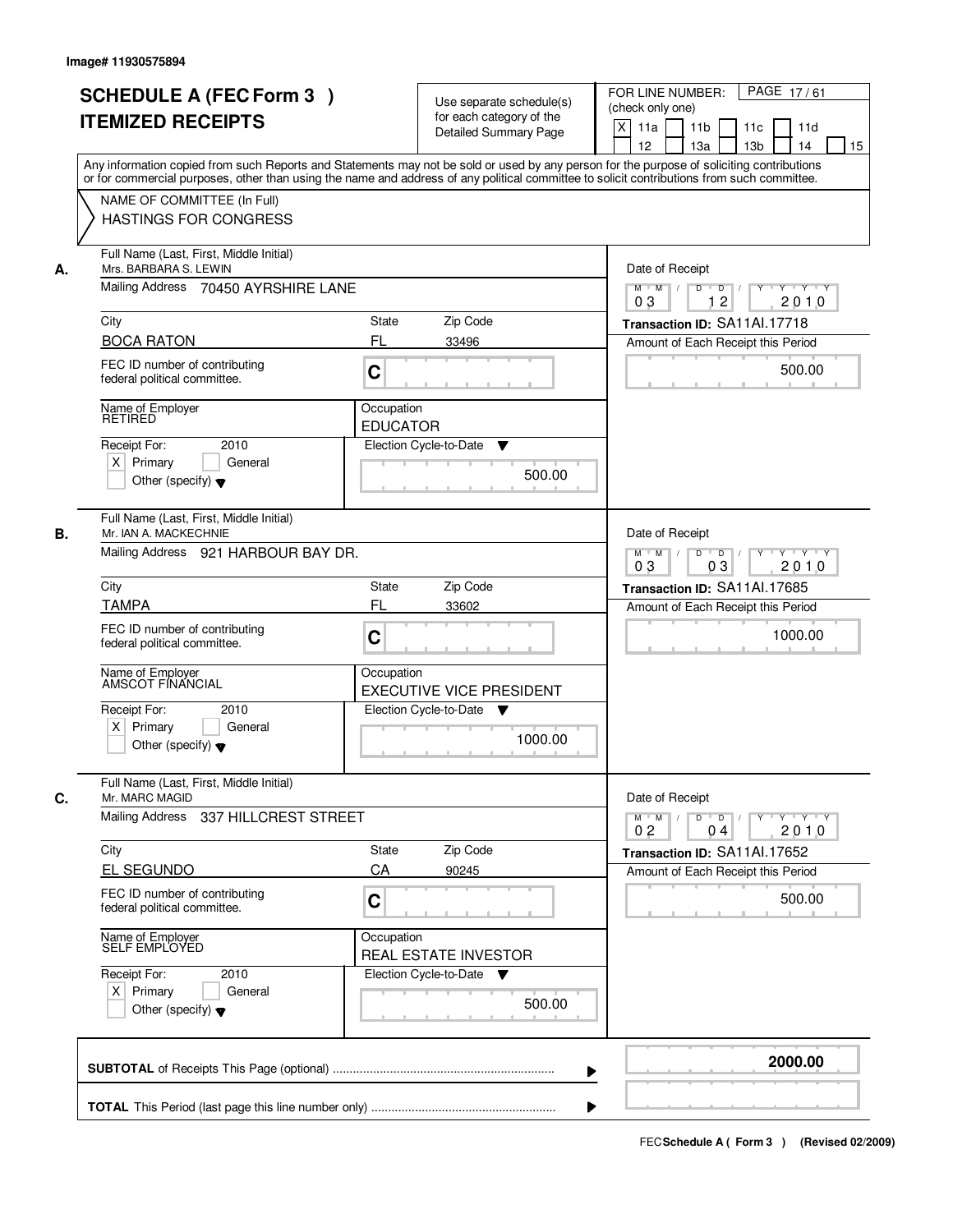| <b>SCHEDULE A (FEC Form 3)</b><br><b>ITEMIZED RECEIPTS</b>                                                      | Use separate schedule(s)<br>for each category of the<br><b>Detailed Summary Page</b><br>Any information copied from such Reports and Statements may not be sold or used by any person for the purpose of soliciting contributions | PAGE 18/61<br>FOR LINE NUMBER:<br>(check only one)<br>X<br>11a<br>11 <sub>b</sub><br>11c<br>11d<br>12<br>13a<br>13 <sub>b</sub><br>14<br>15 |
|-----------------------------------------------------------------------------------------------------------------|-----------------------------------------------------------------------------------------------------------------------------------------------------------------------------------------------------------------------------------|---------------------------------------------------------------------------------------------------------------------------------------------|
| NAME OF COMMITTEE (In Full)<br><b>HASTINGS FOR CONGRESS</b>                                                     | or for commercial purposes, other than using the name and address of any political committee to solicit contributions from such committee.                                                                                        |                                                                                                                                             |
| Full Name (Last, First, Middle Initial)<br>Mr. MATTHEW MASCHLER, Esq.<br>А.<br>Mailing Address 2255 GLADES ROAD |                                                                                                                                                                                                                                   | Date of Receipt<br>$\Box$ D $\Box$ /<br>Y Y Y Y<br>$M$ $M$ /<br>D<br>Y<br>12<br>2010<br>03                                                  |
| <b>STE. 324A</b><br>City                                                                                        | Zip Code<br><b>State</b>                                                                                                                                                                                                          | Transaction ID: SA11Al.17720                                                                                                                |
| <b>BOCA RATON</b>                                                                                               | FL<br>33431                                                                                                                                                                                                                       | Amount of Each Receipt this Period                                                                                                          |
| FEC ID number of contributing<br>federal political committee.                                                   | $\mathbf C$                                                                                                                                                                                                                       | 500.00                                                                                                                                      |
| Name of Employer<br>SELF EMPLOYED                                                                               | Occupation<br><b>ATTORNEY</b>                                                                                                                                                                                                     |                                                                                                                                             |
| 2010<br>Receipt For:<br>$X$ Primary<br>General<br>Other (specify) $\blacktriangledown$                          | Election Cycle-to-Date<br>▼<br>500.00                                                                                                                                                                                             |                                                                                                                                             |
| Full Name (Last, First, Middle Initial)<br>В.<br>Mr. STEVE MASSEY<br>Mailing Address 1961 MICHIGAN AVENUE       |                                                                                                                                                                                                                                   | Date of Receipt<br>D<br>$Y - Y - Y$<br>$M$ $M$ /<br>$\overline{D}$<br>$Y$ <sup>U</sup>                                                      |
|                                                                                                                 |                                                                                                                                                                                                                                   | 12<br>2010<br>03                                                                                                                            |
| City<br><b>MIAMI BEACH</b>                                                                                      | Zip Code<br><b>State</b><br>FL<br>33136                                                                                                                                                                                           | Transaction ID: SA11Al.17726                                                                                                                |
| FEC ID number of contributing<br>federal political committee.                                                   | C                                                                                                                                                                                                                                 | Amount of Each Receipt this Period<br>1000.00                                                                                               |
| Name of Employer<br>SELF EMPLOYED                                                                               | Occupation<br><b>BUSINESSMAN</b>                                                                                                                                                                                                  |                                                                                                                                             |
| Receipt For:<br>2010<br>$X$ Primary<br>General<br>Other (specify) $\blacktriangledown$                          | Election Cycle-to-Date<br>▼<br>1000.00                                                                                                                                                                                            |                                                                                                                                             |
| Full Name (Last, First, Middle Initial)<br>C.<br>Mrs. CARLYN F. MAYER, Esq.                                     |                                                                                                                                                                                                                                   | Date of Receipt                                                                                                                             |
| Mailing Address 6017 OLD OCEAN BLVD.                                                                            |                                                                                                                                                                                                                                   | $M = M$<br>$D$ $D$ $/$<br>yuyuyuy<br>2010<br>03<br>12                                                                                       |
| City<br><b>OCEAN RIDGE</b>                                                                                      | Zip Code<br>State<br>FL<br>33435                                                                                                                                                                                                  | Transaction ID: SA11Al.17722<br>Amount of Each Receipt this Period                                                                          |
| FEC ID number of contributing<br>federal political committee.                                                   | C                                                                                                                                                                                                                                 | 500.00                                                                                                                                      |
| Name of Employer<br>RETIRED                                                                                     | Occupation<br><b>ATTORNEY</b>                                                                                                                                                                                                     |                                                                                                                                             |
| Receipt For:<br>2010<br>$X$ Primary<br>General<br>Other (specify) $\blacktriangledown$                          | Election Cycle-to-Date<br>v<br>500.00                                                                                                                                                                                             |                                                                                                                                             |
|                                                                                                                 |                                                                                                                                                                                                                                   | 2000.00                                                                                                                                     |
|                                                                                                                 |                                                                                                                                                                                                                                   |                                                                                                                                             |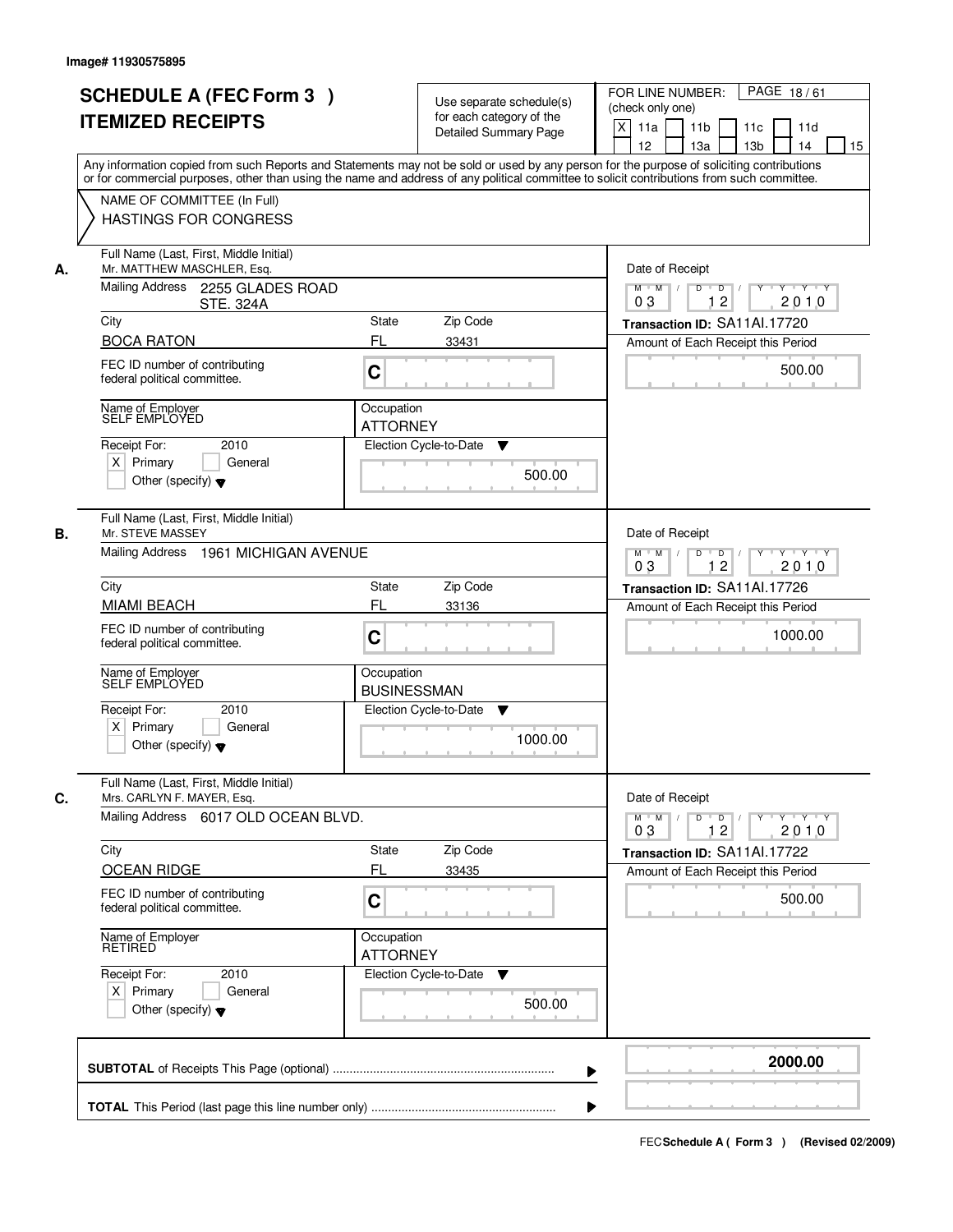|    | <b>SCHEDULE A (FEC Form 3)</b><br><b>ITEMIZED RECEIPTS</b><br>Any information copied from such Reports and Statements may not be sold or used by any person for the purpose of soliciting contributions | Use separate schedule(s)<br>for each category of the<br><b>Detailed Summary Page</b> | PAGE 19/61<br>FOR LINE NUMBER:<br>(check only one)<br>$\boldsymbol{\mathsf{X}}$<br>11 <sub>b</sub><br>11a<br>11c<br>11d<br>12<br>13 <sub>b</sub><br>14<br>13a<br>15 |
|----|---------------------------------------------------------------------------------------------------------------------------------------------------------------------------------------------------------|--------------------------------------------------------------------------------------|---------------------------------------------------------------------------------------------------------------------------------------------------------------------|
|    | or for commercial purposes, other than using the name and address of any political committee to solicit contributions from such committee.<br>NAME OF COMMITTEE (In Full)<br>HASTINGS FOR CONGRESS      |                                                                                      |                                                                                                                                                                     |
| А. | Full Name (Last, First, Middle Initial)<br>Mrs. ELOISE MCCOY-CAIN<br>Mailing Address 1801 N.W. 33RD TERRACE                                                                                             |                                                                                      | Date of Receipt<br>$D$ $D$ $/$<br>$Y^+$<br>Y Y Y Y<br>$M$ $M$ /                                                                                                     |
|    | City                                                                                                                                                                                                    | Zip Code<br>State                                                                    | 0 <sub>3</sub><br>26<br>2010<br>Transaction ID: SA11Al.17791                                                                                                        |
|    | FT. LAUDERDALE                                                                                                                                                                                          | FL<br>33311                                                                          | Amount of Each Receipt this Period                                                                                                                                  |
|    | FEC ID number of contributing<br>federal political committee.                                                                                                                                           | C                                                                                    | 100.00                                                                                                                                                              |
|    | Name of Employer<br><b>RETIRED</b>                                                                                                                                                                      | Occupation                                                                           |                                                                                                                                                                     |
|    | 2010                                                                                                                                                                                                    | <b>EDUCATOR</b><br>Election Cycle-to-Date                                            |                                                                                                                                                                     |
|    | Receipt For:<br>$X$ Primary<br>General<br>Other (specify) $\blacktriangledown$                                                                                                                          | ▼<br>250.00                                                                          |                                                                                                                                                                     |
| В. | Full Name (Last, First, Middle Initial)<br>Ms MICHAEL J. MILIN<br>Mailing Address                                                                                                                       |                                                                                      | Date of Receipt                                                                                                                                                     |
|    | 2385 NW EXECUTIVE CENTER DRIVE<br>STE, 290                                                                                                                                                              |                                                                                      | Y Y Y Y<br>$M$ $M$ /<br>D<br>$\overline{D}$ /<br>$Y$ <sup><math>\top</math></sup><br>12<br>03<br>2010                                                               |
|    | City                                                                                                                                                                                                    | State<br>Zip Code                                                                    | Transaction ID: SA11Al.17724                                                                                                                                        |
|    | <b>BOCA RATON</b><br>FEC ID number of contributing<br>federal political committee.                                                                                                                      | <b>FL</b><br>33431<br>C                                                              | Amount of Each Receipt this Period<br>1000.00                                                                                                                       |
|    | Name of Employer<br>SELF EMPLOYED                                                                                                                                                                       | Occupation<br><b>BUSINESSMAN</b>                                                     |                                                                                                                                                                     |
|    | Receipt For:<br>2010<br>$X$ Primary<br>General<br>Other (specify) $\blacktriangledown$                                                                                                                  | Election Cycle-to-Date<br>▼<br>1000.00                                               |                                                                                                                                                                     |
| C. | Full Name (Last, First, Middle Initial)<br>Mr. MILAN PANIC<br><b>Mailing Address</b><br>3 HUTTON CENTRE DR<br><b>STE 100</b>                                                                            |                                                                                      | Date of Receipt<br>$M$ $M$ $M$<br>$D$ $D$ $l$<br><u> Y FY FY FY </u><br>03<br>12<br>2010                                                                            |
|    | City                                                                                                                                                                                                    | Zip Code<br><b>State</b>                                                             | Transaction ID: SA11Al.17750                                                                                                                                        |
|    | <b>SANTA ANA</b><br>FEC ID number of contributing                                                                                                                                                       | CA<br>92707                                                                          | Amount of Each Receipt this Period                                                                                                                                  |
|    | federal political committee.                                                                                                                                                                            | C                                                                                    | 500.00                                                                                                                                                              |
|    | Name of Employer<br>MP BIOMEDICALS                                                                                                                                                                      | Occupation<br>CEO                                                                    |                                                                                                                                                                     |
|    | Receipt For:<br>2010<br>$X$ Primary<br>General<br>Other (specify) $\blacktriangledown$                                                                                                                  | Election Cycle-to-Date<br>v<br>1500.00                                               |                                                                                                                                                                     |
|    |                                                                                                                                                                                                         |                                                                                      | 1600.00                                                                                                                                                             |
|    |                                                                                                                                                                                                         |                                                                                      |                                                                                                                                                                     |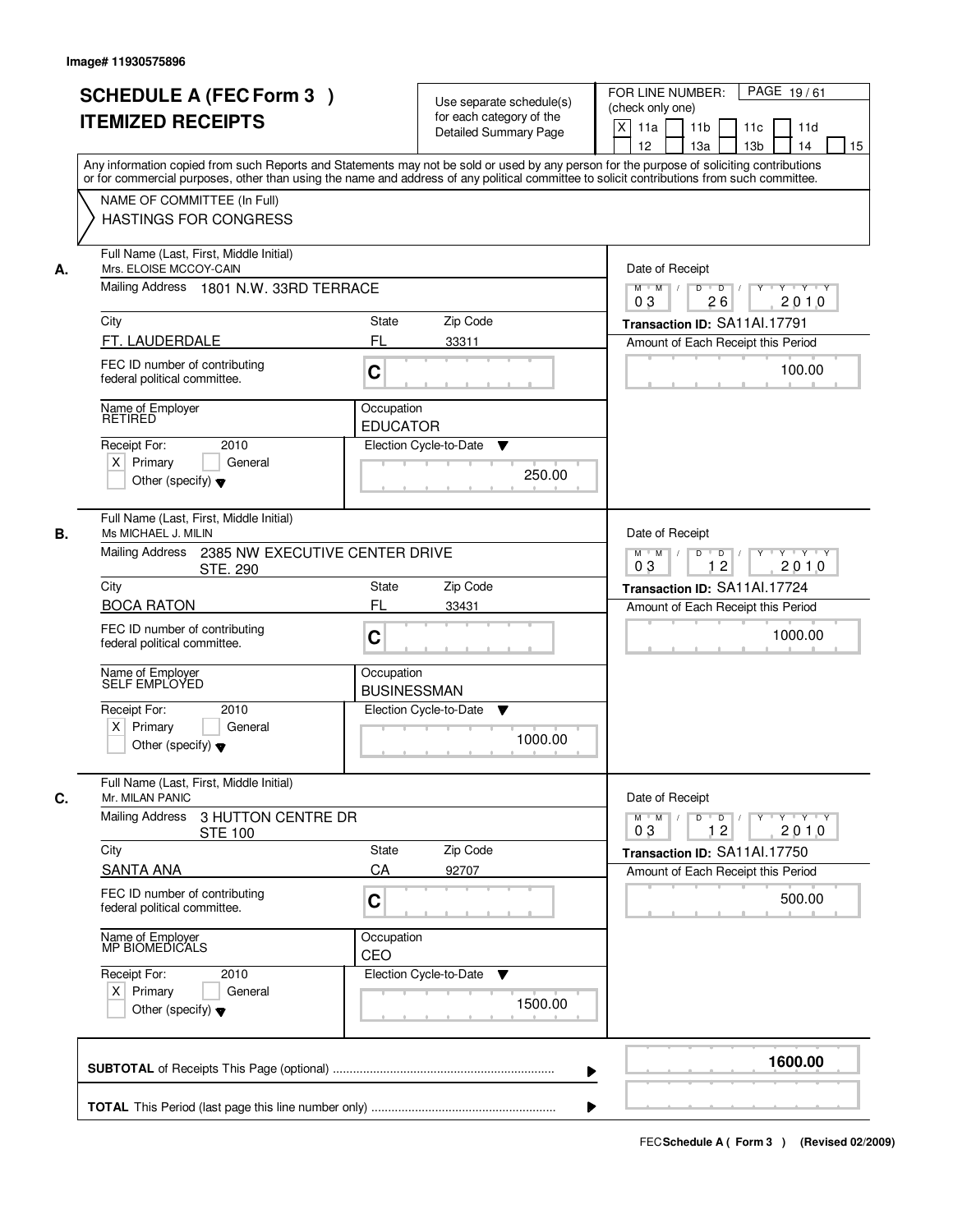|    | <b>SCHEDULE A (FEC Form 3)</b><br><b>ITEMIZED RECEIPTS</b>                                            | Use separate schedule(s)<br>for each category of the<br><b>Detailed Summary Page</b><br>Any information copied from such Reports and Statements may not be sold or used by any person for the purpose of soliciting contributions | PAGE 20/61<br>FOR LINE NUMBER:<br>(check only one)<br>X<br>11 <sub>b</sub><br>11a<br>11 <sub>c</sub><br>11d<br>12<br>13 <sub>b</sub><br>14<br>13a<br>15 |
|----|-------------------------------------------------------------------------------------------------------|-----------------------------------------------------------------------------------------------------------------------------------------------------------------------------------------------------------------------------------|---------------------------------------------------------------------------------------------------------------------------------------------------------|
|    | NAME OF COMMITTEE (In Full)<br>HASTINGS FOR CONGRESS                                                  | or for commercial purposes, other than using the name and address of any political committee to solicit contributions from such committee.                                                                                        |                                                                                                                                                         |
| А. | Full Name (Last, First, Middle Initial)<br>Mr. WILBUR T. PEER<br>Mailing Address 13600 WATER FOWL WAY |                                                                                                                                                                                                                                   | Date of Receipt<br>$D$ $D$ $I$<br>$Y$ <sup>U</sup><br>Y Y Y Y<br>$M$ $M$                                                                                |
|    |                                                                                                       |                                                                                                                                                                                                                                   | 03<br>2010<br>03                                                                                                                                        |
|    | City                                                                                                  | Zip Code<br>State                                                                                                                                                                                                                 | Transaction ID: SA11Al.17678                                                                                                                            |
|    | <b>UPPER MARLBORO</b>                                                                                 | <b>MD</b><br>20774                                                                                                                                                                                                                | Amount of Each Receipt this Period                                                                                                                      |
|    | FEC ID number of contributing<br>federal political committee.                                         | C                                                                                                                                                                                                                                 | 250.00                                                                                                                                                  |
|    | Name of Employer<br>MANAGERMENT SOLUTIONS, IN-<br>C.                                                  | Occupation<br><b>PRESIDENT</b>                                                                                                                                                                                                    |                                                                                                                                                         |
|    | 2010<br>Receipt For:                                                                                  | Election Cycle-to-Date<br>▼                                                                                                                                                                                                       |                                                                                                                                                         |
|    | $X$ Primary<br>General<br>Other (specify) $\blacktriangledown$                                        | 750.00                                                                                                                                                                                                                            |                                                                                                                                                         |
| В. | Full Name (Last, First, Middle Initial)<br>Mr. SIMON PORTNOY                                          |                                                                                                                                                                                                                                   | Date of Receipt                                                                                                                                         |
|    | Mailing Address 4404 BOCAIRE BLVD.                                                                    |                                                                                                                                                                                                                                   | $M$ $M$ /<br>D<br>$\Box$ D $\Box$ /<br>$Y + Y + Y$<br>12<br>2010<br>03                                                                                  |
|    | City                                                                                                  | Zip Code<br><b>State</b>                                                                                                                                                                                                          | Transaction ID: SA11Al.17728                                                                                                                            |
|    | <b>BOCA RATON</b>                                                                                     | FL<br>33487                                                                                                                                                                                                                       | Amount of Each Receipt this Period                                                                                                                      |
|    | FEC ID number of contributing<br>federal political committee.                                         | C                                                                                                                                                                                                                                 | 500.00                                                                                                                                                  |
|    | Name of Employer<br>RETIRED                                                                           | Occupation<br><b>BUSINESSMAN</b>                                                                                                                                                                                                  |                                                                                                                                                         |
|    | 2010<br>Receipt For:                                                                                  | Election Cycle-to-Date<br>▼                                                                                                                                                                                                       |                                                                                                                                                         |
|    | $X$ Primary<br>General<br>Other (specify) $\blacktriangledown$                                        | 500.00                                                                                                                                                                                                                            |                                                                                                                                                         |
| C. | Full Name (Last, First, Middle Initial)<br>Mr. JOEL REINSTEIN, Esq.                                   |                                                                                                                                                                                                                                   | Date of Receipt                                                                                                                                         |
|    | Mailing Address 800 AURELIA STREET                                                                    |                                                                                                                                                                                                                                   | $M = M$<br>$D$ $D$ $I$<br>y y y y y y<br>03<br>12<br>2010                                                                                               |
|    | City                                                                                                  | Zip Code<br><b>State</b>                                                                                                                                                                                                          | Transaction ID: SA11Al.17744                                                                                                                            |
|    | <b>BOCA RATON</b>                                                                                     | FL<br>33486                                                                                                                                                                                                                       | Amount of Each Receipt this Period                                                                                                                      |
|    | FEC ID number of contributing<br>federal political committee.                                         | C                                                                                                                                                                                                                                 | 1000.00                                                                                                                                                 |
|    | Name of Employer<br>SELF EMPLOYED                                                                     | Occupation<br><b>ATTORNEY</b>                                                                                                                                                                                                     |                                                                                                                                                         |
|    | Receipt For:<br>2010                                                                                  | Election Cycle-to-Date<br>v                                                                                                                                                                                                       |                                                                                                                                                         |
|    | $X$ Primary<br>General<br>Other (specify) $\blacktriangledown$                                        | 1000.00                                                                                                                                                                                                                           |                                                                                                                                                         |
|    |                                                                                                       |                                                                                                                                                                                                                                   | 1750.00                                                                                                                                                 |
|    |                                                                                                       |                                                                                                                                                                                                                                   |                                                                                                                                                         |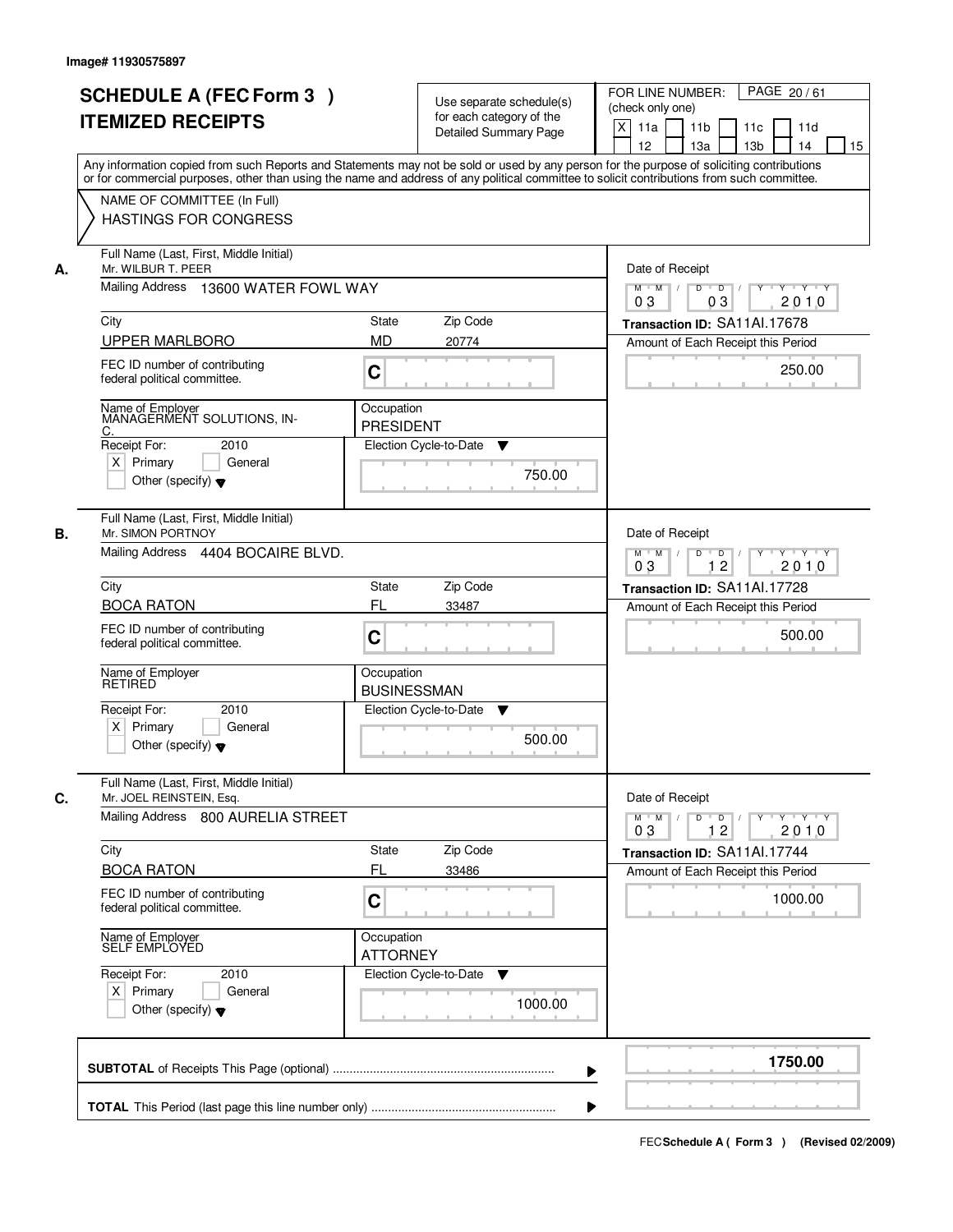|    | <b>SCHEDULE A (FEC Form 3)</b>                                                                                                             |                                  |                                                      | PAGE 21/61<br>FOR LINE NUMBER:                                                        |
|----|--------------------------------------------------------------------------------------------------------------------------------------------|----------------------------------|------------------------------------------------------|---------------------------------------------------------------------------------------|
|    | <b>ITEMIZED RECEIPTS</b>                                                                                                                   |                                  | Use separate schedule(s)<br>for each category of the | (check only one)                                                                      |
|    |                                                                                                                                            |                                  | <b>Detailed Summary Page</b>                         | X<br>11a<br>11 <sub>b</sub><br>11c<br>11d<br>12<br>13a<br>13 <sub>b</sub><br>14<br>15 |
|    | Any information copied from such Reports and Statements may not be sold or used by any person for the purpose of soliciting contributions  |                                  |                                                      |                                                                                       |
|    | or for commercial purposes, other than using the name and address of any political committee to solicit contributions from such committee. |                                  |                                                      |                                                                                       |
|    | NAME OF COMMITTEE (In Full)                                                                                                                |                                  |                                                      |                                                                                       |
|    | <b>HASTINGS FOR CONGRESS</b>                                                                                                               |                                  |                                                      |                                                                                       |
| А. | Full Name (Last, First, Middle Initial)<br>Mr. SETH RUTHEN                                                                                 | Date of Receipt                  |                                                      |                                                                                       |
|    | Mailing Address 2800 EAST COAST HIGHWAY                                                                                                    |                                  |                                                      | $\overline{D}$ /<br>$Y$ <sup>U</sup><br>Y Y Y Y<br>$M$ $M$<br>D<br>12<br>2010<br>03   |
|    | City                                                                                                                                       | State                            | Zip Code                                             | Transaction ID: SA11Al.17771                                                          |
|    | CORONA DEL MAR                                                                                                                             | CA                               | 92625                                                | Amount of Each Receipt this Period                                                    |
|    | FEC ID number of contributing<br>federal political committee.                                                                              | $\mathbf C$                      |                                                      | 1000.00                                                                               |
|    | Name of Employer                                                                                                                           | Occupation                       |                                                      |                                                                                       |
|    | PÍMCO                                                                                                                                      | <b>EXECUTIVE VP</b>              |                                                      |                                                                                       |
|    | 2010<br>Receipt For:                                                                                                                       |                                  | Election Cycle-to-Date<br>▼                          |                                                                                       |
|    | $X$ Primary<br>General                                                                                                                     |                                  | 1000.00                                              |                                                                                       |
|    | Other (specify) $\blacktriangledown$                                                                                                       |                                  |                                                      |                                                                                       |
| В. | Full Name (Last, First, Middle Initial)<br>Mr. ALEX P. SAGON                                                                               |                                  |                                                      | Date of Receipt                                                                       |
|    | Mailing Address 14 HUBBARD PK RD                                                                                                           |                                  |                                                      | $D$ $D$ $/$<br>$Y - Y - Y$<br>$M$ $M$ /<br>$Y$ <sup>U</sup><br>12<br>2010<br>03       |
|    | City                                                                                                                                       | <b>State</b>                     | Zip Code                                             | Transaction ID: SA11Al.17764                                                          |
|    | <b>CAMBRIDGE</b>                                                                                                                           | MA                               | 02138                                                | Amount of Each Receipt this Period                                                    |
|    | FEC ID number of contributing<br>federal political committee.                                                                              | C                                |                                                      | 1000.00                                                                               |
|    | Name of Employer<br>SELF                                                                                                                   | Occupation                       | <b>INVESTMENT CONSULTANT</b>                         |                                                                                       |
|    | Receipt For:<br>2010                                                                                                                       |                                  | Election Cycle-to-Date ▼                             |                                                                                       |
|    | $X$ Primary<br>General<br>Other (specify) $\blacktriangledown$                                                                             |                                  | 1000.00                                              |                                                                                       |
|    | Full Name (Last, First, Middle Initial)                                                                                                    |                                  |                                                      |                                                                                       |
| C. | Mr. JONATHAN I. SAHN                                                                                                                       |                                  |                                                      | Date of Receipt                                                                       |
|    | Mailing Address 12372 ANTILLE DRIVE                                                                                                        |                                  |                                                      | $M = M$<br>$D$ $D$ $l$<br>yuyuyuy<br>2010<br>03<br>12                                 |
|    | City                                                                                                                                       | State                            | Zip Code                                             | Transaction ID: SA11Al.17733                                                          |
|    | <b>BOCA RATON</b>                                                                                                                          | FL                               | 33428                                                | Amount of Each Receipt this Period                                                    |
|    | FEC ID number of contributing<br>federal political committee.                                                                              | C                                |                                                      | 250.00                                                                                |
|    | Name of Employer<br>SELF EMPLOYED                                                                                                          | Occupation<br><b>BUSINESSMAN</b> |                                                      |                                                                                       |
|    | Receipt For:<br>2010                                                                                                                       |                                  | Election Cycle-to-Date<br>v                          |                                                                                       |
|    | $X$ Primary<br>General                                                                                                                     |                                  | 250.00                                               |                                                                                       |
|    | Other (specify) $\blacktriangledown$                                                                                                       |                                  |                                                      |                                                                                       |
|    |                                                                                                                                            |                                  |                                                      | 2250.00                                                                               |
|    |                                                                                                                                            |                                  |                                                      |                                                                                       |
|    |                                                                                                                                            |                                  |                                                      |                                                                                       |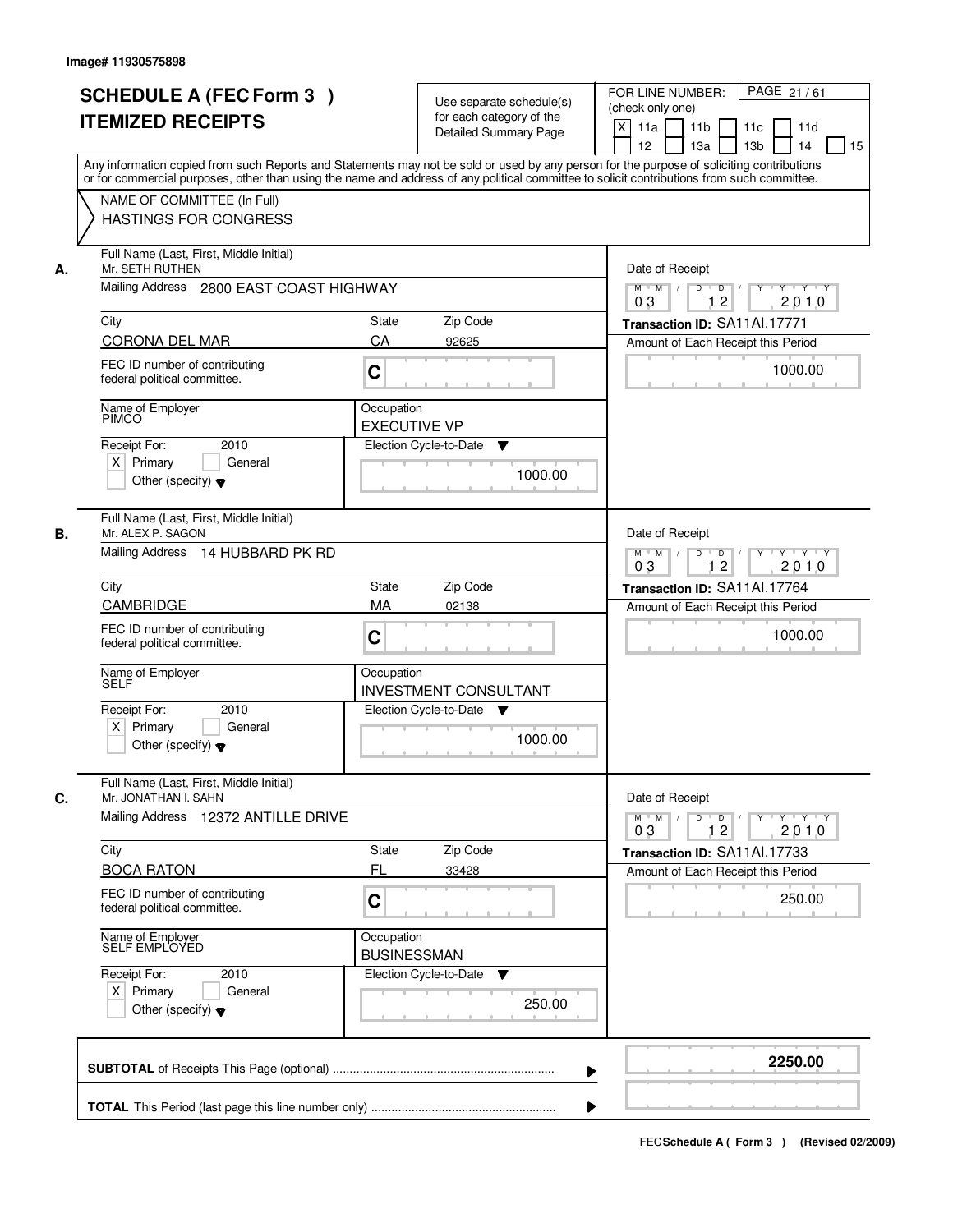| NAME OF COMMITTEE (In Full)<br><b>HASTINGS FOR CONGRESS</b><br>Full Name (Last, First, Middle Initial)<br>Mr. THOMAS H. SHIPMAN<br>Mailing Address 2417 BARBOUR ROAD<br><b>FALLS CHURCH</b><br>FEC ID number of contributing<br>federal political committee.<br>Name of Employer<br>CORNERSTONE GOVERNMENT AF-<br>2010<br>$X$ Primary<br>General<br>Other (specify) $\blacktriangledown$<br>Full Name (Last, First, Middle Initial)<br>Mr. SCOTT SHLEIFER<br>Mailing Address 101 PARK AVE | Zip Code<br>State<br>VA<br>22043<br>C<br>Occupation<br><b>VICE PRESIDENT</b><br>Election Cycle-to-Date<br>▼<br>Zip Code<br><b>State</b> | 1000.00                                                                                                                            | Any information copied from such Reports and Statements may not be sold or used by any person for the purpose of soliciting contributions<br>or for commercial purposes, other than using the name and address of any political committee to solicit contributions from such committee.<br>Date of Receipt<br>$Y \rightarrow Y \rightarrow Y$<br>$M$ $M$ /<br>D<br>$\overline{D}$<br>Y<br>31<br>2010<br>03<br>Transaction ID: SA11Al.17811<br>Amount of Each Receipt this Period<br>500.00<br>Date of Receipt<br>$M$ $M$ /<br>D<br>$\overline{D}$<br>$Y + Y + Y$<br>2010<br>03<br>26 |
|-------------------------------------------------------------------------------------------------------------------------------------------------------------------------------------------------------------------------------------------------------------------------------------------------------------------------------------------------------------------------------------------------------------------------------------------------------------------------------------------|-----------------------------------------------------------------------------------------------------------------------------------------|------------------------------------------------------------------------------------------------------------------------------------|--------------------------------------------------------------------------------------------------------------------------------------------------------------------------------------------------------------------------------------------------------------------------------------------------------------------------------------------------------------------------------------------------------------------------------------------------------------------------------------------------------------------------------------------------------------------------------------|
|                                                                                                                                                                                                                                                                                                                                                                                                                                                                                           |                                                                                                                                         |                                                                                                                                    |                                                                                                                                                                                                                                                                                                                                                                                                                                                                                                                                                                                      |
|                                                                                                                                                                                                                                                                                                                                                                                                                                                                                           |                                                                                                                                         |                                                                                                                                    |                                                                                                                                                                                                                                                                                                                                                                                                                                                                                                                                                                                      |
|                                                                                                                                                                                                                                                                                                                                                                                                                                                                                           |                                                                                                                                         |                                                                                                                                    |                                                                                                                                                                                                                                                                                                                                                                                                                                                                                                                                                                                      |
|                                                                                                                                                                                                                                                                                                                                                                                                                                                                                           |                                                                                                                                         |                                                                                                                                    |                                                                                                                                                                                                                                                                                                                                                                                                                                                                                                                                                                                      |
|                                                                                                                                                                                                                                                                                                                                                                                                                                                                                           |                                                                                                                                         |                                                                                                                                    |                                                                                                                                                                                                                                                                                                                                                                                                                                                                                                                                                                                      |
|                                                                                                                                                                                                                                                                                                                                                                                                                                                                                           |                                                                                                                                         |                                                                                                                                    |                                                                                                                                                                                                                                                                                                                                                                                                                                                                                                                                                                                      |
|                                                                                                                                                                                                                                                                                                                                                                                                                                                                                           |                                                                                                                                         |                                                                                                                                    |                                                                                                                                                                                                                                                                                                                                                                                                                                                                                                                                                                                      |
|                                                                                                                                                                                                                                                                                                                                                                                                                                                                                           |                                                                                                                                         |                                                                                                                                    |                                                                                                                                                                                                                                                                                                                                                                                                                                                                                                                                                                                      |
|                                                                                                                                                                                                                                                                                                                                                                                                                                                                                           |                                                                                                                                         |                                                                                                                                    | Transaction ID: SA11Al.17782                                                                                                                                                                                                                                                                                                                                                                                                                                                                                                                                                         |
| <b>NEW YORK</b>                                                                                                                                                                                                                                                                                                                                                                                                                                                                           | <b>NY</b><br>10178                                                                                                                      |                                                                                                                                    | Amount of Each Receipt this Period                                                                                                                                                                                                                                                                                                                                                                                                                                                                                                                                                   |
| FEC ID number of contributing<br>federal political committee.                                                                                                                                                                                                                                                                                                                                                                                                                             | C                                                                                                                                       |                                                                                                                                    | 2400.00                                                                                                                                                                                                                                                                                                                                                                                                                                                                                                                                                                              |
| Name of Employer<br>TIGER GLOBAL MANAGEMENT                                                                                                                                                                                                                                                                                                                                                                                                                                               | Occupation<br>CEO                                                                                                                       |                                                                                                                                    |                                                                                                                                                                                                                                                                                                                                                                                                                                                                                                                                                                                      |
| 2010<br>$X$ Primary<br>General<br>Other (specify) $\blacktriangledown$                                                                                                                                                                                                                                                                                                                                                                                                                    | Election Cycle-to-Date<br>v                                                                                                             | 2400.00                                                                                                                            |                                                                                                                                                                                                                                                                                                                                                                                                                                                                                                                                                                                      |
| Full Name (Last, First, Middle Initial)<br>Mr. EDWARD R. SHOHAT, Esq.                                                                                                                                                                                                                                                                                                                                                                                                                     |                                                                                                                                         |                                                                                                                                    | Date of Receipt                                                                                                                                                                                                                                                                                                                                                                                                                                                                                                                                                                      |
| Mailing Address 9260 SE 101ST STREET                                                                                                                                                                                                                                                                                                                                                                                                                                                      |                                                                                                                                         | $\mathbf{Y} \dashv \mathbf{Y} \dashv \mathbf{Y}$<br>$D$ $D$ $/$<br>$M$ M<br>$Y$ <sup><math>\top</math></sup><br>2010<br>03<br>$12$ |                                                                                                                                                                                                                                                                                                                                                                                                                                                                                                                                                                                      |
|                                                                                                                                                                                                                                                                                                                                                                                                                                                                                           | Zip Code<br>State<br>FL                                                                                                                 |                                                                                                                                    | Transaction ID: SA11Al.17751                                                                                                                                                                                                                                                                                                                                                                                                                                                                                                                                                         |
| FEC ID number of contributing<br>federal political committee.                                                                                                                                                                                                                                                                                                                                                                                                                             | 33176<br>C                                                                                                                              |                                                                                                                                    | Amount of Each Receipt this Period<br>500.00                                                                                                                                                                                                                                                                                                                                                                                                                                                                                                                                         |
| Name of Employer<br>SELF                                                                                                                                                                                                                                                                                                                                                                                                                                                                  | Occupation<br><b>ATTORNEY</b>                                                                                                           |                                                                                                                                    |                                                                                                                                                                                                                                                                                                                                                                                                                                                                                                                                                                                      |
| 2010<br>$X$ Primary<br>General                                                                                                                                                                                                                                                                                                                                                                                                                                                            | Election Cycle-to-Date                                                                                                                  | 500.00                                                                                                                             |                                                                                                                                                                                                                                                                                                                                                                                                                                                                                                                                                                                      |
|                                                                                                                                                                                                                                                                                                                                                                                                                                                                                           |                                                                                                                                         |                                                                                                                                    | 3400.00                                                                                                                                                                                                                                                                                                                                                                                                                                                                                                                                                                              |
|                                                                                                                                                                                                                                                                                                                                                                                                                                                                                           | Other (specify) $\blacktriangledown$                                                                                                    |                                                                                                                                    | ▼                                                                                                                                                                                                                                                                                                                                                                                                                                                                                                                                                                                    |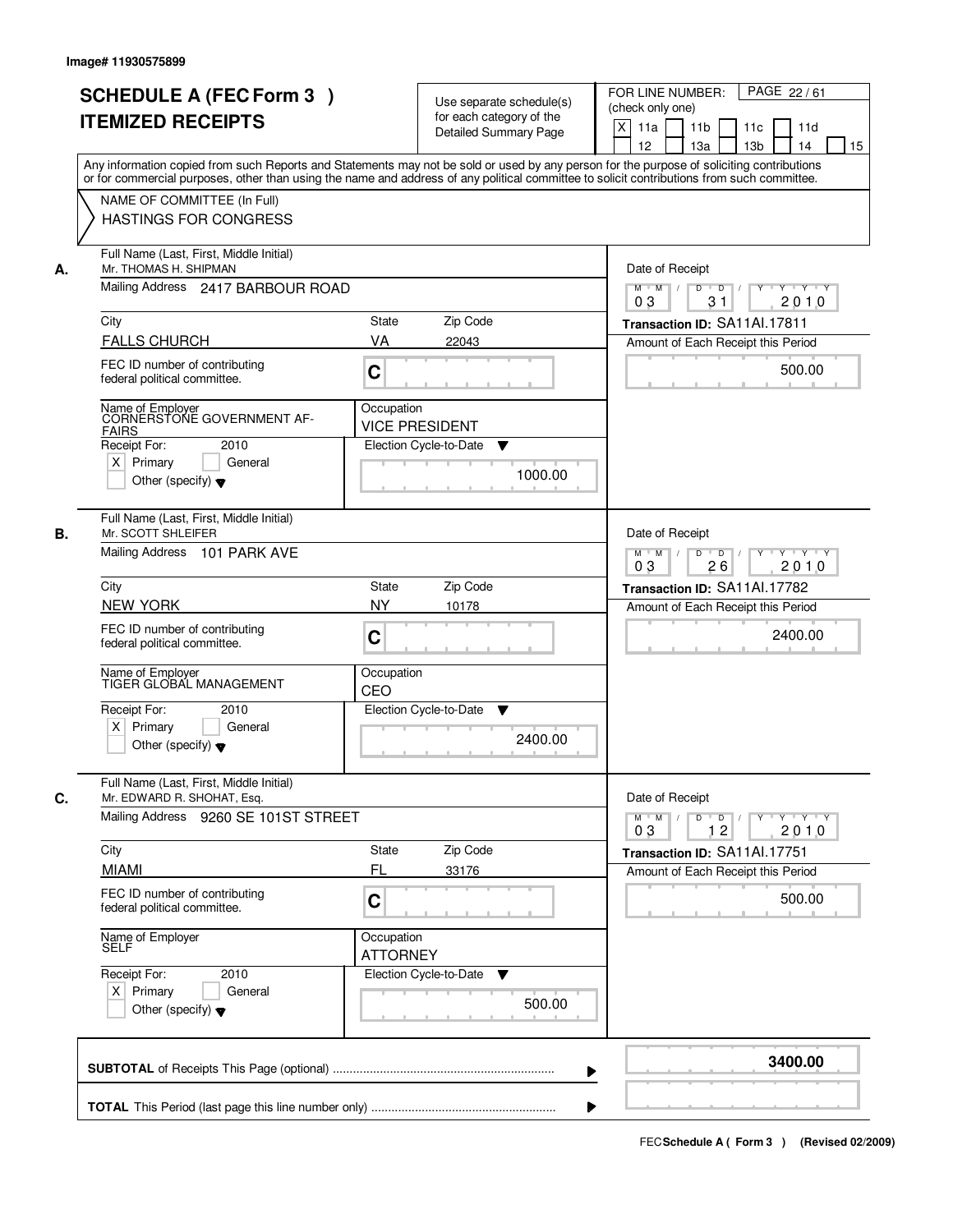| <b>SCHEDULE A (FEC Form 3)</b>                                           |                                                                                                                                            |                                                       |  |  |  |
|--------------------------------------------------------------------------|--------------------------------------------------------------------------------------------------------------------------------------------|-------------------------------------------------------|--|--|--|
|                                                                          | Use separate schedule(s)                                                                                                                   | PAGE 23/61<br>FOR LINE NUMBER:<br>(check only one)    |  |  |  |
| <b>ITEMIZED RECEIPTS</b>                                                 | for each category of the                                                                                                                   | X<br>11a<br>11 <sub>b</sub><br>11c<br>11d             |  |  |  |
|                                                                          | <b>Detailed Summary Page</b>                                                                                                               | 12<br>13a<br>13 <sub>b</sub><br>14<br>15              |  |  |  |
|                                                                          | Any information copied from such Reports and Statements may not be sold or used by any person for the purpose of soliciting contributions  |                                                       |  |  |  |
|                                                                          | or for commercial purposes, other than using the name and address of any political committee to solicit contributions from such committee. |                                                       |  |  |  |
| NAME OF COMMITTEE (In Full)                                              |                                                                                                                                            |                                                       |  |  |  |
| <b>HASTINGS FOR CONGRESS</b>                                             |                                                                                                                                            |                                                       |  |  |  |
| Full Name (Last, First, Middle Initial)<br>Dr. BENJAMIN STEPHENSON<br>А. |                                                                                                                                            | Date of Receipt                                       |  |  |  |
|                                                                          | Mailing Address 5007 NW 51ST COURT                                                                                                         |                                                       |  |  |  |
| City                                                                     | <b>State</b><br>Zip Code                                                                                                                   | Transaction ID: SA11Al.17680                          |  |  |  |
| <b>TAMARAC</b>                                                           | FL<br>33319                                                                                                                                | Amount of Each Receipt this Period                    |  |  |  |
| FEC ID number of contributing<br>federal political committee.            | $\mathbf C$                                                                                                                                | 1000.00                                               |  |  |  |
| Name of Employer                                                         | Occupation                                                                                                                                 |                                                       |  |  |  |
| <b>RETIRED</b>                                                           | <b>PHYSICAN</b>                                                                                                                            |                                                       |  |  |  |
| 2010<br>Receipt For:                                                     | Election Cycle-to-Date<br>▼                                                                                                                |                                                       |  |  |  |
| $X$ Primary<br>General<br>Other (specify) $\blacktriangledown$           | 1100.00                                                                                                                                    |                                                       |  |  |  |
|                                                                          |                                                                                                                                            |                                                       |  |  |  |
| Full Name (Last, First, Middle Initial)                                  |                                                                                                                                            |                                                       |  |  |  |
| В.<br>Dr. BENJAMIN STEPHENSON                                            |                                                                                                                                            | Date of Receipt                                       |  |  |  |
| Mailing Address 5007 NW 51ST COURT                                       | D<br>$Y - Y - Y$<br>$M$ $M$ /<br>$\overline{D}$<br>$Y$ <sup>U</sup><br>26<br>2010<br>03                                                    |                                                       |  |  |  |
| City                                                                     | Zip Code<br><b>State</b>                                                                                                                   | Transaction ID: SA11Al.17786                          |  |  |  |
| <b>TAMARAC</b>                                                           | FL<br>33319                                                                                                                                | Amount of Each Receipt this Period                    |  |  |  |
| FEC ID number of contributing<br>federal political committee.            | C                                                                                                                                          | 250.00                                                |  |  |  |
| Name of Employer<br>RETIRED                                              | Occupation<br><b>PHYSICAN</b>                                                                                                              |                                                       |  |  |  |
| Receipt For:<br>2010                                                     | Election Cycle-to-Date<br>V                                                                                                                |                                                       |  |  |  |
| $X$ Primary<br>General<br>Other (specify) $\blacktriangledown$           | 1350.00                                                                                                                                    |                                                       |  |  |  |
| Full Name (Last, First, Middle Initial)<br>C.<br>Ms RUTH TAUBMAN         |                                                                                                                                            | Date of Receipt                                       |  |  |  |
| <b>Mailing Address</b><br>7201 PROMENADE DRIVE<br># 602                  |                                                                                                                                            | $M = M$<br>$D$ $D$ $/$<br>yuyuyuy<br>2010<br>03<br>12 |  |  |  |
| City                                                                     | Zip Code<br>State                                                                                                                          | Transaction ID: SA11Al.17735                          |  |  |  |
| <b>BOCA RATON</b>                                                        | FL<br>33433                                                                                                                                | Amount of Each Receipt this Period                    |  |  |  |
| FEC ID number of contributing<br>federal political committee.            | C                                                                                                                                          | 500.00                                                |  |  |  |
| Name of Employer<br>RETIRED                                              | Occupation<br><b>EDUCATOR</b>                                                                                                              |                                                       |  |  |  |
| Receipt For:<br>2010                                                     | Election Cycle-to-Date<br>v                                                                                                                |                                                       |  |  |  |
|                                                                          | 500.00                                                                                                                                     |                                                       |  |  |  |
| $X$ Primary<br>General                                                   |                                                                                                                                            |                                                       |  |  |  |
| Other (specify) $\blacktriangledown$                                     |                                                                                                                                            |                                                       |  |  |  |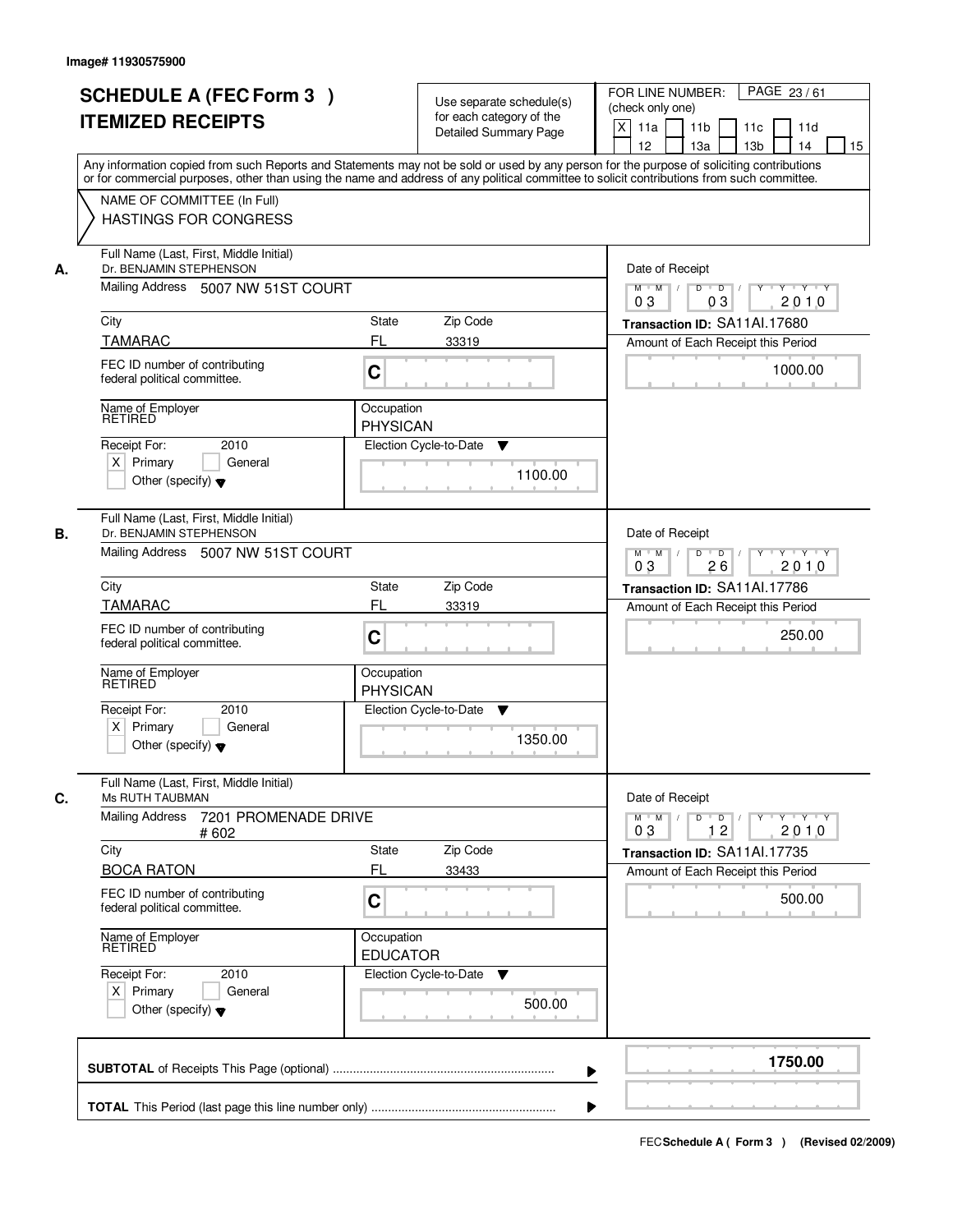|    | <b>SCHEDULE A (FEC Form 3)</b><br><b>ITEMIZED RECEIPTS</b><br>Any information copied from such Reports and Statements may not be sold or used by any person for the purpose of soliciting contributions   | Use separate schedule(s)<br>for each category of the<br><b>Detailed Summary Page</b>                     | PAGE 24/61<br>FOR LINE NUMBER:<br>(check only one)<br>$\boldsymbol{\mathsf{X}}$<br>11 <sub>b</sub><br>11a<br>11 <sub>c</sub><br>11d<br>12<br>13 <sub>b</sub><br>14<br>13a<br>15 |
|----|-----------------------------------------------------------------------------------------------------------------------------------------------------------------------------------------------------------|----------------------------------------------------------------------------------------------------------|---------------------------------------------------------------------------------------------------------------------------------------------------------------------------------|
|    | or for commercial purposes, other than using the name and address of any political committee to solicit contributions from such committee.<br>NAME OF COMMITTEE (In Full)<br><b>HASTINGS FOR CONGRESS</b> |                                                                                                          |                                                                                                                                                                                 |
| А. | Full Name (Last, First, Middle Initial)<br>Mr. ROBERT S. WEINROTH<br>Mailing Address 4118 BRIACLIFF CIRCLE                                                                                                | Date of Receipt<br>$D$ $D$ $/$<br>$\overline{Y}$<br>Y Y Y Y<br>$M$ $M$ /<br>0 <sub>3</sub><br>12<br>2010 |                                                                                                                                                                                 |
|    | City                                                                                                                                                                                                      | <b>State</b><br>Zip Code                                                                                 | Transaction ID: SA11Al.17737                                                                                                                                                    |
|    | <b>BOCA RATON</b>                                                                                                                                                                                         | FL<br>33469                                                                                              | Amount of Each Receipt this Period                                                                                                                                              |
|    | FEC ID number of contributing<br>federal political committee.                                                                                                                                             | C                                                                                                        | 500.00                                                                                                                                                                          |
|    | Name of Employer<br>SELF EMPLOYED                                                                                                                                                                         | Occupation                                                                                               |                                                                                                                                                                                 |
|    | Receipt For:<br>2010                                                                                                                                                                                      | <b>BUSINESSMAN</b><br>Election Cycle-to-Date                                                             |                                                                                                                                                                                 |
|    | $X$ Primary<br>General<br>Other (specify) $\blacktriangledown$                                                                                                                                            | ▼<br>500.00                                                                                              |                                                                                                                                                                                 |
| В. | Full Name (Last, First, Middle Initial)<br>Mr. BRUCE M. WIENER<br>Mailing Address 12276 GREENLEAF AVE                                                                                                     |                                                                                                          | Date of Receipt<br>Y Y Y Y<br>$M$ $M$ /<br>D<br>$\overline{D}$ /<br>$Y$ <sup><math>\top</math></sup>                                                                            |
|    |                                                                                                                                                                                                           |                                                                                                          | 12<br>03<br>2010                                                                                                                                                                |
|    | City                                                                                                                                                                                                      | Zip Code<br>State                                                                                        | Transaction ID: SA11Al.17762                                                                                                                                                    |
|    | <b>POTOMAC</b><br>FEC ID number of contributing<br>federal political committee.                                                                                                                           | <b>MD</b><br>20854<br>C                                                                                  | Amount of Each Receipt this Period<br>1000.00                                                                                                                                   |
|    | Name of Employer<br>WEINER FINANCIAL MANAGEME-<br>ΝT                                                                                                                                                      | Occupation<br><b>FINANCIAL ADVISOR</b>                                                                   |                                                                                                                                                                                 |
|    | Receipt For:<br>2010<br>$X$ Primary<br>General<br>Other (specify) $\blacktriangledown$                                                                                                                    | Election Cycle-to-Date<br>v<br>1000.00                                                                   |                                                                                                                                                                                 |
| C. | Full Name (Last, First, Middle Initial)<br>Ms CAREN SNEAD WILLIAMS<br>Mailing Address 6880 NW 73RD STREET                                                                                                 |                                                                                                          | Date of Receipt<br>$M$ $M$<br>$D$ $D$ $l$<br><u> Y FY FY FY </u><br>2010<br>03<br>31                                                                                            |
|    | City                                                                                                                                                                                                      | Zip Code<br>State                                                                                        | Transaction ID: SA11Al.17805                                                                                                                                                    |
|    | PARKLAND<br>FEC ID number of contributing                                                                                                                                                                 | FL<br>33067                                                                                              | Amount of Each Receipt this Period                                                                                                                                              |
|    | federal political committee.                                                                                                                                                                              | C                                                                                                        | 200.00                                                                                                                                                                          |
|    | Name of Employer<br>RETIRED                                                                                                                                                                               | Occupation                                                                                               |                                                                                                                                                                                 |
|    | Receipt For:<br>2010<br>$X$ Primary<br>General<br>Other (specify) $\blacktriangledown$                                                                                                                    | Election Cycle-to-Date ▼<br>300.00                                                                       |                                                                                                                                                                                 |
|    |                                                                                                                                                                                                           |                                                                                                          | 1700.00                                                                                                                                                                         |
|    |                                                                                                                                                                                                           |                                                                                                          |                                                                                                                                                                                 |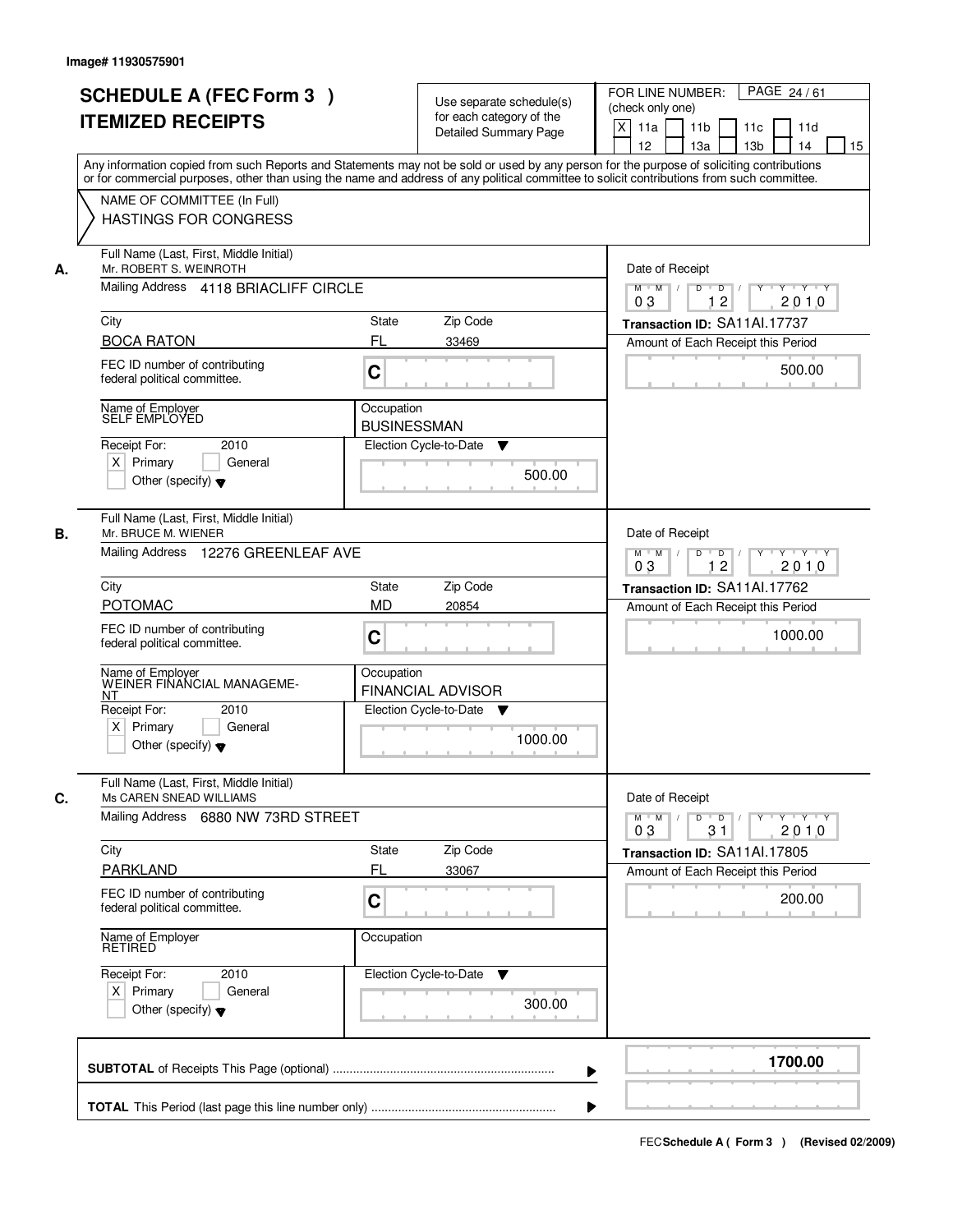|    | <b>SCHEDULE A (FEC Form 3)</b><br><b>ITEMIZED RECEIPTS</b><br>Any information copied from such Reports and Statements may not be sold or used by any person for the purpose of soliciting contributions   | Use separate schedule(s)<br>for each category of the<br><b>Detailed Summary Page</b> | PAGE 25/61<br>FOR LINE NUMBER:<br>(check only one)<br>X<br>11a<br>11 <sub>b</sub><br>11c<br>11d<br>12<br>13a<br>13 <sub>b</sub><br>14<br>15 |
|----|-----------------------------------------------------------------------------------------------------------------------------------------------------------------------------------------------------------|--------------------------------------------------------------------------------------|---------------------------------------------------------------------------------------------------------------------------------------------|
|    | or for commercial purposes, other than using the name and address of any political committee to solicit contributions from such committee.<br>NAME OF COMMITTEE (In Full)<br><b>HASTINGS FOR CONGRESS</b> |                                                                                      |                                                                                                                                             |
| А. | Full Name (Last, First, Middle Initial)<br>Hon. JOHN P. WINBURN<br>Mailing Address 428 NEW JERSEY AVENUE, S.E.                                                                                            |                                                                                      | Date of Receipt<br>$\overline{D}$ /<br>$Y \rightarrow Y \rightarrow Y$<br>$M$ $M$<br>D<br>Y                                                 |
|    | <b>SUITE 730</b><br>City                                                                                                                                                                                  | Zip Code<br><b>State</b>                                                             | 03<br>2010<br>03<br>Transaction ID: SA11Al.17679                                                                                            |
|    | <b>WASHINTON</b>                                                                                                                                                                                          | DC<br>20003                                                                          | Amount of Each Receipt this Period                                                                                                          |
|    | FEC ID number of contributing<br>federal political committee.                                                                                                                                             | $\mathbf C$                                                                          | 1000.00                                                                                                                                     |
|    | Name of Employer<br>US CONGRESS                                                                                                                                                                           | Occupation                                                                           |                                                                                                                                             |
|    | 2010<br>Receipt For:                                                                                                                                                                                      | CONGRESSMAN<br>Election Cycle-to-Date<br>▼                                           |                                                                                                                                             |
|    | $X$ Primary<br>General<br>Other (specify) $\blacktriangledown$                                                                                                                                            | 2000.00                                                                              |                                                                                                                                             |
| В. | Full Name (Last, First, Middle Initial)<br>Ms DOROTHY WIZER                                                                                                                                               |                                                                                      | Date of Receipt                                                                                                                             |
|    | Mailing Address 7742 LA CORNICHE CIRCLE                                                                                                                                                                   |                                                                                      | D<br>$Y - Y - Y$<br>$M$ $M$ /<br>$\overline{D}$<br>$Y$ <sup>U</sup><br>12<br>2010<br>03                                                     |
|    | City                                                                                                                                                                                                      | Zip Code<br><b>State</b>                                                             | Transaction ID: SA11Al.17739                                                                                                                |
|    | <b>BOCA RATON</b>                                                                                                                                                                                         | FL<br>33433                                                                          | Amount of Each Receipt this Period                                                                                                          |
|    | FEC ID number of contributing<br>federal political committee.                                                                                                                                             | C                                                                                    | 500.00                                                                                                                                      |
|    | Name of Employer<br>RETIRED                                                                                                                                                                               | Occupation<br><b>ACCOUNTANT</b>                                                      |                                                                                                                                             |
|    | Receipt For:<br>2010                                                                                                                                                                                      | Election Cycle-to-Date<br>▼                                                          |                                                                                                                                             |
|    | $X$ Primary<br>General<br>Other (specify) $\blacktriangledown$                                                                                                                                            | 500.00                                                                               |                                                                                                                                             |
| C. | Full Name (Last, First, Middle Initial)<br>Mr. JEFFREY C. WOLK                                                                                                                                            |                                                                                      | Date of Receipt                                                                                                                             |
|    | Mailing Address 45 WOODLAND ROAD                                                                                                                                                                          |                                                                                      | $M = M$<br>$D$ $D$ $l$<br>yuyuyuy<br>2010<br>03<br>12                                                                                       |
|    | City                                                                                                                                                                                                      | Zip Code<br>State                                                                    | Transaction ID: SA11Al.17765                                                                                                                |
|    | CHESTNUT HILL                                                                                                                                                                                             | MA<br>02467                                                                          | Amount of Each Receipt this Period                                                                                                          |
|    | FEC ID number of contributing<br>federal political committee.                                                                                                                                             | C                                                                                    | 1000.00                                                                                                                                     |
|    | Name of Employer<br>THE CROSS COUNTRY GROUP                                                                                                                                                               | Occupation<br><b>VICE PRESIDENT</b>                                                  |                                                                                                                                             |
|    | Receipt For:<br>2010<br>$X$ Primary<br>General                                                                                                                                                            | Election Cycle-to-Date<br>v                                                          |                                                                                                                                             |
|    | Other (specify) $\blacktriangledown$                                                                                                                                                                      | 1000.00                                                                              |                                                                                                                                             |
|    |                                                                                                                                                                                                           |                                                                                      | 2500.00                                                                                                                                     |
|    |                                                                                                                                                                                                           |                                                                                      |                                                                                                                                             |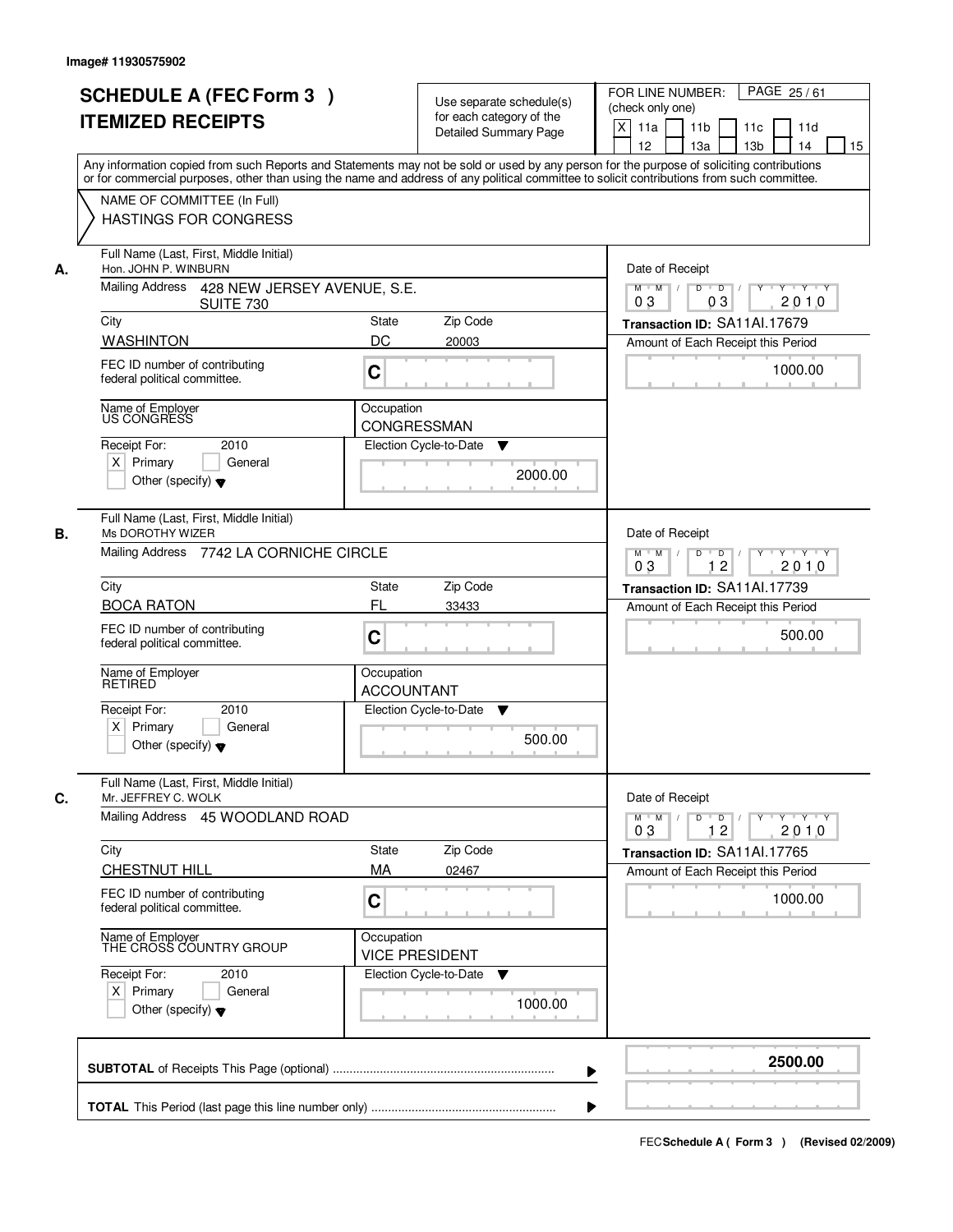| <b>SCHEDULE A (FEC Form 3)</b><br><b>ITEMIZED RECEIPTS</b>                                                         |                                                                                                                                                                                                                                                                                         |                                                          | Use separate schedule(s)<br>for each category of the<br><b>Detailed Summary Page</b> | FOR LINE NUMBER:<br>(check only one)<br>X<br>11a<br>12 | 11 <sub>b</sub><br>13a | 11c<br>13 <sub>b</sub>                                  | PAGE 26/61<br>11d<br>14                                                                                           | 15 |
|--------------------------------------------------------------------------------------------------------------------|-----------------------------------------------------------------------------------------------------------------------------------------------------------------------------------------------------------------------------------------------------------------------------------------|----------------------------------------------------------|--------------------------------------------------------------------------------------|--------------------------------------------------------|------------------------|---------------------------------------------------------|-------------------------------------------------------------------------------------------------------------------|----|
| NAME OF COMMITTEE (In Full)<br><b>HASTINGS FOR CONGRESS</b>                                                        | Any information copied from such Reports and Statements may not be sold or used by any person for the purpose of soliciting contributions<br>or for commercial purposes, other than using the name and address of any political committee to solicit contributions from such committee. |                                                          |                                                                                      |                                                        |                        |                                                         |                                                                                                                   |    |
| А.                                                                                                                 | Full Name (Last, First, Middle Initial)<br>Ms MADELINE MEO WU<br>Mailing Address 3436 PINE HAVEN CIRCLE                                                                                                                                                                                 |                                                          |                                                                                      |                                                        |                        |                                                         | Date of Receipt<br>$Y \rightarrow Y \rightarrow Y$<br>$M$ $M$ /<br>D<br>$\overline{D}$ /<br>Y<br>31<br>2010<br>03 |    |
| City                                                                                                               |                                                                                                                                                                                                                                                                                         | State                                                    | Zip Code                                                                             |                                                        |                        | Transaction ID: SA11Al.17807                            |                                                                                                                   |    |
| <b>BOCA RATON</b>                                                                                                  | FL                                                                                                                                                                                                                                                                                      |                                                          | 33431                                                                                |                                                        |                        | Amount of Each Receipt this Period                      |                                                                                                                   |    |
| FEC ID number of contributing<br>federal political committee.                                                      | C                                                                                                                                                                                                                                                                                       |                                                          |                                                                                      |                                                        |                        |                                                         | 500.00                                                                                                            |    |
| Name of Employer<br>WATER RESTORATION, INC.<br>Receipt For:<br>$X$ Primary<br>Other (specify) $\blacktriangledown$ | 2010<br>General                                                                                                                                                                                                                                                                         | Occupation<br><b>PRESIDENT</b><br>Election Cycle-to-Date | ▼<br>500.00                                                                          |                                                        |                        |                                                         |                                                                                                                   |    |
| Full Name (Last, First, Middle Initial)<br>В.<br>Ms RAY E. YARKIN<br>Mailing Address                               | 9401 COLLINS AVENUE<br>APT. 607                                                                                                                                                                                                                                                         |                                                          |                                                                                      | $M$ $M$ /<br>03                                        | Date of Receipt<br>D   | $\overline{D}$<br>12                                    | $Y + Y + Y$<br>2010                                                                                               |    |
| City                                                                                                               |                                                                                                                                                                                                                                                                                         | <b>State</b>                                             | Zip Code                                                                             |                                                        |                        | Transaction ID: SA11Al.17741                            |                                                                                                                   |    |
| <b>SURFSIDE</b>                                                                                                    | FL                                                                                                                                                                                                                                                                                      |                                                          | 33154                                                                                |                                                        |                        | Amount of Each Receipt this Period                      |                                                                                                                   |    |
| FEC ID number of contributing<br>federal political committee.                                                      | C                                                                                                                                                                                                                                                                                       |                                                          |                                                                                      |                                                        |                        |                                                         | 1000.00                                                                                                           |    |
| Name of Employer<br>RETIRED                                                                                        |                                                                                                                                                                                                                                                                                         | Occupation                                               | <b>BUSINESS OWNER</b>                                                                |                                                        |                        |                                                         |                                                                                                                   |    |
| Receipt For:<br>$X$ Primary<br>Other (specify) $\blacktriangledown$                                                | 2010<br>General                                                                                                                                                                                                                                                                         | Election Cycle-to-Date                                   | v<br>1000.00                                                                         |                                                        |                        |                                                         |                                                                                                                   |    |
| Full Name (Last, First, Middle Initial)<br>Mrs. HARRIT ZIMMERMAN<br>C.                                             |                                                                                                                                                                                                                                                                                         |                                                          |                                                                                      |                                                        | Date of Receipt        |                                                         |                                                                                                                   |    |
| Mailing Address 4 VIA LOS INCAS                                                                                    |                                                                                                                                                                                                                                                                                         |                                                          |                                                                                      | $M$ M<br>03                                            |                        | $D$ $D$ $/$<br>$Y$ <sup><math>\top</math></sup><br>$12$ | $Y = Y = Y + Y$<br>2010                                                                                           |    |
| City                                                                                                               |                                                                                                                                                                                                                                                                                         | State                                                    | Zip Code                                                                             |                                                        |                        | Transaction ID: SA11Al.17743                            |                                                                                                                   |    |
| <b>PALM BEACH</b>                                                                                                  | FL                                                                                                                                                                                                                                                                                      |                                                          | 33480                                                                                |                                                        |                        | Amount of Each Receipt this Period                      |                                                                                                                   |    |
| FEC ID number of contributing<br>federal political committee.                                                      | C                                                                                                                                                                                                                                                                                       |                                                          |                                                                                      |                                                        |                        |                                                         | 1000.00                                                                                                           |    |
| Name of Employer<br>N/A RETIRED                                                                                    |                                                                                                                                                                                                                                                                                         | Occupation<br><b>RETIRED</b>                             |                                                                                      |                                                        |                        |                                                         |                                                                                                                   |    |
| Receipt For:<br>$X$ Primary<br>Other (specify) $\blacktriangledown$                                                | 2010<br>General                                                                                                                                                                                                                                                                         | Election Cycle-to-Date                                   | ▼<br>1000.00                                                                         |                                                        |                        |                                                         |                                                                                                                   |    |
|                                                                                                                    |                                                                                                                                                                                                                                                                                         |                                                          |                                                                                      |                                                        |                        |                                                         | 2500.00                                                                                                           |    |
|                                                                                                                    |                                                                                                                                                                                                                                                                                         |                                                          |                                                                                      |                                                        |                        |                                                         | 58700.00                                                                                                          |    |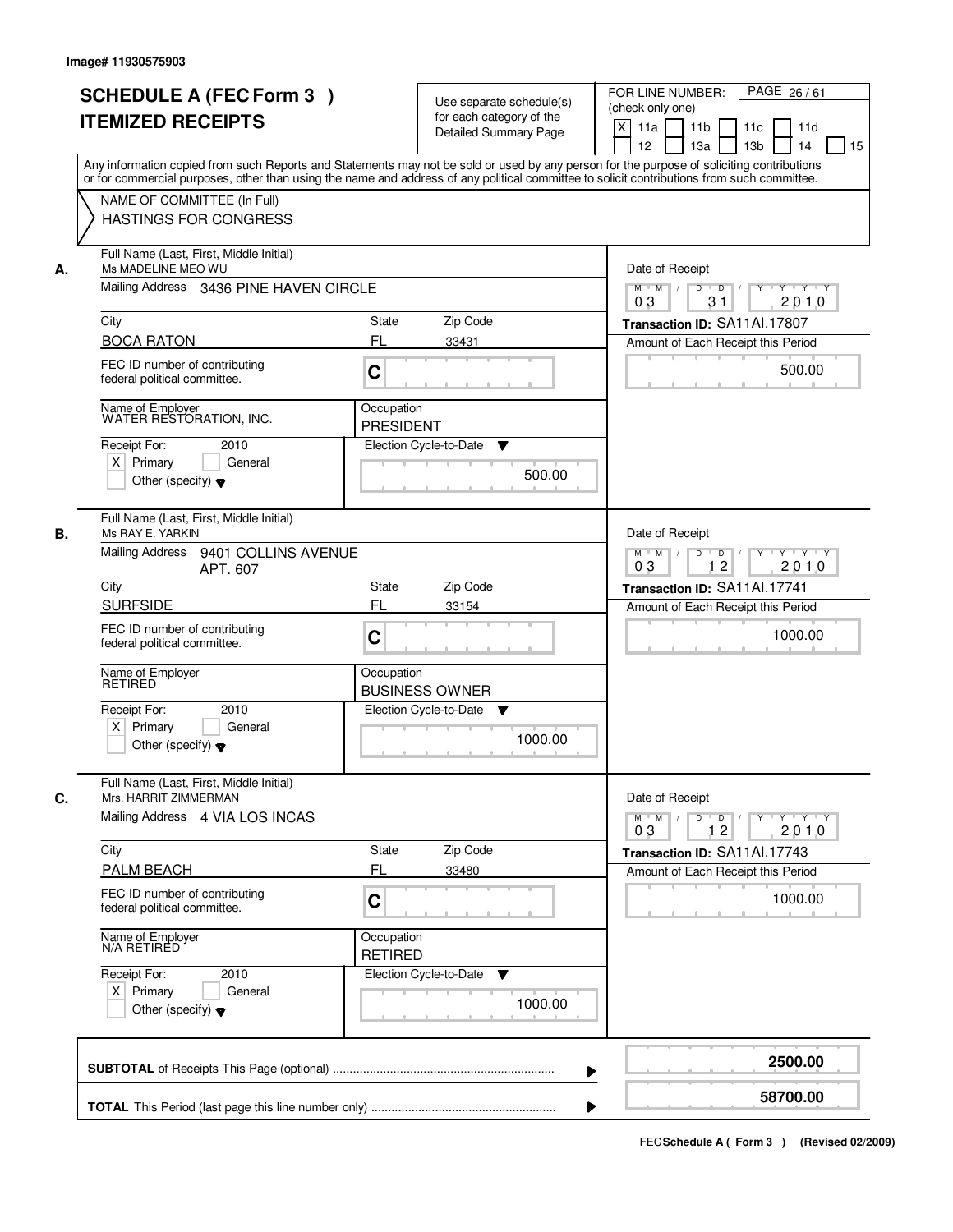| or for commercial purposes, other than using the name and address of any political committee to solicit contributions from such committee.<br>NAME OF COMMITTEE (In Full)<br><b>HASTINGS FOR CONGRESS</b><br>Full Name (Last, First, Middle Initial)<br><b>ACTBLUE</b><br>Date of Receipt<br>А.<br>Mailing Address P.O. Box 382110<br>$\begin{array}{c c c c c c c c} \hline \textbf{0} & \textbf{0} & \textbf{0} & \textbf{0} & \textbf{0} & \textbf{0} & \textbf{0} & \textbf{0} & \textbf{0} & \textbf{0} & \textbf{0} & \textbf{0} & \textbf{0} & \textbf{0} & \textbf{0} & \textbf{0} & \textbf{0} & \textbf{0} & \textbf{0} & \textbf{0} & \textbf{0} & \textbf{0} & \textbf{0} & \textbf{0} & \textbf{0} & \textbf{0} & \textbf{0} & \textbf{0} &$<br>$M$ $M$<br>0 <sub>2</sub><br>05<br>City<br>State<br>Zip Code<br>Transaction ID: SA11C.17671<br>Cambridge<br>MA<br>02238<br>Amount of Each Receipt this Period |                             |
|----------------------------------------------------------------------------------------------------------------------------------------------------------------------------------------------------------------------------------------------------------------------------------------------------------------------------------------------------------------------------------------------------------------------------------------------------------------------------------------------------------------------------------------------------------------------------------------------------------------------------------------------------------------------------------------------------------------------------------------------------------------------------------------------------------------------------------------------------------------------------------------------------------------------------|-----------------------------|
|                                                                                                                                                                                                                                                                                                                                                                                                                                                                                                                                                                                                                                                                                                                                                                                                                                                                                                                            |                             |
| FEC ID number of contributing<br>C<br>C00401224<br>federal political committee.<br>Name of Employer<br>Occupation<br>2010<br>Election Cycle-to-Date<br>Receipt For:<br>▼                                                                                                                                                                                                                                                                                                                                                                                                                                                                                                                                                                                                                                                                                                                                                   | 2010<br>2.41                |
| X General<br>Primary<br>5093.64<br>Other (specify) $\blacktriangledown$                                                                                                                                                                                                                                                                                                                                                                                                                                                                                                                                                                                                                                                                                                                                                                                                                                                    |                             |
| Full Name (Last, First, Middle Initial)<br><b>ACTBLUE</b><br>Date of Receipt<br>В.<br>Mailing Address P.O. Box 382110<br>$M$ $M$ /<br>$Y$ <sup>U</sup><br>D<br>$\overline{D}$<br>03<br>03<br>City<br>Zip Code<br>State<br>Transaction ID: SA11C.17674<br>MA<br>Cambridge<br>02238<br>Amount of Each Receipt this Period<br>FEC ID number of contributing<br>С<br>C00401224<br>federal political committee.<br>Name of Employer<br>Occupation<br>Receipt For:<br>2010<br>Election Cycle-to-Date<br>v                                                                                                                                                                                                                                                                                                                                                                                                                        | $Y - Y - Y$<br>2010<br>2.41 |
| Primary<br>X General<br>5096.05<br>Other (specify) $\blacktriangledown$<br>Full Name (Last, First, Middle Initial)                                                                                                                                                                                                                                                                                                                                                                                                                                                                                                                                                                                                                                                                                                                                                                                                         |                             |
| C.<br><b>ACTBLUE</b><br>Date of Receipt<br><b>Mailing Address</b><br>P.O. Box 382110<br>$D$ $D$ $/$<br>$M$ $M$ /<br>$Y$ <sup>-1</sup><br>03<br>03<br>Zip Code<br>City<br>State<br>Transaction ID: SA11C.17675<br>MA<br>Cambridge<br>02238<br>Amount of Each Receipt this Period<br>FEC ID number of contributing<br>C<br>C00401224<br>federal political committee.<br>Name of Employer<br>Occupation<br>Receipt For:<br>Election Cycle-to-Date<br>2010<br>v<br>Primary<br>X General<br>5097.52<br>Other (specify) $\blacktriangledown$                                                                                                                                                                                                                                                                                                                                                                                     | Y 'Y 'Y<br>2010<br>1.47     |
| ▶                                                                                                                                                                                                                                                                                                                                                                                                                                                                                                                                                                                                                                                                                                                                                                                                                                                                                                                          | 6.29                        |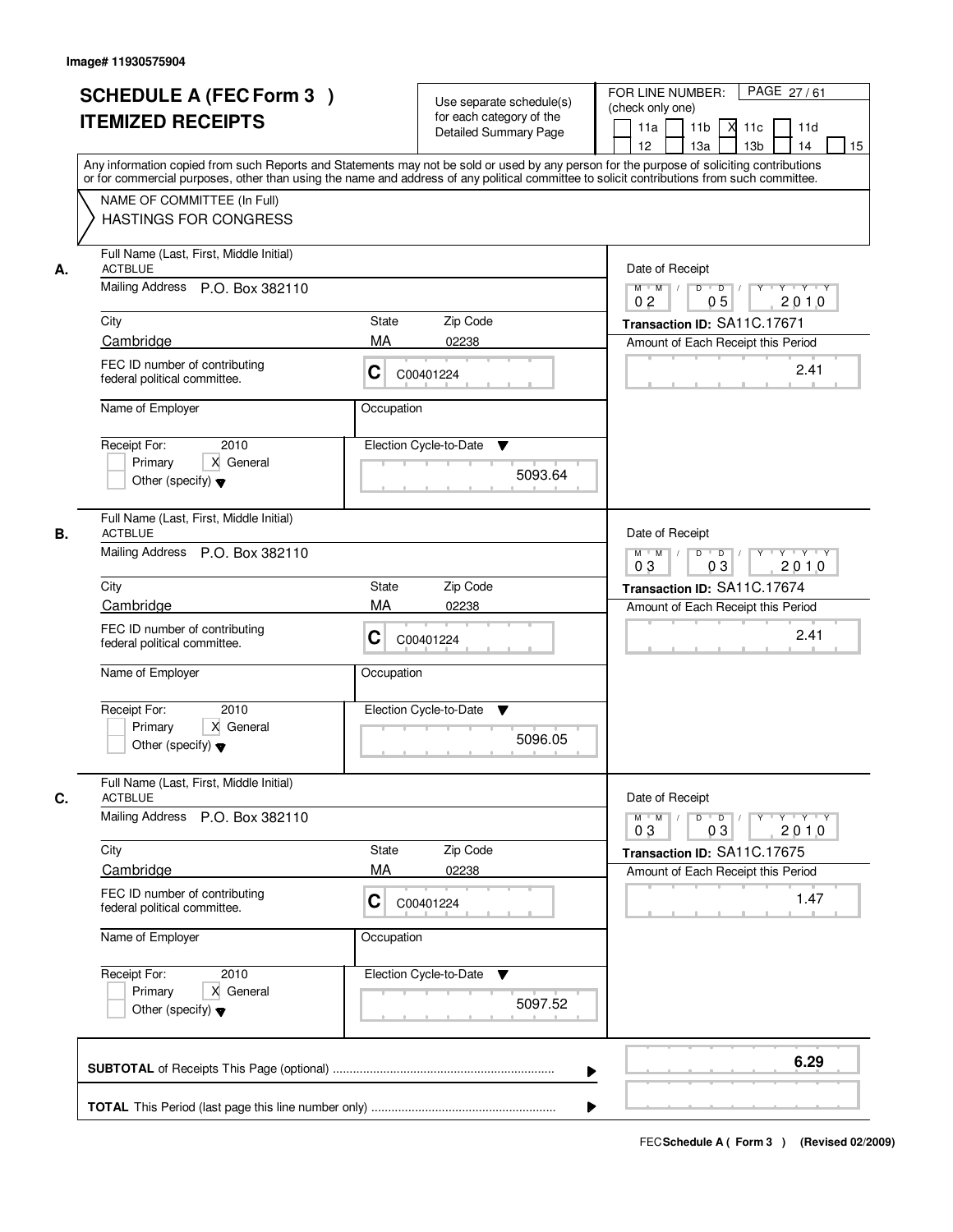|                             | <b>SCHEDULE A (FEC Form 3)</b><br><b>ITEMIZED RECEIPTS</b>                                                                                 |                                                                 | Use separate schedule(s)<br>for each category of the<br><b>Detailed Summary Page</b> | PAGE 28/61<br>FOR LINE NUMBER:<br>(check only one)<br>11 <sub>b</sub><br>11a<br>м<br>11c<br>11d<br>13 <sub>b</sub><br>12<br>13a<br>14<br>15<br>Any information copied from such Reports and Statements may not be sold or used by any person for the purpose of soliciting contributions |
|-----------------------------|--------------------------------------------------------------------------------------------------------------------------------------------|-----------------------------------------------------------------|--------------------------------------------------------------------------------------|------------------------------------------------------------------------------------------------------------------------------------------------------------------------------------------------------------------------------------------------------------------------------------------|
|                             | NAME OF COMMITTEE (In Full)<br><b>HASTINGS FOR CONGRESS</b>                                                                                |                                                                 |                                                                                      | or for commercial purposes, other than using the name and address of any political committee to solicit contributions from such committee.                                                                                                                                               |
| <b>ACTBLUE</b><br>А.        | Full Name (Last, First, Middle Initial)<br>Mailing Address P.O. Box 382110                                                                 | Date of Receipt<br>$M$ $M$ /<br>$D$ $D$ $/$<br>26<br>2010<br>03 |                                                                                      |                                                                                                                                                                                                                                                                                          |
| City                        |                                                                                                                                            | State                                                           | Zip Code                                                                             | Transaction ID: SA11C.17797                                                                                                                                                                                                                                                              |
| Cambridge                   |                                                                                                                                            | MA                                                              | 02238                                                                                | Amount of Each Receipt this Period                                                                                                                                                                                                                                                       |
|                             | FEC ID number of contributing<br>federal political committee.                                                                              | C                                                               | C00401224                                                                            | 2.41                                                                                                                                                                                                                                                                                     |
| Name of Employer            |                                                                                                                                            | Occupation                                                      |                                                                                      |                                                                                                                                                                                                                                                                                          |
| Receipt For:<br>Primary     | 2010<br>X General<br>Other (specify) $\blacktriangledown$                                                                                  |                                                                 | Election Cycle-to-Date<br>▼<br>5099.93                                               |                                                                                                                                                                                                                                                                                          |
| В.                          | Full Name (Last, First, Middle Initial)<br>AMERICAN FEDERATION OF GOVT. EMPL. POLITICAL ACTION COMMITTEE<br>Mailing Address 80 F Street NW |                                                                 |                                                                                      | Date of Receipt<br>$M$ $M$ /<br>$Y \vdash Y \vdash Y$<br>D<br>$\Box$<br>05<br>2010<br>0 <sub>2</sub>                                                                                                                                                                                     |
| City                        |                                                                                                                                            | <b>State</b>                                                    | Zip Code                                                                             | Transaction ID: SA11C.17668                                                                                                                                                                                                                                                              |
| Washington                  |                                                                                                                                            | DC                                                              | 20001                                                                                | Amount of Each Receipt this Period                                                                                                                                                                                                                                                       |
|                             | FEC ID number of contributing<br>federal political committee.                                                                              | C                                                               | C00009936                                                                            | 1000.00                                                                                                                                                                                                                                                                                  |
| Name of Employer            |                                                                                                                                            | Occupation                                                      |                                                                                      |                                                                                                                                                                                                                                                                                          |
| Receipt For:<br>$X$ Primary | 2010<br>General<br>Other (specify) $\blacktriangledown$                                                                                    |                                                                 | Election Cycle-to-Date<br>▼<br>1000.00                                               |                                                                                                                                                                                                                                                                                          |
| C.<br><b>BOCAPAC</b>        | Full Name (Last, First, Middle Initial)                                                                                                    |                                                                 |                                                                                      | Date of Receipt                                                                                                                                                                                                                                                                          |
| <b>Mailing Address</b>      | 7805 NW BEACON SQUARE BLVD STE 201                                                                                                         |                                                                 |                                                                                      | $M = M$<br>$D$ $D$ $I$<br>Y 'Y 'Y 'Y<br>03<br>12<br>2010                                                                                                                                                                                                                                 |
| City                        |                                                                                                                                            | <b>State</b><br>FL                                              | Zip Code                                                                             | Transaction ID: SA11C.17698                                                                                                                                                                                                                                                              |
| <b>BOCA RATON</b>           | FEC ID number of contributing<br>federal political committee.                                                                              | С                                                               | 33487<br>C00478677                                                                   | Amount of Each Receipt this Period<br>1000.00                                                                                                                                                                                                                                            |
| Name of Employer            |                                                                                                                                            | Occupation                                                      |                                                                                      |                                                                                                                                                                                                                                                                                          |
| Receipt For:<br>$X$ Primary | 2010<br>General<br>Other (specify) $\blacktriangledown$                                                                                    |                                                                 | Election Cycle-to-Date<br>v<br>1000.00                                               |                                                                                                                                                                                                                                                                                          |
|                             |                                                                                                                                            |                                                                 |                                                                                      | 2002.41                                                                                                                                                                                                                                                                                  |
|                             |                                                                                                                                            |                                                                 |                                                                                      |                                                                                                                                                                                                                                                                                          |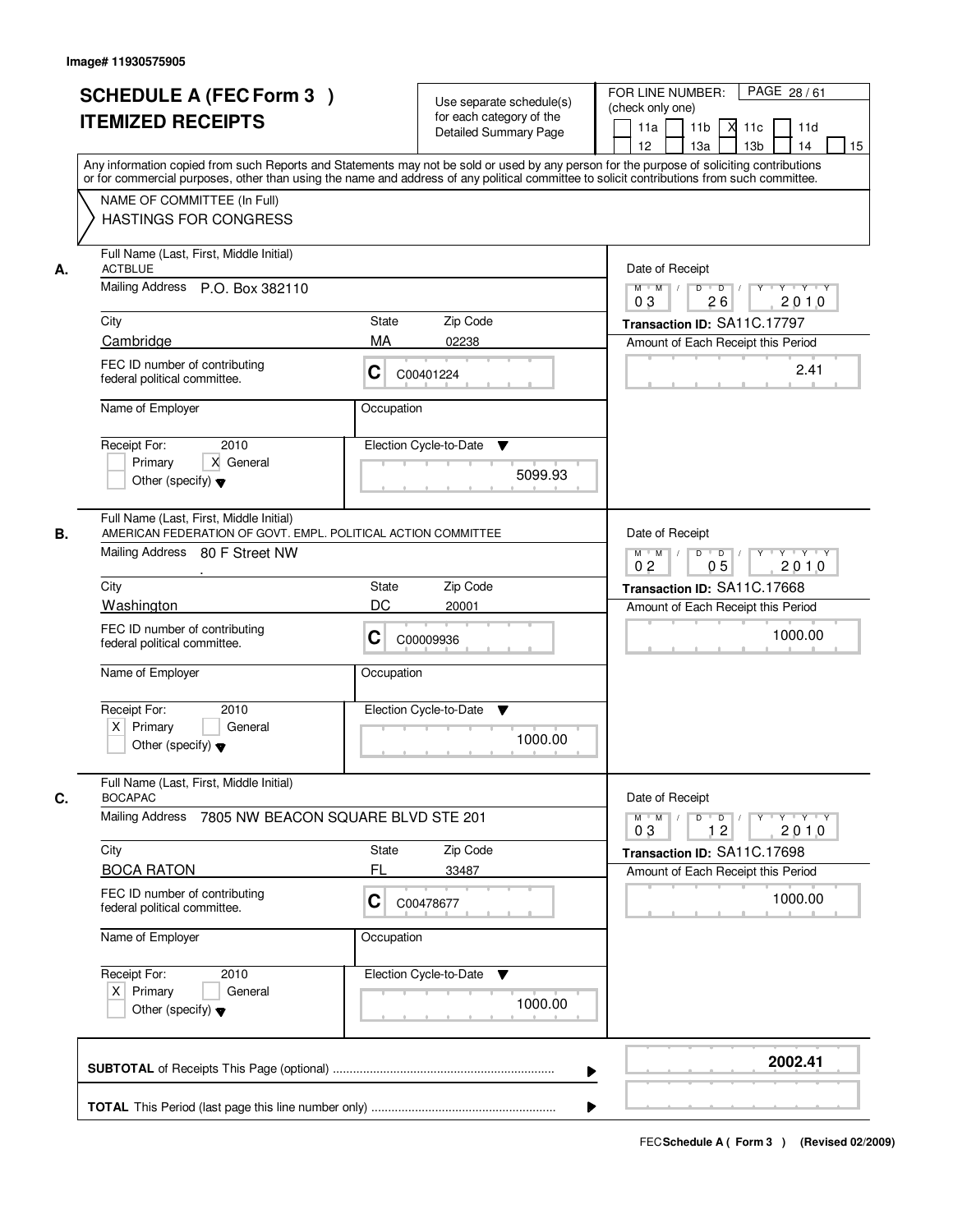|    | <b>SCHEDULE A (FEC Form 3)</b><br><b>ITEMIZED RECEIPTS</b>                                                                                                                                                                                                                              |                 | Use separate schedule(s)<br>for each category of the | PAGE 29/61<br>FOR LINE NUMBER:<br>(check only one)<br>11 <sub>b</sub><br>11a<br>-XI<br>11c<br>11d            |
|----|-----------------------------------------------------------------------------------------------------------------------------------------------------------------------------------------------------------------------------------------------------------------------------------------|-----------------|------------------------------------------------------|--------------------------------------------------------------------------------------------------------------|
|    |                                                                                                                                                                                                                                                                                         |                 | <b>Detailed Summary Page</b>                         | 13 <sub>b</sub><br>12<br>13a<br>14<br>15                                                                     |
|    | Any information copied from such Reports and Statements may not be sold or used by any person for the purpose of soliciting contributions<br>or for commercial purposes, other than using the name and address of any political committee to solicit contributions from such committee. |                 |                                                      |                                                                                                              |
|    | NAME OF COMMITTEE (In Full)<br><b>HASTINGS FOR CONGRESS</b>                                                                                                                                                                                                                             |                 |                                                      |                                                                                                              |
| А. | Full Name (Last, First, Middle Initial)<br>CASH AMERICA INTERNATIONAL INC. POLITICAL ACTION COMMITTEE<br>Mailing Address 1600 W. 7th Street                                                                                                                                             | Date of Receipt |                                                      |                                                                                                              |
|    |                                                                                                                                                                                                                                                                                         |                 |                                                      | $M$ $M$<br>$D$ $D$ $/$<br>0 <sub>3</sub><br>12<br>2010                                                       |
|    | City<br>Fort Worth                                                                                                                                                                                                                                                                      | State<br>ТX     | Zip Code<br>76102                                    | Transaction ID: SA11C.17773                                                                                  |
|    | FEC ID number of contributing<br>federal political committee.                                                                                                                                                                                                                           | C               | C00275529                                            | Amount of Each Receipt this Period<br>2500.00                                                                |
|    | Name of Employer                                                                                                                                                                                                                                                                        | Occupation      |                                                      |                                                                                                              |
|    |                                                                                                                                                                                                                                                                                         |                 |                                                      |                                                                                                              |
|    | 2010<br>Receipt For:<br>$X$ Primary<br>General<br>Other (specify) $\blacktriangledown$                                                                                                                                                                                                  |                 | Election Cycle-to-Date<br>▼<br>5000.00               |                                                                                                              |
| В. | Full Name (Last, First, Middle Initial)<br>CITIZENS ORGANIZED POLITICAL ACTION COMMITTEE                                                                                                                                                                                                |                 |                                                      | Date of Receipt                                                                                              |
|    | Mailing Address 1800 AVE OF THE STARS #900                                                                                                                                                                                                                                              |                 |                                                      | $Y - Y - Y$<br>$M$ $M$ /<br>D<br>$\overline{\phantom{0}}$ D<br>Y<br>0 <sub>5</sub><br>2010<br>0 <sub>2</sub> |
|    | City                                                                                                                                                                                                                                                                                    | State           | Zip Code                                             | Transaction ID: SA11C.17666                                                                                  |
|    | <b>LOS ANGELES</b>                                                                                                                                                                                                                                                                      | CA              | 90067                                                | Amount of Each Receipt this Period                                                                           |
|    | FEC ID number of contributing<br>federal political committee.                                                                                                                                                                                                                           | С               | C00110585                                            | 2000.00                                                                                                      |
|    | Name of Employer                                                                                                                                                                                                                                                                        | Occupation      |                                                      |                                                                                                              |
|    | Receipt For:<br>2010                                                                                                                                                                                                                                                                    |                 | Election Cycle-to-Date<br>v                          |                                                                                                              |
|    | $X$ Primary<br>General<br>Other (specify) $\blacktriangledown$                                                                                                                                                                                                                          |                 | 2000.00                                              |                                                                                                              |
| C. | Full Name (Last, First, Middle Initial)<br>CREDIT UNION LEGISLATIVE ACTION COUNCIL PAC                                                                                                                                                                                                  |                 |                                                      | Date of Receipt                                                                                              |
|    | Mailing Address<br>805 FIFTEENTH STREET, N.W.<br><b>STE 300</b>                                                                                                                                                                                                                         |                 |                                                      | $D$ $D$ $/$<br>$M$ $M$ /<br>$Y$ <sup>-1</sup><br>$Y + Y + Y$<br>2010<br>03<br>03                             |
|    | City                                                                                                                                                                                                                                                                                    | State<br>DC     | Zip Code                                             | Transaction ID: SA11C.17693                                                                                  |
|    | <b>WASHINGTON</b><br>FEC ID number of contributing<br>federal political committee.                                                                                                                                                                                                      | C               | 20005-2207<br>C00007880                              | Amount of Each Receipt this Period<br>1000.00                                                                |
|    | Name of Employer                                                                                                                                                                                                                                                                        | Occupation      |                                                      |                                                                                                              |
|    | Receipt For:<br>2010                                                                                                                                                                                                                                                                    |                 | Election Cycle-to-Date<br>v                          |                                                                                                              |
|    | $X$ Primary<br>General<br>Other (specify) $\blacktriangledown$                                                                                                                                                                                                                          |                 | 1000.00                                              |                                                                                                              |
|    |                                                                                                                                                                                                                                                                                         |                 |                                                      | 5500.00                                                                                                      |
|    |                                                                                                                                                                                                                                                                                         |                 | ▶                                                    |                                                                                                              |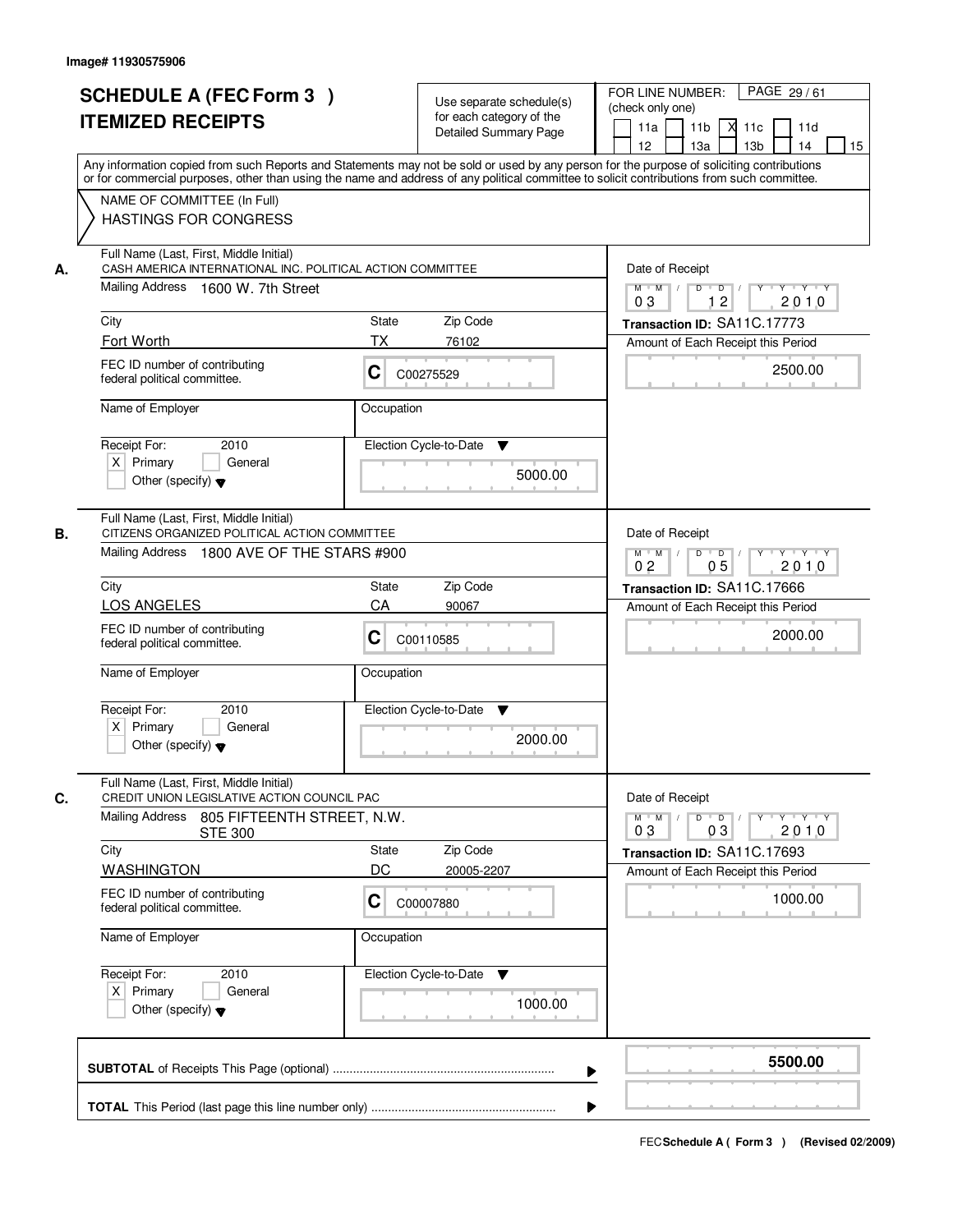| <b>SCHEDULE A (FEC Form 3)</b><br><b>ITEMIZED RECEIPTS</b>                                                        | Use separate schedule(s)<br>for each category of the<br><b>Detailed Summary Page</b><br>Any information copied from such Reports and Statements may not be sold or used by any person for the purpose of soliciting contributions | PAGE 30/61<br>FOR LINE NUMBER:<br>(check only one)<br>11 <sub>b</sub><br>м<br>11a<br>11c<br>11d<br>12 <sup>2</sup><br>13 <sub>b</sub><br>14<br>13a<br>15 |
|-------------------------------------------------------------------------------------------------------------------|-----------------------------------------------------------------------------------------------------------------------------------------------------------------------------------------------------------------------------------|----------------------------------------------------------------------------------------------------------------------------------------------------------|
| NAME OF COMMITTEE (In Full)<br><b>HASTINGS FOR CONGRESS</b>                                                       | or for commercial purposes, other than using the name and address of any political committee to solicit contributions from such committee.                                                                                        |                                                                                                                                                          |
| Full Name (Last, First, Middle Initial)<br>DICKSTEIN SHAPIRO LLP PAC<br>А.<br>Mailing Address 1825 Eye Street, NW |                                                                                                                                                                                                                                   | Date of Receipt<br>$Y + Y + Y$<br>$M$ $M$<br>$D$ $D$ $I$<br>$Y$ <sup>U</sup>                                                                             |
|                                                                                                                   |                                                                                                                                                                                                                                   | 15<br>2010<br>0 <sub>1</sub>                                                                                                                             |
| City<br>Washington                                                                                                | <b>State</b><br>Zip Code<br>DC<br>20006                                                                                                                                                                                           | Transaction ID: SA11C.17650<br>Amount of Each Receipt this Period                                                                                        |
| FEC ID number of contributing<br>federal political committee.                                                     | C<br>C00110197                                                                                                                                                                                                                    | 1000.00                                                                                                                                                  |
| Name of Employer                                                                                                  | Occupation                                                                                                                                                                                                                        |                                                                                                                                                          |
| Receipt For:<br>2010<br>$X$ Primary<br>General<br>Other (specify) $\blacktriangledown$                            | Election Cycle-to-Date<br>▼<br>1000.00                                                                                                                                                                                            |                                                                                                                                                          |
| Full Name (Last, First, Middle Initial)<br>DRIVE POLITICAL FUND<br>В.<br>Mailing Address 25 LOUISIANNA AVE.,      |                                                                                                                                                                                                                                   | Date of Receipt<br>$M$ $M$ /<br>D<br>$\overline{D}$ /<br>$Y + Y + Y$<br>0 <sub>3</sub><br>26<br>2010                                                     |
| City                                                                                                              | Zip Code<br><b>State</b>                                                                                                                                                                                                          | Transaction ID: SA11C.17774                                                                                                                              |
| <b>WASHINGTON</b>                                                                                                 | DC<br>20001                                                                                                                                                                                                                       | Amount of Each Receipt this Period                                                                                                                       |
| FEC ID number of contributing<br>federal political committee.                                                     | С<br>C00000489                                                                                                                                                                                                                    | 3500.00                                                                                                                                                  |
| Name of Employer                                                                                                  | Occupation                                                                                                                                                                                                                        |                                                                                                                                                          |
| Receipt For:<br>2010<br>Primary<br>X General<br>Other (specify) $\blacktriangledown$                              | Election Cycle-to-Date<br>▼<br>7000.00                                                                                                                                                                                            |                                                                                                                                                          |
| Full Name (Last, First, Middle Initial)                                                                           |                                                                                                                                                                                                                                   |                                                                                                                                                          |
| C.<br><b>DRIVE POLITICAL FUND</b><br>Mailing Address 25 LOUISIANNA AVE.,                                          |                                                                                                                                                                                                                                   | Date of Receipt<br>$M = M$<br>$D$ $D$ $/$<br>yuyuyuy<br>2010<br>03<br>26                                                                                 |
| City                                                                                                              | Zip Code<br>State                                                                                                                                                                                                                 | Transaction ID: SA11C.17784                                                                                                                              |
| <b>WASHINGTON</b>                                                                                                 | DC<br>20001                                                                                                                                                                                                                       | Amount of Each Receipt this Period                                                                                                                       |
| FEC ID number of contributing<br>federal political committee.                                                     | C<br>C00000489                                                                                                                                                                                                                    | 1500.00                                                                                                                                                  |
| Name of Employer                                                                                                  | Occupation                                                                                                                                                                                                                        |                                                                                                                                                          |
| Receipt For:<br>2010<br>$X$ Primary<br>General<br>Other (specify) $\blacktriangledown$                            | Election Cycle-to-Date<br>$\blacktriangledown$<br>8500.00                                                                                                                                                                         |                                                                                                                                                          |
|                                                                                                                   |                                                                                                                                                                                                                                   | 6000.00                                                                                                                                                  |
|                                                                                                                   |                                                                                                                                                                                                                                   |                                                                                                                                                          |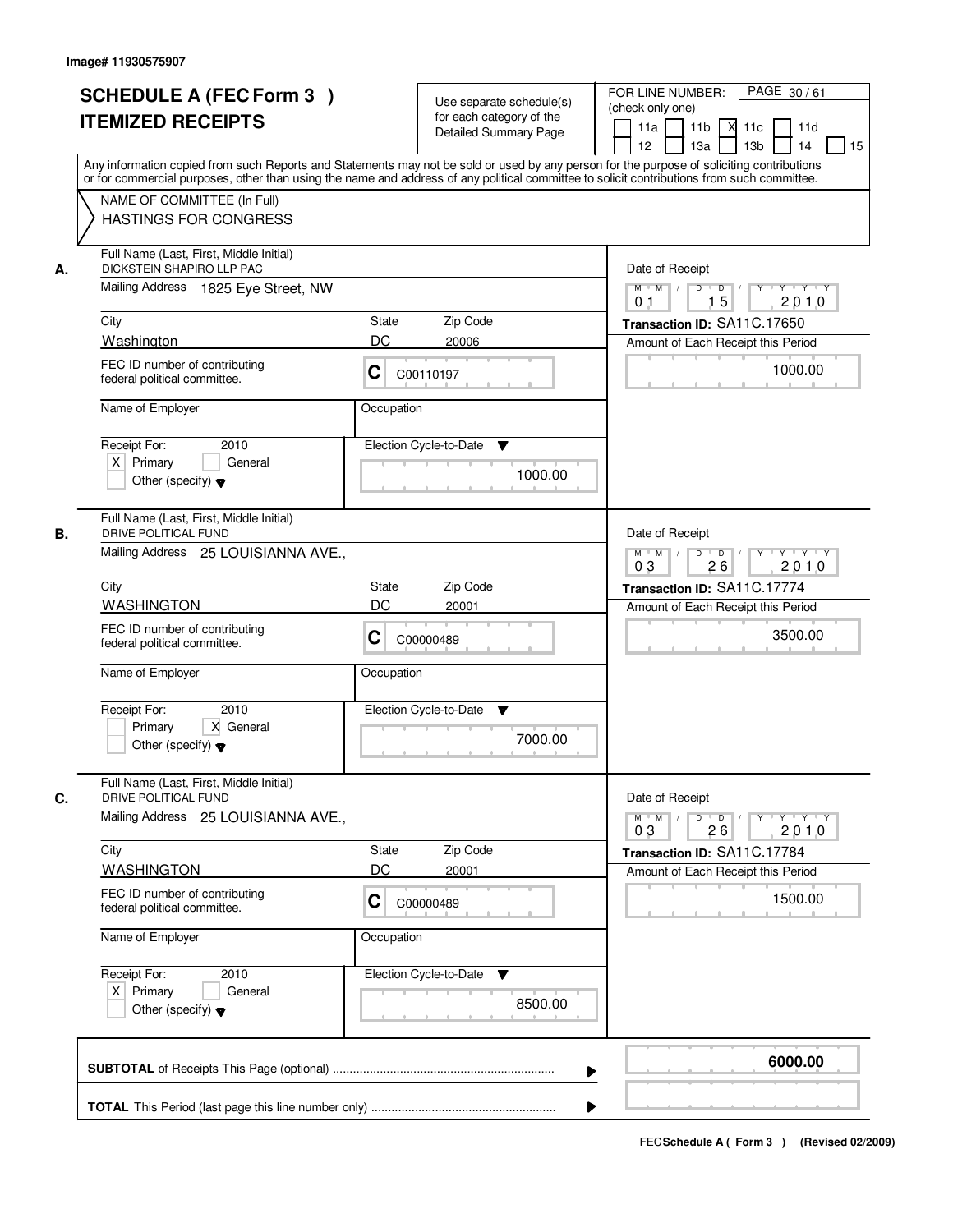|    | <b>SCHEDULE A (FEC Form 3)</b><br><b>ITEMIZED RECEIPTS</b>                                                                     | Use separate schedule(s)<br>for each category of the<br><b>Detailed Summary Page</b><br>Any information copied from such Reports and Statements may not be sold or used by any person for the purpose of soliciting contributions | PAGE 31/61<br>FOR LINE NUMBER:<br>(check only one)<br>11 <sub>b</sub><br>11a<br>м<br>11c<br>11d<br>12 <sup>2</sup><br>13 <sub>b</sub><br>14<br>15<br>13a |
|----|--------------------------------------------------------------------------------------------------------------------------------|-----------------------------------------------------------------------------------------------------------------------------------------------------------------------------------------------------------------------------------|----------------------------------------------------------------------------------------------------------------------------------------------------------|
|    | NAME OF COMMITTEE (In Full)<br><b>HASTINGS FOR CONGRESS</b>                                                                    | or for commercial purposes, other than using the name and address of any political committee to solicit contributions from such committee.                                                                                        |                                                                                                                                                          |
| А. | Full Name (Last, First, Middle Initial)<br>HEAT PAC, KENDRICK B.MEEK, HONORAY CHAIR<br>Mailing Address 499 S. CAPITOL ST. S.W. | Date of Receipt<br>$Y$ $Y$ $Y$<br>$M$ $M$ /<br>$D$ $D$ $1$<br>$Y$ <sup>U</sup>                                                                                                                                                    |                                                                                                                                                          |
|    | <b>STE 412</b>                                                                                                                 |                                                                                                                                                                                                                                   | 31<br>2010<br>03                                                                                                                                         |
|    | City<br><b>WASHINGTON</b>                                                                                                      | State<br>Zip Code<br>DC<br>20003                                                                                                                                                                                                  | Transaction ID: SA11C.17819                                                                                                                              |
|    | FEC ID number of contributing<br>federal political committee.                                                                  | C                                                                                                                                                                                                                                 | Amount of Each Receipt this Period<br>1500.00                                                                                                            |
|    | Name of Employer                                                                                                               | Occupation                                                                                                                                                                                                                        |                                                                                                                                                          |
|    | 2010<br>Receipt For:<br>$X$ Primary<br>General<br>Other (specify) $\blacktriangledown$                                         | Election Cycle-to-Date<br>▼<br>1500.00                                                                                                                                                                                            |                                                                                                                                                          |
| В. | Full Name (Last, First, Middle Initial)<br>INTERNATIONAL UNION OF OPERATING ENGINEERS<br>Mailing Address 1125 17 STREET NW     |                                                                                                                                                                                                                                   | Date of Receipt<br>$Y \vdash Y \vdash Y$<br>$M$ $M$ /<br>D<br>$\Box$<br>12<br>2010<br>03                                                                 |
|    | City                                                                                                                           | Zip Code<br><b>State</b>                                                                                                                                                                                                          | Transaction ID: SA11C.17753                                                                                                                              |
|    | <b>WASHINGTON</b>                                                                                                              | DC<br>20036                                                                                                                                                                                                                       | Amount of Each Receipt this Period                                                                                                                       |
|    | FEC ID number of contributing<br>federal political committee.                                                                  | C<br>C70001037                                                                                                                                                                                                                    | 1000.00                                                                                                                                                  |
|    | Name of Employer                                                                                                               | Occupation                                                                                                                                                                                                                        |                                                                                                                                                          |
|    | Receipt For:<br>2010<br>Primary<br>X General<br>Other (specify) $\blacktriangledown$                                           | Election Cycle-to-Date<br>v<br>6000.00                                                                                                                                                                                            |                                                                                                                                                          |
| C. | Full Name (Last, First, Middle Initial)<br><b>IRONWORKERS POLITICAL ACTION LEAGUE</b>                                          |                                                                                                                                                                                                                                   | Date of Receipt                                                                                                                                          |
|    | Mailing Address 1750 New York Ave. NW Ste. 400                                                                                 |                                                                                                                                                                                                                                   | $M$ $M$ $M$<br>$D$ $D$ $/$<br>$\mathsf{Y} \dashv \mathsf{Y} \dashv \mathsf{Y} \dashv \mathsf{Y}$<br>2010<br>03<br>26                                     |
|    | City                                                                                                                           | Zip Code<br><b>State</b>                                                                                                                                                                                                          | Transaction ID: SA11C.17785                                                                                                                              |
|    | Washington                                                                                                                     | DC<br>20006                                                                                                                                                                                                                       | Amount of Each Receipt this Period                                                                                                                       |
|    | FEC ID number of contributing<br>federal political committee.                                                                  | С<br>C00027359                                                                                                                                                                                                                    | 1000.00                                                                                                                                                  |
|    | Name of Employer                                                                                                               | Occupation                                                                                                                                                                                                                        |                                                                                                                                                          |
|    | Receipt For:<br>2010<br>Primary<br>X General<br>Other (specify) $\blacktriangledown$                                           | Election Cycle-to-Date<br>v<br>7000.00                                                                                                                                                                                            |                                                                                                                                                          |
|    |                                                                                                                                | ▶                                                                                                                                                                                                                                 | 3500.00                                                                                                                                                  |
|    |                                                                                                                                |                                                                                                                                                                                                                                   |                                                                                                                                                          |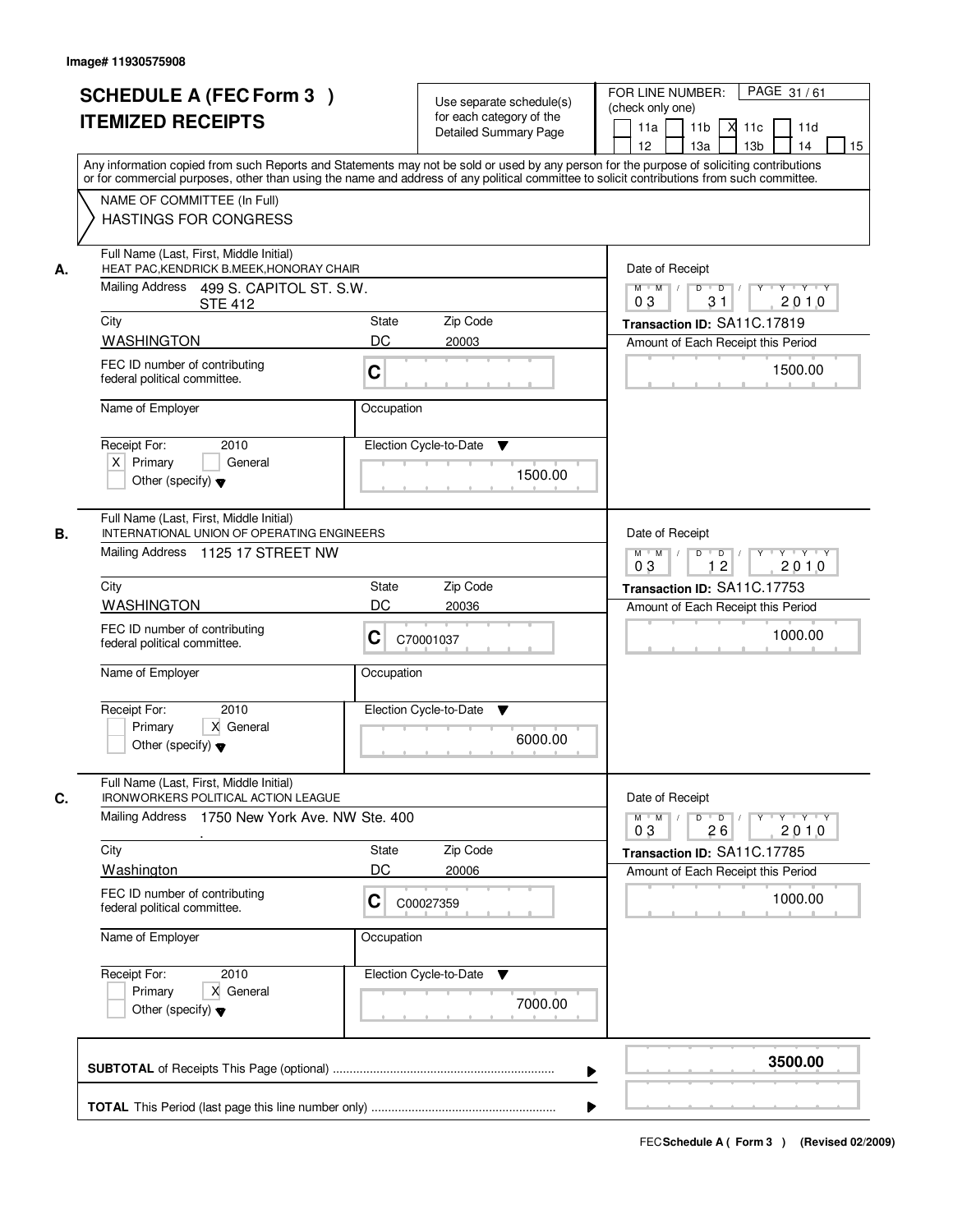|    | <b>SCHEDULE A (FEC Form 3)</b><br><b>ITEMIZED RECEIPTS</b>                                                                                                                                                                                                                                                                                             |                                                                                                    | Use separate schedule(s)<br>for each category of the<br>Detailed Summary Page | PAGE 32/61<br>FOR LINE NUMBER:<br>(check only one)<br>11a<br>11 <sub>b</sub><br>×<br>11d<br>11c<br>14<br>12<br>13a<br>13 <sub>b</sub><br>15 |
|----|--------------------------------------------------------------------------------------------------------------------------------------------------------------------------------------------------------------------------------------------------------------------------------------------------------------------------------------------------------|----------------------------------------------------------------------------------------------------|-------------------------------------------------------------------------------|---------------------------------------------------------------------------------------------------------------------------------------------|
|    | Any information copied from such Reports and Statements may not be sold or used by any person for the purpose of soliciting contributions<br>or for commercial purposes, other than using the name and address of any political committee to solicit contributions from such committee.<br>NAME OF COMMITTEE (In Full)<br><b>HASTINGS FOR CONGRESS</b> |                                                                                                    |                                                                               |                                                                                                                                             |
| А. | Full Name (Last, First, Middle Initial)<br>JOHNSON & JOHNSON POLITICAL ACTION COMMITTEE<br>Mailing Address One Johnson & Johnson Plaza<br>City                                                                                                                                                                                                         | Date of Receipt<br>$Y - Y - Y$<br>$M$ $M$ /<br>D<br>$\overline{D}$<br>2010<br>0 <sub>2</sub><br>05 |                                                                               |                                                                                                                                             |
|    |                                                                                                                                                                                                                                                                                                                                                        | State                                                                                              | Zip Code                                                                      | Transaction ID: SA11C.17669                                                                                                                 |
|    | New Brunswick<br>FEC ID number of contributing<br>federal political committee.                                                                                                                                                                                                                                                                         | <b>NJ</b><br>С                                                                                     | 08933<br>C00010983                                                            | Amount of Each Receipt this Period<br>1000.00                                                                                               |
|    | Name of Employer                                                                                                                                                                                                                                                                                                                                       | Occupation                                                                                         |                                                                               |                                                                                                                                             |
|    | Receipt For:<br>2010<br>$X$ Primary<br>General<br>Other (specify) $\blacktriangledown$                                                                                                                                                                                                                                                                 |                                                                                                    | Election Cycle-to-Date<br>▼<br>1000.00                                        |                                                                                                                                             |
| В. | Full Name (Last, First, Middle Initial)<br>NATIONAL ACTION COMMITTEE - NACPAC<br>Mailing Address 500 E BROWARD BLVD 18TH FLOOR                                                                                                                                                                                                                         |                                                                                                    |                                                                               | Date of Receipt<br>$M$ $M$ /<br>D<br>$\overline{D}$<br>$Y$ $Y$<br>03<br>2010<br>03                                                          |
|    | City                                                                                                                                                                                                                                                                                                                                                   | State                                                                                              | Zip Code                                                                      | Transaction ID: SA11C.17683                                                                                                                 |
|    | FORT LAUDERDALE                                                                                                                                                                                                                                                                                                                                        | FL                                                                                                 | 33394                                                                         | Amount of Each Receipt this Period                                                                                                          |
|    | FEC ID number of contributing<br>federal political committee.                                                                                                                                                                                                                                                                                          | C                                                                                                  | C00147983                                                                     | 1000.00                                                                                                                                     |
|    | Name of Employer                                                                                                                                                                                                                                                                                                                                       | Occupation                                                                                         |                                                                               |                                                                                                                                             |
|    | Receipt For:<br>2010<br>$X$ Primary<br>General<br>Other (specify) $\blacktriangledown$                                                                                                                                                                                                                                                                 |                                                                                                    | Election Cycle-to-Date<br>v<br>1000.00                                        |                                                                                                                                             |
| C. | Full Name (Last, First, Middle Initial)<br>NATIONAL ACTION COMMITTEE - NACPAC                                                                                                                                                                                                                                                                          |                                                                                                    |                                                                               | Date of Receipt                                                                                                                             |
|    | Mailing Address 500 E BROWARD BLVD 18TH FLOOR                                                                                                                                                                                                                                                                                                          |                                                                                                    |                                                                               | $D$ $D$<br>$Y - Y - Y - Y$<br>$M^+$ M<br>2010<br>12<br>03                                                                                   |
|    | City<br>FORT LAUDERDALE                                                                                                                                                                                                                                                                                                                                | State<br>FL                                                                                        | Zip Code                                                                      | Transaction ID: SA11C.17730                                                                                                                 |
|    | FEC ID number of contributing<br>federal political committee.                                                                                                                                                                                                                                                                                          | С                                                                                                  | 33394<br>C00147983                                                            | Amount of Each Receipt this Period<br>1000.00                                                                                               |
|    | Name of Employer                                                                                                                                                                                                                                                                                                                                       | Occupation                                                                                         |                                                                               |                                                                                                                                             |
|    | Receipt For:<br>2010<br>$X$ Primary<br>General<br>Other (specify) $\blacktriangledown$                                                                                                                                                                                                                                                                 |                                                                                                    | Election Cycle-to-Date<br>v<br>2000.00                                        |                                                                                                                                             |
|    |                                                                                                                                                                                                                                                                                                                                                        |                                                                                                    |                                                                               | 3000.00                                                                                                                                     |
|    |                                                                                                                                                                                                                                                                                                                                                        |                                                                                                    |                                                                               |                                                                                                                                             |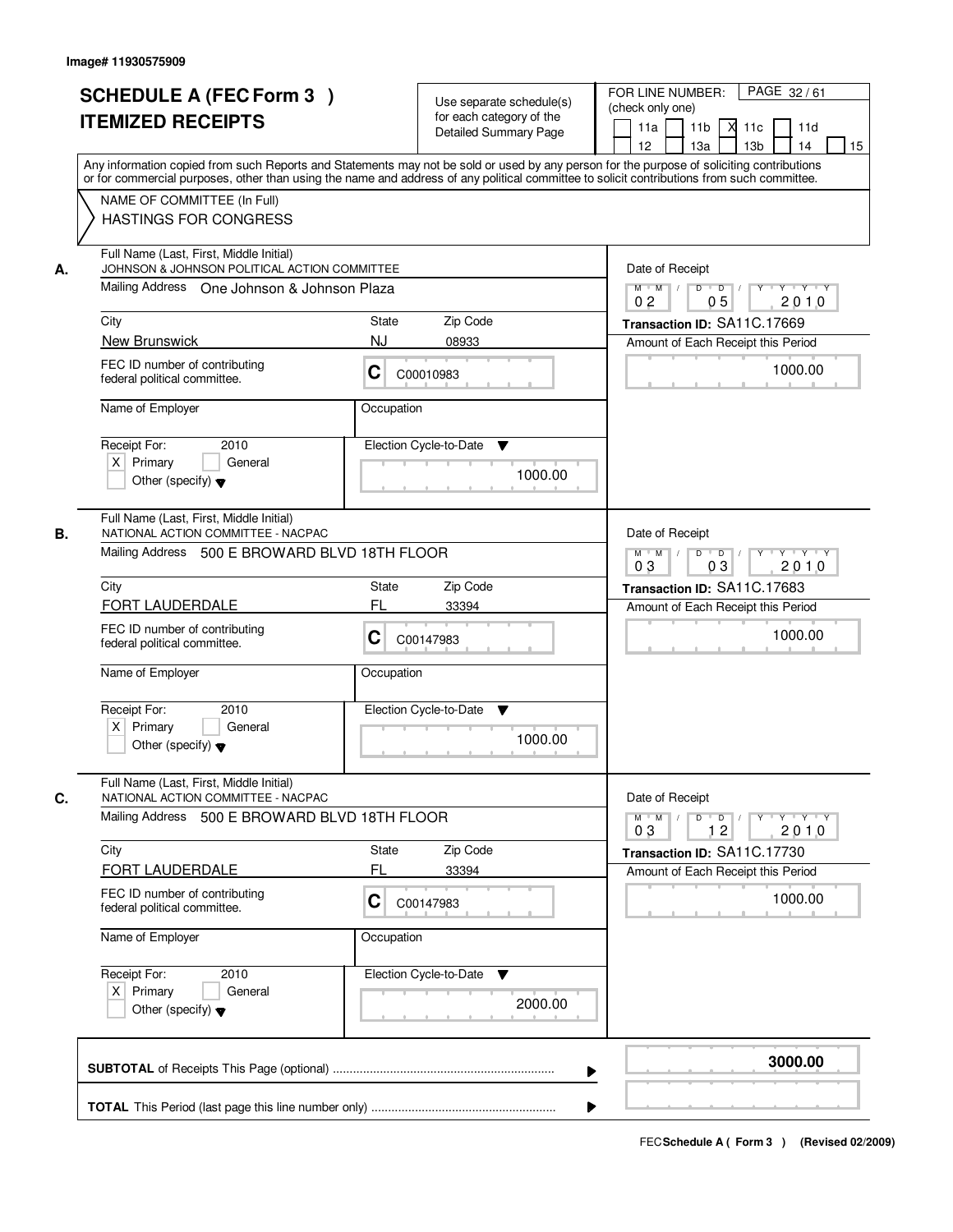| <b>SCHEDULE A (FEC Form 3)</b><br><b>ITEMIZED RECEIPTS</b>                                                                                                                                                                                                                                                                                                                      | Use separate schedule(s)<br>for each category of the<br>Detailed Summary Page                                                                                                                                                                                                           | PAGE 33/61<br>FOR LINE NUMBER:<br>(check only one)<br>11 <sub>b</sub><br>11a<br>11c<br>11d<br>12<br>13 <sub>b</sub><br>15<br>13a<br>14                                                       |
|---------------------------------------------------------------------------------------------------------------------------------------------------------------------------------------------------------------------------------------------------------------------------------------------------------------------------------------------------------------------------------|-----------------------------------------------------------------------------------------------------------------------------------------------------------------------------------------------------------------------------------------------------------------------------------------|----------------------------------------------------------------------------------------------------------------------------------------------------------------------------------------------|
| NAME OF COMMITTEE (In Full)<br><b>HASTINGS FOR CONGRESS</b>                                                                                                                                                                                                                                                                                                                     | Any information copied from such Reports and Statements may not be sold or used by any person for the purpose of soliciting contributions<br>or for commercial purposes, other than using the name and address of any political committee to solicit contributions from such committee. |                                                                                                                                                                                              |
| Full Name (Last, First, Middle Initial)<br>NATIONAL ASSOCIATION OF POSTAL SUPERVISORS POLITICAL ACTION COMMITTEE<br>А.<br>Mailing Address<br>1727 King Street<br>Suite 400<br>City<br>Alexandria<br>FEC ID number of contributing<br>federal political committee.<br>Name of Employer<br>Receipt For:<br>2010<br>$X$ Primary<br>General<br>Other (specify) $\blacktriangledown$ | State<br>Zip Code<br>VA<br>22314<br>С<br>C00092957<br>Occupation<br>Election Cycle-to-Date<br>▼<br>1000.00                                                                                                                                                                              | Date of Receipt<br>$D$ $D$ $/$<br>$Y - Y - Y$<br>$M$ $M$ /<br>Y<br>03<br>2010<br>03<br>Transaction ID: SA11C.17681<br>Amount of Each Receipt this Period<br>1000.00                          |
| Full Name (Last, First, Middle Initial)<br>ONLINE LENDERS ALLIANCE POLITICAL ACTION COMMITTEE (OLA PAC)<br>В.<br>Mailing Address PO Box 15480<br><b>SE Station</b><br>City<br>Washington<br>FEC ID number of contributing<br>federal political committee.<br>Name of Employer<br>Receipt For:<br>2010<br>$X$ Primary<br>General<br>Other (specify) $\blacktriangledown$         | Zip Code<br>State<br>DC<br>20003<br>C<br>C00427781<br>Occupation<br>Election Cycle-to-Date<br>▼<br>5000.00                                                                                                                                                                              | Date of Receipt<br>$Y \vdash Y \vdash Y$<br>$M$ $M$ /<br>D<br>$\overline{D}$<br>15<br>2010<br>0 <sub>1</sub><br>Transaction ID: SA11C.17648<br>Amount of Each Receipt this Period<br>5000.00 |
| Full Name (Last, First, Middle Initial)<br>C.<br>Mailing Address<br>5201 Auth Way<br>City<br><b>Camp Springs</b><br>FEC ID number of contributing<br>federal political committee.<br>Name of Employer<br>Receipt For:<br>2010<br>$X$ Primary<br>General<br>Other (specify) $\blacktriangledown$                                                                                 | SEAFARERS POLITICAL ACTIVITY DONATION-SEAFARERS INTERNATIONAL UNION OF N.A.-AGLIWDANING Receipt<br>Zip Code<br>State<br><b>MD</b><br>20746<br>C<br>C00004325<br>Occupation<br>Election Cycle-to-Date<br>v<br>3500.00                                                                    | $M$ $M$ /<br>D<br>$\overline{D}$ /<br>$Y + Y + Y$<br>03<br>2010<br>03<br>Transaction ID: SA11C.17682<br>Amount of Each Receipt this Period<br>1000.00                                        |
|                                                                                                                                                                                                                                                                                                                                                                                 | ▶                                                                                                                                                                                                                                                                                       | 7000.00                                                                                                                                                                                      |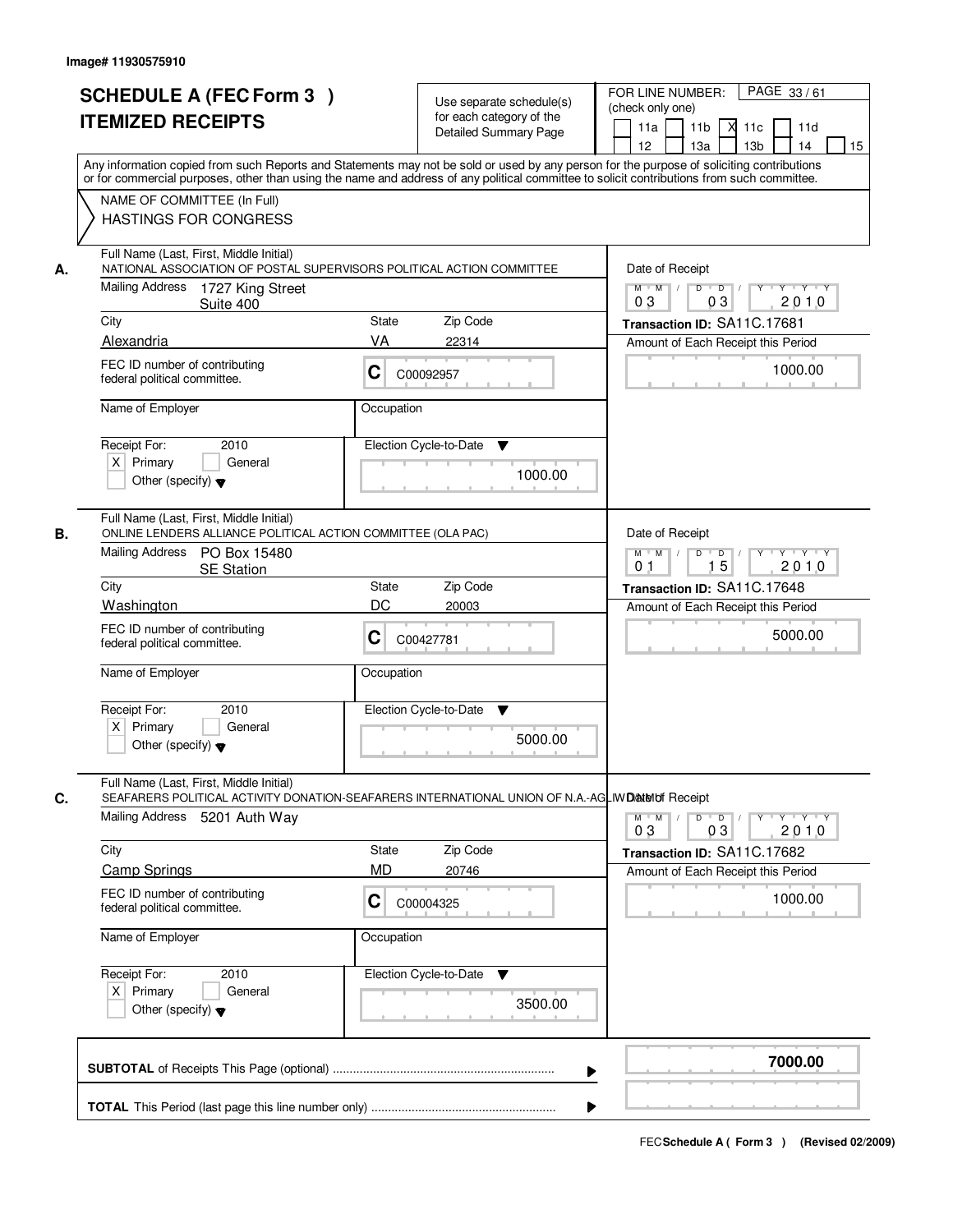|    | <b>SCHEDULE A (FEC Form 3)</b><br><b>ITEMIZED RECEIPTS</b>                                                                                                                                                                                                                              |            | Use separate schedule(s)<br>for each category of the<br><b>Detailed Summary Page</b> | PAGE 34/61<br>FOR LINE NUMBER:<br>(check only one)<br>11a<br>11 <sub>b</sub><br>- XI<br>11c<br>11d<br>15<br>13 <sub>b</sub><br>12<br>13a<br>14 |
|----|-----------------------------------------------------------------------------------------------------------------------------------------------------------------------------------------------------------------------------------------------------------------------------------------|------------|--------------------------------------------------------------------------------------|------------------------------------------------------------------------------------------------------------------------------------------------|
|    | Any information copied from such Reports and Statements may not be sold or used by any person for the purpose of soliciting contributions<br>or for commercial purposes, other than using the name and address of any political committee to solicit contributions from such committee. |            |                                                                                      |                                                                                                                                                |
|    | NAME OF COMMITTEE (In Full)<br><b>HASTINGS FOR CONGRESS</b>                                                                                                                                                                                                                             |            |                                                                                      |                                                                                                                                                |
| А. | Full Name (Last, First, Middle Initial)<br>UNITED TRANSPORTATION UNION POLITICAL ACTION COMMITTEE (UTU PAC)                                                                                                                                                                             |            |                                                                                      | Date of Receipt                                                                                                                                |
|    | Mailing Address<br>14600 Detroit Ave                                                                                                                                                                                                                                                    |            |                                                                                      | $V - Y$<br>$M$ $M$<br>$\overline{D}$<br>D<br>31<br>03<br>2010                                                                                  |
|    | City                                                                                                                                                                                                                                                                                    | State      | Zip Code                                                                             | Transaction ID: SA11C.17813                                                                                                                    |
|    | Cleveland                                                                                                                                                                                                                                                                               | OH.        | 44107                                                                                | Amount of Each Receipt this Period                                                                                                             |
|    | FEC ID number of contributing<br>federal political committee.                                                                                                                                                                                                                           | C          | C00001636                                                                            | 1000.00                                                                                                                                        |
|    | Name of Employer                                                                                                                                                                                                                                                                        | Occupation |                                                                                      |                                                                                                                                                |
|    | Receipt For:<br>2010<br>X<br>Primary<br>General<br>Other (specify) $\blacktriangledown$                                                                                                                                                                                                 |            | Election Cycle-to-Date<br><b>V</b><br>1000.00                                        |                                                                                                                                                |

|  | 1000.00  |
|--|----------|
|  | 28008.70 |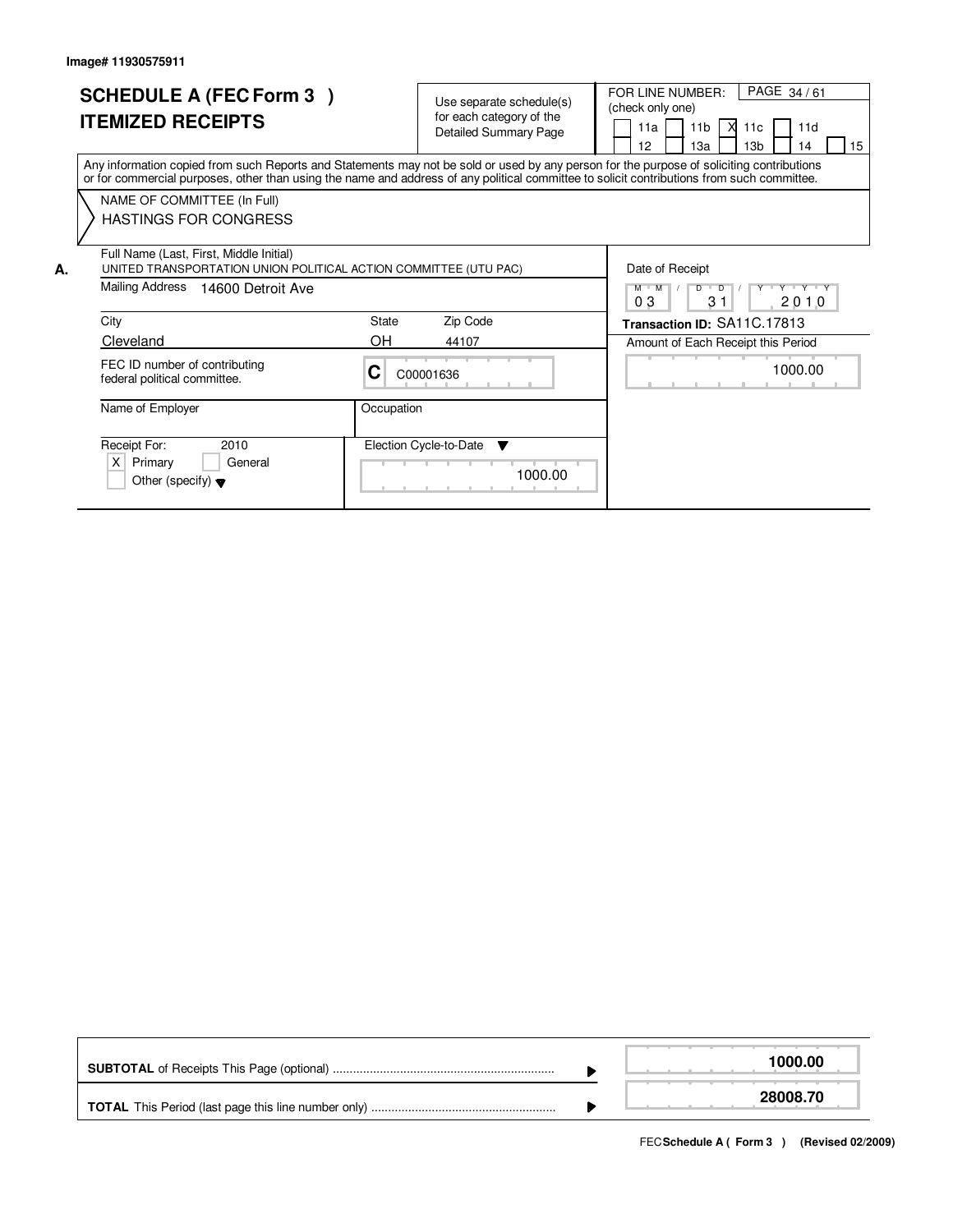| <b>SCHEDULE B (FEC Form 3)</b><br><b>ITEMIZED DISBURSEMENTS</b> |                                                                                                                                                                                                                                                                                        |                                                                            | Use separate schedule(s)                                 | (check only one)  | FOR LINE NUMBER:<br>PAGE 35/61 |            |                                |                               |  |                                         |
|-----------------------------------------------------------------|----------------------------------------------------------------------------------------------------------------------------------------------------------------------------------------------------------------------------------------------------------------------------------------|----------------------------------------------------------------------------|----------------------------------------------------------|-------------------|--------------------------------|------------|--------------------------------|-------------------------------|--|-----------------------------------------|
|                                                                 |                                                                                                                                                                                                                                                                                        |                                                                            | for each category of the<br><b>Detailed Summary Page</b> | $\times$          | 17<br>20a                      |            | 18<br>20 <sub>b</sub>          | 19a<br>20 <sub>c</sub>        |  | 19 <sub>b</sub><br>21                   |
|                                                                 | Any Information copied from such Reports and Statements may not be sold or used by any person for the purpose of soliciting contributions<br>or for commercial purposes, other than using the name and address of any political committee to solicit contributions from such committee |                                                                            |                                                          |                   |                                |            |                                |                               |  |                                         |
| NAME OF COMMITTEE (In Full)                                     |                                                                                                                                                                                                                                                                                        |                                                                            |                                                          |                   |                                |            |                                |                               |  |                                         |
| <b>HASTINGS FOR CONGRESS</b>                                    |                                                                                                                                                                                                                                                                                        |                                                                            |                                                          |                   |                                |            |                                |                               |  |                                         |
| Full Name (Last, First, Middle Initial)<br>Ms ROBYN ALEXANDER   |                                                                                                                                                                                                                                                                                        |                                                                            |                                                          |                   | Date of Disbursement           |            |                                | Transaction ID: SB17.17583    |  |                                         |
| <b>Mailing Address</b>                                          | 6136 STONEHENGE PLACE                                                                                                                                                                                                                                                                  |                                                                            |                                                          |                   | M<br>M<br>02                   | $\sqrt{ }$ | $D$ <sub>2</sub> $\frac{D}{3}$ |                               |  | $2010^y$                                |
| City<br><b>ROCKVILLE</b>                                        |                                                                                                                                                                                                                                                                                        | State<br><b>MD</b>                                                         | Zip Code<br>20852                                        |                   |                                |            |                                |                               |  | Amount of Each Disbursement this Period |
| Purpose of Disbursement<br>CHEF-D.C. F/R RECEPTION 2/24         |                                                                                                                                                                                                                                                                                        |                                                                            |                                                          |                   |                                |            |                                |                               |  | 575.00                                  |
| Candidate Name                                                  |                                                                                                                                                                                                                                                                                        |                                                                            |                                                          | Category/<br>Type |                                |            |                                |                               |  |                                         |
| Office Sought:                                                  | House<br>Senate<br>President                                                                                                                                                                                                                                                           | Disbursement For:<br>$X$ Primary<br>Other (specify) $\blacktriangledown$   | 2010<br>General                                          |                   |                                |            |                                |                               |  |                                         |
| State:                                                          | District:                                                                                                                                                                                                                                                                              |                                                                            |                                                          |                   |                                |            |                                |                               |  |                                         |
| Full Name (Last, First, Middle Initial)                         | APHA KAPPA ALPHA A PLUS FOUNDATION INC                                                                                                                                                                                                                                                 |                                                                            |                                                          |                   | Date of Disbursement           |            |                                | Transaction ID: SB17.17571    |  |                                         |
| <b>Mailing Address</b>                                          | P.O. BOX 770295                                                                                                                                                                                                                                                                        |                                                                            |                                                          |                   | M<br>ő з                       |            | D                              | $2\frac{D}{4}$                |  | $2010^y$                                |
| City<br><b>CORAL SPRINGS</b>                                    |                                                                                                                                                                                                                                                                                        | State<br>FL.                                                               | Zip Code<br>33077                                        |                   |                                |            |                                |                               |  | Amount of Each Disbursement this Period |
| Purpose of Disbursement<br><b>CAMPAIGN ADV IN JOURNAL</b>       |                                                                                                                                                                                                                                                                                        |                                                                            |                                                          |                   |                                |            |                                |                               |  | 325.00                                  |
| Candidate Name                                                  |                                                                                                                                                                                                                                                                                        |                                                                            |                                                          | Category/<br>Type |                                |            |                                |                               |  |                                         |
| Office Sought:<br>State:                                        | House<br>Senate<br>President<br>District:                                                                                                                                                                                                                                              | Disbursement For:<br>Primary<br>X.<br>Other (specify) $\blacktriangledown$ | 2010<br>General                                          |                   |                                |            |                                |                               |  |                                         |
| Full Name (Last, First, Middle Initial)<br>A.T.& T. AT&T        |                                                                                                                                                                                                                                                                                        |                                                                            |                                                          |                   | Date of Disbursement           |            |                                | Transaction ID: SB17.17547    |  |                                         |
| <b>Mailing Address</b>                                          | P.O. BOX 70529                                                                                                                                                                                                                                                                         |                                                                            |                                                          |                   | M<br>M<br>01                   |            | D                              | $\overline{1}$ $\overline{1}$ |  | $2010^y$                                |
| City<br><b>CHARLOTTE</b>                                        |                                                                                                                                                                                                                                                                                        | <b>State</b><br><b>NC</b>                                                  | Zip Code<br>28272                                        |                   |                                |            |                                |                               |  | Amount of Each Disbursement this Period |
| Purpose of Disbursement                                         | <b>CAMPAIGN TELEPHONE SERVICE</b>                                                                                                                                                                                                                                                      |                                                                            |                                                          |                   |                                |            |                                |                               |  | 175.24                                  |
| <b>Candidate Name</b>                                           |                                                                                                                                                                                                                                                                                        |                                                                            |                                                          | Category/<br>Type |                                |            |                                |                               |  |                                         |
| Office Sought:                                                  | House<br>Senate<br>President                                                                                                                                                                                                                                                           | Disbursement For:<br>$X$ Primary<br>Other (specify) $\blacktriangledown$   | 2010<br>General                                          |                   |                                |            |                                |                               |  |                                         |
| State:                                                          | District:                                                                                                                                                                                                                                                                              |                                                                            |                                                          |                   |                                |            |                                |                               |  |                                         |
|                                                                 |                                                                                                                                                                                                                                                                                        |                                                                            |                                                          |                   |                                |            |                                |                               |  | 1075.24                                 |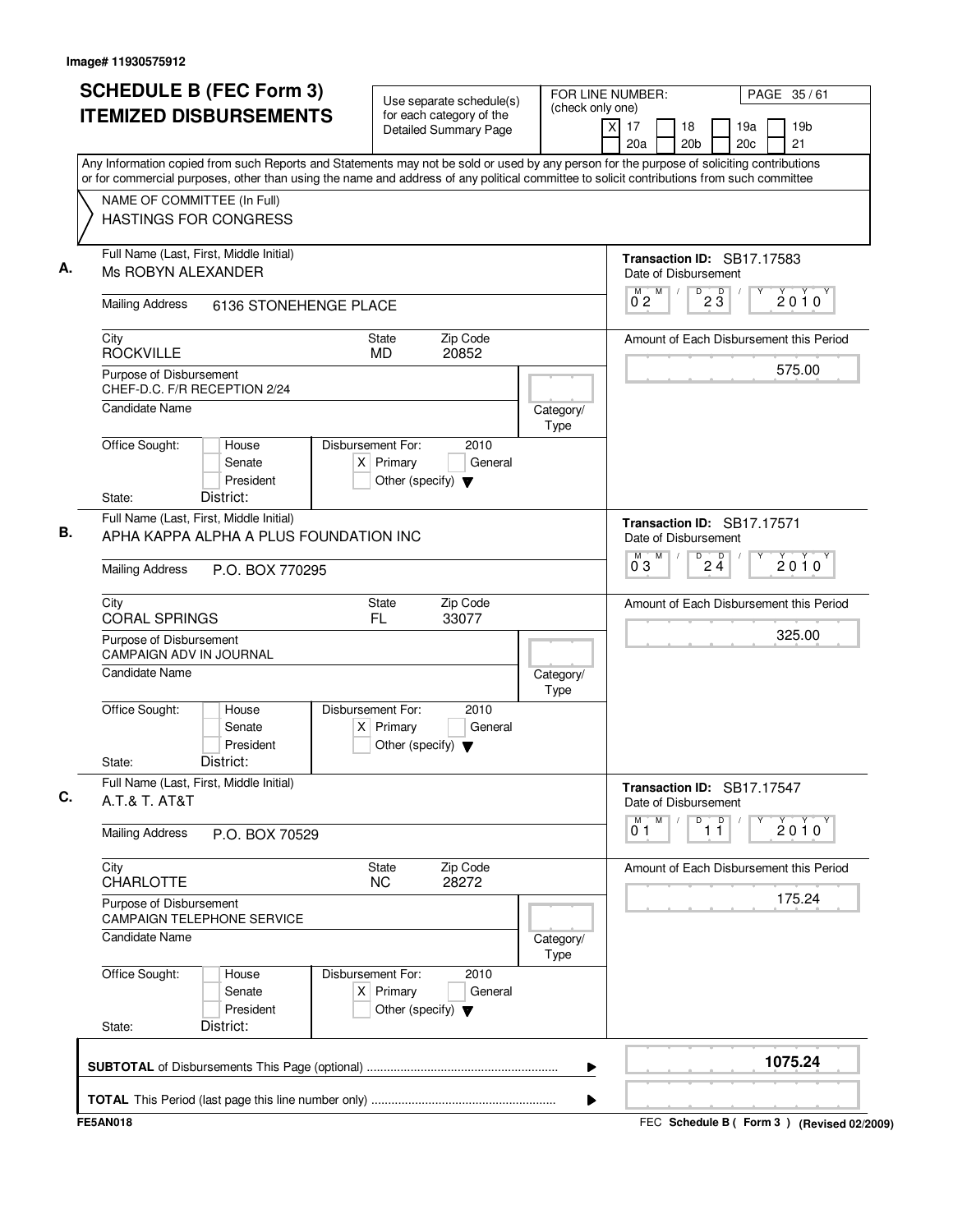| <b>SCHEDULE B (FEC Form 3)</b>                                                                                                                                                                                                                                                         | Use separate schedule(s)                                                                    | FOR LINE NUMBER:  | PAGE 36/61                                                                     |
|----------------------------------------------------------------------------------------------------------------------------------------------------------------------------------------------------------------------------------------------------------------------------------------|---------------------------------------------------------------------------------------------|-------------------|--------------------------------------------------------------------------------|
| <b>ITEMIZED DISBURSEMENTS</b>                                                                                                                                                                                                                                                          | for each category of the<br><b>Detailed Summary Page</b>                                    | (check only one)  | 19 <sub>b</sub><br>17<br>18<br>19a<br>X<br>20a<br>20 <sub>b</sub><br>20c<br>21 |
| Any Information copied from such Reports and Statements may not be sold or used by any person for the purpose of soliciting contributions<br>or for commercial purposes, other than using the name and address of any political committee to solicit contributions from such committee |                                                                                             |                   |                                                                                |
| NAME OF COMMITTEE (In Full)                                                                                                                                                                                                                                                            |                                                                                             |                   |                                                                                |
| <b>HASTINGS FOR CONGRESS</b>                                                                                                                                                                                                                                                           |                                                                                             |                   |                                                                                |
| Full Name (Last, First, Middle Initial)<br>A.T.& T. AT&T                                                                                                                                                                                                                               |                                                                                             |                   | Transaction ID: SB17.17557<br>Date of Disbursement                             |
| <b>Mailing Address</b><br>P.O. BOX 70529                                                                                                                                                                                                                                               |                                                                                             |                   | $\mathsf D$<br>D<br>M<br>М<br>2010<br>0 <sub>2</sub><br>01                     |
| City<br><b>CHARLOTTE</b>                                                                                                                                                                                                                                                               | State<br>Zip Code<br><b>NC</b><br>28272                                                     |                   | Amount of Each Disbursement this Period                                        |
| Purpose of Disbursement<br><b>CAMPAIGN TELEPHONE SERVICE</b>                                                                                                                                                                                                                           |                                                                                             |                   | 174.69                                                                         |
| Candidate Name                                                                                                                                                                                                                                                                         |                                                                                             | Category/<br>Type |                                                                                |
| Office Sought:<br>House<br>Senate<br>President                                                                                                                                                                                                                                         | Disbursement For:<br>2010<br>$X$ Primary<br>General<br>Other (specify) $\blacktriangledown$ |                   |                                                                                |
| State:<br>District:                                                                                                                                                                                                                                                                    |                                                                                             |                   |                                                                                |
| Full Name (Last, First, Middle Initial)<br>A.T.& T. AT&T                                                                                                                                                                                                                               |                                                                                             |                   | Transaction ID: SB17.17566<br>Date of Disbursement                             |
| <b>Mailing Address</b><br>P.O. BOX 70529                                                                                                                                                                                                                                               |                                                                                             |                   | M<br>D<br>0 <sup>0</sup><br>M.<br>$2010^y$<br>0 <sub>3</sub>                   |
| City<br><b>CHARLOTTE</b>                                                                                                                                                                                                                                                               | Zip Code<br>State<br><b>NC</b><br>28272                                                     |                   | Amount of Each Disbursement this Period                                        |
| Purpose of Disbursement<br>CAMPAIGN OFFICE TELEPHONE SERVICE                                                                                                                                                                                                                           |                                                                                             |                   | 178.76                                                                         |
| <b>Candidate Name</b>                                                                                                                                                                                                                                                                  |                                                                                             | Category/<br>Type |                                                                                |
| Office Sought:<br>House<br>Senate<br>President                                                                                                                                                                                                                                         | Disbursement For:<br>2010<br>$X$ Primary<br>General<br>Other (specify) $\blacktriangledown$ |                   |                                                                                |
| District:<br>State:                                                                                                                                                                                                                                                                    |                                                                                             |                   |                                                                                |
| Full Name (Last, First, Middle Initial)<br>A.T.& T. AT&T                                                                                                                                                                                                                               |                                                                                             |                   | Transaction ID: SB17.17576<br>Date of Disbursement                             |
| <b>Mailing Address</b><br>P.O. BOX 70529                                                                                                                                                                                                                                               |                                                                                             |                   | $\overline{0}^M$ 3<br>M<br>$^{\circ}$ 3 $\overline{1}$<br>$2010^{\circ}$       |
| City<br><b>CHARLOTTE</b>                                                                                                                                                                                                                                                               | Zip Code<br>State<br><b>NC</b><br>28272                                                     |                   | Amount of Each Disbursement this Period                                        |
| Purpose of Disbursement<br><b>CAMPAIGN TELEPHONE SERVICE</b>                                                                                                                                                                                                                           |                                                                                             |                   | 182.29                                                                         |
| <b>Candidate Name</b>                                                                                                                                                                                                                                                                  |                                                                                             | Category/<br>Type |                                                                                |
| Office Sought:<br>House<br>Senate<br>President                                                                                                                                                                                                                                         | Disbursement For:<br>2010<br>$X$ Primary<br>General<br>Other (specify) $\blacktriangledown$ |                   |                                                                                |
| District:<br>State:                                                                                                                                                                                                                                                                    |                                                                                             |                   |                                                                                |
|                                                                                                                                                                                                                                                                                        |                                                                                             | ▶                 | 535.74                                                                         |
|                                                                                                                                                                                                                                                                                        |                                                                                             |                   |                                                                                |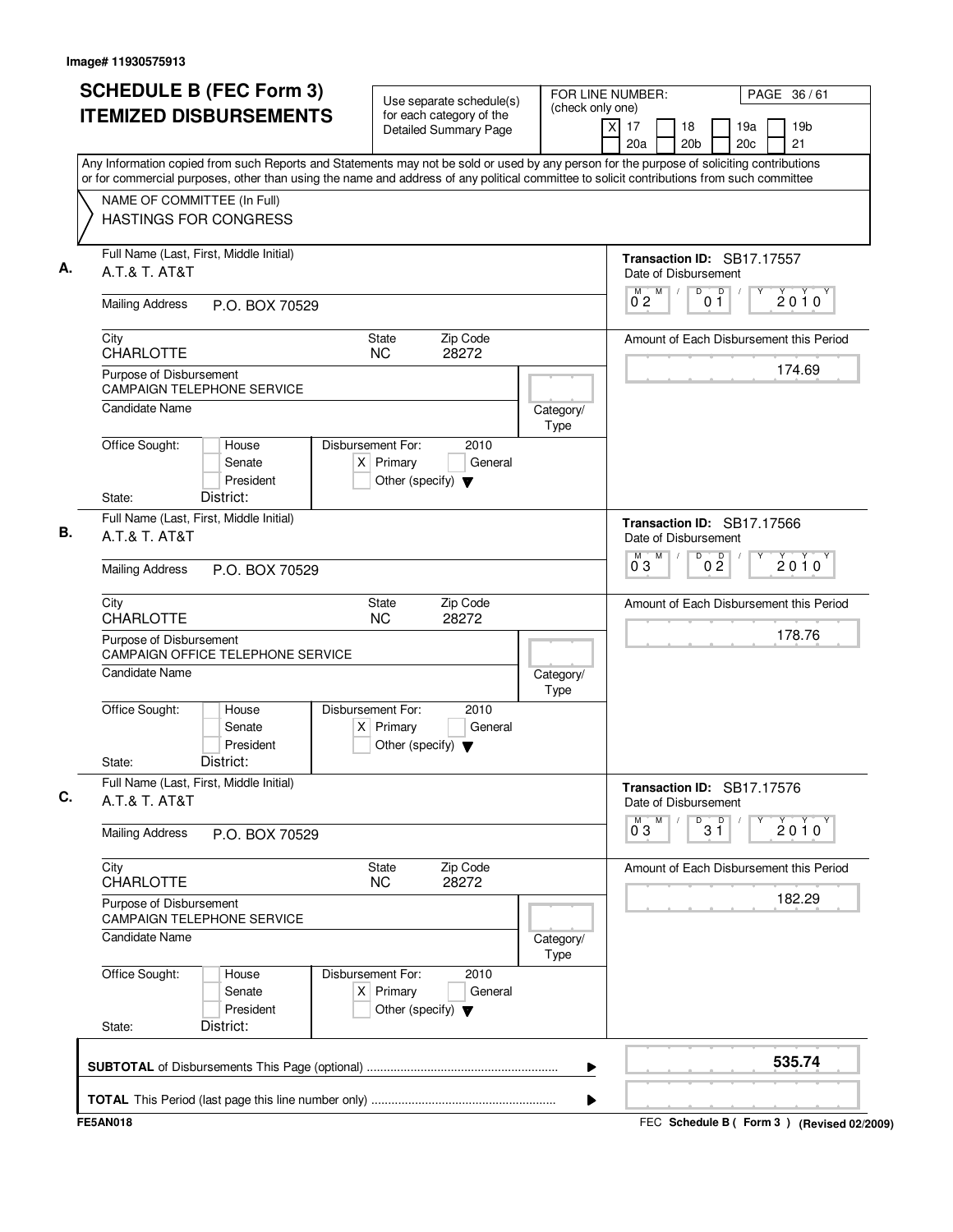| <b>SCHEDULE B (FEC Form 3)</b>                                                                                                                                                                                                                                                         |                                           |                                                                          | Use separate schedule(s)     | FOR LINE NUMBER:<br>(check only one) |                                                                   | PAGE 37/61                              |
|----------------------------------------------------------------------------------------------------------------------------------------------------------------------------------------------------------------------------------------------------------------------------------------|-------------------------------------------|--------------------------------------------------------------------------|------------------------------|--------------------------------------|-------------------------------------------------------------------|-----------------------------------------|
| <b>ITEMIZED DISBURSEMENTS</b>                                                                                                                                                                                                                                                          |                                           | for each category of the                                                 | <b>Detailed Summary Page</b> | X                                    | 17<br>18<br>20 <sub>b</sub><br>20a                                | 19a<br>19 <sub>b</sub><br>20c<br>21     |
| Any Information copied from such Reports and Statements may not be sold or used by any person for the purpose of soliciting contributions<br>or for commercial purposes, other than using the name and address of any political committee to solicit contributions from such committee |                                           |                                                                          |                              |                                      |                                                                   |                                         |
| NAME OF COMMITTEE (In Full)<br><b>HASTINGS FOR CONGRESS</b>                                                                                                                                                                                                                            |                                           |                                                                          |                              |                                      |                                                                   |                                         |
| Full Name (Last, First, Middle Initial)                                                                                                                                                                                                                                                | <b>BANK OF AMERICA BANK OF AMERICA</b>    |                                                                          |                              |                                      | Transaction ID: SB17.17643<br>Date of Disbursement                |                                         |
| <b>Mailing Address</b>                                                                                                                                                                                                                                                                 | 9000 SOUTHSIDE BLVD                       |                                                                          |                              |                                      | M<br>$\overline{D}$<br>$\overline{1\,5}$<br>М<br>$\sqrt{2}$<br>01 | 2010                                    |
| City<br><b>JACKSONVILLE</b>                                                                                                                                                                                                                                                            |                                           | State<br>FL.                                                             | Zip Code<br>32256            |                                      |                                                                   | Amount of Each Disbursement this Period |
| Purpose of Disbursement<br><b>BANK CHARGES</b>                                                                                                                                                                                                                                         |                                           |                                                                          |                              |                                      |                                                                   | 85.65                                   |
| Candidate Name                                                                                                                                                                                                                                                                         |                                           |                                                                          |                              | Category/<br>Type                    |                                                                   |                                         |
| Office Sought:<br>State:                                                                                                                                                                                                                                                               | House<br>Senate<br>President<br>District: | Disbursement For:<br>$X$ Primary<br>Other (specify) $\blacktriangledown$ | 2010<br>General              |                                      |                                                                   |                                         |
| Full Name (Last, First, Middle Initial)                                                                                                                                                                                                                                                | BANK OF AMERICA BANK OF AMERICA           |                                                                          |                              |                                      | Transaction ID: SB17.17644<br>Date of Disbursement                |                                         |
| <b>Mailing Address</b>                                                                                                                                                                                                                                                                 | 9000 SOUTHSIDE BLVD                       |                                                                          |                              |                                      | M<br>D<br>$\overline{1\phantom{1}5}$<br>$\overline{0}^M$ 2        | $2010^y$                                |
| City<br><b>JACKSONVILLE</b>                                                                                                                                                                                                                                                            |                                           | State<br>FL.                                                             | Zip Code<br>32256            |                                      |                                                                   | Amount of Each Disbursement this Period |
| Purpose of Disbursement<br><b>BANK CHARGES</b>                                                                                                                                                                                                                                         |                                           |                                                                          |                              |                                      |                                                                   | 47.45                                   |
| <b>Candidate Name</b>                                                                                                                                                                                                                                                                  |                                           |                                                                          |                              | Category/<br>Type                    |                                                                   |                                         |
| Office Sought:<br>State:                                                                                                                                                                                                                                                               | House<br>Senate<br>President<br>District: | Disbursement For:<br>$X$ Primary<br>Other (specify) $\blacktriangledown$ | 2010<br>General              |                                      |                                                                   |                                         |
| Full Name (Last, First, Middle Initial)                                                                                                                                                                                                                                                | <b>BANK OF AMERICA BANK OF AMERICA</b>    |                                                                          |                              |                                      | Transaction ID: SB17.17645<br>Date of Disbursement                |                                         |
| <b>Mailing Address</b>                                                                                                                                                                                                                                                                 | 9000 SOUTHSIDE BLVD                       |                                                                          |                              |                                      | M<br>M<br>$\overline{1\,5}$<br>D<br>03                            | $2010^y$                                |
| City<br><b>JACKSONVILLE</b>                                                                                                                                                                                                                                                            |                                           | State<br>FL                                                              | Zip Code<br>32256            |                                      |                                                                   | Amount of Each Disbursement this Period |
| Purpose of Disbursement<br><b>BANK CHARGES</b>                                                                                                                                                                                                                                         |                                           |                                                                          |                              |                                      |                                                                   | 251.40                                  |
| <b>Candidate Name</b>                                                                                                                                                                                                                                                                  |                                           |                                                                          |                              | Category/<br>Type                    |                                                                   |                                         |
| Office Sought:                                                                                                                                                                                                                                                                         | House<br>Senate<br>President              | Disbursement For:<br>$X$ Primary<br>Other (specify) $\blacktriangledown$ | 2010<br>General              |                                      |                                                                   |                                         |
| State:                                                                                                                                                                                                                                                                                 | District:                                 |                                                                          |                              |                                      |                                                                   |                                         |
|                                                                                                                                                                                                                                                                                        |                                           |                                                                          |                              |                                      |                                                                   | 384.50                                  |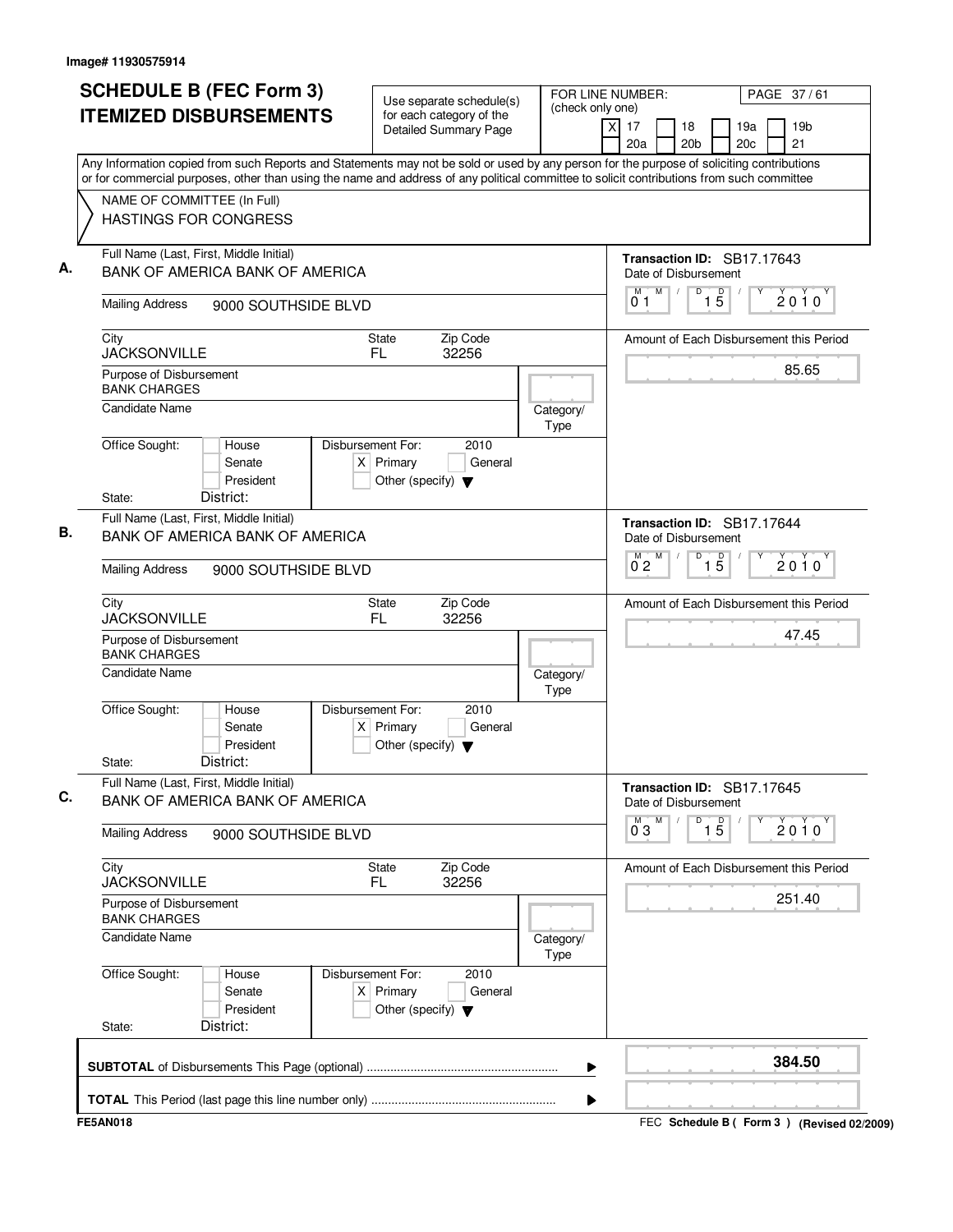| <b>SCHEDULE B (FEC Form 3)</b><br><b>ITEMIZED DISBURSEMENTS</b>                                                       | Use separate schedule(s)<br>for each category of the<br><b>Detailed Summary Page</b>                                                                                                                                                                                                   | FOR LINE NUMBER:<br>PAGE 38/61<br>(check only one)<br>19 <sub>b</sub><br>$\times$<br>17<br>18<br>19a<br>21<br>20 <sub>b</sub><br>20a<br>20 <sub>c</sub> |
|-----------------------------------------------------------------------------------------------------------------------|----------------------------------------------------------------------------------------------------------------------------------------------------------------------------------------------------------------------------------------------------------------------------------------|---------------------------------------------------------------------------------------------------------------------------------------------------------|
| NAME OF COMMITTEE (In Full)<br><b>HASTINGS FOR CONGRESS</b>                                                           | Any Information copied from such Reports and Statements may not be sold or used by any person for the purpose of soliciting contributions<br>or for commercial purposes, other than using the name and address of any political committee to solicit contributions from such committee |                                                                                                                                                         |
| Full Name (Last, First, Middle Initial)<br>BASHFULL DAISY BASHFULL DAISY<br><b>Mailing Address</b><br>618 NE 3 AVENUE |                                                                                                                                                                                                                                                                                        | <b>Transaction ID: SB17.17594</b><br>Date of Disbursement<br>M<br>$\overline{D}$<br>M<br>$\sqrt{ }$<br>13<br>2010<br>01                                 |
| City<br>FT. LAUDERDALE<br>Purpose of Disbursement                                                                     | Zip Code<br>State<br>FL<br>33304                                                                                                                                                                                                                                                       | Amount of Each Disbursement this Period<br>145.22                                                                                                       |
| FLOWERS FOR CONST.<br>Candidate Name                                                                                  | Category/<br>Type                                                                                                                                                                                                                                                                      |                                                                                                                                                         |
| Office Sought:<br>House<br>Senate<br>President<br>District:<br>State:                                                 | 2010<br>Disbursement For:<br>$X$ Primary<br>General<br>Other (specify) $\blacktriangledown$                                                                                                                                                                                            |                                                                                                                                                         |
| Full Name (Last, First, Middle Initial)<br>BASHFULL DAISY BASHFULL DAISY                                              |                                                                                                                                                                                                                                                                                        | Transaction ID: SB17.17613<br>Date of Disbursement<br>$\overline{D}$<br>M<br>08<br>$\overline{0}^M$ 2<br>$2010^y$                                       |
| <b>Mailing Address</b><br>618 NE 3 AVENUE                                                                             |                                                                                                                                                                                                                                                                                        |                                                                                                                                                         |
| City<br>FT. LAUDERDALE                                                                                                | State<br>Zip Code<br>FL<br>33304                                                                                                                                                                                                                                                       | Amount of Each Disbursement this Period                                                                                                                 |
| Purpose of Disbursement<br>FLOWERS FOR CONST.<br><b>Candidate Name</b>                                                | Category/                                                                                                                                                                                                                                                                              | 237.44                                                                                                                                                  |
| Office Sought:<br>House<br>Senate<br>President<br>District:<br>State:                                                 | Type<br>Disbursement For:<br>2010<br>$X$ Primary<br>General<br>Other (specify) $\blacktriangledown$                                                                                                                                                                                    |                                                                                                                                                         |
| Full Name (Last, First, Middle Initial)<br>BASHFULL DAISY BASHFULL DAISY                                              |                                                                                                                                                                                                                                                                                        | Transaction ID: SB17.17632<br>Date of Disbursement<br>M<br>D<br>м                                                                                       |
| <b>Mailing Address</b><br>618 NE 3 AVENUE                                                                             |                                                                                                                                                                                                                                                                                        | $\overline{19}$<br>$2010^y$<br>03                                                                                                                       |
| City<br>FT. LAUDERDALE                                                                                                | Zip Code<br>State<br>33304<br>FL.                                                                                                                                                                                                                                                      | Amount of Each Disbursement this Period<br>537.32                                                                                                       |
| Purpose of Disbursement<br><b>FLOWERS FOR CONST.</b><br><b>Candidate Name</b>                                         | Category/                                                                                                                                                                                                                                                                              |                                                                                                                                                         |
| Office Sought:<br>House<br>Senate<br>President<br>District:<br>State:                                                 | Type<br>Disbursement For:<br>2010<br>$X$ Primary<br>General<br>Other (specify) $\blacktriangledown$                                                                                                                                                                                    |                                                                                                                                                         |
|                                                                                                                       |                                                                                                                                                                                                                                                                                        | 919.98                                                                                                                                                  |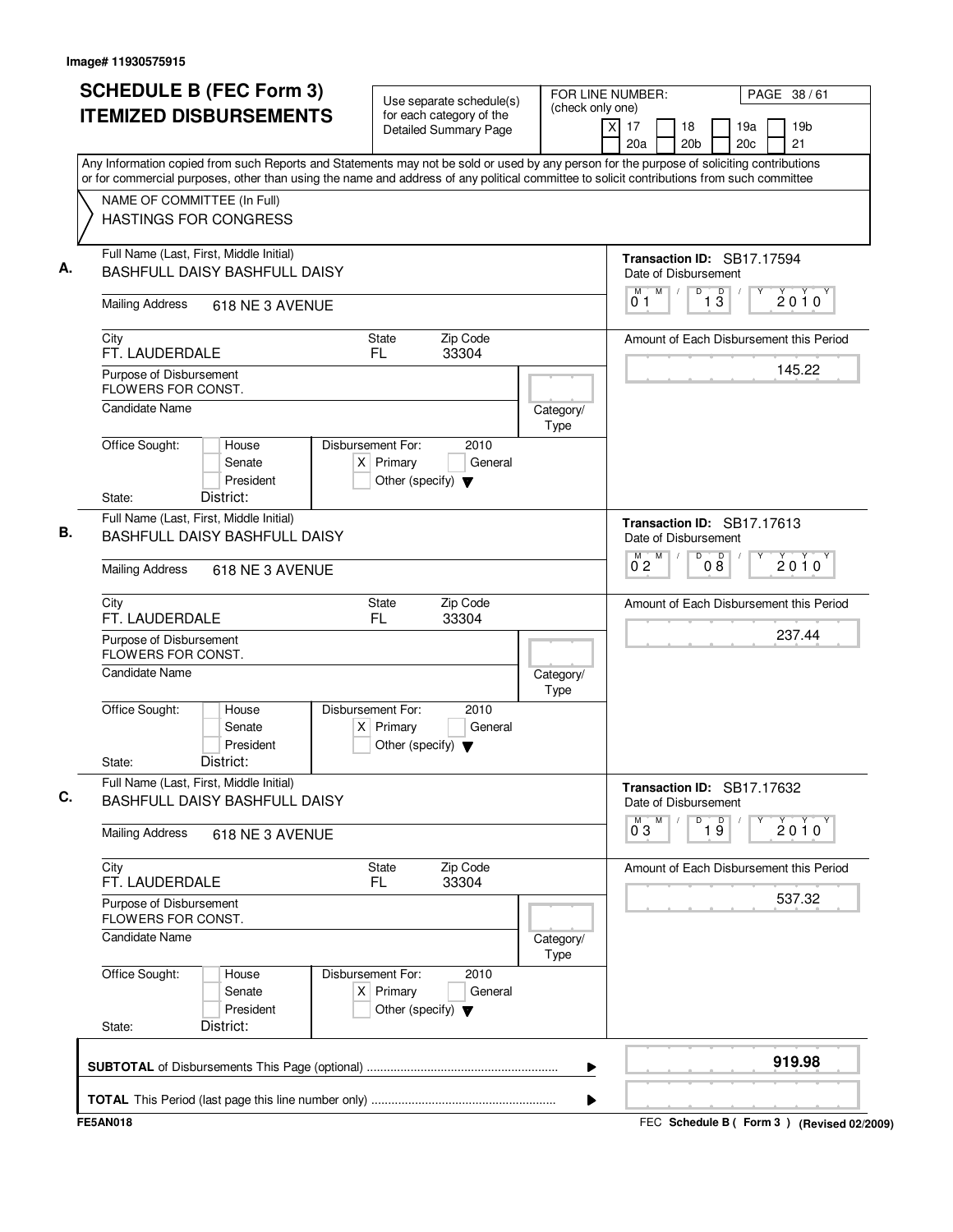| NAME OF COMMITTEE (In Full)<br><b>HASTINGS FOR CONGRESS</b><br>Full Name (Last, First, Middle Initial)<br>ELECTED OFFICIALS BROWARD COUNTY BLACK<br><b>Mailing Address</b><br>City | 3369 NW 21 ST STREET |                                                     |                   |                   | Any Information copied from such Reports and Statements may not be sold or used by any person for the purpose of soliciting contributions<br>or for commercial purposes, other than using the name and address of any political committee to solicit contributions from such committee |
|------------------------------------------------------------------------------------------------------------------------------------------------------------------------------------|----------------------|-----------------------------------------------------|-------------------|-------------------|----------------------------------------------------------------------------------------------------------------------------------------------------------------------------------------------------------------------------------------------------------------------------------------|
|                                                                                                                                                                                    |                      |                                                     |                   |                   |                                                                                                                                                                                                                                                                                        |
|                                                                                                                                                                                    |                      |                                                     |                   |                   | Transaction ID: SB17.17552<br>Date of Disbursement                                                                                                                                                                                                                                     |
|                                                                                                                                                                                    |                      |                                                     |                   |                   | $\mathsf D$<br>M<br>$2\overline{5}$<br>M<br>$\sqrt{2}$<br>2010<br>0 1                                                                                                                                                                                                                  |
| LAUDERDALE LAKES                                                                                                                                                                   |                      | <b>State</b><br>FL.                                 | Zip Code<br>33319 |                   | Amount of Each Disbursement this Period<br>900.00                                                                                                                                                                                                                                      |
| Purpose of Disbursement<br><b>CAMPAIGN ADV. IN JOURNAL</b><br><b>Candidate Name</b>                                                                                                |                      |                                                     |                   | Category/         |                                                                                                                                                                                                                                                                                        |
| Office Sought:<br>House<br>Senate<br>President<br>District:<br>State:                                                                                                              | Disbursement For:    | $X$ Primary<br>Other (specify) $\blacktriangledown$ | 2010<br>General   | Type              |                                                                                                                                                                                                                                                                                        |
| Full Name (Last, First, Middle Initial)<br>Ms SILOTTE CASSEUS                                                                                                                      |                      |                                                     |                   |                   | Transaction ID: SB17.17549<br>Date of Disbursement<br>M                                                                                                                                                                                                                                |
| <b>Mailing Address</b><br>741 NE 45 CT.                                                                                                                                            |                      |                                                     |                   |                   | $\overline{P}$ 2 $\overline{2}$<br>$\overline{0}^M$ 1<br>$2010^y$                                                                                                                                                                                                                      |
| City<br>POMPANO BEACH                                                                                                                                                              |                      | <b>State</b><br>FL.                                 | Zip Code<br>33064 |                   | Amount of Each Disbursement this Period                                                                                                                                                                                                                                                |
| Purpose of Disbursement<br><b>CAMPAIGN F/R CONSULTANT</b>                                                                                                                          |                      |                                                     |                   |                   | 400.00                                                                                                                                                                                                                                                                                 |
| <b>Candidate Name</b>                                                                                                                                                              |                      |                                                     |                   | Category/<br>Type |                                                                                                                                                                                                                                                                                        |
| Office Sought:<br>House<br>Senate<br>President<br>District:<br>State:                                                                                                              | Disbursement For:    | $X$ Primary<br>Other (specify) $\blacktriangledown$ | 2010<br>General   |                   |                                                                                                                                                                                                                                                                                        |
| Full Name (Last, First, Middle Initial)<br>COMCAST COMCAST                                                                                                                         |                      |                                                     |                   |                   | Transaction ID: SB17.17543<br>Date of Disbursement                                                                                                                                                                                                                                     |
| <b>Mailing Address</b><br>P.O. BOX 173885                                                                                                                                          |                      |                                                     |                   |                   | M<br>M<br>D<br>$0\frac{D}{7}$<br>$2010^{\circ}$<br>01                                                                                                                                                                                                                                  |
| City<br><b>DENVER</b>                                                                                                                                                              |                      | <b>State</b><br>CO                                  | Zip Code<br>80217 |                   | Amount of Each Disbursement this Period                                                                                                                                                                                                                                                |
| Purpose of Disbursement<br><b>CAMPAIGN INTERNET SERVICE</b>                                                                                                                        |                      |                                                     |                   |                   | 92.99                                                                                                                                                                                                                                                                                  |
| <b>Candidate Name</b>                                                                                                                                                              |                      |                                                     |                   | Category/<br>Type |                                                                                                                                                                                                                                                                                        |
| Office Sought:<br>House<br>Senate<br>President<br>District:<br>State:                                                                                                              | Disbursement For:    | $X$ Primary<br>Other (specify) $\blacktriangledown$ | 2010<br>General   |                   |                                                                                                                                                                                                                                                                                        |
|                                                                                                                                                                                    |                      |                                                     |                   | ▶                 | 1392.99                                                                                                                                                                                                                                                                                |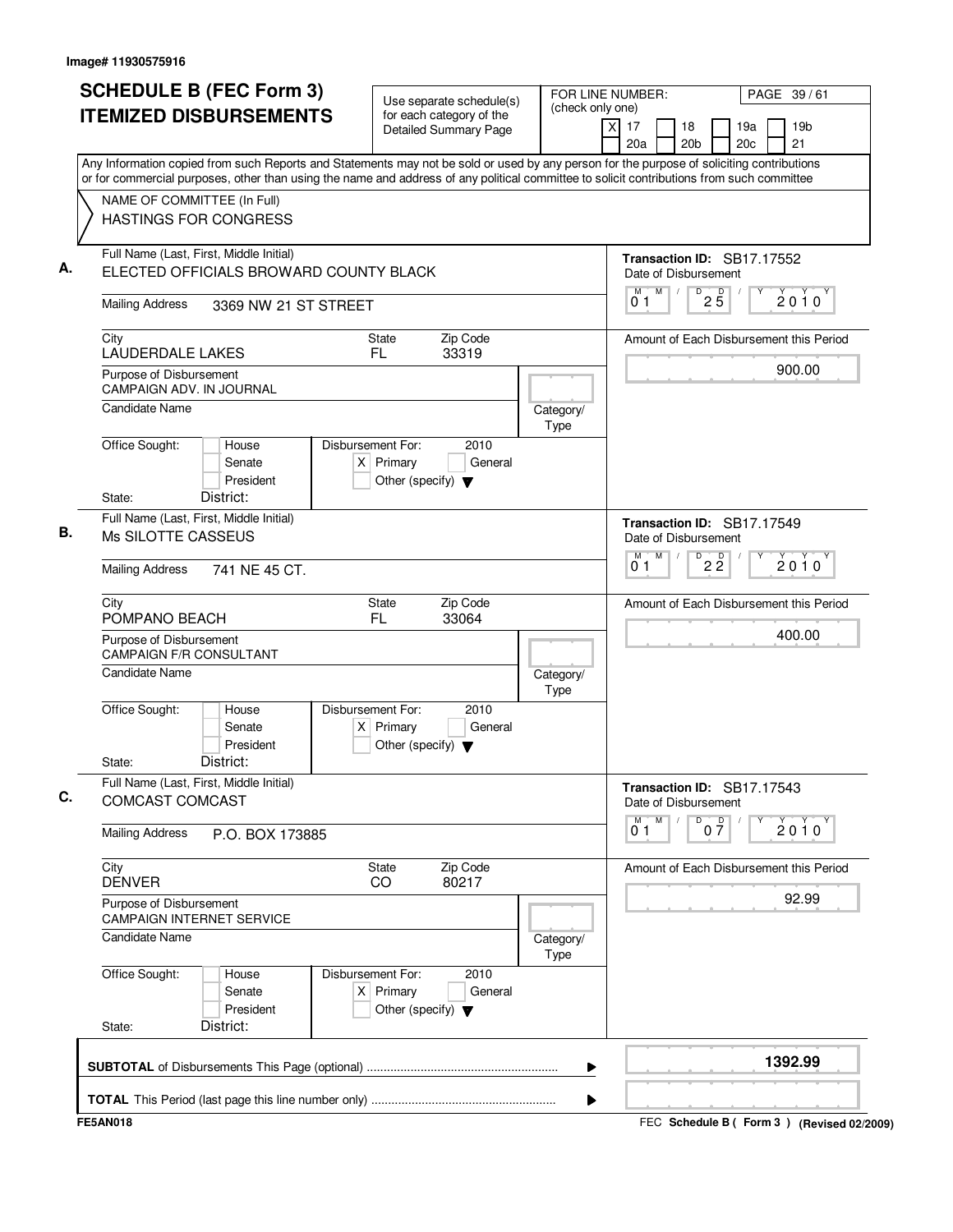| <b>SCHEDULE B (FEC Form 3)</b>                                                                                                                                                                                                                                                         | Use separate schedule(s)                                                                    | FOR LINE NUMBER:<br>(check only one) |                                                    |                                  | PAGE 40/61 |                       |  |
|----------------------------------------------------------------------------------------------------------------------------------------------------------------------------------------------------------------------------------------------------------------------------------------|---------------------------------------------------------------------------------------------|--------------------------------------|----------------------------------------------------|----------------------------------|------------|-----------------------|--|
| <b>ITEMIZED DISBURSEMENTS</b>                                                                                                                                                                                                                                                          | for each category of the<br><b>Detailed Summary Page</b>                                    | x                                    | 17<br>18<br>20 <sub>b</sub><br>20a                 |                                  | 19a<br>20c | 19 <sub>b</sub><br>21 |  |
| Any Information copied from such Reports and Statements may not be sold or used by any person for the purpose of soliciting contributions<br>or for commercial purposes, other than using the name and address of any political committee to solicit contributions from such committee |                                                                                             |                                      |                                                    |                                  |            |                       |  |
| NAME OF COMMITTEE (In Full)                                                                                                                                                                                                                                                            |                                                                                             |                                      |                                                    |                                  |            |                       |  |
| <b>HASTINGS FOR CONGRESS</b>                                                                                                                                                                                                                                                           |                                                                                             |                                      |                                                    |                                  |            |                       |  |
| Full Name (Last, First, Middle Initial)<br><b>COMCAST COMCAST</b>                                                                                                                                                                                                                      |                                                                                             |                                      | Transaction ID: SB17.17556<br>Date of Disbursement |                                  |            |                       |  |
| <b>Mailing Address</b><br>P.O. BOX 173885                                                                                                                                                                                                                                              |                                                                                             |                                      | M<br>M<br>0 <sub>2</sub>                           | D<br>0 <sub>1</sub>              | p          | $2010^y$              |  |
| City<br><b>DENVER</b>                                                                                                                                                                                                                                                                  | Zip Code<br>State<br>CO<br>80217                                                            |                                      | Amount of Each Disbursement this Period            |                                  |            |                       |  |
| Purpose of Disbursement<br><b>CAMPAIGN INTERNET SERVICE</b>                                                                                                                                                                                                                            |                                                                                             |                                      |                                                    |                                  |            | 92.99                 |  |
| Candidate Name                                                                                                                                                                                                                                                                         |                                                                                             | Category/<br>Type                    |                                                    |                                  |            |                       |  |
| Office Sought:<br>House<br>Senate<br>President                                                                                                                                                                                                                                         | Disbursement For:<br>2010<br>$X$ Primary<br>General<br>Other (specify) $\blacktriangledown$ |                                      |                                                    |                                  |            |                       |  |
| District:<br>State:<br>Full Name (Last, First, Middle Initial)                                                                                                                                                                                                                         |                                                                                             |                                      |                                                    |                                  |            |                       |  |
| <b>COMCAST COMCAST</b>                                                                                                                                                                                                                                                                 |                                                                                             |                                      | Transaction ID: SB17.17564<br>Date of Disbursement |                                  |            |                       |  |
| <b>Mailing Address</b><br>P.O. BOX 173885                                                                                                                                                                                                                                              |                                                                                             |                                      | M<br>М<br>$0^{\degree}3$                           | $\overline{D}$<br>0 <sup>0</sup> |            | $2010^y$              |  |
| City<br><b>DENVER</b>                                                                                                                                                                                                                                                                  | Zip Code<br>State<br>CO<br>80217                                                            |                                      | Amount of Each Disbursement this Period            |                                  |            |                       |  |
| Purpose of Disbursement<br><b>CAMPAIGN INTERNET SERVICE</b>                                                                                                                                                                                                                            |                                                                                             |                                      |                                                    |                                  |            | 92.99                 |  |
| <b>Candidate Name</b>                                                                                                                                                                                                                                                                  |                                                                                             | Category/<br>Type                    |                                                    |                                  |            |                       |  |
| Office Sought:<br>House<br>Senate<br>President<br>District:<br>State:                                                                                                                                                                                                                  | Disbursement For:<br>2010<br>$X$ Primary<br>General<br>Other (specify) $\blacktriangledown$ |                                      |                                                    |                                  |            |                       |  |
| Full Name (Last, First, Middle Initial)<br><b>COMCAST COMCAST</b>                                                                                                                                                                                                                      |                                                                                             |                                      | Transaction ID: SB17.17574<br>Date of Disbursement |                                  |            |                       |  |
| <b>Mailing Address</b><br>P.O. BOX 173885                                                                                                                                                                                                                                              |                                                                                             |                                      | M<br>M<br>$0^{\degree}3$                           | D<br>29                          |            | $2010^y$              |  |
| City<br><b>DENVER</b>                                                                                                                                                                                                                                                                  | Zip Code<br>State<br>80217<br>CO.                                                           |                                      | Amount of Each Disbursement this Period            |                                  |            |                       |  |
| Purpose of Disbursement<br><b>CAMPAIGN INTERNET SERVICE</b>                                                                                                                                                                                                                            |                                                                                             |                                      |                                                    |                                  |            | 92.99                 |  |
| <b>Candidate Name</b>                                                                                                                                                                                                                                                                  |                                                                                             | Category/<br>Type                    |                                                    |                                  |            |                       |  |
| Office Sought:<br>House<br>Senate<br>President                                                                                                                                                                                                                                         | Disbursement For:<br>2010<br>$X$ Primary<br>General<br>Other (specify) $\blacktriangledown$ |                                      |                                                    |                                  |            |                       |  |
| District:<br>State:                                                                                                                                                                                                                                                                    |                                                                                             |                                      |                                                    |                                  |            |                       |  |
|                                                                                                                                                                                                                                                                                        |                                                                                             | ▶                                    |                                                    |                                  |            | 278.97                |  |
|                                                                                                                                                                                                                                                                                        |                                                                                             | ▶                                    |                                                    |                                  |            |                       |  |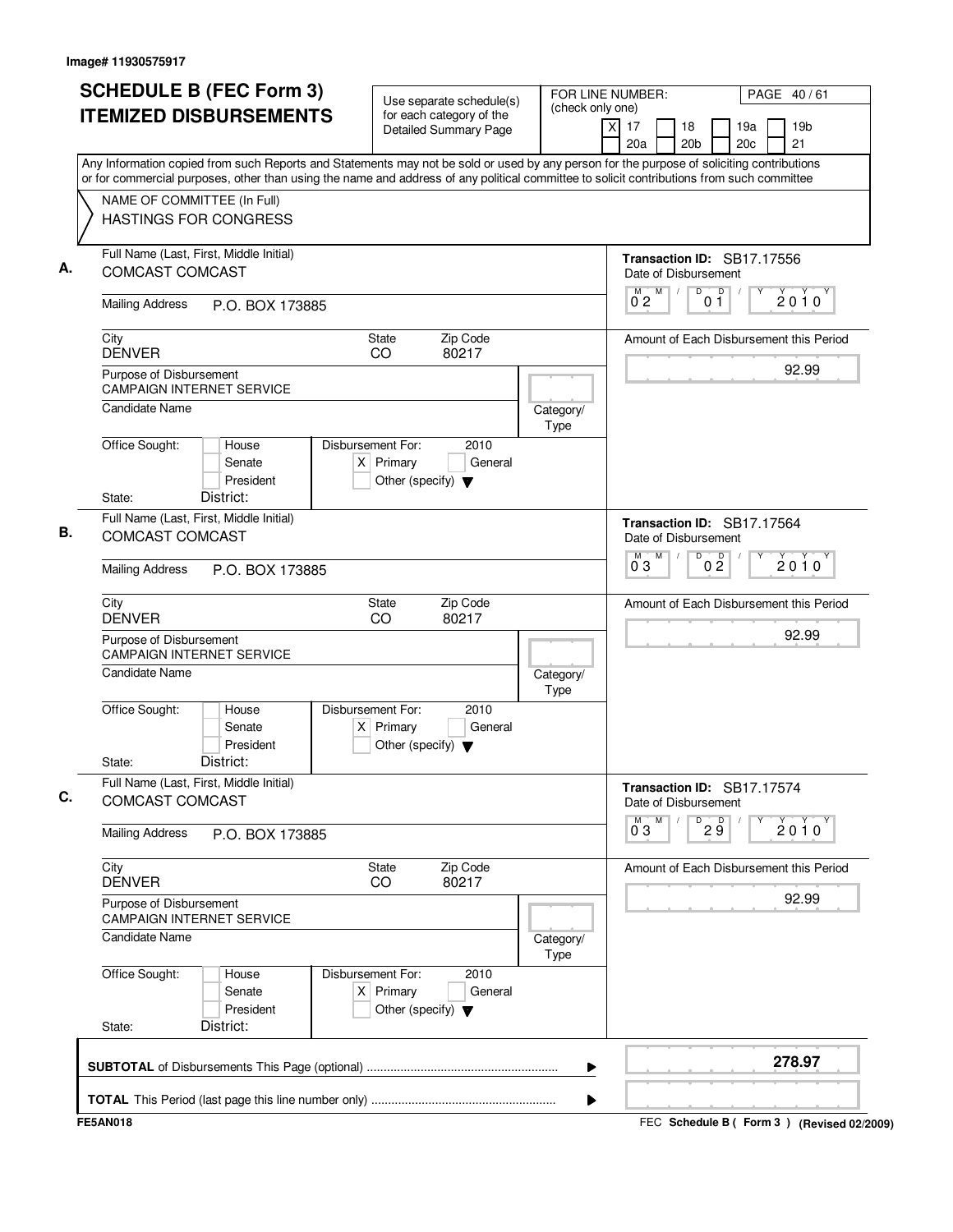| <b>SCHEDULE B (FEC Form 3)</b><br><b>ITEMIZED DISBURSEMENTS</b>                                                                                                                                                                                                                        | Use separate schedule(s)<br>for each category of the<br><b>Detailed Summary Page</b>        | (check only one)  | FOR LINE NUMBER:<br>PAGE 41/61<br>19 <sub>b</sub><br>xl<br>17<br>18<br>19a<br>20c<br>21<br>20a<br>20 <sub>b</sub> |
|----------------------------------------------------------------------------------------------------------------------------------------------------------------------------------------------------------------------------------------------------------------------------------------|---------------------------------------------------------------------------------------------|-------------------|-------------------------------------------------------------------------------------------------------------------|
| Any Information copied from such Reports and Statements may not be sold or used by any person for the purpose of soliciting contributions<br>or for commercial purposes, other than using the name and address of any political committee to solicit contributions from such committee |                                                                                             |                   |                                                                                                                   |
| NAME OF COMMITTEE (In Full)<br><b>HASTINGS FOR CONGRESS</b>                                                                                                                                                                                                                            |                                                                                             |                   |                                                                                                                   |
| Full Name (Last, First, Middle Initial)<br>Ms WILMA CONNER                                                                                                                                                                                                                             |                                                                                             |                   | Transaction ID: SB17.17605<br>Date of Disbursement                                                                |
| <b>Mailing Address</b><br>701 NW 31 ST STREET                                                                                                                                                                                                                                          |                                                                                             |                   | M<br>$^{D}$ 2 $\overline{5}$<br>М<br>$2010^y$<br>01                                                               |
| City<br>FT. LAUDERDALE                                                                                                                                                                                                                                                                 | Zip Code<br>State<br>FL.<br>33311                                                           |                   | Amount of Each Disbursement this Period                                                                           |
| Purpose of Disbursement<br>CAMPAIGN F/R MAILING(F/R 4/11/2010.                                                                                                                                                                                                                         |                                                                                             |                   | 1850.00                                                                                                           |
| <b>Candidate Name</b>                                                                                                                                                                                                                                                                  |                                                                                             | Category/<br>Type |                                                                                                                   |
| Office Sought:<br>House<br>Senate<br>President<br>District:<br>State:                                                                                                                                                                                                                  | Disbursement For:<br>2010<br>$X$ Primary<br>General<br>Other (specify) $\blacktriangledown$ |                   |                                                                                                                   |
| Full Name (Last, First, Middle Initial)<br>Ms WILMA CONNER                                                                                                                                                                                                                             |                                                                                             |                   | Transaction ID: SB17.17624<br>Date of Disbursement<br>M<br>D<br>M                                                 |
| <b>Mailing Address</b><br>701 NW 31 ST STREET                                                                                                                                                                                                                                          |                                                                                             |                   | $0\stackrel{D}{4}$<br>2010<br>03                                                                                  |
| City<br>FT. LAUDERDALE                                                                                                                                                                                                                                                                 | Zip Code<br>State<br>FL.<br>33311                                                           |                   | Amount of Each Disbursement this Period                                                                           |
| Purpose of Disbursement<br><b>CAMPAIGN CLERICAL- F/R</b>                                                                                                                                                                                                                               |                                                                                             |                   | 3478.12                                                                                                           |
| <b>Candidate Name</b>                                                                                                                                                                                                                                                                  |                                                                                             | Category/<br>Type |                                                                                                                   |
| Office Sought:<br>House<br>Senate<br>President<br>District:<br>State:                                                                                                                                                                                                                  | 2010<br>Disbursement For:<br>$X$ Primary<br>General<br>Other (specify) $\blacktriangledown$ |                   |                                                                                                                   |
| Full Name (Last, First, Middle Initial)<br>Ms WILMA CONNER                                                                                                                                                                                                                             |                                                                                             |                   | Transaction ID: SB17.17641<br>Date of Disbursement                                                                |
| <b>Mailing Address</b><br>701 NW 31 ST STREET                                                                                                                                                                                                                                          |                                                                                             |                   | M<br>D<br>$2\frac{D}{4}$<br>$0^{M}$ 3<br>Υ<br>$2010^y$                                                            |
| City<br>FT. LAUDERDALE                                                                                                                                                                                                                                                                 | Zip Code<br><b>State</b><br>33311<br>FL.                                                    |                   | Amount of Each Disbursement this Period                                                                           |
| Purpose of Disbursement<br><b>CAMPAIGN CLERICAL SERVICES</b>                                                                                                                                                                                                                           |                                                                                             |                   | 1000.00                                                                                                           |
| Candidate Name                                                                                                                                                                                                                                                                         |                                                                                             | Category/<br>Type |                                                                                                                   |
| Office Sought:<br>House<br>Senate<br>President                                                                                                                                                                                                                                         | Disbursement For:<br>2010<br>$X$ Primary<br>General<br>Other (specify) $\blacktriangledown$ |                   |                                                                                                                   |
| District:<br>State:                                                                                                                                                                                                                                                                    |                                                                                             |                   | 6328.12                                                                                                           |
|                                                                                                                                                                                                                                                                                        |                                                                                             | ▶                 |                                                                                                                   |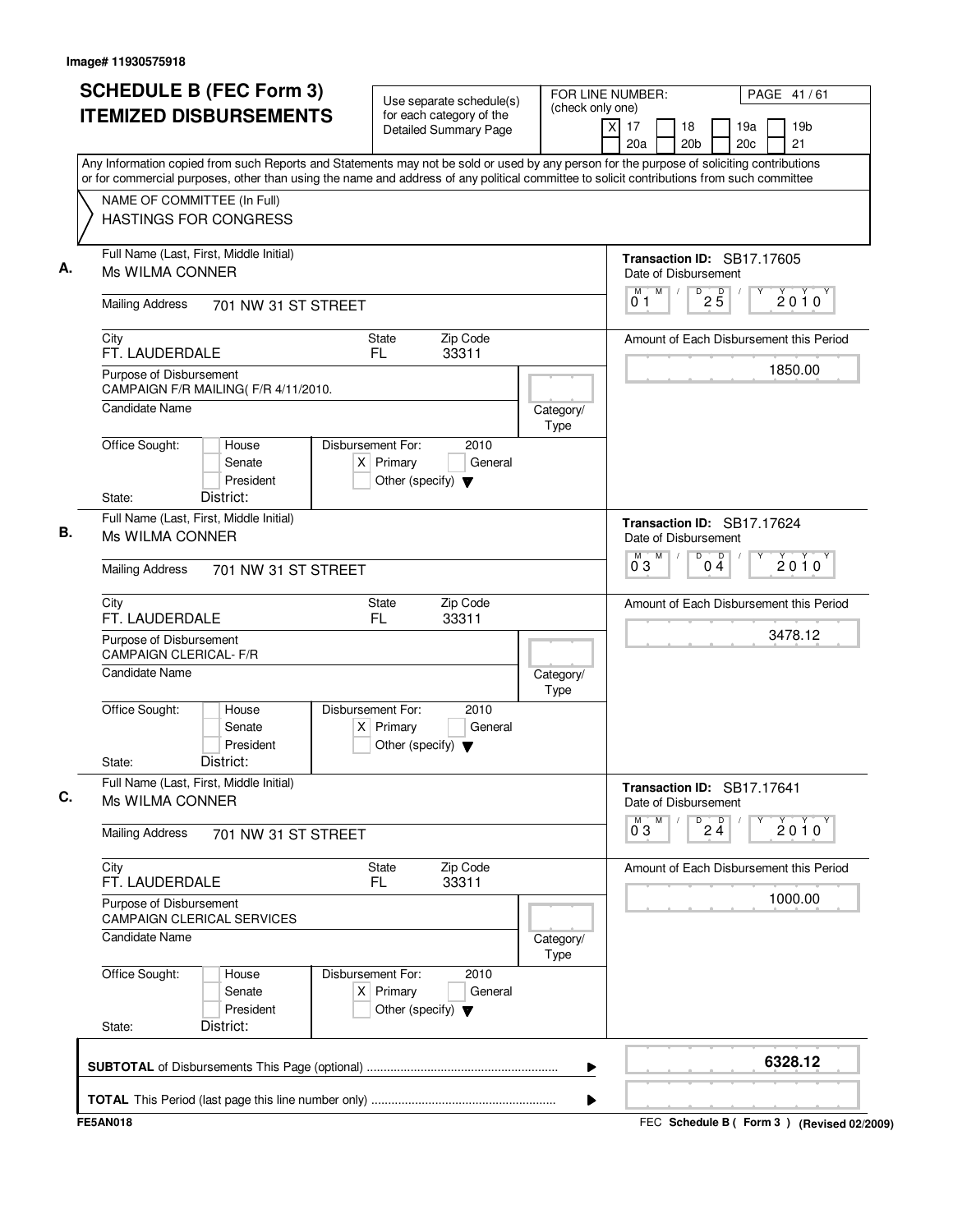| <b>SCHEDULE B (FEC Form 3)</b><br><b>ITEMIZED DISBURSEMENTS</b>                                                                                                                                                                                                                                                       | Use separate schedule(s)<br>for each category of the<br><b>Detailed Summary Page</b>        |                   | FOR LINE NUMBER:<br>PAGE 42/61<br>(check only one)<br>19 <sub>b</sub><br>$\times$<br>17<br>18<br>19a<br>21<br>20a<br>20 <sub>b</sub><br>20c |
|-----------------------------------------------------------------------------------------------------------------------------------------------------------------------------------------------------------------------------------------------------------------------------------------------------------------------|---------------------------------------------------------------------------------------------|-------------------|---------------------------------------------------------------------------------------------------------------------------------------------|
| Any Information copied from such Reports and Statements may not be sold or used by any person for the purpose of soliciting contributions<br>or for commercial purposes, other than using the name and address of any political committee to solicit contributions from such committee<br>NAME OF COMMITTEE (In Full) |                                                                                             |                   |                                                                                                                                             |
| HASTINGS FOR CONGRESS                                                                                                                                                                                                                                                                                                 |                                                                                             |                   |                                                                                                                                             |
| Full Name (Last, First, Middle Initial)<br>DELTA FOUNDATION DELTA EDUCATION & LIFE DEV.                                                                                                                                                                                                                               |                                                                                             |                   | Transaction ID: SB17.17615<br>Date of Disbursement<br>$\overline{D}$<br>M<br>09<br>M<br>$\sqrt{2}$                                          |
| <b>Mailing Address</b><br>P.O. BOX 9504                                                                                                                                                                                                                                                                               |                                                                                             |                   | $2010^y$<br>0 <sub>2</sub>                                                                                                                  |
| City<br>FT. LAUDERDALE                                                                                                                                                                                                                                                                                                | Zip Code<br>State<br>FL<br>33310                                                            |                   | Amount of Each Disbursement this Period<br>300.00                                                                                           |
| Purpose of Disbursement<br><b>CAMPAIGN ADV. IN JOURNAL</b>                                                                                                                                                                                                                                                            |                                                                                             |                   |                                                                                                                                             |
| Candidate Name                                                                                                                                                                                                                                                                                                        |                                                                                             | Category/<br>Type |                                                                                                                                             |
| Office Sought:<br>House<br>Senate<br>President                                                                                                                                                                                                                                                                        | Disbursement For:<br>2010<br>$X$ Primary<br>General<br>Other (specify) $\blacktriangledown$ |                   |                                                                                                                                             |
| District:<br>State:<br>Full Name (Last, First, Middle Initial)<br>SORORITY INC. DELTA SIGNA THETA                                                                                                                                                                                                                     |                                                                                             |                   | Transaction ID: SB17.17567<br>Date of Disbursement                                                                                          |
| <b>Mailing Address</b><br>P.O. BOX 10314                                                                                                                                                                                                                                                                              |                                                                                             |                   | $\overline{D}$<br>M<br>0 <sup>0</sup><br>$0^{\overline{0}}3$<br>2010                                                                        |
| City<br>POMPANO BEACH                                                                                                                                                                                                                                                                                                 | Zip Code<br><b>State</b><br>FL<br>33061                                                     |                   | Amount of Each Disbursement this Period                                                                                                     |
| Purpose of Disbursement<br><b>CAMPAIGN ADV. IN JOURNAL</b>                                                                                                                                                                                                                                                            |                                                                                             |                   | 125.00                                                                                                                                      |
| Candidate Name                                                                                                                                                                                                                                                                                                        |                                                                                             | Category/<br>Type |                                                                                                                                             |
| Office Sought:<br>House<br>Senate<br>President<br>District:<br>State:                                                                                                                                                                                                                                                 | Disbursement For:<br>2010<br>$X$ Primary<br>General<br>Other (specify) $\blacktriangledown$ |                   |                                                                                                                                             |
| Full Name (Last, First, Middle Initial)<br>Ms SHIRLEY DERICO                                                                                                                                                                                                                                                          |                                                                                             |                   | Transaction ID: SB17.17647<br>Date of Disbursement                                                                                          |
| <b>Mailing Address</b><br>2980 NW 43 RD TERRACE<br># 101                                                                                                                                                                                                                                                              |                                                                                             |                   | D<br>M<br>M<br>$0\overline{3}$<br>2010<br>01                                                                                                |
| City<br>LAUDERDALE LAKES                                                                                                                                                                                                                                                                                              | Zip Code<br>State<br>FL.<br>33313                                                           |                   | Amount of Each Disbursement this Period                                                                                                     |
| Purpose of Disbursement<br><b>CAMPAIGN WORKER</b>                                                                                                                                                                                                                                                                     |                                                                                             |                   | 500.00                                                                                                                                      |
| <b>Candidate Name</b>                                                                                                                                                                                                                                                                                                 |                                                                                             | Category/<br>Type |                                                                                                                                             |
| Office Sought:<br>House<br>Senate<br>President                                                                                                                                                                                                                                                                        | Disbursement For:<br>2010<br>$X$ Primary<br>General<br>Other (specify) $\blacktriangledown$ |                   |                                                                                                                                             |
| District:<br>State:                                                                                                                                                                                                                                                                                                   |                                                                                             |                   |                                                                                                                                             |
|                                                                                                                                                                                                                                                                                                                       |                                                                                             |                   | 925.00<br>▶                                                                                                                                 |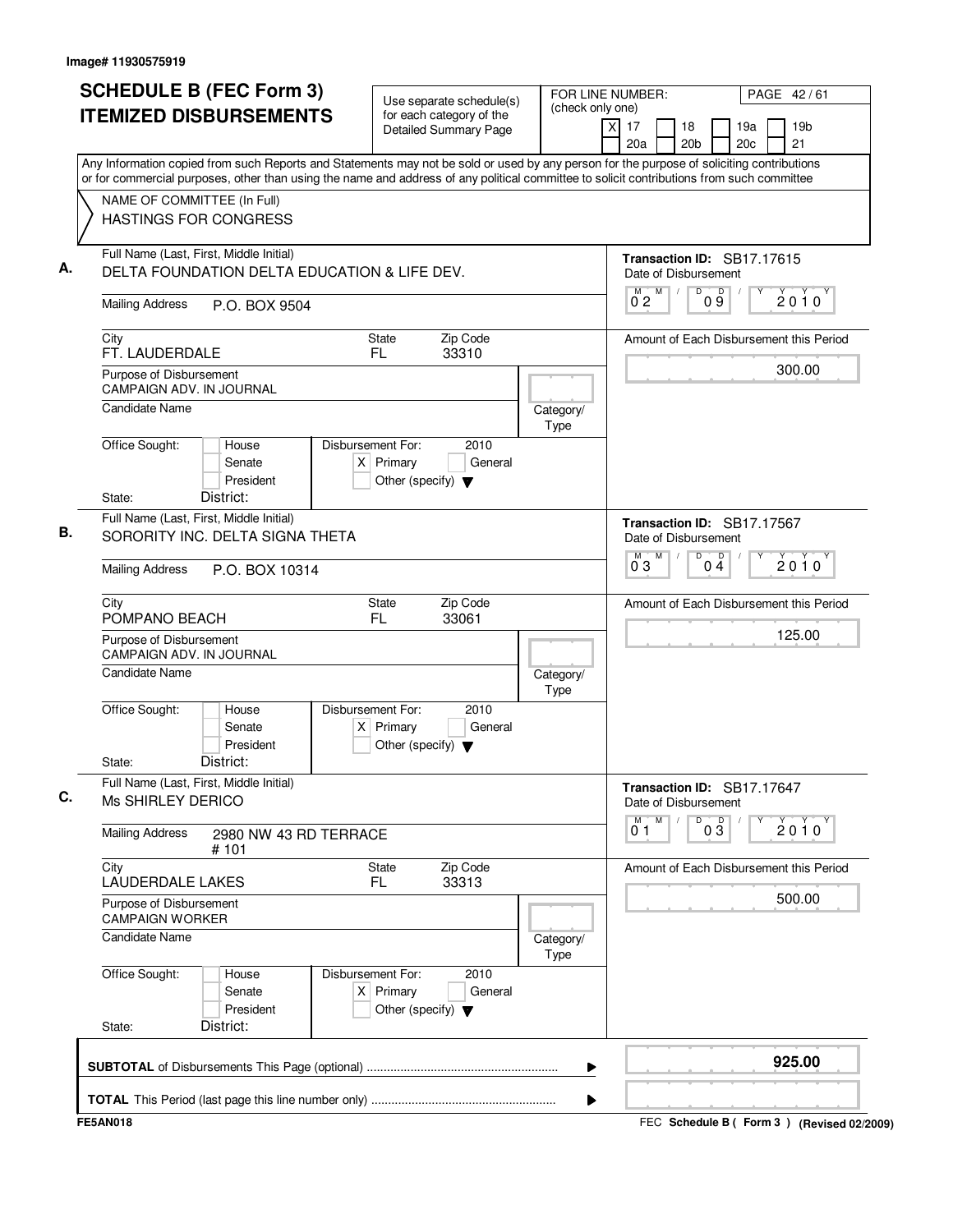| <b>SCHEDULE B (FEC Form 3)</b>                                                                                                            | Use separate schedule(s)                                                                    |                   | FOR LINE NUMBER:<br>PAGE 43/61<br>(check only one) |                                                |  |  |  |  |
|-------------------------------------------------------------------------------------------------------------------------------------------|---------------------------------------------------------------------------------------------|-------------------|----------------------------------------------------|------------------------------------------------|--|--|--|--|
| <b>ITEMIZED DISBURSEMENTS</b>                                                                                                             | for each category of the<br>Detailed Summary Page                                           |                   | χI<br>17<br>18<br>20 <sub>b</sub><br>20a           | 19a<br>19 <sub>b</sub><br>20c<br>21            |  |  |  |  |
| Any Information copied from such Reports and Statements may not be sold or used by any person for the purpose of soliciting contributions |                                                                                             |                   |                                                    |                                                |  |  |  |  |
| or for commercial purposes, other than using the name and address of any political committee to solicit contributions from such committee |                                                                                             |                   |                                                    |                                                |  |  |  |  |
| NAME OF COMMITTEE (In Full)<br><b>HASTINGS FOR CONGRESS</b>                                                                               |                                                                                             |                   |                                                    |                                                |  |  |  |  |
| Full Name (Last, First, Middle Initial)<br>ALCEE L L HASTINGS                                                                             |                                                                                             |                   | Date of Disbursement                               | Transaction ID: SB17.17578                     |  |  |  |  |
| <b>Mailing Address</b><br>2235 RAYBURN OFFICE BUILDING                                                                                    |                                                                                             |                   | M<br>M<br>$\sqrt{ }$<br>02                         | $\overline{D}$<br>D<br>2010<br>04              |  |  |  |  |
| City<br><b>WASHINGTON</b>                                                                                                                 | Zip Code<br><b>State</b><br>DC<br>20515                                                     |                   |                                                    | Amount of Each Disbursement this Period        |  |  |  |  |
| Purpose of Disbursement<br>REIMBURSE-TRAVEL TO LOS ANGELES F/R1/23.24                                                                     |                                                                                             |                   |                                                    | 3800.05                                        |  |  |  |  |
| <b>Candidate Name</b>                                                                                                                     |                                                                                             | Category/<br>Type |                                                    |                                                |  |  |  |  |
| Office Sought:<br>$x$ House<br>Senate<br>President                                                                                        | Disbursement For:<br>2010<br>$X$ Primary<br>General<br>Other (specify) $\blacktriangledown$ |                   |                                                    |                                                |  |  |  |  |
| State: FL<br>District: 23                                                                                                                 |                                                                                             |                   |                                                    |                                                |  |  |  |  |
| Full Name (Last, First, Middle Initial)<br>ALCEE L L HASTINGS                                                                             |                                                                                             |                   | Date of Disbursement                               | Transaction ID: SB17.17587                     |  |  |  |  |
| <b>Mailing Address</b><br>2235 RAYBURN OFFICE BUILDING                                                                                    |                                                                                             |                   | M<br>M<br>$0^{\degree}3$                           | D<br>$\overline{1}$ $\overline{0}$<br>$2010^y$ |  |  |  |  |
| City<br>WASHINGTON                                                                                                                        | Zip Code<br><b>State</b><br>DC<br>20515                                                     |                   |                                                    | Amount of Each Disbursement this Period        |  |  |  |  |
| Purpose of Disbursement<br>REIMBURSE-BOSTON, MA F/R 3/6,.                                                                                 |                                                                                             |                   |                                                    | 2130.80                                        |  |  |  |  |
| <b>Candidate Name</b>                                                                                                                     |                                                                                             | Category/<br>Type |                                                    |                                                |  |  |  |  |
| Office Sought:<br>$x$ House<br>Senate<br>$\times$<br>President<br>District: 23<br>State: FL                                               | Disbursement For:<br>2010<br>Primary<br>General<br>Other (specify) $\blacktriangledown$     |                   |                                                    |                                                |  |  |  |  |
| Full Name (Last, First, Middle Initial)<br>Mr. CHAUNCY E. HAYNES                                                                          |                                                                                             |                   | Date of Disbursement                               | Transaction ID: SB17.17629                     |  |  |  |  |
| <b>Mailing Address</b><br>4122 WHITE PINE COURT                                                                                           |                                                                                             |                   | $\overline{0}^M$ 3<br>M                            | D<br>$\overline{1}$ $\overline{7}$<br>$2010^y$ |  |  |  |  |
| City<br><b>TALLAHASSEE</b>                                                                                                                | Zip Code<br>State<br>FL<br>32311                                                            |                   |                                                    | Amount of Each Disbursement this Period        |  |  |  |  |
| Purpose of Disbursement<br><b>CAMPAIGN F/R CONSULTANT</b>                                                                                 |                                                                                             |                   |                                                    | 650.00                                         |  |  |  |  |
| <b>Candidate Name</b>                                                                                                                     |                                                                                             | Category/<br>Type |                                                    |                                                |  |  |  |  |
| Office Sought:<br>House<br>Senate<br>President                                                                                            | Disbursement For:<br>2010<br>$X$ Primary<br>General<br>Other (specify) $\blacktriangledown$ |                   |                                                    |                                                |  |  |  |  |
| District:<br>State:                                                                                                                       |                                                                                             |                   |                                                    |                                                |  |  |  |  |
|                                                                                                                                           |                                                                                             |                   |                                                    |                                                |  |  |  |  |
|                                                                                                                                           |                                                                                             |                   | ▶                                                  | 6580.85                                        |  |  |  |  |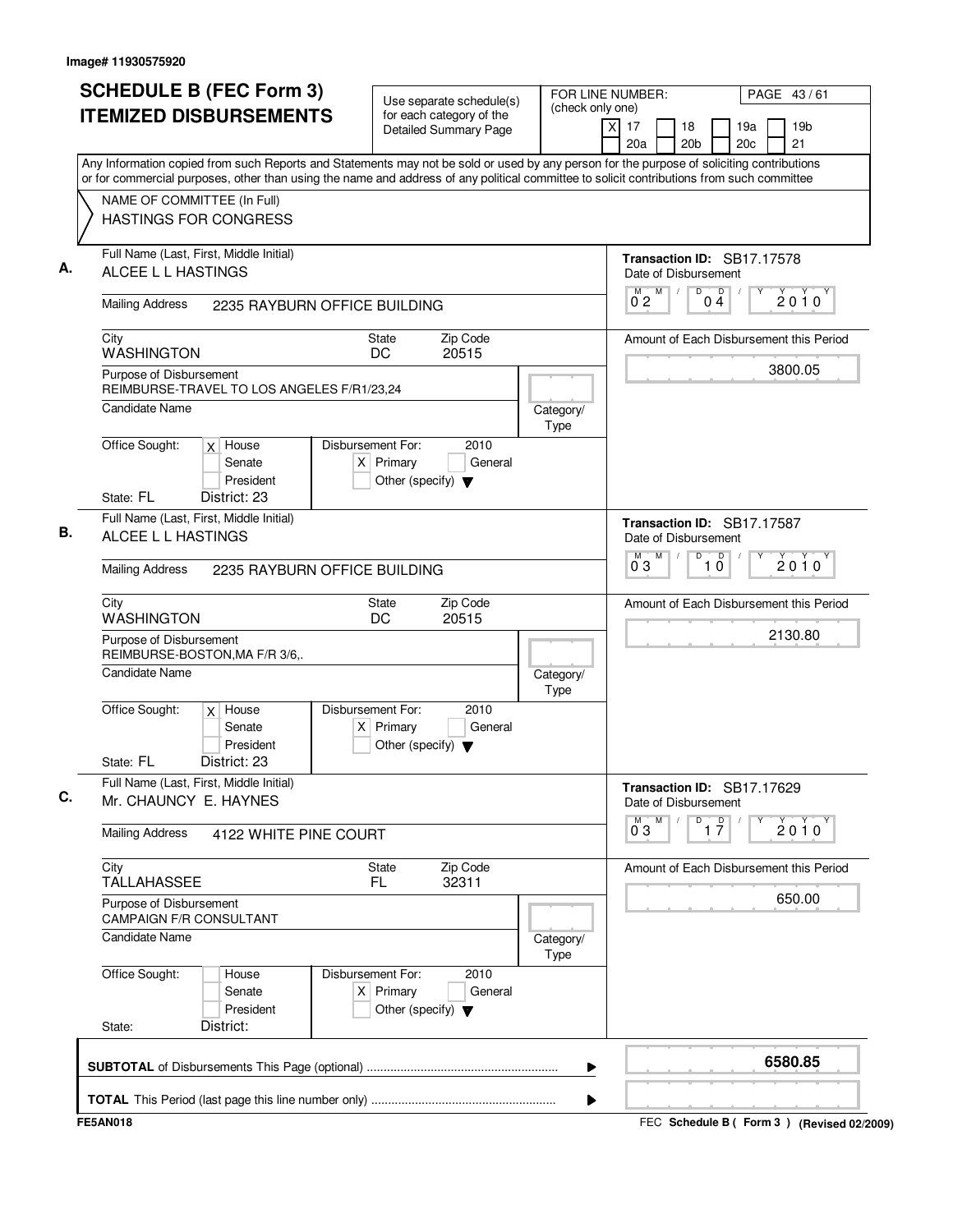| <b>SCHEDULE B (FEC Form 3)</b><br><b>ITEMIZED DISBURSEMENTS</b>                                                                                                                                                                                                                                                       | Use separate schedule(s)<br>for each category of the<br><b>Detailed Summary Page</b>        | (check only one)  | FOR LINE NUMBER:<br>PAGE 44/61<br>19 <sub>b</sub><br>X<br>17<br>19a<br>18<br>20 <sub>b</sub><br>21<br>20a<br>20c |
|-----------------------------------------------------------------------------------------------------------------------------------------------------------------------------------------------------------------------------------------------------------------------------------------------------------------------|---------------------------------------------------------------------------------------------|-------------------|------------------------------------------------------------------------------------------------------------------|
| Any Information copied from such Reports and Statements may not be sold or used by any person for the purpose of soliciting contributions<br>or for commercial purposes, other than using the name and address of any political committee to solicit contributions from such committee<br>NAME OF COMMITTEE (In Full) |                                                                                             |                   |                                                                                                                  |
| <b>HASTINGS FOR CONGRESS</b>                                                                                                                                                                                                                                                                                          |                                                                                             |                   |                                                                                                                  |
| Full Name (Last, First, Middle Initial)<br>HOLIDAY INN HOTEL HOLIDAY INN HOTEL                                                                                                                                                                                                                                        |                                                                                             |                   | Transaction ID: SB17.17630<br>Date of Disbursement<br>D<br>M<br>M<br>$\sqrt{ }$                                  |
| <b>Mailing Address</b><br>1601 N CONGRESS AVE                                                                                                                                                                                                                                                                         |                                                                                             |                   | $\overline{18}$<br>2010<br>03                                                                                    |
| City<br><b>BOYNTON BEACH</b>                                                                                                                                                                                                                                                                                          | Zip Code<br><b>State</b><br>FL.<br>33426                                                    |                   | Amount of Each Disbursement this Period                                                                          |
| Purpose of Disbursement<br><b>RECEPTION - KENDRICK MEEKS FOR SENATE</b>                                                                                                                                                                                                                                               |                                                                                             |                   | 1479.34                                                                                                          |
| Candidate Name                                                                                                                                                                                                                                                                                                        |                                                                                             | Category/<br>Type |                                                                                                                  |
| Office Sought:<br>House<br>Senate<br>President<br>District:<br>State:                                                                                                                                                                                                                                                 | Disbursement For:<br>2010<br>$X$ Primary<br>General<br>Other (specify) $\blacktriangledown$ |                   |                                                                                                                  |
| Full Name (Last, First, Middle Initial)<br>Mr. ROBERT HUGLES                                                                                                                                                                                                                                                          |                                                                                             |                   | Transaction ID: SB17.17593<br>Date of Disbursement                                                               |
| <b>Mailing Address</b><br>P.O. BOX 7522                                                                                                                                                                                                                                                                               |                                                                                             |                   | M<br>D<br>M<br>08<br>$2010^y$<br>0 <sub>1</sub>                                                                  |
| City<br>FT. LAUDERDALE                                                                                                                                                                                                                                                                                                | <b>State</b><br>Zip Code<br>33311<br>FL.                                                    |                   | Amount of Each Disbursement this Period                                                                          |
| Purpose of Disbursement<br><b>CAMPAIGN DRIVER</b>                                                                                                                                                                                                                                                                     |                                                                                             |                   | 300.00                                                                                                           |
| Candidate Name                                                                                                                                                                                                                                                                                                        |                                                                                             | Category/<br>Type |                                                                                                                  |
| Office Sought:<br>House<br>Senate<br>President<br>District:<br>State:                                                                                                                                                                                                                                                 | Disbursement For:<br>2010<br>$X$ Primary<br>General<br>Other (specify) $\blacktriangledown$ |                   |                                                                                                                  |
| Full Name (Last, First, Middle Initial)<br>Mr. ROBERT HUGLES                                                                                                                                                                                                                                                          |                                                                                             |                   | Transaction ID: SB17.17640<br>Date of Disbursement                                                               |
| <b>Mailing Address</b><br>P.O. BOX 7522                                                                                                                                                                                                                                                                               |                                                                                             |                   | M<br>M<br>$\overline{0}$ 2 $\overline{0}$<br>$2010^y$<br>03                                                      |
| City<br>FT. LAUDERDALE                                                                                                                                                                                                                                                                                                | <b>State</b><br>Zip Code<br>FL.<br>33311                                                    |                   | Amount of Each Disbursement this Period                                                                          |
| Purpose of Disbursement<br><b>CAMPAIGN DRIVER</b>                                                                                                                                                                                                                                                                     |                                                                                             |                   | 375.00                                                                                                           |
| <b>Candidate Name</b>                                                                                                                                                                                                                                                                                                 |                                                                                             | Category/<br>Type |                                                                                                                  |
| Office Sought:<br>House<br>Senate<br>President                                                                                                                                                                                                                                                                        | Disbursement For:<br>2010<br>$X$ Primary<br>General<br>Other (specify) $\blacktriangledown$ |                   |                                                                                                                  |
| State:<br>District:                                                                                                                                                                                                                                                                                                   |                                                                                             |                   |                                                                                                                  |
|                                                                                                                                                                                                                                                                                                                       |                                                                                             | ▶                 | 2154.34                                                                                                          |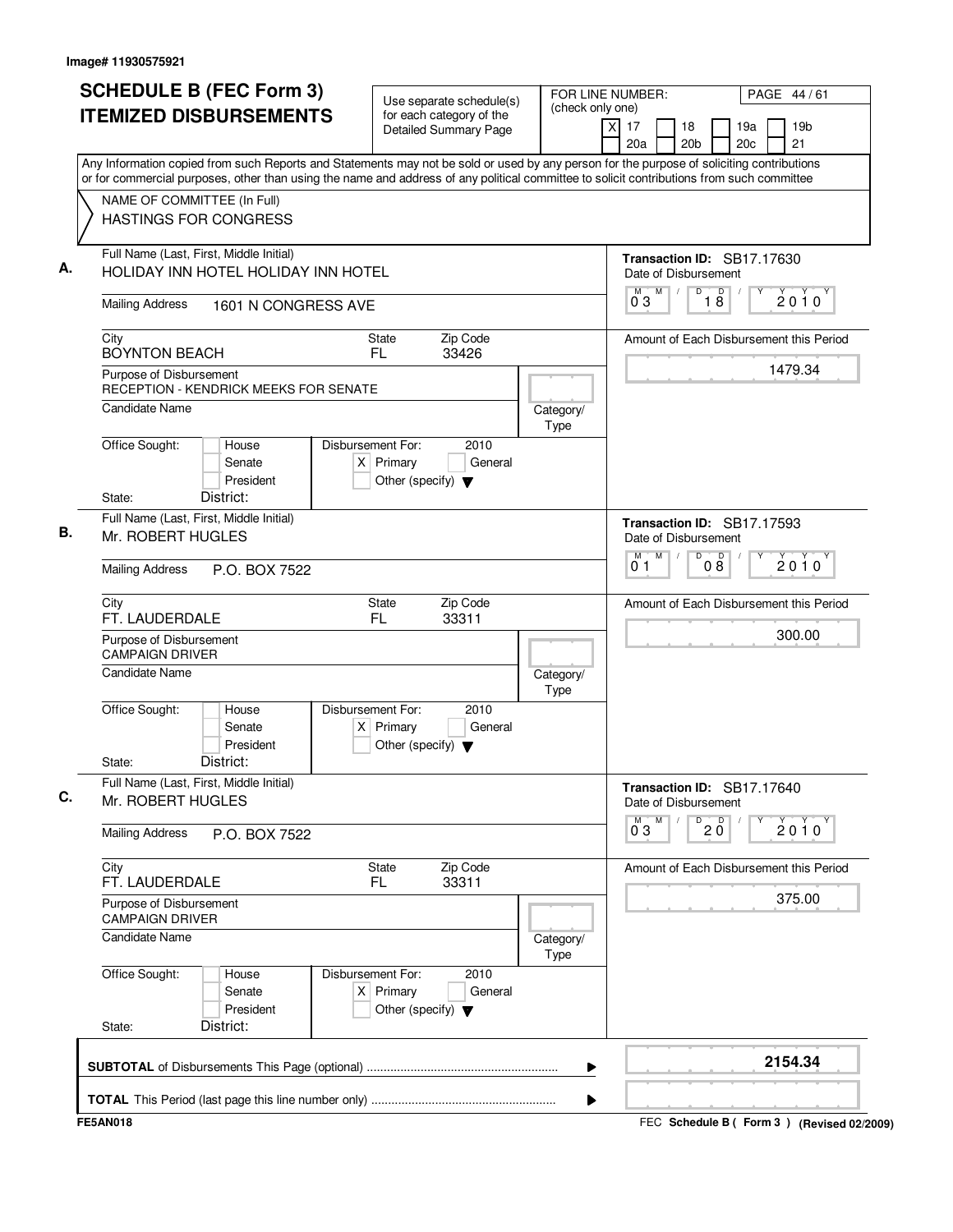| <b>SCHEDULE B (FEC Form 3)</b><br><b>ITEMIZED DISBURSEMENTS</b>                                                                                                                                                                                                                                                                                       |                                           |                   |                                                     | Use separate schedule(s)<br>for each category of the<br><b>Detailed Summary Page</b> | FOR LINE NUMBER:<br>(check only one) | X<br>17<br>20a                                                           |                 | 18<br>20 <sub>b</sub> |                                 | 19a<br>20 <sub>c</sub> | PAGE 45/61<br>19 <sub>b</sub><br>21               |
|-------------------------------------------------------------------------------------------------------------------------------------------------------------------------------------------------------------------------------------------------------------------------------------------------------------------------------------------------------|-------------------------------------------|-------------------|-----------------------------------------------------|--------------------------------------------------------------------------------------|--------------------------------------|--------------------------------------------------------------------------|-----------------|-----------------------|---------------------------------|------------------------|---------------------------------------------------|
| Any Information copied from such Reports and Statements may not be sold or used by any person for the purpose of soliciting contributions<br>or for commercial purposes, other than using the name and address of any political committee to solicit contributions from such committee<br>NAME OF COMMITTEE (In Full)<br><b>HASTINGS FOR CONGRESS</b> |                                           |                   |                                                     |                                                                                      |                                      |                                                                          |                 |                       |                                 |                        |                                                   |
| Full Name (Last, First, Middle Initial)<br><b>INFINITI INC. INFINITI FINANCIAL SERVICES</b><br><b>Mailing Address</b>                                                                                                                                                                                                                                 | P.O. BOX 650679                           |                   |                                                     |                                                                                      |                                      | Transaction ID: SB17.17554<br>Date of Disbursement<br>М<br>01            | M<br>$\sqrt{2}$ |                       | $D$ <sub>2</sub> $\frac{D}{7}$  |                        | 2010                                              |
| City<br><b>DALLAS</b><br>Purpose of Disbursement                                                                                                                                                                                                                                                                                                      |                                           |                   | State<br><b>TX</b>                                  | Zip Code<br>75265-0679                                                               |                                      |                                                                          |                 |                       |                                 |                        | Amount of Each Disbursement this Period<br>499.00 |
| <b>CAMPAIGN LEASE CAR PAYMENT</b><br>Candidate Name                                                                                                                                                                                                                                                                                                   |                                           |                   |                                                     |                                                                                      | Category/<br>Type                    |                                                                          |                 |                       |                                 |                        |                                                   |
| Office Sought:<br>State:                                                                                                                                                                                                                                                                                                                              | House<br>Senate<br>President<br>District: | Disbursement For: | $X$ Primary<br>Other (specify) $\blacktriangledown$ | 2010<br>General                                                                      |                                      |                                                                          |                 |                       |                                 |                        |                                                   |
| Full Name (Last, First, Middle Initial)<br>INFINITI INC. INFINITI FINANCIAL SERVICES                                                                                                                                                                                                                                                                  |                                           |                   |                                                     |                                                                                      |                                      | Transaction ID: SB17.17562<br>Date of Disbursement<br>$\overline{0}^M$ 2 | M               | D                     | $2\overline{2}$                 |                        |                                                   |
| <b>Mailing Address</b>                                                                                                                                                                                                                                                                                                                                | P.O. BOX 650679                           |                   |                                                     |                                                                                      |                                      |                                                                          |                 |                       |                                 |                        | $2010^y$                                          |
| City<br><b>DALLAS</b>                                                                                                                                                                                                                                                                                                                                 |                                           |                   | <b>State</b><br><b>TX</b>                           | Zip Code<br>75265-0679                                                               |                                      |                                                                          |                 |                       |                                 |                        | Amount of Each Disbursement this Period           |
| Purpose of Disbursement<br><b>CAMPAIGN CAR LEASE PAYMENT</b>                                                                                                                                                                                                                                                                                          |                                           |                   |                                                     |                                                                                      |                                      |                                                                          |                 |                       |                                 |                        | 499.00                                            |
| Candidate Name                                                                                                                                                                                                                                                                                                                                        |                                           |                   |                                                     |                                                                                      | Category/<br>Type                    |                                                                          |                 |                       |                                 |                        |                                                   |
| Office Sought:<br>State:                                                                                                                                                                                                                                                                                                                              | House<br>Senate<br>President<br>District: | Disbursement For: | $X$ Primary<br>Other (specify) $\blacktriangledown$ | 2010<br>General                                                                      |                                      |                                                                          |                 |                       |                                 |                        |                                                   |
| Full Name (Last, First, Middle Initial)<br>INFINITI INC. INFINITI FINANCIAL SERVICES                                                                                                                                                                                                                                                                  |                                           |                   |                                                     |                                                                                      |                                      | Transaction ID: SB17.17570<br>Date of Disbursement                       | M               |                       |                                 |                        |                                                   |
| <b>Mailing Address</b>                                                                                                                                                                                                                                                                                                                                | P.O. BOX 650679                           |                   |                                                     |                                                                                      |                                      | $\overline{0}^{\overline{M}}$ 3                                          |                 |                       | $\overline{P}$ 2 $\overline{2}$ |                        | $2010^y$                                          |
| City<br><b>DALLAS</b>                                                                                                                                                                                                                                                                                                                                 |                                           |                   | State<br>TX                                         | Zip Code<br>75265-0679                                                               |                                      |                                                                          |                 |                       |                                 |                        | Amount of Each Disbursement this Period           |
| Purpose of Disbursement<br>CAMPAIGN CAR LEASE PAYMENT                                                                                                                                                                                                                                                                                                 |                                           |                   |                                                     |                                                                                      |                                      |                                                                          |                 |                       |                                 |                        | 499.00                                            |
| Candidate Name                                                                                                                                                                                                                                                                                                                                        |                                           |                   |                                                     |                                                                                      | Category/<br>Type                    |                                                                          |                 |                       |                                 |                        |                                                   |
| Office Sought:                                                                                                                                                                                                                                                                                                                                        | House<br>Senate<br>President              | Disbursement For: | $X$ Primary<br>Other (specify) $\blacktriangledown$ | 2010<br>General                                                                      |                                      |                                                                          |                 |                       |                                 |                        |                                                   |
| State:                                                                                                                                                                                                                                                                                                                                                | District:                                 |                   |                                                     |                                                                                      |                                      |                                                                          |                 |                       |                                 |                        |                                                   |
|                                                                                                                                                                                                                                                                                                                                                       |                                           |                   |                                                     |                                                                                      | ▶                                    |                                                                          |                 |                       |                                 |                        | 1497.00                                           |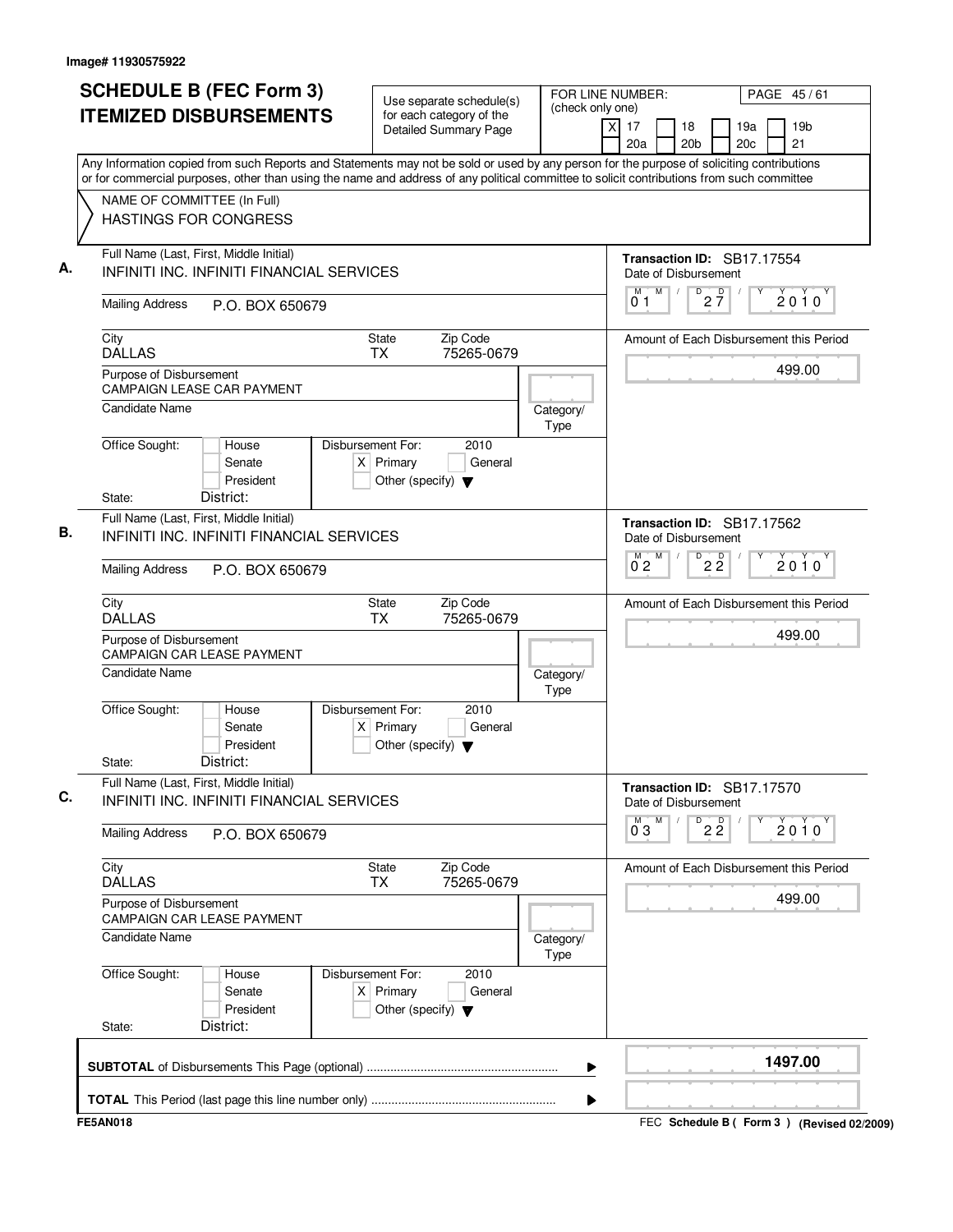| <b>SCHEDULE B (FEC Form 3)</b>                                                                                                                                                                                                                                                         | Use separate schedule(s)                                                                            | (check only one)  | FOR LINE NUMBER:<br>PAGE 46/61                                                        |  |  |  |  |  |
|----------------------------------------------------------------------------------------------------------------------------------------------------------------------------------------------------------------------------------------------------------------------------------------|-----------------------------------------------------------------------------------------------------|-------------------|---------------------------------------------------------------------------------------|--|--|--|--|--|
| <b>ITEMIZED DISBURSEMENTS</b>                                                                                                                                                                                                                                                          | for each category of the<br>Detailed Summary Page                                                   |                   | $\times$<br>17<br>19a<br>19 <sub>b</sub><br>18<br>20 <sub>b</sub><br>20c<br>21<br>20a |  |  |  |  |  |
| Any Information copied from such Reports and Statements may not be sold or used by any person for the purpose of soliciting contributions<br>or for commercial purposes, other than using the name and address of any political committee to solicit contributions from such committee |                                                                                                     |                   |                                                                                       |  |  |  |  |  |
|                                                                                                                                                                                                                                                                                        |                                                                                                     |                   |                                                                                       |  |  |  |  |  |
| NAME OF COMMITTEE (In Full)<br><b>HASTINGS FOR CONGRESS</b>                                                                                                                                                                                                                            |                                                                                                     |                   |                                                                                       |  |  |  |  |  |
| Full Name (Last, First, Middle Initial)<br>Mr. CLARENCE JACKSON                                                                                                                                                                                                                        |                                                                                                     |                   | Transaction ID: SB17.17602<br>Date of Disbursement                                    |  |  |  |  |  |
| <b>Mailing Address</b><br>4361 NW 12TH COURT                                                                                                                                                                                                                                           |                                                                                                     |                   | M<br>$\overline{D}$<br>M<br>$\sqrt{ }$<br>$20^{\circ}$<br>2010<br>01                  |  |  |  |  |  |
| City<br>LAUDERHILL                                                                                                                                                                                                                                                                     | Zip Code<br><b>State</b><br>FL.<br>33313                                                            |                   | Amount of Each Disbursement this Period                                               |  |  |  |  |  |
| Purpose of Disbursement<br><b>CAMPAIGN F/R CONSULTANT</b>                                                                                                                                                                                                                              |                                                                                                     |                   | 1700.00                                                                               |  |  |  |  |  |
| <b>Candidate Name</b>                                                                                                                                                                                                                                                                  |                                                                                                     | Category/<br>Type |                                                                                       |  |  |  |  |  |
| Office Sought:<br>House<br>Senate<br>President                                                                                                                                                                                                                                         | Disbursement For:<br>2010<br>$X$ Primary<br>General<br>Other (specify) $\blacktriangledown$         |                   |                                                                                       |  |  |  |  |  |
| District:<br>State:                                                                                                                                                                                                                                                                    |                                                                                                     |                   |                                                                                       |  |  |  |  |  |
| Full Name (Last, First, Middle Initial)<br>Mr. CLARENCE JACKSON                                                                                                                                                                                                                        |                                                                                                     |                   | Transaction ID: SB17.17612<br>Date of Disbursement                                    |  |  |  |  |  |
| <b>Mailing Address</b><br>4361 NW 12TH COURT                                                                                                                                                                                                                                           |                                                                                                     |                   | D<br>M<br>м<br>$0\overline{5}$<br>$2010^y$<br>$0^{\degree}2$                          |  |  |  |  |  |
| City<br>LAUDERHILL                                                                                                                                                                                                                                                                     | Zip Code<br><b>State</b><br>FL.<br>33313                                                            |                   | Amount of Each Disbursement this Period                                               |  |  |  |  |  |
| Purpose of Disbursement<br><b>CAMPAIGN F/R CONSULTANT</b>                                                                                                                                                                                                                              |                                                                                                     |                   | 2750.00                                                                               |  |  |  |  |  |
| <b>Candidate Name</b>                                                                                                                                                                                                                                                                  |                                                                                                     | Category/<br>Type |                                                                                       |  |  |  |  |  |
| Office Sought:<br>House<br>Senate<br>President<br>District:<br>State:                                                                                                                                                                                                                  | Disbursement For:<br>2010<br>Primary<br>General<br>$\times$<br>Other (specify) $\blacktriangledown$ |                   |                                                                                       |  |  |  |  |  |
| Full Name (Last, First, Middle Initial)<br>LAUDERHILL PUBLIC LAUDERHILL PUBLIC STORAGE                                                                                                                                                                                                 |                                                                                                     |                   | Transaction ID: SB17.17611<br>Date of Disbursement                                    |  |  |  |  |  |
| <b>Mailing Address</b><br>1500 N. STATE RD SEVEN                                                                                                                                                                                                                                       |                                                                                                     |                   | D<br>M<br>$0\frac{D}{3}$<br>$\overline{0}^M$ 2<br>$2010^y$                            |  |  |  |  |  |
| City<br>LAUDERHILL                                                                                                                                                                                                                                                                     | Zip Code<br><b>State</b><br>FL<br>33313                                                             |                   | Amount of Each Disbursement this Period                                               |  |  |  |  |  |
| Purpose of Disbursement<br>STORAGE CAMPAIGN MATERIAL                                                                                                                                                                                                                                   |                                                                                                     |                   | 283.02                                                                                |  |  |  |  |  |
| Candidate Name                                                                                                                                                                                                                                                                         |                                                                                                     | Category/<br>Type |                                                                                       |  |  |  |  |  |
| Office Sought:<br>House<br>Senate<br>President                                                                                                                                                                                                                                         | Disbursement For:<br>2010<br>$X$ Primary<br>General<br>Other (specify) $\blacktriangledown$         |                   |                                                                                       |  |  |  |  |  |
| District:<br>State:                                                                                                                                                                                                                                                                    |                                                                                                     |                   |                                                                                       |  |  |  |  |  |
|                                                                                                                                                                                                                                                                                        |                                                                                                     | ▶                 | 4733.02                                                                               |  |  |  |  |  |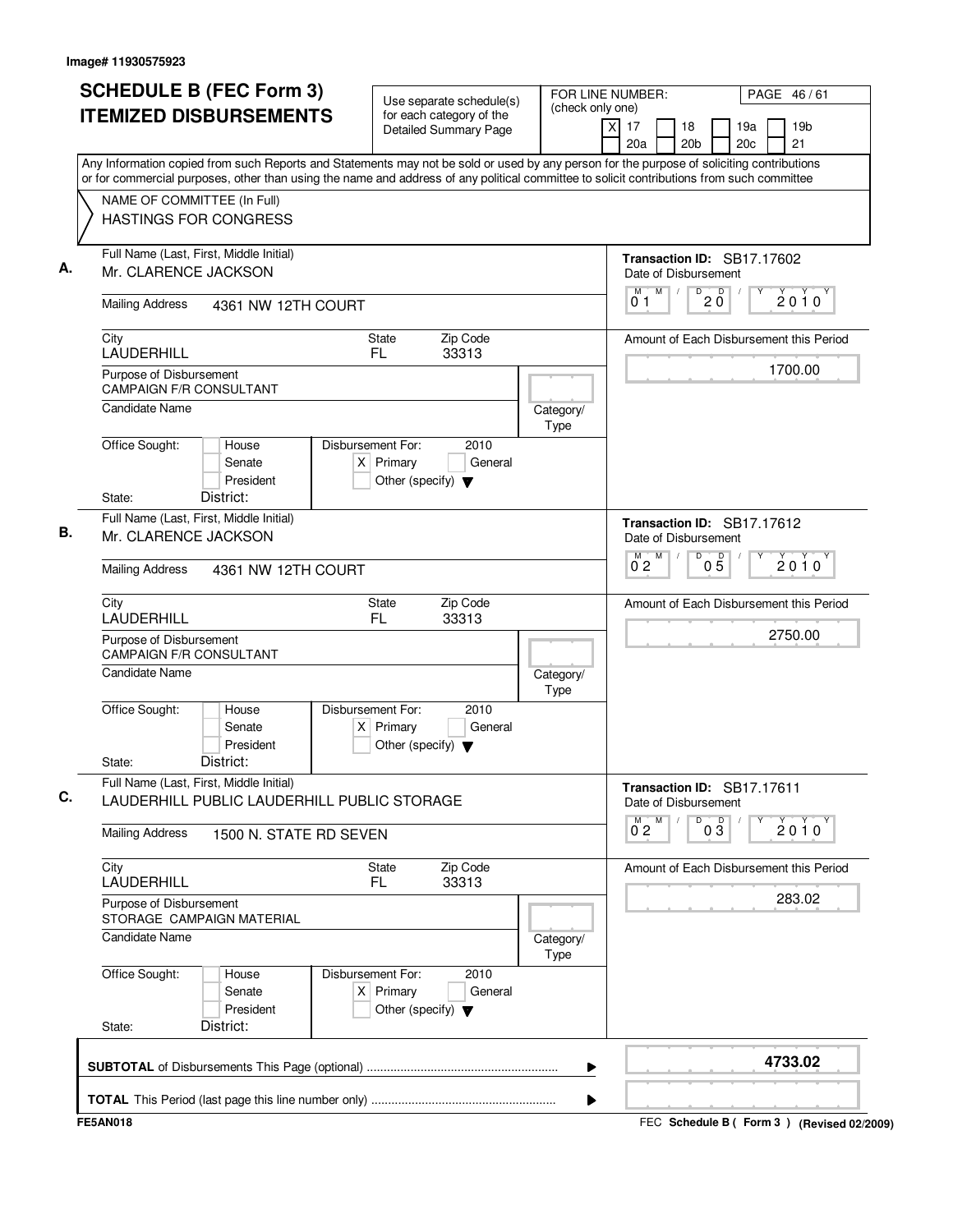|        |                                                                           |                                                                                        |                                  | for each category of the<br><b>Detailed Summary Page</b> |                   | (check only one)<br>19 <sub>b</sub><br>X<br>17<br>18<br>19a<br>20 <sub>b</sub><br>21<br>20a<br>20c                                                                                                                                                                                     |  |
|--------|---------------------------------------------------------------------------|----------------------------------------------------------------------------------------|----------------------------------|----------------------------------------------------------|-------------------|----------------------------------------------------------------------------------------------------------------------------------------------------------------------------------------------------------------------------------------------------------------------------------------|--|
|        |                                                                           | NAME OF COMMITTEE (In Full)                                                            |                                  |                                                          |                   | Any Information copied from such Reports and Statements may not be sold or used by any person for the purpose of soliciting contributions<br>or for commercial purposes, other than using the name and address of any political committee to solicit contributions from such committee |  |
|        |                                                                           | <b>HASTINGS FOR CONGRESS</b>                                                           |                                  |                                                          |                   |                                                                                                                                                                                                                                                                                        |  |
|        |                                                                           | Full Name (Last, First, Middle Initial)<br>LAUDERHILL PUBLIC LAUDERHILL PUBLIC STORAGE |                                  |                                                          |                   | Transaction ID: SB17.17625<br>Date of Disbursement<br>D<br>M<br>M<br>$\sqrt{2}$                                                                                                                                                                                                        |  |
|        | <b>Mailing Address</b>                                                    | 1500 N. STATE RD SEVEN                                                                 |                                  |                                                          |                   | $0\frac{D}{4}$<br>2010<br>03                                                                                                                                                                                                                                                           |  |
| City   | LAUDERHILL                                                                |                                                                                        | <b>State</b><br>FL.              | Zip Code<br>33313                                        |                   | Amount of Each Disbursement this Period<br>283.02                                                                                                                                                                                                                                      |  |
|        | Purpose of Disbursement                                                   | STORAGE CAMPAIGN MATERIAL                                                              |                                  |                                                          |                   |                                                                                                                                                                                                                                                                                        |  |
|        | <b>Candidate Name</b>                                                     |                                                                                        |                                  |                                                          | Category/<br>Type |                                                                                                                                                                                                                                                                                        |  |
|        | Office Sought:                                                            | House<br>Senate<br>President<br>District:                                              | Disbursement For:<br>$X$ Primary | 2010<br>General<br>Other (specify) $\blacktriangledown$  |                   |                                                                                                                                                                                                                                                                                        |  |
|        | State:<br>Full Name (Last, First, Middle Initial)<br>Mr. EDDIE W MARSHALL |                                                                                        |                                  |                                                          |                   | Transaction ID: SB17.17646<br>Date of Disbursement                                                                                                                                                                                                                                     |  |
|        | <b>Mailing Address</b><br>2131 NW 7TH STREET<br>APT. <sub>3</sub>         |                                                                                        |                                  |                                                          |                   | M<br>$\sqrt{ }$<br>$\overline{D}$<br>$0\overline{3}$<br>M<br>$2010^y$<br>$0^{\circ}$ 1                                                                                                                                                                                                 |  |
| City   | FT. LAUDERDALE                                                            |                                                                                        | <b>State</b><br>FL               | Zip Code<br>33311                                        |                   | Amount of Each Disbursement this Period                                                                                                                                                                                                                                                |  |
|        | Purpose of Disbursement                                                   | <b>CAMPAIGN F/R CONSULTANT</b>                                                         |                                  |                                                          |                   | 4500.00                                                                                                                                                                                                                                                                                |  |
|        | <b>Candidate Name</b>                                                     |                                                                                        |                                  |                                                          | Category/<br>Type |                                                                                                                                                                                                                                                                                        |  |
| State: | Office Sought:                                                            | House<br>Senate<br>President<br>District:                                              | Disbursement For:<br>$X$ Primary | 2010<br>General<br>Other (specify) $\blacktriangledown$  |                   |                                                                                                                                                                                                                                                                                        |  |
|        | Mr. EDDIE W MARSHALL                                                      | Full Name (Last, First, Middle Initial)                                                |                                  |                                                          |                   | Transaction ID: SB17.17595<br>Date of Disbursement<br>M                                                                                                                                                                                                                                |  |
|        | <b>Mailing Address</b>                                                    | 2131 NW 7TH STREET<br>APT. 3                                                           |                                  |                                                          |                   | M<br>D<br>$\overline{1\,3}$<br>$2010^y$<br>01                                                                                                                                                                                                                                          |  |
| City   | FT. LAUDERDALE                                                            |                                                                                        | <b>State</b><br>FL.              | Zip Code<br>33311                                        |                   | Amount of Each Disbursement this Period                                                                                                                                                                                                                                                |  |
|        | Purpose of Disbursement                                                   | <b>CAMPAIGN F/R CONSULTANT</b>                                                         |                                  |                                                          |                   | 2300.00                                                                                                                                                                                                                                                                                |  |
|        | <b>Candidate Name</b>                                                     |                                                                                        |                                  |                                                          | Category/<br>Type |                                                                                                                                                                                                                                                                                        |  |
|        | Office Sought:                                                            | House<br>Senate<br>President                                                           | Disbursement For:<br>$X$ Primary | 2010<br>General<br>Other (specify) $\blacktriangledown$  |                   |                                                                                                                                                                                                                                                                                        |  |
| State: |                                                                           | District:                                                                              |                                  |                                                          |                   |                                                                                                                                                                                                                                                                                        |  |
|        |                                                                           |                                                                                        |                                  |                                                          |                   | 7083.02<br>▶                                                                                                                                                                                                                                                                           |  |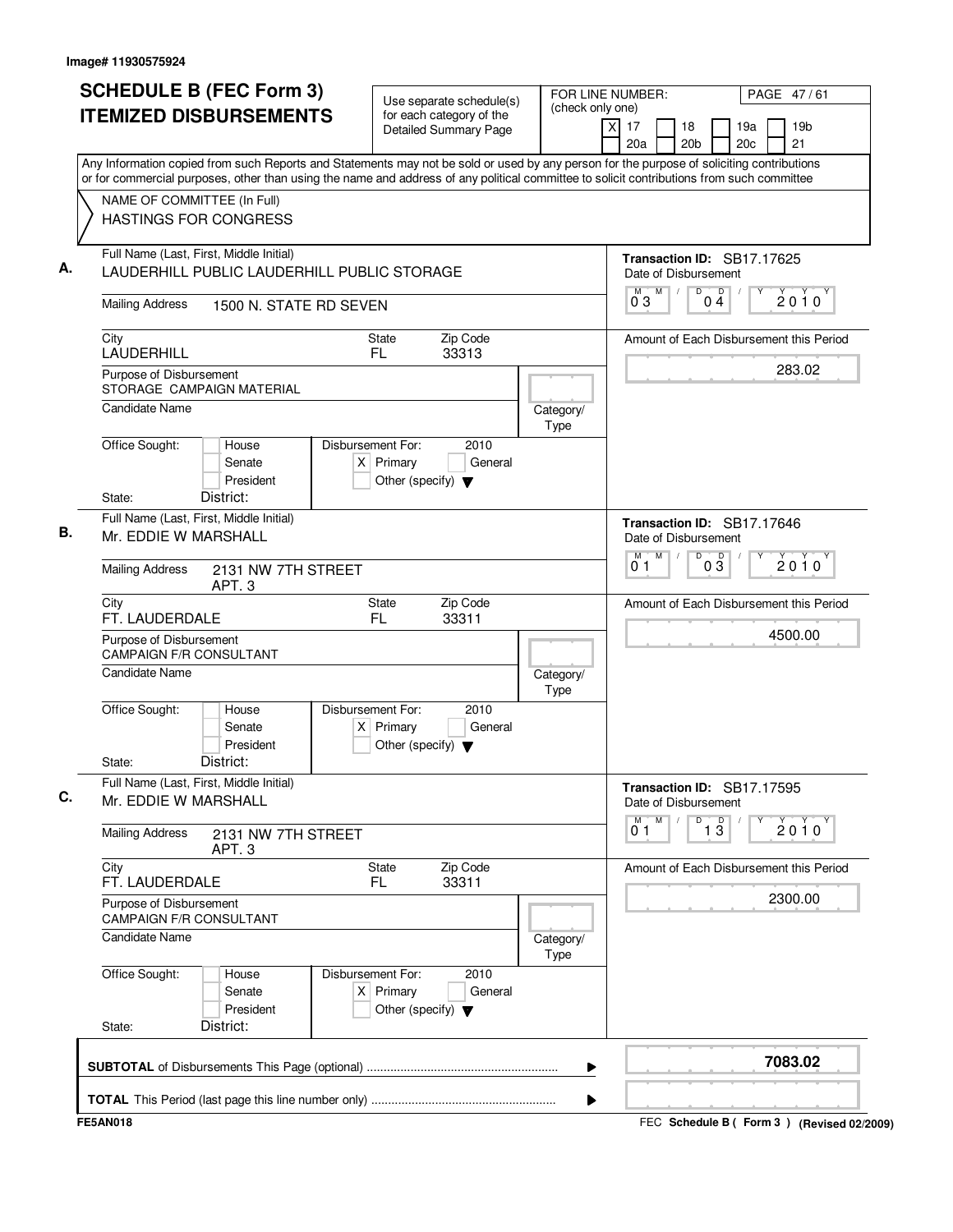| <b>SCHEDULE B (FEC Form 3)</b>                                                                                                                                                                                                                                                         | Use separate schedule(s)                                                                            | (check only one)                                             | FOR LINE NUMBER:<br>PAGE 48/61                                                  |
|----------------------------------------------------------------------------------------------------------------------------------------------------------------------------------------------------------------------------------------------------------------------------------------|-----------------------------------------------------------------------------------------------------|--------------------------------------------------------------|---------------------------------------------------------------------------------|
| <b>ITEMIZED DISBURSEMENTS</b>                                                                                                                                                                                                                                                          | for each category of the<br><b>Detailed Summary Page</b>                                            |                                                              | xl<br>17<br>19a<br>19 <sub>b</sub><br>18<br>21<br>20 <sub>b</sub><br>20c<br>20a |
| Any Information copied from such Reports and Statements may not be sold or used by any person for the purpose of soliciting contributions<br>or for commercial purposes, other than using the name and address of any political committee to solicit contributions from such committee |                                                                                                     |                                                              |                                                                                 |
| NAME OF COMMITTEE (In Full)<br><b>HASTINGS FOR CONGRESS</b>                                                                                                                                                                                                                            |                                                                                                     |                                                              |                                                                                 |
| Full Name (Last, First, Middle Initial)<br>Mr. EDDIE W MARSHALL                                                                                                                                                                                                                        |                                                                                                     |                                                              | Transaction ID: SB17.17822<br>Date of Disbursement                              |
| <b>Mailing Address</b><br>2131 NW 7TH STREET<br>APT. <sub>3</sub>                                                                                                                                                                                                                      |                                                                                                     |                                                              | D<br>M<br>M<br>09<br>$\sqrt{ }$<br>2010<br>02                                   |
| City<br>FT. LAUDERDALE                                                                                                                                                                                                                                                                 | Zip Code<br><b>State</b><br>FL.<br>33311                                                            |                                                              | Amount of Each Disbursement this Period                                         |
| Purpose of Disbursement<br><b>CAMPAIGN F/R CONSULTANT</b>                                                                                                                                                                                                                              |                                                                                                     |                                                              | 3837.10                                                                         |
| <b>Candidate Name</b>                                                                                                                                                                                                                                                                  |                                                                                                     | Category/<br>Type                                            |                                                                                 |
| Office Sought:<br>House<br>Senate<br>President                                                                                                                                                                                                                                         | Disbursement For:<br>2010<br>$X$ Primary<br>General<br>Other (specify) $\blacktriangledown$         |                                                              |                                                                                 |
| District:<br>State:<br>Full Name (Last, First, Middle Initial)<br>Mr. EDDIE W MARSHALL                                                                                                                                                                                                 |                                                                                                     |                                                              | Transaction ID: SB17.17635<br>Date of Disbursement                              |
| <b>Mailing Address</b><br>2131 NW 7TH STREET<br>APT. <sub>3</sub>                                                                                                                                                                                                                      |                                                                                                     | M<br>D<br>$\overline{19}$<br>м<br>$2010^y$<br>$0^{\degree}3$ |                                                                                 |
| City<br>FT. LAUDERDALE                                                                                                                                                                                                                                                                 | Zip Code<br><b>State</b><br>FL.<br>33311                                                            |                                                              | Amount of Each Disbursement this Period                                         |
| Purpose of Disbursement<br><b>CAMPAIGN F/R CONSULTANT</b>                                                                                                                                                                                                                              |                                                                                                     |                                                              | 2846.00                                                                         |
| <b>Candidate Name</b>                                                                                                                                                                                                                                                                  |                                                                                                     | Category/<br>Type                                            |                                                                                 |
| Office Sought:<br>House<br>Senate<br>President<br>District:<br>State:                                                                                                                                                                                                                  | Disbursement For:<br>2010<br>Primary<br>General<br>$\times$<br>Other (specify) $\blacktriangledown$ |                                                              |                                                                                 |
| Full Name (Last, First, Middle Initial)<br>Mr. TOMAS MCINTOSH                                                                                                                                                                                                                          |                                                                                                     |                                                              | Transaction ID: SB17.17553<br>Date of Disbursement                              |
| <b>Mailing Address</b><br>P.O. BOX 100277                                                                                                                                                                                                                                              |                                                                                                     |                                                              | M<br>M<br>$\overline{P}$ 2 $\overline{5}$<br>$2010^y$<br>01                     |
| City<br>FT. LAUDERDALE                                                                                                                                                                                                                                                                 | Zip Code<br>State<br>FL<br>33310                                                                    |                                                              | Amount of Each Disbursement this Period                                         |
| Purpose of Disbursement<br><b>CAMPAIGN DATA ENTRY</b>                                                                                                                                                                                                                                  |                                                                                                     |                                                              | 1100.00                                                                         |
| <b>Candidate Name</b>                                                                                                                                                                                                                                                                  |                                                                                                     | Category/<br>Type                                            |                                                                                 |
| Office Sought:<br>House<br>Senate<br>President                                                                                                                                                                                                                                         | Disbursement For:<br>2010<br>$X$ Primary<br>General<br>Other (specify) $\blacktriangledown$         |                                                              |                                                                                 |
| District:<br>State:                                                                                                                                                                                                                                                                    |                                                                                                     |                                                              |                                                                                 |
|                                                                                                                                                                                                                                                                                        |                                                                                                     |                                                              | 7783.10                                                                         |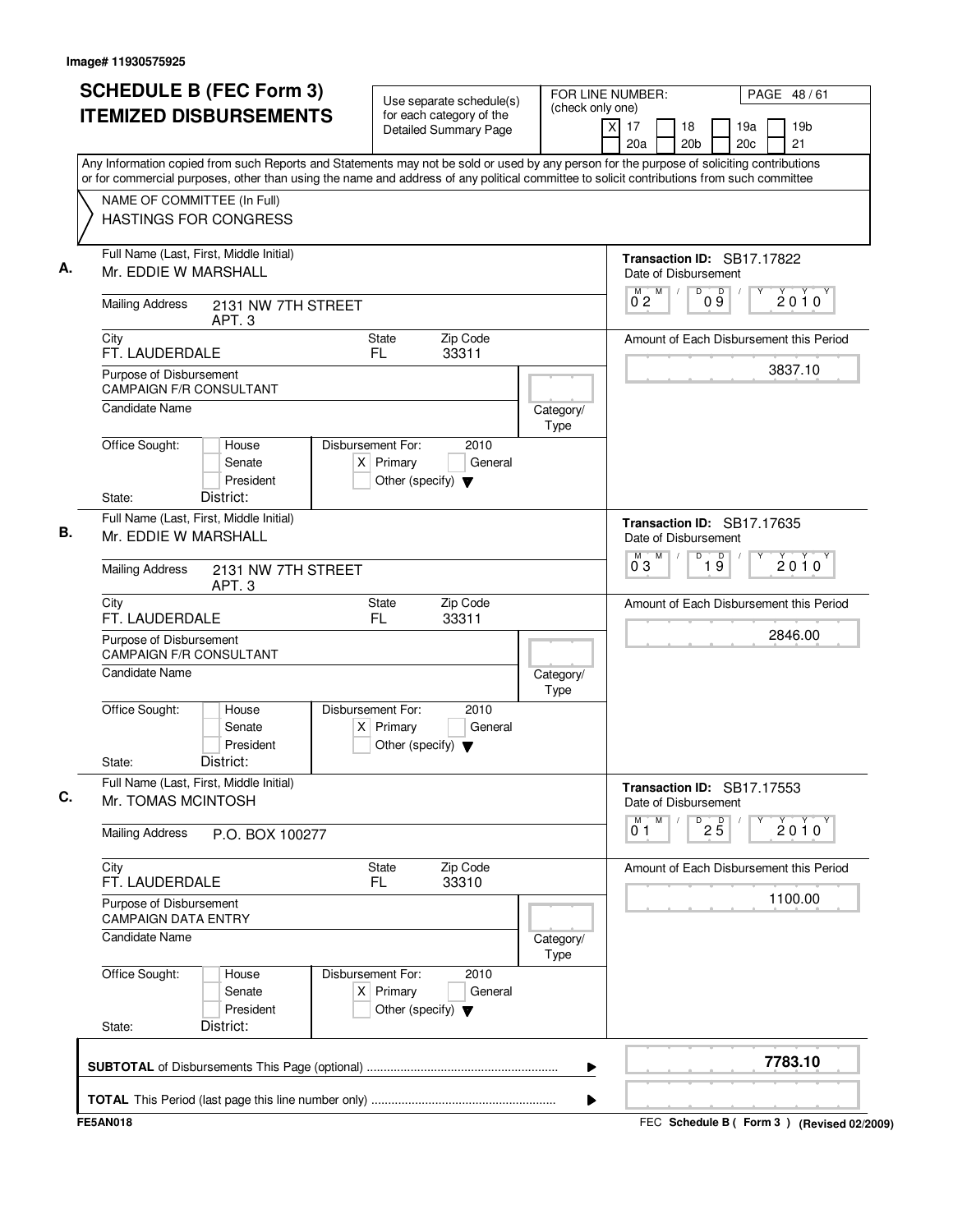| <b>SCHEDULE B (FEC Form 3)</b>                                                          | Use separate schedule(s)                                                                    | FOR LINE NUMBER:<br>PAGE 49/61<br>(check only one)                                                                                                                                                                                                                                     |  |  |
|-----------------------------------------------------------------------------------------|---------------------------------------------------------------------------------------------|----------------------------------------------------------------------------------------------------------------------------------------------------------------------------------------------------------------------------------------------------------------------------------------|--|--|
| <b>ITEMIZED DISBURSEMENTS</b>                                                           | for each category of the<br><b>Detailed Summary Page</b>                                    | $\times$<br>17<br>19a<br>19 <sub>b</sub><br>18<br>20a<br>20 <sub>b</sub><br>20c<br>21                                                                                                                                                                                                  |  |  |
|                                                                                         |                                                                                             | Any Information copied from such Reports and Statements may not be sold or used by any person for the purpose of soliciting contributions<br>or for commercial purposes, other than using the name and address of any political committee to solicit contributions from such committee |  |  |
| NAME OF COMMITTEE (In Full)                                                             |                                                                                             |                                                                                                                                                                                                                                                                                        |  |  |
| <b>HASTINGS FOR CONGRESS</b>                                                            |                                                                                             |                                                                                                                                                                                                                                                                                        |  |  |
| Full Name (Last, First, Middle Initial)<br>Mr. TOMAS MCINTOSH                           |                                                                                             | Transaction ID: SB17.17563<br>Date of Disbursement                                                                                                                                                                                                                                     |  |  |
| <b>Mailing Address</b><br>P.O. BOX 100277                                               |                                                                                             | $\overline{D}$<br>M<br>$2\overline{5}$<br>M<br>$2010^y$<br>0 <sub>2</sub>                                                                                                                                                                                                              |  |  |
| City<br>FT. LAUDERDALE                                                                  | Zip Code<br><b>State</b><br>FL.<br>33310                                                    | Amount of Each Disbursement this Period                                                                                                                                                                                                                                                |  |  |
| Purpose of Disbursement<br><b>CAMPAIGN DATA ENTRY</b>                                   |                                                                                             | 1100.00                                                                                                                                                                                                                                                                                |  |  |
| <b>Candidate Name</b>                                                                   |                                                                                             | Category/<br>Type                                                                                                                                                                                                                                                                      |  |  |
| Office Sought:<br>House<br>Senate<br>President                                          | Disbursement For:<br>2010<br>$X$ Primary<br>General<br>Other (specify) $\blacktriangledown$ |                                                                                                                                                                                                                                                                                        |  |  |
| District:<br>State:<br>Full Name (Last, First, Middle Initial)<br>Mr. TOMAS MCINTOSH    |                                                                                             | Transaction ID: SB17.17577<br>Date of Disbursement                                                                                                                                                                                                                                     |  |  |
| <b>Mailing Address</b><br>P.O. BOX 100277                                               |                                                                                             | M<br>D<br>29<br>М<br>$2010^y$<br>$0^{\degree}3$                                                                                                                                                                                                                                        |  |  |
|                                                                                         |                                                                                             |                                                                                                                                                                                                                                                                                        |  |  |
| City<br>FT. LAUDERDALE                                                                  | Zip Code<br>State<br><b>FL</b><br>33310                                                     | Amount of Each Disbursement this Period                                                                                                                                                                                                                                                |  |  |
| Purpose of Disbursement<br><b>CAMPAIGN DATA ENTRY</b>                                   |                                                                                             | 1100.00                                                                                                                                                                                                                                                                                |  |  |
| <b>Candidate Name</b>                                                                   |                                                                                             | Category/<br>Type                                                                                                                                                                                                                                                                      |  |  |
| Office Sought:<br>House<br>Senate<br>President<br>District:<br>State:                   | Disbursement For:<br>2010<br>$X$ Primary<br>General<br>Other (specify) $\blacktriangledown$ |                                                                                                                                                                                                                                                                                        |  |  |
| Full Name (Last, First, Middle Initial)<br>NATIONAL DEMOCRATIC NATIONAL DEMOCRATIC CLUB |                                                                                             | Transaction ID: SB17.17598<br>Date of Disbursement                                                                                                                                                                                                                                     |  |  |
| <b>Mailing Address</b><br>30 IVY STREET. SE                                             |                                                                                             | $\overline{1\ 4}$<br>M<br>D<br>М<br>$2010^y$<br>01                                                                                                                                                                                                                                     |  |  |
| City<br><b>WASHINGTON</b>                                                               | Zip Code<br>State<br>DC<br>20003                                                            | Amount of Each Disbursement this Period                                                                                                                                                                                                                                                |  |  |
| Purpose of Disbursement<br><b>CAMPAIGN MEMBERSHIP</b>                                   |                                                                                             | 200.00                                                                                                                                                                                                                                                                                 |  |  |
| <b>Candidate Name</b>                                                                   |                                                                                             | Category/<br>Type                                                                                                                                                                                                                                                                      |  |  |
| Office Sought:<br>House<br>Senate<br>President                                          | Disbursement For:<br>2010<br>$X$ Primary<br>General<br>Other (specify) $\blacktriangledown$ |                                                                                                                                                                                                                                                                                        |  |  |
| District:<br>State:                                                                     |                                                                                             |                                                                                                                                                                                                                                                                                        |  |  |
|                                                                                         |                                                                                             | 2400.00                                                                                                                                                                                                                                                                                |  |  |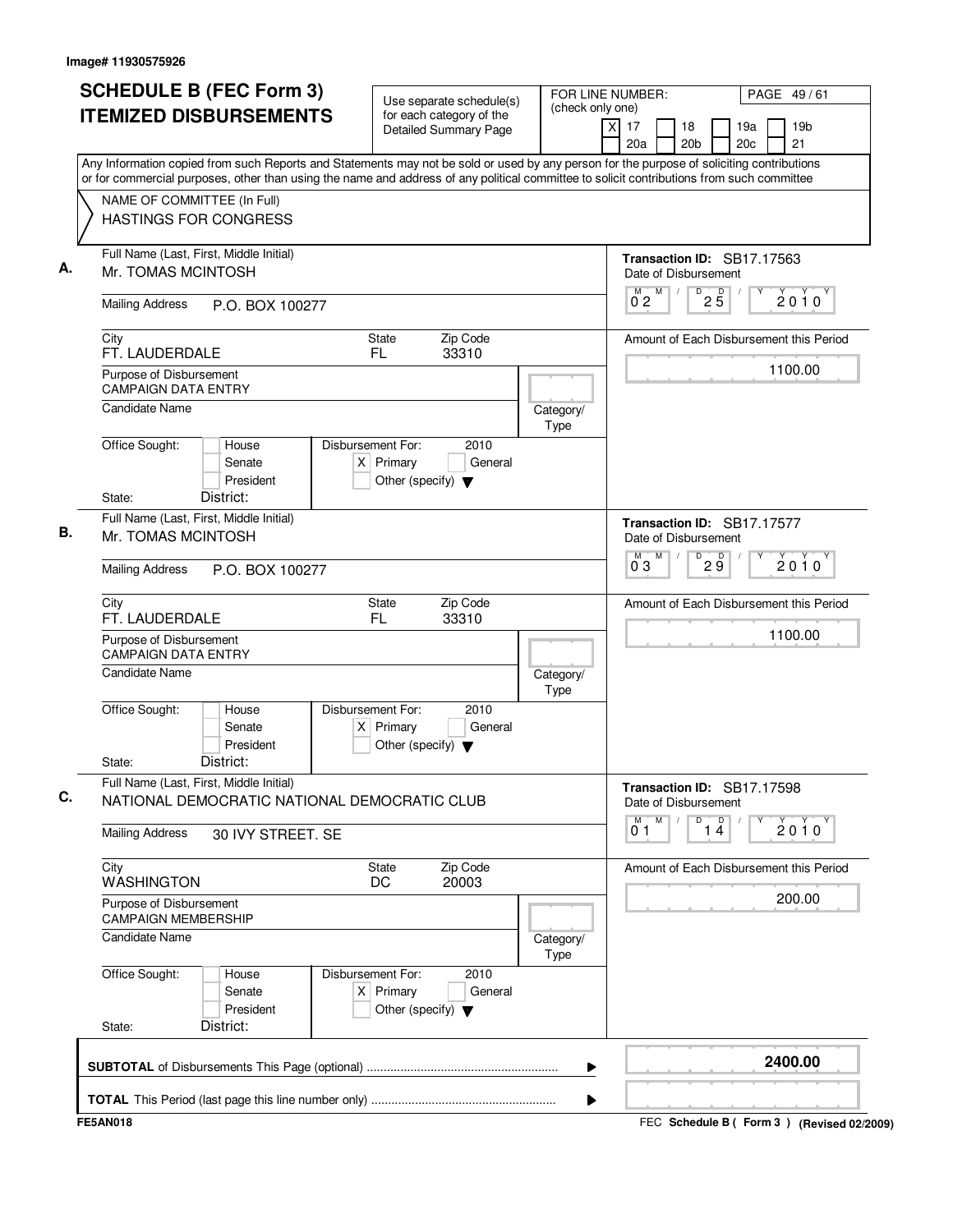| <b>SCHEDULE B (FEC Form 3)</b><br><b>ITEMIZED DISBURSEMENTS</b>                                                                              | Use separate schedule(s)<br>for each category of the<br><b>Detailed Summary Page</b>                                                                                                                                                                                                   | FOR LINE NUMBER:<br>PAGE 50/61<br>(check only one)<br>19 <sub>b</sub><br>X<br>17<br>19a<br>18<br>21<br>20a<br>20 <sub>b</sub><br>20c      |
|----------------------------------------------------------------------------------------------------------------------------------------------|----------------------------------------------------------------------------------------------------------------------------------------------------------------------------------------------------------------------------------------------------------------------------------------|-------------------------------------------------------------------------------------------------------------------------------------------|
| NAME OF COMMITTEE (In Full)<br><b>HASTINGS FOR CONGRESS</b>                                                                                  | Any Information copied from such Reports and Statements may not be sold or used by any person for the purpose of soliciting contributions<br>or for commercial purposes, other than using the name and address of any political committee to solicit contributions from such committee |                                                                                                                                           |
| Full Name (Last, First, Middle Initial)<br>NATIONAL DEMOCRATIC NATIONAL DEMOCRATIC CLUB<br><b>Mailing Address</b><br>30 IVY STREET. SE       |                                                                                                                                                                                                                                                                                        | Transaction ID: SB17.17622<br>Date of Disbursement<br>$\overline{D}$<br>M<br>M<br>$2\overline{5}$<br>$\sqrt{ }$<br>2010<br>0 <sub>2</sub> |
| City<br><b>WASHINGTON</b><br>Purpose of Disbursement<br><b>CAMPAIGN MEMBERSHIP</b><br><b>Candidate Name</b>                                  | Zip Code<br><b>State</b><br>DC<br>20003<br>Category/                                                                                                                                                                                                                                   | Amount of Each Disbursement this Period<br>135.00                                                                                         |
| Office Sought:<br>House<br>Senate<br>President<br>District:<br>State:                                                                        | Type<br>Disbursement For:<br>2010<br>$X$ Primary<br>General<br>Other (specify) $\blacktriangledown$                                                                                                                                                                                    |                                                                                                                                           |
| Full Name (Last, First, Middle Initial)<br>NATIONAL DEMOCRATIC NATIONAL DEMOCRATIC CLUB<br><b>Mailing Address</b><br>30 IVY STREET. SE       |                                                                                                                                                                                                                                                                                        | Transaction ID: SB17.17626<br>Date of Disbursement<br>M<br>D<br>$\overline{1}$ $\overline{1}$<br>$\overline{0}^M$ 3<br>$2010^y$           |
| City<br><b>WASHINGTON</b><br>Purpose of Disbursement<br><b>MEMBERSHIP DUES</b><br><b>Candidate Name</b><br>Office Sought:<br>House<br>Senate | <b>State</b><br>Zip Code<br>DC<br>20003<br>Category/<br>Type<br>Disbursement For:<br>2010<br>$X$ Primary<br>General                                                                                                                                                                    | Amount of Each Disbursement this Period<br>135.00                                                                                         |
| President<br>District:<br>State:<br>Full Name (Last, First, Middle Initial)                                                                  | Other (specify) $\blacktriangledown$                                                                                                                                                                                                                                                   | Transaction ID: SB17.17548                                                                                                                |
| OFFICE DEPOT OFFICE DEPOT<br><b>Mailing Address</b>                                                                                          | 4801 N. STATE ROAD SEVEN                                                                                                                                                                                                                                                               | Date of Disbursement<br>M<br>M<br>D<br>$\overline{p}$<br>$2010^y$<br>$1\,\AA$<br>01                                                       |
| City<br>FT. LAUDERDALE<br>Purpose of Disbursement<br>INK FOR CAMPAIGN PRINTER<br><b>Candidate Name</b>                                       | Zip Code<br><b>State</b><br>FL.<br>33311<br>Category/<br>Type                                                                                                                                                                                                                          | Amount of Each Disbursement this Period<br>106.51                                                                                         |
| Office Sought:<br>House<br>Senate<br>President<br>District:<br>State:                                                                        | Disbursement For:<br>2010<br>$X$ Primary<br>General<br>Other (specify) $\blacktriangledown$                                                                                                                                                                                            |                                                                                                                                           |
|                                                                                                                                              | ▶                                                                                                                                                                                                                                                                                      | 376.51                                                                                                                                    |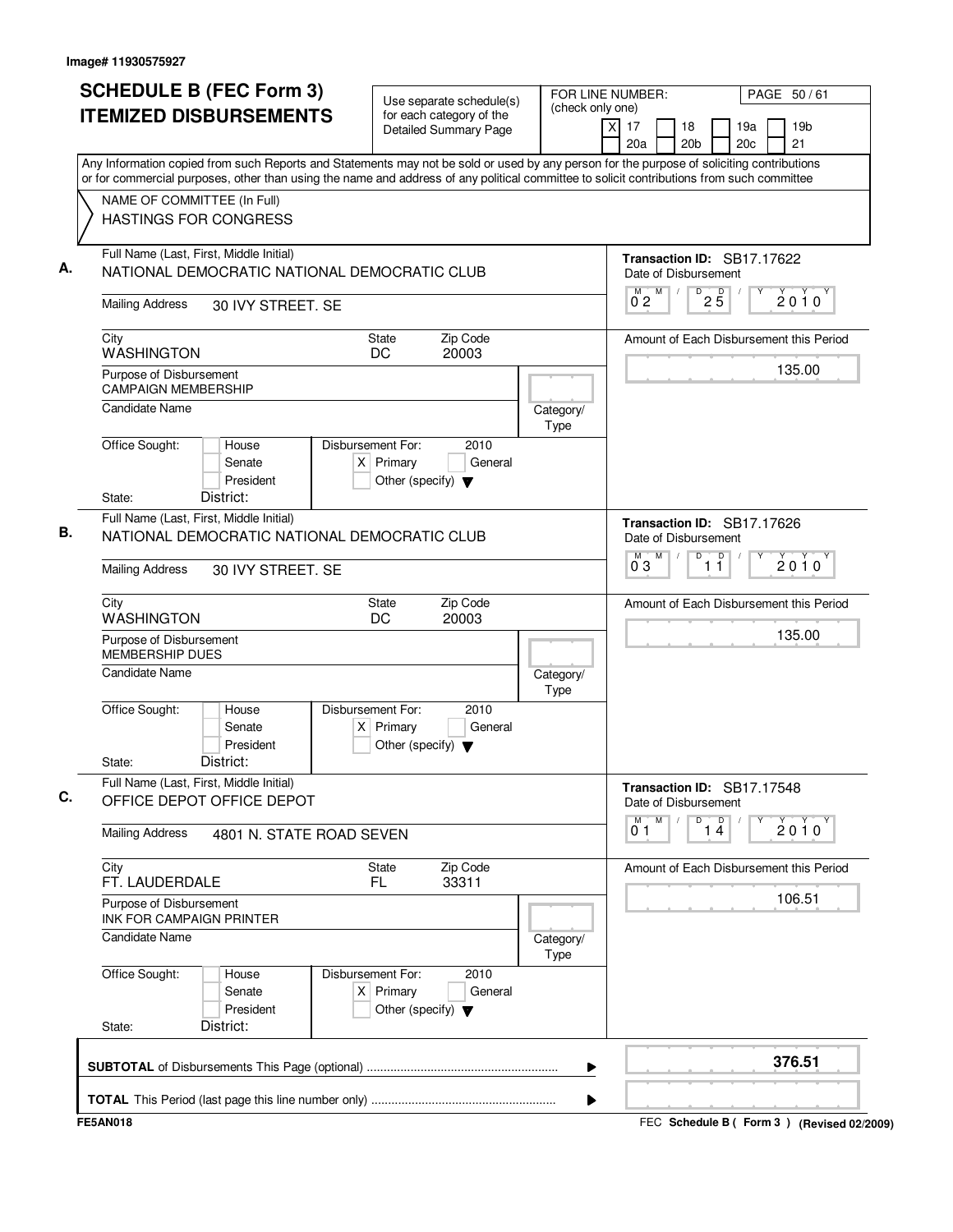| <b>SCHEDULE B (FEC Form 3)</b><br><b>ITEMIZED DISBURSEMENTS</b>                                                                                                  | Use separate schedule(s)<br>for each category of the<br><b>Detailed Summary Page</b>                                                   | FOR LINE NUMBER:<br>PAGE 51/61<br>(check only one)<br>$\times$<br>17<br>19 <sub>b</sub><br>18<br>19a<br>21<br>20a<br>20 <sub>b</sub><br>20c<br>Any Information copied from such Reports and Statements may not be sold or used by any person for the purpose of soliciting contributions |
|------------------------------------------------------------------------------------------------------------------------------------------------------------------|----------------------------------------------------------------------------------------------------------------------------------------|------------------------------------------------------------------------------------------------------------------------------------------------------------------------------------------------------------------------------------------------------------------------------------------|
| NAME OF COMMITTEE (In Full)<br>HASTINGS FOR CONGRESS                                                                                                             |                                                                                                                                        | or for commercial purposes, other than using the name and address of any political committee to solicit contributions from such committee                                                                                                                                                |
| Full Name (Last, First, Middle Initial)<br>Mr. ROLAND OTEY<br><b>Mailing Address</b><br>15116 PEARTREE DRIVE                                                     |                                                                                                                                        | Transaction ID: SB17.17582<br>Date of Disbursement<br>D<br>M<br>$2\overline{3}$<br>$\sqrt{2}$<br>2010<br>02                                                                                                                                                                              |
| City<br><b>BOWIE</b><br>Purpose of Disbursement<br>WAIT STAFF/D.C F/R RECEPTION, 2/24<br>Candidate Name                                                          | Zip Code<br>State<br>20721<br><b>MD</b>                                                                                                | Amount of Each Disbursement this Period<br>200.00<br>Category/                                                                                                                                                                                                                           |
| Office Sought:<br>House<br>Senate<br>President<br>District:<br>State:                                                                                            | Disbursement For:<br>2010<br>$X$ Primary<br>General<br>Other (specify) $\blacktriangledown$                                            | Type                                                                                                                                                                                                                                                                                     |
| Full Name (Last, First, Middle Initial)<br>PALM BEACH AFL-CIO PALM BEACH AFL-CIO<br><b>Mailing Address</b><br>929 BELVEDERE ROAD                                 |                                                                                                                                        | Transaction ID: SB17.17558<br>Date of Disbursement<br>D<br>M<br>$\overline{19}$<br>$\overline{0}^M$ 2<br>$2010^y$                                                                                                                                                                        |
| City<br><b>WEST PALM BEACH</b><br>Purpose of Disbursement<br><b>CAMPAIGN ADV. IN JOURNAL</b><br>Candidate Name<br>Office Sought:<br>House<br>Senate<br>President | <b>State</b><br>Zip Code<br>FL<br>33405<br>Disbursement For:<br>2010<br>$X$ Primary<br>General<br>Other (specify) $\blacktriangledown$ | Amount of Each Disbursement this Period<br>65.00<br>Category/<br>Type                                                                                                                                                                                                                    |
| District:<br>State:<br>Full Name (Last, First, Middle Initial)<br>ROBERT CATERING ROBERTS CATERING                                                               |                                                                                                                                        | Transaction ID: SB17.17637<br>Date of Disbursement<br>M<br>$\overline{0}$ 2 $\overline{0}$<br>M<br>$2010^y$                                                                                                                                                                              |
| <b>Mailing Address</b><br>P.O. BOX 6363<br>City<br>FT. LAUDERDALE<br>Purpose of Disbursement<br>REFRESHMENTS FOR CAMPAIGN MEETING<br><b>Candidate Name</b>       | Zip Code<br><b>State</b><br>FL<br>33310                                                                                                | 03<br>Amount of Each Disbursement this Period<br>240.00<br>Category/                                                                                                                                                                                                                     |
| Office Sought:<br>House<br>Senate<br>President<br>District:<br>State:                                                                                            | Disbursement For:<br>2010<br>$X$ Primary<br>General<br>Other (specify) $\blacktriangledown$                                            | Type                                                                                                                                                                                                                                                                                     |
|                                                                                                                                                                  |                                                                                                                                        | 505.00<br>▶                                                                                                                                                                                                                                                                              |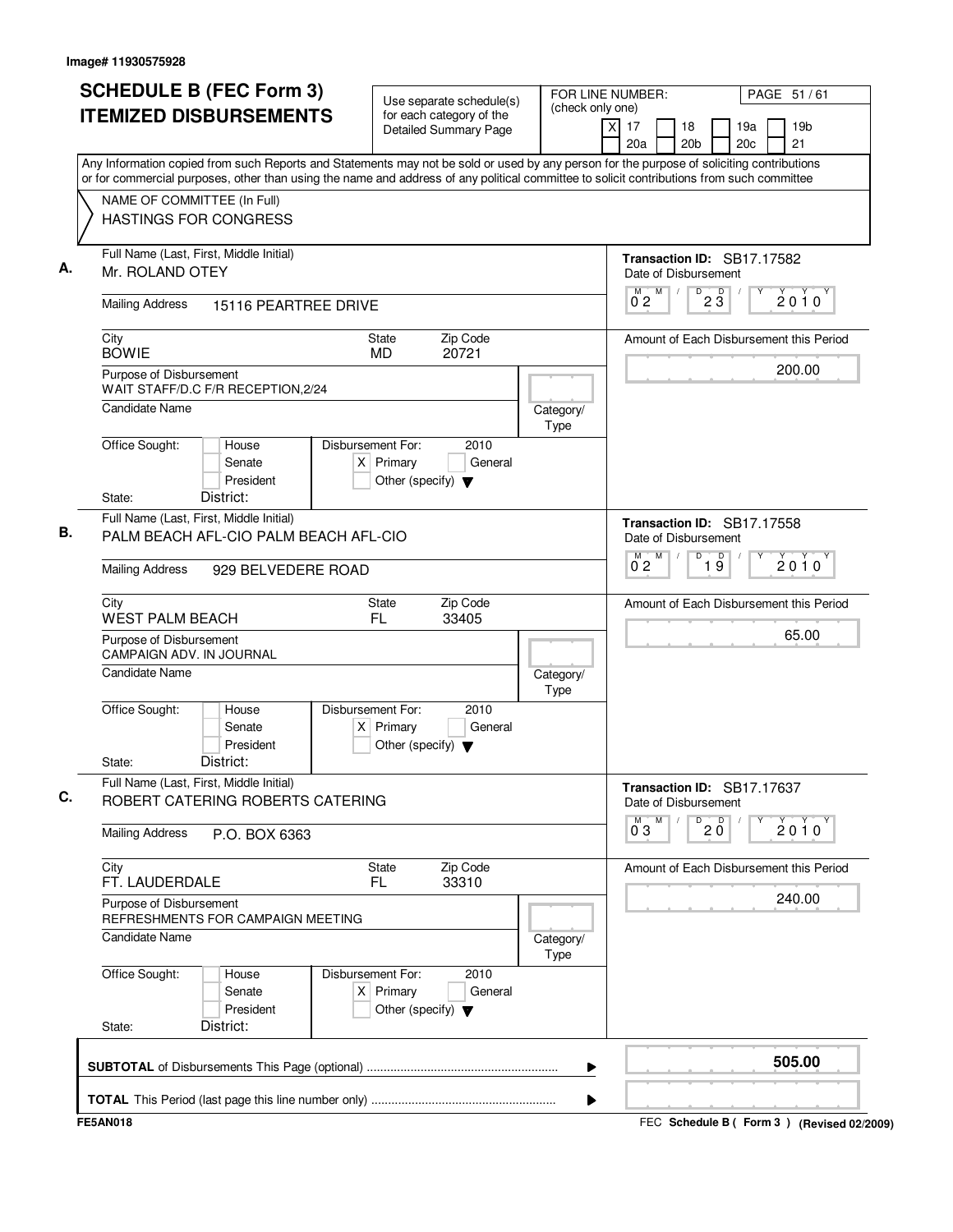| <b>SCHEDULE B (FEC Form 3)</b><br><b>ITEMIZED DISBURSEMENTS</b>                           | Use separate schedule(s)<br>for each category of the<br><b>Detailed Summary Page</b><br>Any Information copied from such Reports and Statements may not be sold or used by any person for the purpose of soliciting contributions | (check only one)  | FOR LINE NUMBER:<br>PAGE 52/61<br>19 <sub>b</sub><br>X<br>17<br>19a<br>18<br>21<br>20a<br>20 <sub>b</sub><br>20c |
|-------------------------------------------------------------------------------------------|-----------------------------------------------------------------------------------------------------------------------------------------------------------------------------------------------------------------------------------|-------------------|------------------------------------------------------------------------------------------------------------------|
| NAME OF COMMITTEE (In Full)<br>HASTINGS FOR CONGRESS                                      | or for commercial purposes, other than using the name and address of any political committee to solicit contributions from such committee                                                                                         |                   |                                                                                                                  |
| Full Name (Last, First, Middle Initial)<br>SISTRUNK FESTIVAL SISTRUNK HISTORICAL FESTIVAL |                                                                                                                                                                                                                                   |                   | Transaction ID: SB17.17619<br>Date of Disbursement<br>D<br>M<br>$20^{\circ}$<br>$\sqrt{2}$<br>2010               |
| <b>Mailing Address</b><br><b>ANDREW AVE</b>                                               |                                                                                                                                                                                                                                   |                   | 02                                                                                                               |
| City<br>FT. LAUDERDALE                                                                    | Zip Code<br>State<br>FL<br>33311                                                                                                                                                                                                  |                   | Amount of Each Disbursement this Period                                                                          |
| Purpose of Disbursement<br><b>CAMPAIGN ADV IN JOURNAL</b><br>Candidate Name               |                                                                                                                                                                                                                                   |                   | 70.00                                                                                                            |
| Office Sought:<br>House<br>Senate<br>President                                            | Disbursement For:<br>2010<br>$X$ Primary<br>General<br>Other (specify) $\blacktriangledown$                                                                                                                                       | Category/<br>Type |                                                                                                                  |
| District:<br>State:<br>Full Name (Last, First, Middle Initial)                            |                                                                                                                                                                                                                                   |                   | Transaction ID: SB17.17546                                                                                       |
| SOUTH FLA AFL-CIO SOUTH FLA AFL-CIO                                                       |                                                                                                                                                                                                                                   |                   | Date of Disbursement<br>M<br>$\sqrt{ }$<br>D<br>$\overline{1}$ $\overline{1}$<br>M<br>$2010^y$<br>0 <sub>1</sub> |
| <b>Mailing Address</b>                                                                    | 1657 NW 17 TH AVENUE                                                                                                                                                                                                              |                   |                                                                                                                  |
| City<br><b>MIAMI</b>                                                                      | Zip Code<br><b>State</b><br>FL<br>33125                                                                                                                                                                                           |                   | Amount of Each Disbursement this Period                                                                          |
| Purpose of Disbursement<br>CAMPAIGN ADV. IN JOURNAL                                       |                                                                                                                                                                                                                                   |                   | 300.00                                                                                                           |
| Candidate Name                                                                            |                                                                                                                                                                                                                                   | Category/<br>Type |                                                                                                                  |
| Office Sought:<br>House<br>Senate<br>President<br>District:<br>State:                     | Disbursement For:<br>2010<br>$X$ Primary<br>General<br>Other (specify) $\blacktriangledown$                                                                                                                                       |                   |                                                                                                                  |
| Full Name (Last, First, Middle Initial)<br>Ms LEATRICE F. SULLIVAN                        |                                                                                                                                                                                                                                   |                   | Transaction ID: SB17.17616<br>Date of Disbursement                                                               |
| <b>Mailing Address</b><br>4453 N W 65 TH ST                                               |                                                                                                                                                                                                                                   |                   | M<br>D<br>M<br>$\overline{1}$ $\overline{2}$<br>$2010^y$<br>$0^{\degree}2$                                       |
| City<br><b>COCONUT CREEK</b>                                                              | Zip Code<br><b>State</b><br>FL.<br>33073                                                                                                                                                                                          |                   | Amount of Each Disbursement this Period                                                                          |
| Purpose of Disbursement<br>AKA - CAMPAIGN ADV.                                            |                                                                                                                                                                                                                                   |                   | 150.00                                                                                                           |
| <b>Candidate Name</b>                                                                     |                                                                                                                                                                                                                                   | Category/<br>Type |                                                                                                                  |
| Office Sought:<br>House<br>Senate<br>President                                            | Disbursement For:<br>2010<br>$X$ Primary<br>General<br>Other (specify) $\blacktriangledown$                                                                                                                                       |                   |                                                                                                                  |
| District:<br>State:                                                                       |                                                                                                                                                                                                                                   |                   |                                                                                                                  |
|                                                                                           |                                                                                                                                                                                                                                   | ▶                 | 520.00                                                                                                           |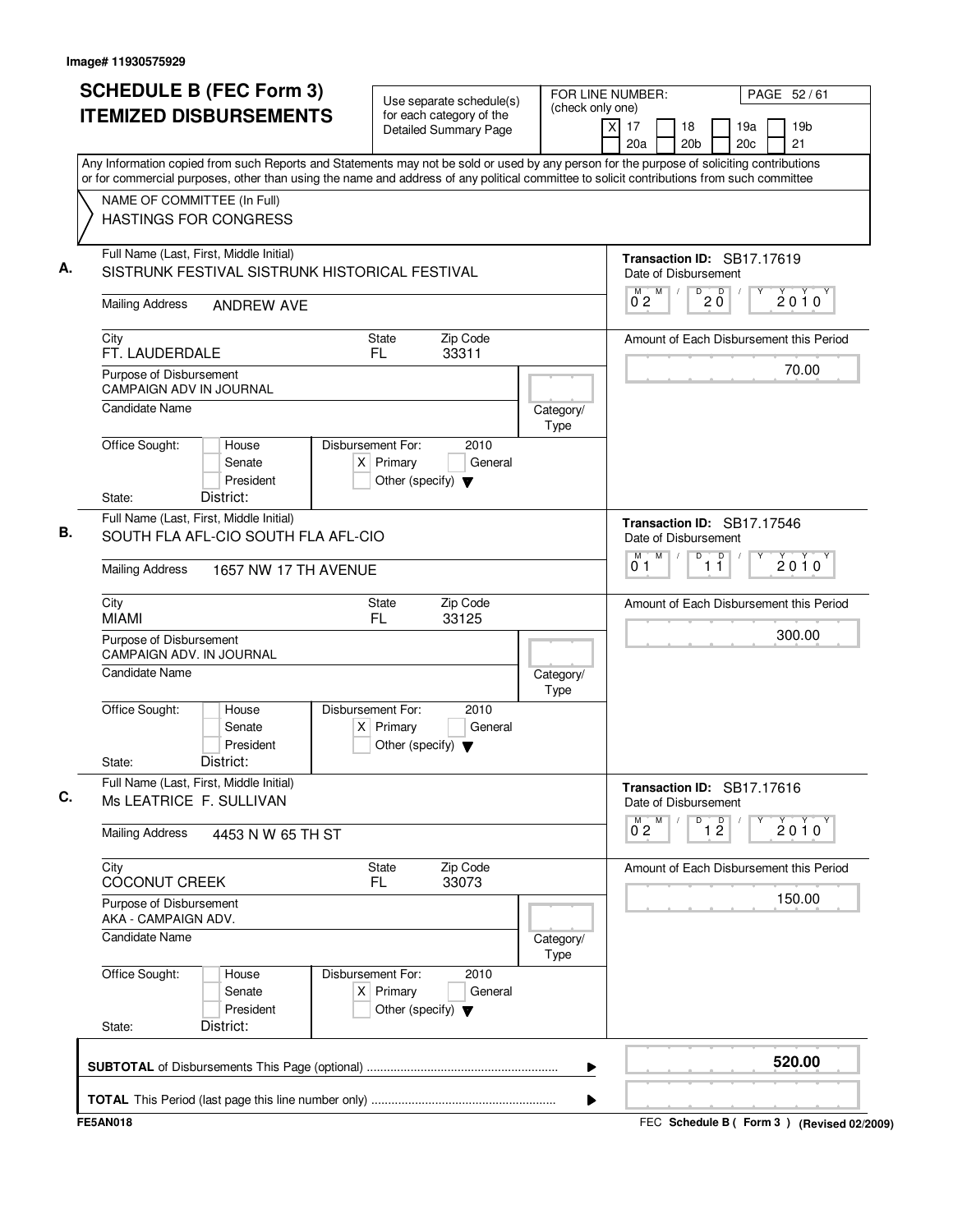| <b>SCHEDULE B (FEC Form 3)</b>                                                                                                                                                                                                                                                         | Use separate schedule(s)                                                                    | FOR LINE NUMBER:<br>(check only one)                         |                                                                    | PAGE 53/61                          |
|----------------------------------------------------------------------------------------------------------------------------------------------------------------------------------------------------------------------------------------------------------------------------------------|---------------------------------------------------------------------------------------------|--------------------------------------------------------------|--------------------------------------------------------------------|-------------------------------------|
| <b>ITEMIZED DISBURSEMENTS</b>                                                                                                                                                                                                                                                          | for each category of the<br>Detailed Summary Page                                           |                                                              | $\times$<br>17<br>18<br>20 <sub>b</sub><br>20a                     | 19a<br>19 <sub>b</sub><br>20c<br>21 |
| Any Information copied from such Reports and Statements may not be sold or used by any person for the purpose of soliciting contributions<br>or for commercial purposes, other than using the name and address of any political committee to solicit contributions from such committee |                                                                                             |                                                              |                                                                    |                                     |
| NAME OF COMMITTEE (In Full)<br><b>HASTINGS FOR CONGRESS</b>                                                                                                                                                                                                                            |                                                                                             |                                                              |                                                                    |                                     |
| Full Name (Last, First, Middle Initial)<br>THE DIAMOND LLC THE DIAMOND LLC                                                                                                                                                                                                             |                                                                                             |                                                              | Transaction ID: SB17.17542<br>Date of Disbursement                 |                                     |
| <b>Mailing Address</b><br>2101 E. HALLANDALE BEACH BLVD<br>STE. 304                                                                                                                                                                                                                    |                                                                                             |                                                              | M<br>$\overline{D}$<br>M<br>$0\stackrel{D}{4}$<br>$\sqrt{2}$<br>01 | 2010                                |
| City<br><b>HALLANDALE</b>                                                                                                                                                                                                                                                              | Zip Code<br><b>State</b><br>FL.<br>33009                                                    |                                                              | Amount of Each Disbursement this Period                            |                                     |
| Purpose of Disbursement<br><b>CAMPAIGN OFFICE LEASE PAYMENT</b>                                                                                                                                                                                                                        |                                                                                             |                                                              |                                                                    | 350.00                              |
| <b>Candidate Name</b>                                                                                                                                                                                                                                                                  |                                                                                             | Category/<br>Type                                            |                                                                    |                                     |
| Office Sought:<br>House<br>Senate<br>President                                                                                                                                                                                                                                         | Disbursement For:<br>2010<br>$X$ Primary<br>General<br>Other (specify) $\blacktriangledown$ |                                                              |                                                                    |                                     |
| District:<br>State:<br>Full Name (Last, First, Middle Initial)<br>THE DIAMOND LLC THE DIAMOND LLC                                                                                                                                                                                      |                                                                                             |                                                              | Transaction ID: SB17.17555<br>Date of Disbursement                 |                                     |
| <b>Mailing Address</b><br>2101 E. HALLANDALE BEACH BLVD<br>STE. 304                                                                                                                                                                                                                    |                                                                                             | M<br>$\overline{D}$<br>0 <sup>D</sup><br>M<br>$0^{\degree}2$ | $2010^y$                                                           |                                     |
| City<br><b>HALLANDALE</b>                                                                                                                                                                                                                                                              | Zip Code<br>State<br>FL.<br>33009                                                           |                                                              | Amount of Each Disbursement this Period                            |                                     |
| Purpose of Disbursement<br>CAMPAIGN OFFICE LEASE PAYMENT                                                                                                                                                                                                                               |                                                                                             |                                                              |                                                                    | 350.00                              |
| <b>Candidate Name</b>                                                                                                                                                                                                                                                                  |                                                                                             | Category/<br>Type                                            |                                                                    |                                     |
| Office Sought:<br>House<br>Senate<br>President<br>District:<br>State:                                                                                                                                                                                                                  | Disbursement For:<br>2010<br>$X$ Primary<br>General<br>Other (specify) $\blacktriangledown$ |                                                              |                                                                    |                                     |
| Full Name (Last, First, Middle Initial)<br>THE DIAMOND LLC THE DIAMOND LLC                                                                                                                                                                                                             |                                                                                             |                                                              | Transaction ID: SB17.17565<br>Date of Disbursement                 |                                     |
| <b>Mailing Address</b><br>2101 E. HALLANDALE BEACH BLVD<br>STE. 304                                                                                                                                                                                                                    |                                                                                             |                                                              | M<br>D<br>0 <sup>0</sup><br>M.<br>$0^{\degree}3$                   | $2010^y$                            |
| City<br><b>HALLANDALE</b>                                                                                                                                                                                                                                                              | <b>State</b><br>Zip Code<br>33009<br>FL                                                     |                                                              | Amount of Each Disbursement this Period                            |                                     |
| Purpose of Disbursement<br><b>CAMPAIGN OFFICE LEASE PAYMENT</b>                                                                                                                                                                                                                        |                                                                                             |                                                              | 350.00                                                             |                                     |
| <b>Candidate Name</b>                                                                                                                                                                                                                                                                  |                                                                                             | Category/<br>Type                                            |                                                                    |                                     |
| Office Sought:<br>House<br>Senate<br>President                                                                                                                                                                                                                                         | 2010<br>Disbursement For:<br>$X$ Primary<br>General<br>Other (specify) $\blacktriangledown$ |                                                              |                                                                    |                                     |
| District:<br>State:                                                                                                                                                                                                                                                                    |                                                                                             |                                                              |                                                                    |                                     |
|                                                                                                                                                                                                                                                                                        |                                                                                             | ▶                                                            |                                                                    | 1050.00                             |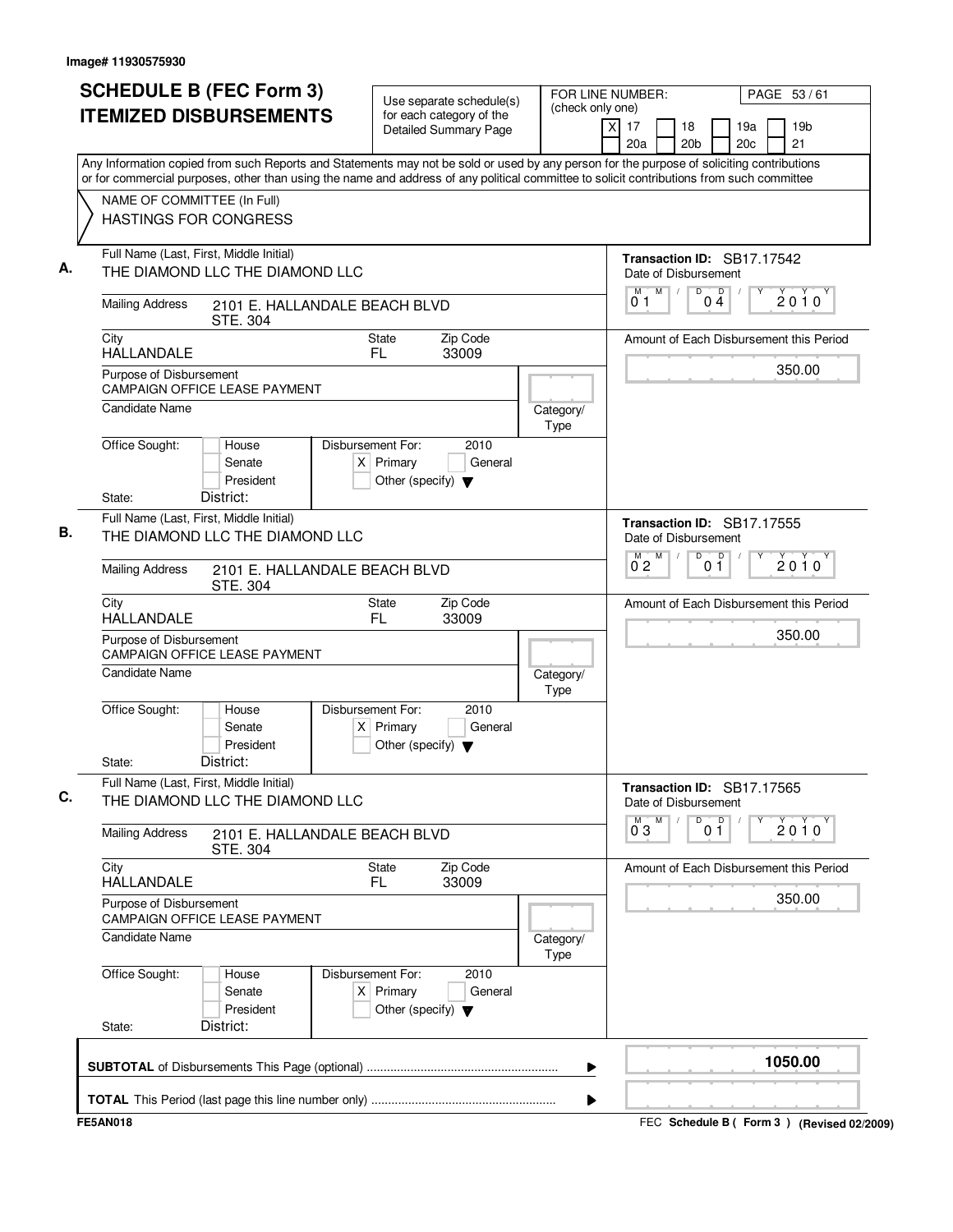| <b>SCHEDULE B (FEC Form 3)</b><br><b>ITEMIZED DISBURSEMENTS</b>                                                                                                                                                                                                                        | Use separate schedule(s)<br>for each category of the<br><b>Detailed Summary Page</b>        | FOR LINE NUMBER:<br>(check only one) | PAGE 54/61<br>19 <sub>b</sub><br>xl<br>17<br>18<br>19a<br>21<br>20a<br>20 <sub>b</sub><br>20c |
|----------------------------------------------------------------------------------------------------------------------------------------------------------------------------------------------------------------------------------------------------------------------------------------|---------------------------------------------------------------------------------------------|--------------------------------------|-----------------------------------------------------------------------------------------------|
| Any Information copied from such Reports and Statements may not be sold or used by any person for the purpose of soliciting contributions<br>or for commercial purposes, other than using the name and address of any political committee to solicit contributions from such committee |                                                                                             |                                      |                                                                                               |
| NAME OF COMMITTEE (In Full)<br><b>HASTINGS FOR CONGRESS</b>                                                                                                                                                                                                                            |                                                                                             |                                      |                                                                                               |
| Full Name (Last, First, Middle Initial)<br>Mr. VINCENTE THROWER                                                                                                                                                                                                                        |                                                                                             |                                      | Transaction ID: SB17.17636<br>Date of Disbursement                                            |
| <b>Mailing Address</b><br>1890 NW 6TH AVENUE                                                                                                                                                                                                                                           |                                                                                             |                                      | M<br>D<br>M<br>D<br>$\sqrt{2}$<br>2010<br>$2\,\mathrm{0}$<br>03                               |
| City<br>POMPANO BEACH                                                                                                                                                                                                                                                                  | Zip Code<br>State<br>FL.<br>33061                                                           |                                      | Amount of Each Disbursement this Period                                                       |
| Purpose of Disbursement<br><b>CAMPAIGN F/R CONSULTANT</b>                                                                                                                                                                                                                              |                                                                                             |                                      | 300.00                                                                                        |
| Candidate Name                                                                                                                                                                                                                                                                         |                                                                                             | Category/<br>Type                    |                                                                                               |
| Office Sought:<br>House<br>Senate<br>President<br>District:<br>State:                                                                                                                                                                                                                  | Disbursement For:<br>2010<br>$X$ Primary<br>General<br>Other (specify) $\blacktriangledown$ |                                      |                                                                                               |
| Full Name (Last, First, Middle Initial)<br>U.S. POSTAL SERVICE U.S. POSTAL SERVICE                                                                                                                                                                                                     |                                                                                             |                                      | Transaction ID: SB17.17631<br>Date of Disbursement<br>M<br>D<br>M                             |
| <b>Mailing Address</b><br>1899 W. OAKLAND PARK BLVD.                                                                                                                                                                                                                                   |                                                                                             | $\overline{18}$<br>2010<br>03        |                                                                                               |
| City<br>FT. LAUDERDALE                                                                                                                                                                                                                                                                 | Zip Code<br><b>State</b><br>FL<br>33310                                                     |                                      | Amount of Each Disbursement this Period                                                       |
| Purpose of Disbursement<br>STAMPS FOR F/R INVITES MAILING F/R 4/11                                                                                                                                                                                                                     |                                                                                             |                                      | 1320.00                                                                                       |
| <b>Candidate Name</b>                                                                                                                                                                                                                                                                  |                                                                                             | Category/<br>Type                    |                                                                                               |
| Office Sought:<br>House<br>Senate<br>President<br>District:<br>State:                                                                                                                                                                                                                  | 2010<br>Disbursement For:<br>$X$ Primary<br>General<br>Other (specify) $\blacktriangledown$ |                                      |                                                                                               |
| Full Name (Last, First, Middle Initial)<br>UNION PRINTING UNION PRINTING                                                                                                                                                                                                               |                                                                                             |                                      | Transaction ID: SB17.17573<br>Date of Disbursement                                            |
| <b>Mailing Address</b><br>2321 PEMBROKE ROAD                                                                                                                                                                                                                                           |                                                                                             |                                      | M<br>D<br>29<br>$0^{\circ}3$<br>$2010^y$                                                      |
| City<br><b>HOLLYWOOD</b>                                                                                                                                                                                                                                                               | Zip Code<br><b>State</b><br>33020<br>FL.                                                    |                                      | Amount of Each Disbursement this Period                                                       |
| Purpose of Disbursement<br>PRINTING F/R INVITATIONS (1500)                                                                                                                                                                                                                             |                                                                                             |                                      | 2854.58                                                                                       |
| <b>Candidate Name</b>                                                                                                                                                                                                                                                                  |                                                                                             | Category/<br>Type                    |                                                                                               |
| Office Sought:<br>House<br>Senate<br>President                                                                                                                                                                                                                                         | Disbursement For:<br>2010<br>$X$ Primary<br>General<br>Other (specify) $\blacktriangledown$ |                                      |                                                                                               |
| District:<br>State:                                                                                                                                                                                                                                                                    |                                                                                             |                                      |                                                                                               |
|                                                                                                                                                                                                                                                                                        |                                                                                             | ▶                                    | 4474.58                                                                                       |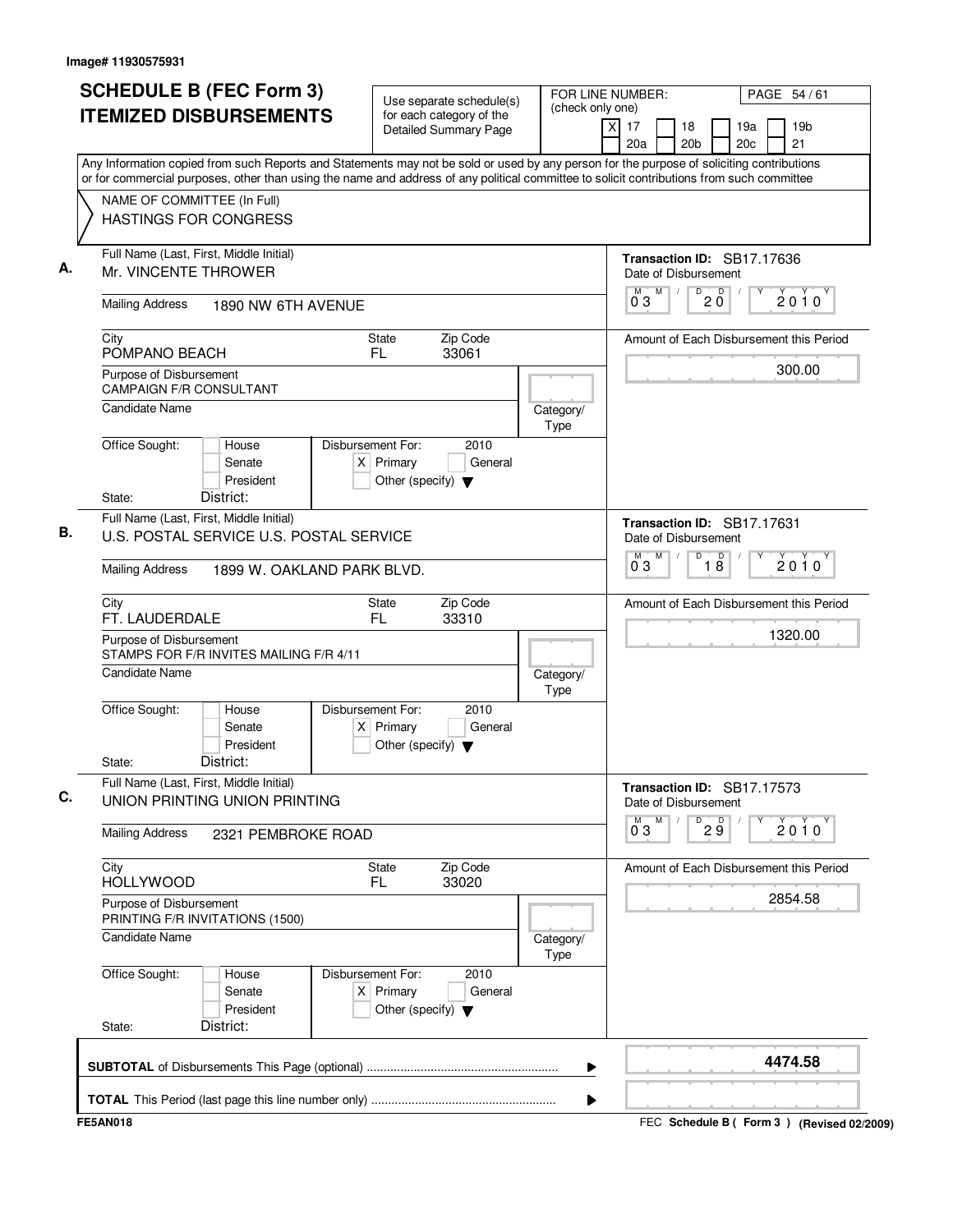|    | <b>SCHEDULE B (FEC Form 3)</b><br><b>ITEMIZED DISBURSEMENTS</b>                                                                                                                                                                                                                                                                                       | Use separate schedule(s)<br>for each category of the<br><b>Detailed Summary Page</b>        | PAGE 55/61<br>FOR LINE NUMBER:<br>(check only one)<br>19a<br>17<br>18<br>20 <sub>b</sub><br>20c<br>21<br>20a  | 19 <sub>b</sub> |
|----|-------------------------------------------------------------------------------------------------------------------------------------------------------------------------------------------------------------------------------------------------------------------------------------------------------------------------------------------------------|---------------------------------------------------------------------------------------------|---------------------------------------------------------------------------------------------------------------|-----------------|
|    | Any Information copied from such Reports and Statements may not be sold or used by any person for the purpose of soliciting contributions<br>or for commercial purposes, other than using the name and address of any political committee to solicit contributions from such committee<br>NAME OF COMMITTEE (In Full)<br><b>HASTINGS FOR CONGRESS</b> |                                                                                             |                                                                                                               |                 |
| А. | Full Name (Last, First, Middle Initial)<br>ZETA PHI BETA ZETA PHI BETA SORORITY<br>Mailing Address<br>P.O. BOX 6216                                                                                                                                                                                                                                   |                                                                                             | Transaction ID: SB17.17608<br>Date of Disbursement<br><b>M</b><br>$\overline{D}$<br>м<br>0 <sub>1</sub><br>30 | 2010            |
|    | City<br>FT. LAUDERDALE<br>Purpose of Disbursement                                                                                                                                                                                                                                                                                                     | <b>State</b><br>Zip Code<br>FL.<br>33310                                                    | Amount of Each Disbursement this Period                                                                       | 135.00          |
|    | CAMPAIGN ADV. IN JOURNAL<br>Candidate Name                                                                                                                                                                                                                                                                                                            |                                                                                             | Category/<br>Type                                                                                             |                 |
|    | Office Sought:<br>House<br>Senate<br>President<br>District:<br>State:                                                                                                                                                                                                                                                                                 | Disbursement For:<br>2010<br>$X$ Primary<br>General<br>Other (specify) $\blacktriangledown$ |                                                                                                               |                 |

| <b>FE5AN018</b> | FEC Schedule B (Form 3) (Revised 02/2009) |
|-----------------|-------------------------------------------|
|                 | 51132.96                                  |
|                 | 135.00                                    |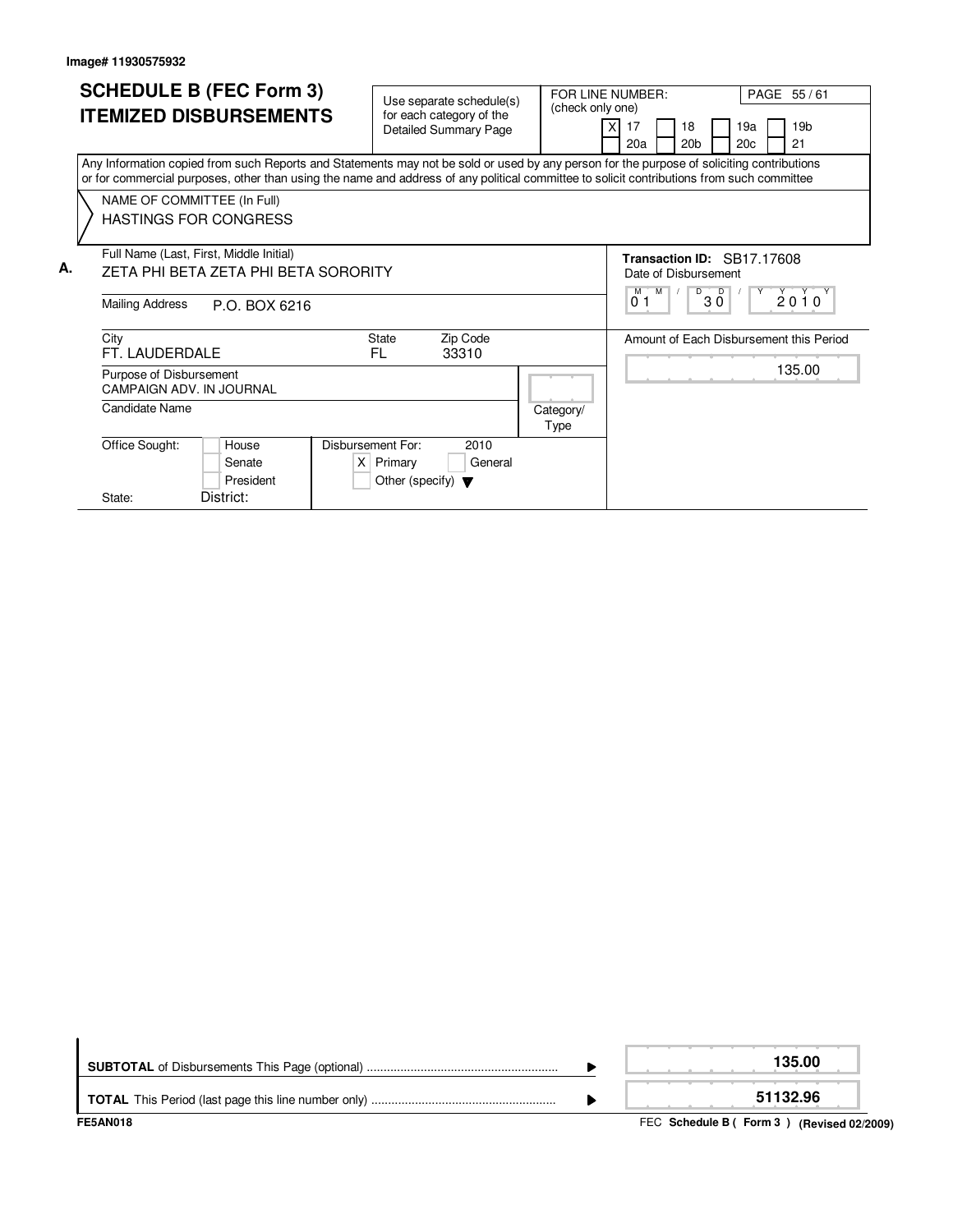| <b>SCHEDULE B (FEC Form 3)</b><br><b>ITEMIZED DISBURSEMENTS</b>                                                                                                                                                                                                                        | Use separate schedule(s)<br>for each category of the           | FOR LINE NUMBER:<br>(check only one) | PAGE 56/61                                                                     |
|----------------------------------------------------------------------------------------------------------------------------------------------------------------------------------------------------------------------------------------------------------------------------------------|----------------------------------------------------------------|--------------------------------------|--------------------------------------------------------------------------------|
|                                                                                                                                                                                                                                                                                        | <b>Detailed Summary Page</b>                                   |                                      | 19 <sub>b</sub><br>17<br>18<br>19a<br>21<br>20a<br>20 <sub>b</sub><br>20c<br>X |
| Any Information copied from such Reports and Statements may not be sold or used by any person for the purpose of soliciting contributions<br>or for commercial purposes, other than using the name and address of any political committee to solicit contributions from such committee |                                                                |                                      |                                                                                |
| NAME OF COMMITTEE (In Full)<br><b>HASTINGS FOR CONGRESS</b>                                                                                                                                                                                                                            |                                                                |                                      |                                                                                |
| Full Name (Last, First, Middle Initial)<br>BETTY SUTTON FOR CONGRESS                                                                                                                                                                                                                   |                                                                |                                      | Transaction ID: SB21.17585<br>Date of Disbursement                             |
| <b>Mailing Address</b><br>1700 W. Market St. #155                                                                                                                                                                                                                                      |                                                                |                                      | M<br>D<br>$2\overline{5}$<br>2010<br>0 <sub>2</sub>                            |
| City<br>Akron                                                                                                                                                                                                                                                                          | Zip Code<br>State<br>OH<br>44313                               |                                      | Amount of Each Disbursement this Period                                        |
| Purpose of Disbursement<br><b>CAMPAIGN DONATION</b>                                                                                                                                                                                                                                    |                                                                |                                      | 1000.00                                                                        |
| <b>Candidate Name</b><br>Office Sought:<br>$\overline{X}$ House                                                                                                                                                                                                                        | Disbursement For:<br>2010                                      | Category/<br>Type                    |                                                                                |
| Senate<br>President                                                                                                                                                                                                                                                                    | $X$ Primary<br>General<br>Other (specify) $\blacktriangledown$ |                                      |                                                                                |
| State: OH<br>District: 13<br>Full Name (Last, First, Middle Initial)<br>BOBBY GRALL CAMPAIGN BOBBY GRALL CAMPAIGN                                                                                                                                                                      |                                                                |                                      | Transaction ID: SB21.17603<br>Date of Disbursement                             |
| <b>Mailing Address</b><br>2860 MARIA MILE<br>#109                                                                                                                                                                                                                                      |                                                                |                                      | M<br>M<br>D<br>$2^{D}$<br>$2010^y$<br>0 <sub>1</sub>                           |
| City<br><b>DAINA</b>                                                                                                                                                                                                                                                                   | Zip Code<br>State<br>33312<br>FL                               |                                      | Amount of Each Disbursement this Period                                        |
| Purpose of Disbursement<br><b>CAMPAIGN DONATION</b>                                                                                                                                                                                                                                    |                                                                |                                      | 250.00                                                                         |
| <b>Candidate Name</b><br>Office Sought:<br>House                                                                                                                                                                                                                                       | Disbursement For:<br>2010                                      | Category/<br>Type                    |                                                                                |
| Senate<br>President<br>District:<br>State:                                                                                                                                                                                                                                             | $X$ Primary<br>General<br>Other (specify) $\blacktriangledown$ |                                      |                                                                                |
| Full Name (Last, First, Middle Initial)<br><b>BOCCIERI FOR CONGRESS</b>                                                                                                                                                                                                                |                                                                |                                      | Transaction ID: SB21.17591<br>Date of Disbursement                             |
| <b>Mailing Address</b><br>PO Box 20535                                                                                                                                                                                                                                                 |                                                                |                                      | М<br>M<br>D<br>$2\frac{D}{4}$<br>2010<br>0 <sub>3</sub>                        |
| City<br>Canton                                                                                                                                                                                                                                                                         | Zip Code<br><b>State</b><br><b>OH</b><br>44701                 |                                      | Amount of Each Disbursement this Period                                        |
| Purpose of Disbursement<br><b>CAMPAIGN DONATION</b>                                                                                                                                                                                                                                    |                                                                |                                      | 500.00                                                                         |
| <b>Candidate Name</b><br>Office Sought:<br>$x$ House                                                                                                                                                                                                                                   | Disbursement For:<br>2010                                      | Category/<br>Type                    |                                                                                |
| Senate<br>President<br>State: OH<br>District: 16                                                                                                                                                                                                                                       | $X$ Primary<br>General<br>Other (specify) $\blacktriangledown$ |                                      |                                                                                |
|                                                                                                                                                                                                                                                                                        |                                                                | ▶                                    | 1750.00                                                                        |
|                                                                                                                                                                                                                                                                                        |                                                                | ▶                                    |                                                                                |
| <b>FE5AN018</b>                                                                                                                                                                                                                                                                        |                                                                |                                      | FEC Schedule B (Form 3) (Revised 02/2009)                                      |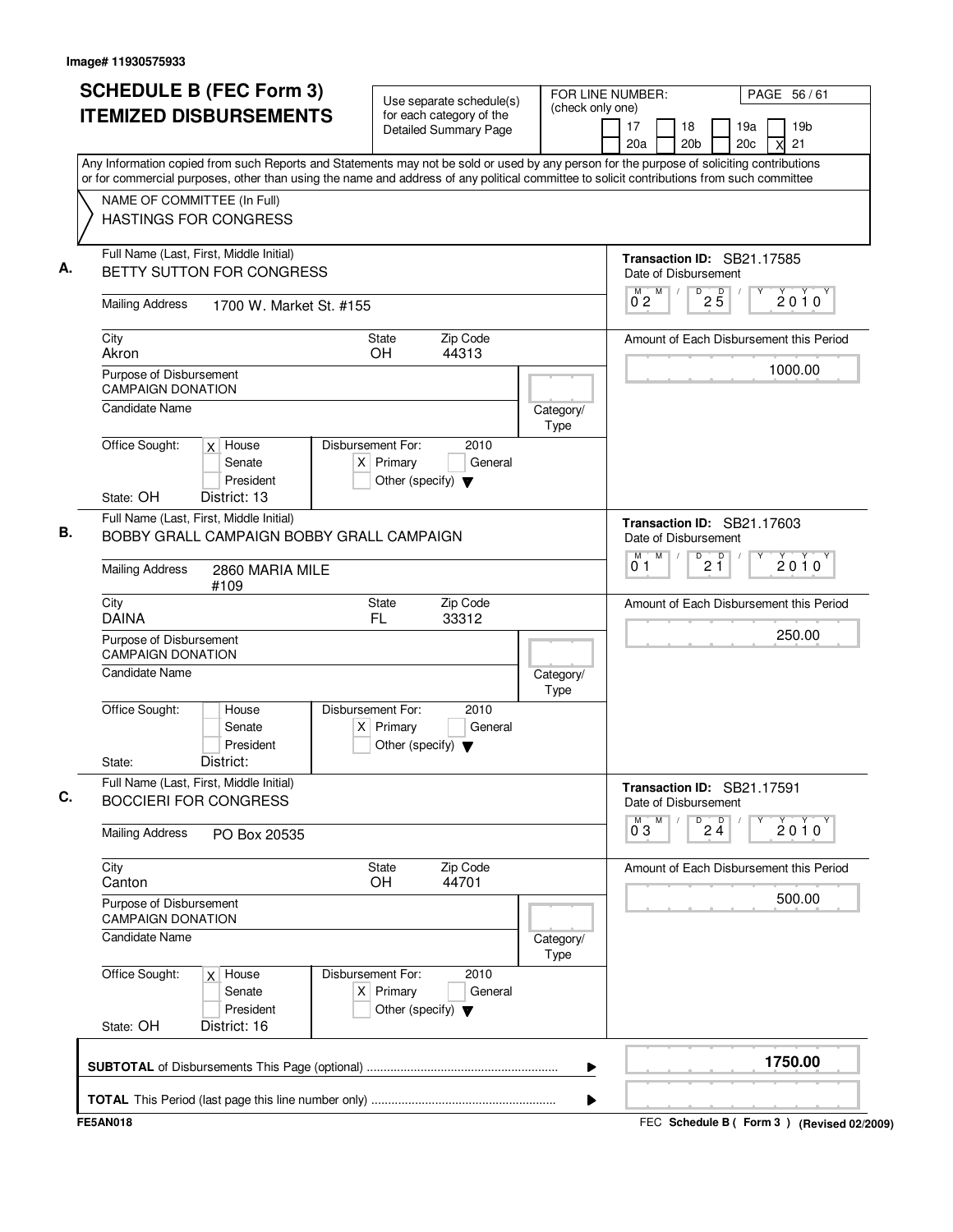|                                                     | <b>SCHEDULE B (FEC Form 3)</b>                                                               | Use separate schedule(s)                                                                    |                                                                           | FOR LINE NUMBER:<br>PAGE 57/61                                                                                                                                                                                                                                                         |
|-----------------------------------------------------|----------------------------------------------------------------------------------------------|---------------------------------------------------------------------------------------------|---------------------------------------------------------------------------|----------------------------------------------------------------------------------------------------------------------------------------------------------------------------------------------------------------------------------------------------------------------------------------|
|                                                     | <b>ITEMIZED DISBURSEMENTS</b>                                                                | for each category of the<br>Detailed Summary Page                                           | (check only one)                                                          | 17<br>19a<br>19 <sub>b</sub><br>18<br>20a<br>20 <sub>b</sub><br>21<br>20c                                                                                                                                                                                                              |
|                                                     |                                                                                              |                                                                                             |                                                                           | Any Information copied from such Reports and Statements may not be sold or used by any person for the purpose of soliciting contributions<br>or for commercial purposes, other than using the name and address of any political committee to solicit contributions from such committee |
| NAME OF COMMITTEE (In Full)                         | <b>HASTINGS FOR CONGRESS</b>                                                                 |                                                                                             |                                                                           |                                                                                                                                                                                                                                                                                        |
|                                                     | Full Name (Last, First, Middle Initial)<br>DEMO. EXEC. COMMI. BROWARD COUNTY DEMO. EXEC.     |                                                                                             |                                                                           | Transaction ID: SB21.17569<br>Date of Disbursement<br>$\overline{D}$<br>M<br>p<br>$\sqrt{ }$                                                                                                                                                                                           |
| <b>Mailing Address</b>                              | 1824 N. UNIVERSITY DRIVE                                                                     |                                                                                             |                                                                           | $2010^y$<br>03<br>0 <sub>4</sub>                                                                                                                                                                                                                                                       |
| City<br><b>PLANTATION</b>                           |                                                                                              | Zip Code<br><b>State</b><br>FL.<br>33322                                                    |                                                                           | Amount of Each Disbursement this Period                                                                                                                                                                                                                                                |
| Purpose of Disbursement<br>SPONSOR FOR UNITY DINNER |                                                                                              |                                                                                             |                                                                           | 2000.00                                                                                                                                                                                                                                                                                |
| <b>Candidate Name</b>                               |                                                                                              |                                                                                             | Category/<br>Type                                                         |                                                                                                                                                                                                                                                                                        |
| Office Sought:                                      | House<br>Senate<br>President                                                                 | Disbursement For:<br>2010<br>$X$ Primary<br>General<br>Other (specify) $\blacktriangledown$ |                                                                           |                                                                                                                                                                                                                                                                                        |
| State:                                              | District:<br>Full Name (Last, First, Middle Initial)<br>CENTRAL FLORIDA CENTRAL FLORIDA YMCA |                                                                                             |                                                                           | Transaction ID: SB21.17599<br>Date of Disbursement                                                                                                                                                                                                                                     |
| <b>Mailing Address</b>                              | 433 NORTH MILLS AVE                                                                          |                                                                                             | M<br>$\overline{D}$<br>M<br>$\overline{18}$<br>$2010^y$<br>0 <sub>1</sub> |                                                                                                                                                                                                                                                                                        |
| City<br>ORLANDO                                     |                                                                                              | Zip Code<br>State<br>FL.<br>32803                                                           |                                                                           | Amount of Each Disbursement this Period                                                                                                                                                                                                                                                |
| Purpose of Disbursement<br><b>MLK DONATION</b>      |                                                                                              |                                                                                             |                                                                           | 1350.00                                                                                                                                                                                                                                                                                |
| <b>Candidate Name</b>                               |                                                                                              |                                                                                             | Category/<br>Type                                                         |                                                                                                                                                                                                                                                                                        |
| Office Sought:<br>State:                            | House<br>Senate<br>President<br>District:                                                    | Disbursement For:<br>2010<br>$X$ Primary<br>General<br>Other (specify) $\blacktriangledown$ |                                                                           |                                                                                                                                                                                                                                                                                        |
|                                                     | Full Name (Last, First, Middle Initial)<br>DAVE WU FOR US CONGRESS                           |                                                                                             |                                                                           | Transaction ID: SB21.17588<br>Date of Disbursement                                                                                                                                                                                                                                     |
| <b>Mailing Address</b>                              | 818 SW Third Ave. #1182                                                                      |                                                                                             |                                                                           | $\overline{1}$ $\overline{2}$<br>$\overline{0}^M$ 3<br>M<br>D<br>$2010^y$                                                                                                                                                                                                              |
| City<br>Portland                                    |                                                                                              | Zip Code<br><b>State</b><br>97204<br>OR.                                                    |                                                                           | Amount of Each Disbursement this Period                                                                                                                                                                                                                                                |
|                                                     | Purpose of Disbursement<br><b>CAMPAIGN DONATION</b>                                          |                                                                                             |                                                                           | 1000.00                                                                                                                                                                                                                                                                                |
| <b>Candidate Name</b>                               |                                                                                              |                                                                                             | Category/<br>Type                                                         |                                                                                                                                                                                                                                                                                        |
| Office Sought:                                      | $x$ House<br>Senate<br>President                                                             | 2010<br>Disbursement For:<br>$X$ Primary<br>General<br>Other (specify) $\blacktriangledown$ |                                                                           |                                                                                                                                                                                                                                                                                        |
| State: OR                                           | District: 01                                                                                 |                                                                                             |                                                                           |                                                                                                                                                                                                                                                                                        |
|                                                     |                                                                                              |                                                                                             |                                                                           | 4350.00                                                                                                                                                                                                                                                                                |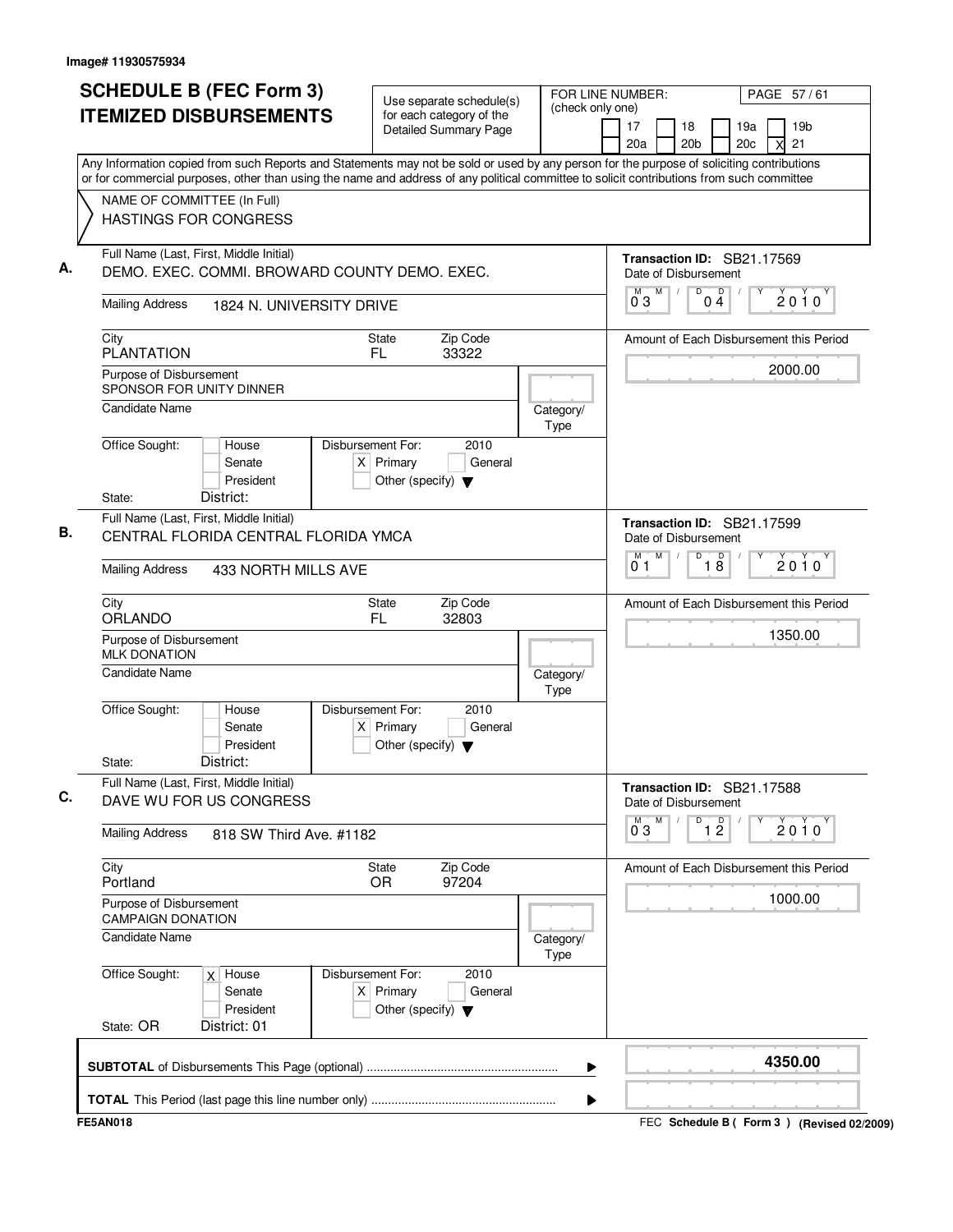| <b>SCHEDULE B (FEC Form 3)</b>                                                                                                                                                                                                                                                         | Use separate schedule(s)                                                                    | FOR LINE NUMBER:<br>(check only one)                          | PAGE 58/61                                                                 |
|----------------------------------------------------------------------------------------------------------------------------------------------------------------------------------------------------------------------------------------------------------------------------------------|---------------------------------------------------------------------------------------------|---------------------------------------------------------------|----------------------------------------------------------------------------|
| <b>ITEMIZED DISBURSEMENTS</b>                                                                                                                                                                                                                                                          | for each category of the<br><b>Detailed Summary Page</b>                                    |                                                               | 17<br>19a<br>19 <sub>b</sub><br>18<br>20 <sub>b</sub><br>20c<br>21<br>20a  |
| Any Information copied from such Reports and Statements may not be sold or used by any person for the purpose of soliciting contributions<br>or for commercial purposes, other than using the name and address of any political committee to solicit contributions from such committee |                                                                                             |                                                               |                                                                            |
| NAME OF COMMITTEE (In Full)<br><b>HASTINGS FOR CONGRESS</b>                                                                                                                                                                                                                            |                                                                                             |                                                               |                                                                            |
| Full Name (Last, First, Middle Initial)<br>C/O ARTHUR COSTA DEMOCRATIC HISPANIC CACUS                                                                                                                                                                                                  |                                                                                             |                                                               | Transaction ID: SB21.17544<br>Date of Disbursement                         |
| <b>Mailing Address</b><br>1885 SW 14 TH STREET                                                                                                                                                                                                                                         |                                                                                             |                                                               | M<br>D<br>$0\overset{D}{8}$<br>M<br>$\sqrt{2}$<br>$2010^y$<br>01           |
| City<br><b>MIAMI</b>                                                                                                                                                                                                                                                                   | Zip Code<br><b>State</b><br>FL.<br>33145                                                    |                                                               | Amount of Each Disbursement this Period                                    |
| Purpose of Disbursement<br><b>DONATION</b>                                                                                                                                                                                                                                             |                                                                                             |                                                               | 500.00                                                                     |
| <b>Candidate Name</b>                                                                                                                                                                                                                                                                  |                                                                                             | Category/<br>Type                                             |                                                                            |
| Office Sought:<br>House<br>Senate<br>President<br>District:<br>State:                                                                                                                                                                                                                  | Disbursement For:<br>2010<br>$X$ Primary<br>General<br>Other (specify) $\blacktriangledown$ |                                                               |                                                                            |
| Full Name (Last, First, Middle Initial)<br>ALUMNI ASSOCIATION FLORIDA A & M UNIVERSITY                                                                                                                                                                                                 |                                                                                             |                                                               | Transaction ID: SB21.17580<br>Date of Disbursement                         |
| <b>Mailing Address</b><br>1810 S. ADAMS STREET<br>PRESIDENT'S HOUSE                                                                                                                                                                                                                    |                                                                                             | M<br>D<br>$2\overline{2}$<br>М<br>$2010^y$<br>$0^{\degree}$ 2 |                                                                            |
| City<br><b>TALLASSEE</b>                                                                                                                                                                                                                                                               | Zip Code<br>State<br>FL.<br>32307                                                           |                                                               | Amount of Each Disbursement this Period                                    |
| Purpose of Disbursement<br>WASHINGTON SCHOLARSHIP DINNER-DONATION                                                                                                                                                                                                                      |                                                                                             |                                                               | 700.00                                                                     |
| <b>Candidate Name</b>                                                                                                                                                                                                                                                                  |                                                                                             | Category/<br>Type                                             |                                                                            |
| Office Sought:<br>House<br>Senate<br>President<br>District:<br>State:                                                                                                                                                                                                                  | Disbursement For:<br>2010<br>$X$ Primary<br>General<br>Other (specify) $\blacktriangledown$ |                                                               |                                                                            |
| Full Name (Last, First, Middle Initial)<br>KILPATRICK FOR UNITED STATES CONGRESS                                                                                                                                                                                                       |                                                                                             |                                                               | Transaction ID: SB21.17590<br>Date of Disbursement                         |
| <b>Mailing Address</b><br>PO BOX 32175                                                                                                                                                                                                                                                 |                                                                                             |                                                               | $\overline{1}$ $\overline{2}$<br>M<br>M<br>D<br>$2010^y$<br>$0^{\degree}3$ |
| City<br><b>DETROIT</b>                                                                                                                                                                                                                                                                 | State<br>Zip Code<br>48232<br>MI                                                            |                                                               | Amount of Each Disbursement this Period                                    |
| Purpose of Disbursement<br><b>CAMPAIGN DONATION</b>                                                                                                                                                                                                                                    |                                                                                             |                                                               | 1000.00                                                                    |
| <b>Candidate Name</b>                                                                                                                                                                                                                                                                  |                                                                                             | Category/<br>Type                                             |                                                                            |
| Office Sought:<br>House<br>Senate<br>President<br>District:                                                                                                                                                                                                                            | Disbursement For:<br>2010<br>$X$ Primary<br>General<br>Other (specify) $\blacktriangledown$ |                                                               |                                                                            |
| State:                                                                                                                                                                                                                                                                                 |                                                                                             |                                                               |                                                                            |
|                                                                                                                                                                                                                                                                                        |                                                                                             |                                                               | 2200.00                                                                    |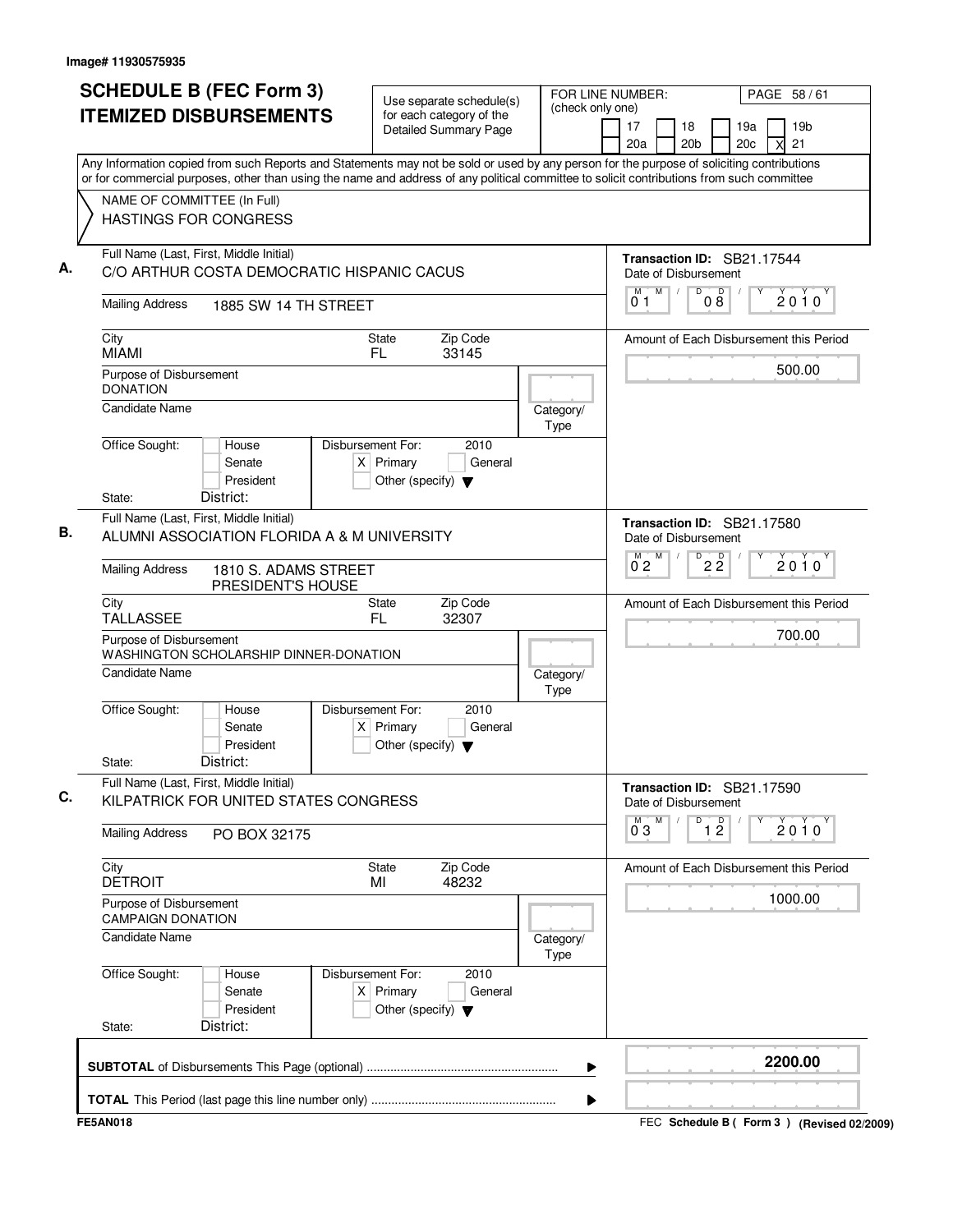| <b>ITEMIZED DISBURSEMENTS</b>                                |                                                            | Use separate schedule(s)                                                                    |                   |                                                                                                                                                                                                                                                                                        |
|--------------------------------------------------------------|------------------------------------------------------------|---------------------------------------------------------------------------------------------|-------------------|----------------------------------------------------------------------------------------------------------------------------------------------------------------------------------------------------------------------------------------------------------------------------------------|
|                                                              |                                                            | for each category of the<br><b>Detailed Summary Page</b>                                    |                   | (check only one)<br>19 <sub>b</sub><br>17<br>18<br>19a<br>20a<br>20 <sub>b</sub><br>21<br>20c<br>x                                                                                                                                                                                     |
|                                                              |                                                            |                                                                                             |                   | Any Information copied from such Reports and Statements may not be sold or used by any person for the purpose of soliciting contributions<br>or for commercial purposes, other than using the name and address of any political committee to solicit contributions from such committee |
| NAME OF COMMITTEE (In Full)                                  |                                                            |                                                                                             |                   |                                                                                                                                                                                                                                                                                        |
| <b>HASTINGS FOR CONGRESS</b>                                 |                                                            |                                                                                             |                   |                                                                                                                                                                                                                                                                                        |
| Full Name (Last, First, Middle Initial)<br>Mr. PAT E LARKINS |                                                            |                                                                                             |                   | Transaction ID: SB21.17627<br>Date of Disbursement                                                                                                                                                                                                                                     |
| <b>Mailing Address</b>                                       | 1534 NW 4 TH AVENUE                                        |                                                                                             |                   | $\overline{D}$<br>M<br>D<br>M<br>2010<br>03<br>16                                                                                                                                                                                                                                      |
| City<br>POMPANO BEACH                                        |                                                            | Zip Code<br><b>State</b><br>33060<br>FL.                                                    |                   | Amount of Each Disbursement this Period                                                                                                                                                                                                                                                |
| Purpose of Disbursement<br><b>DONATION FOR HAITI</b>         |                                                            |                                                                                             |                   | 650.00                                                                                                                                                                                                                                                                                 |
| Candidate Name                                               |                                                            |                                                                                             | Category/<br>Type |                                                                                                                                                                                                                                                                                        |
| Office Sought:                                               | House<br>Senate<br>President                               | Disbursement For:<br>2010<br>$X$ Primary<br>General<br>Other (specify) $\blacktriangledown$ |                   |                                                                                                                                                                                                                                                                                        |
| State:<br>Full Name (Last, First, Middle Initial)            | District:                                                  |                                                                                             |                   |                                                                                                                                                                                                                                                                                        |
| Mr. PAT E LARKINS                                            |                                                            |                                                                                             |                   | Transaction ID: SB21.17639<br>Date of Disbursement<br>M<br>D<br>$\mathsf D$<br>M.                                                                                                                                                                                                      |
| <b>Mailing Address</b>                                       | 1534 NW 4 TH AVENUE                                        |                                                                                             |                   | $2010^y$<br>$2\bar{0}$<br>0 <sub>3</sub>                                                                                                                                                                                                                                               |
| City<br>POMPANO BEACH                                        |                                                            | Zip Code<br><b>State</b><br>FL.<br>33060                                                    |                   | Amount of Each Disbursement this Period                                                                                                                                                                                                                                                |
| Purpose of Disbursement                                      | DONATION- EDUCATION FOUNDATION                             |                                                                                             |                   | 1000.00                                                                                                                                                                                                                                                                                |
| <b>Candidate Name</b>                                        |                                                            |                                                                                             | Category/<br>Type |                                                                                                                                                                                                                                                                                        |
| Office Sought:<br>State:                                     | House<br>Senate<br>President<br>District:                  | Disbursement For:<br>2010<br>$X$ Primary<br>General<br>Other (specify) $\blacktriangledown$ |                   |                                                                                                                                                                                                                                                                                        |
| Full Name (Last, First, Middle Initial)                      |                                                            |                                                                                             |                   | Transaction ID: SB21.17825                                                                                                                                                                                                                                                             |
| <b>MEEKS FOR CONGRESS</b>                                    |                                                            |                                                                                             |                   | Date of Disbursement<br>D<br>M                                                                                                                                                                                                                                                         |
| <b>Mailing Address</b>                                       | 219-10 South Conduit Avenue<br>219-10 South Conduit Avenue |                                                                                             |                   | $30^{\circ}$<br>$\overline{0}^M$ 3<br>$2010^{\circ}$                                                                                                                                                                                                                                   |
| City<br>Springfield Garden                                   |                                                            | Zip Code<br><b>State</b><br><b>NY</b><br>11413                                              |                   | Amount of Each Disbursement this Period                                                                                                                                                                                                                                                |
| Purpose of Disbursement<br><b>CAMPAIGN DONATION</b>          |                                                            |                                                                                             |                   | 2400.00                                                                                                                                                                                                                                                                                |
| Candidate Name                                               |                                                            |                                                                                             | Category/<br>Type |                                                                                                                                                                                                                                                                                        |
| Office Sought:                                               | House<br>Senate<br>President                               | Disbursement For:<br>2010<br>$X$ Primary<br>General<br>Other (specify) $\blacktriangledown$ |                   |                                                                                                                                                                                                                                                                                        |
| State:                                                       | District:                                                  |                                                                                             |                   |                                                                                                                                                                                                                                                                                        |
|                                                              |                                                            |                                                                                             |                   | 4050.00<br>▶                                                                                                                                                                                                                                                                           |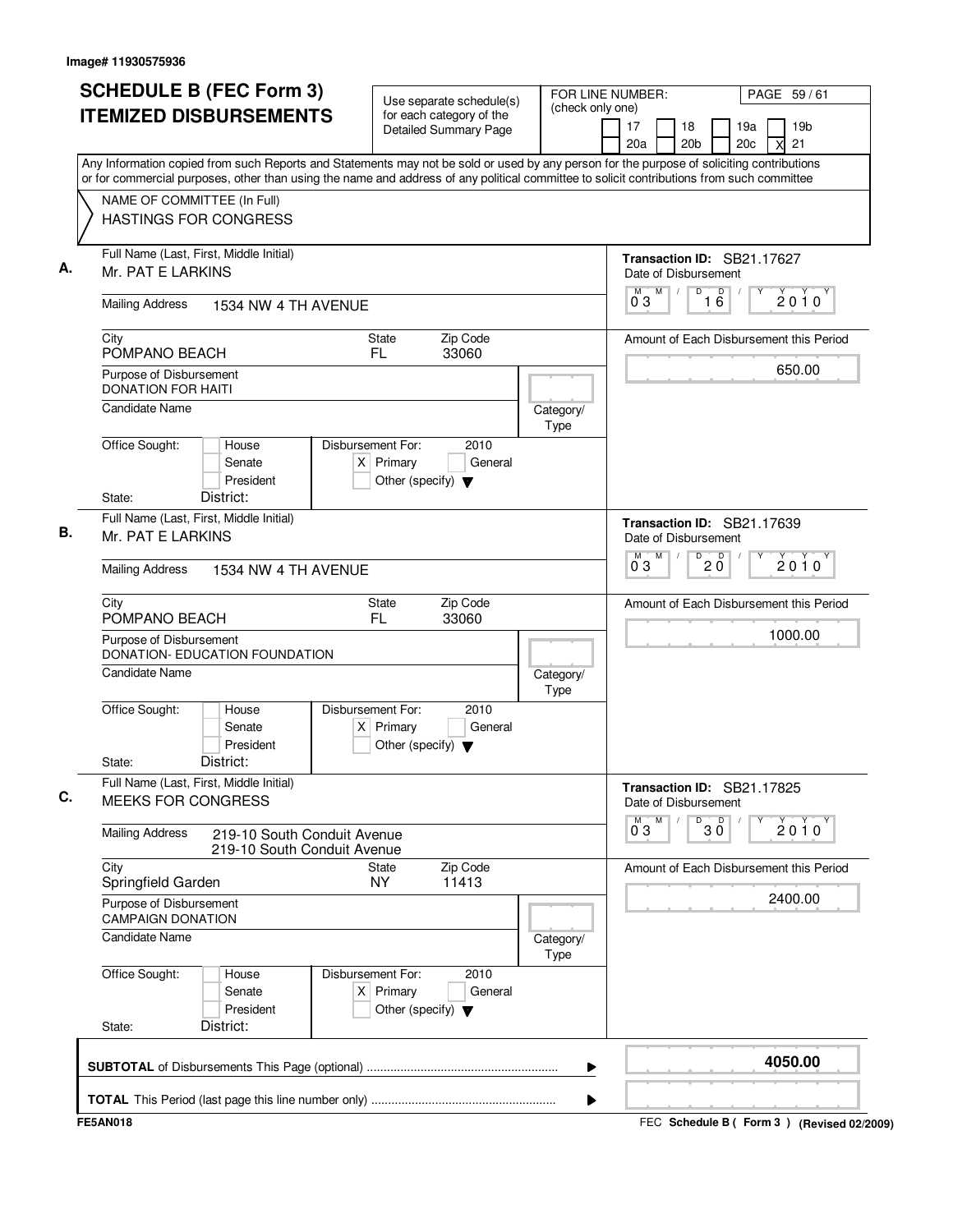| <b>SCHEDULE B (FEC Form 3)</b>                                                                                                                                                                                                                                                         | Use separate schedule(s)                                                                    | (check only one)  | FOR LINE NUMBER:<br>PAGE 60/61                                            |
|----------------------------------------------------------------------------------------------------------------------------------------------------------------------------------------------------------------------------------------------------------------------------------------|---------------------------------------------------------------------------------------------|-------------------|---------------------------------------------------------------------------|
| <b>ITEMIZED DISBURSEMENTS</b>                                                                                                                                                                                                                                                          | for each category of the<br><b>Detailed Summary Page</b>                                    |                   | 17<br>19 <sub>b</sub><br>18<br>19a<br>20 <sub>b</sub><br>20c<br>21<br>20a |
| Any Information copied from such Reports and Statements may not be sold or used by any person for the purpose of soliciting contributions<br>or for commercial purposes, other than using the name and address of any political committee to solicit contributions from such committee |                                                                                             |                   |                                                                           |
| NAME OF COMMITTEE (In Full)                                                                                                                                                                                                                                                            |                                                                                             |                   |                                                                           |
| <b>HASTINGS FOR CONGRESS</b>                                                                                                                                                                                                                                                           |                                                                                             |                   |                                                                           |
| Full Name (Last, First, Middle Initial)<br><b>MEEKS FOR CONGRESS</b>                                                                                                                                                                                                                   |                                                                                             |                   | Transaction ID: SB21.17826<br>Date of Disbursement                        |
| <b>Mailing Address</b><br>219-10 South Conduit Avenue<br>219-10 South Conduit Avenue                                                                                                                                                                                                   |                                                                                             |                   | M<br>D<br>$30^{\circ}$<br>M<br>$2010^y$<br>03                             |
| City<br>Springfield Garden                                                                                                                                                                                                                                                             | Zip Code<br><b>State</b><br><b>NY</b><br>11413                                              |                   | Amount of Each Disbursement this Period                                   |
| Purpose of Disbursement<br><b>CAMPAIGN DONATION</b>                                                                                                                                                                                                                                    |                                                                                             |                   | 129.66                                                                    |
| <b>Candidate Name</b>                                                                                                                                                                                                                                                                  |                                                                                             | Category/<br>Type |                                                                           |
| Office Sought:<br>House<br>Senate<br>President<br>District:<br>State:                                                                                                                                                                                                                  | Disbursement For:<br>2010<br>X General<br>Primary<br>Other (specify) $\blacktriangledown$   |                   |                                                                           |
| Full Name (Last, First, Middle Initial)<br>NSU NOVA SOUTHEASTERN UNIVERSITY                                                                                                                                                                                                            |                                                                                             |                   | Transaction ID: SB21.17561<br>Date of Disbursement                        |
| <b>Mailing Address</b><br>1750 NE 167 TH STREET                                                                                                                                                                                                                                        |                                                                                             |                   | M<br>D<br>$2\overline{2}$<br>М<br>$2010^y$<br>$0^{\degree}$ 2             |
| City<br><b>NORTH MIAMI BEACH</b>                                                                                                                                                                                                                                                       | Zip Code<br>State<br>33162<br>FL                                                            |                   | Amount of Each Disbursement this Period                                   |
| Purpose of Disbursement<br>SPONSORSHIP( CARRIE MEEK AWARD CER.                                                                                                                                                                                                                         |                                                                                             |                   | 750.00                                                                    |
| Candidate Name                                                                                                                                                                                                                                                                         |                                                                                             | Category/<br>Type |                                                                           |
| Office Sought:<br>House<br>Senate<br>President<br>District:<br>State:                                                                                                                                                                                                                  | Disbursement For:<br>2010<br>$X$ Primary<br>General<br>Other (specify) $\blacktriangledown$ |                   |                                                                           |
| Full Name (Last, First, Middle Initial)<br>PARKWAY MIDDLE PARKWAY MIDDLE SCHOOL                                                                                                                                                                                                        |                                                                                             |                   | Transaction ID: SB21.17600<br>Date of Disbursement                        |
| <b>Mailing Address</b><br>P.O. BOX 1000012                                                                                                                                                                                                                                             |                                                                                             |                   | M<br>D<br>$20^{\circ}$<br>М<br>$2010^y$<br>01                             |
| City<br>FT. LAUDERDALE                                                                                                                                                                                                                                                                 | Zip Code<br>State<br>FL.<br>33311                                                           |                   | Amount of Each Disbursement this Period                                   |
| Purpose of Disbursement<br><b>DONATION</b>                                                                                                                                                                                                                                             |                                                                                             |                   | 400.00                                                                    |
| <b>Candidate Name</b>                                                                                                                                                                                                                                                                  |                                                                                             | Category/<br>Type |                                                                           |
| Office Sought:<br>House<br>Senate<br>President                                                                                                                                                                                                                                         | Disbursement For:<br>2010<br>$X$ Primary<br>General<br>Other (specify) $\blacktriangledown$ |                   |                                                                           |
| District:<br>State:                                                                                                                                                                                                                                                                    |                                                                                             |                   |                                                                           |
|                                                                                                                                                                                                                                                                                        |                                                                                             |                   | 1279.66                                                                   |